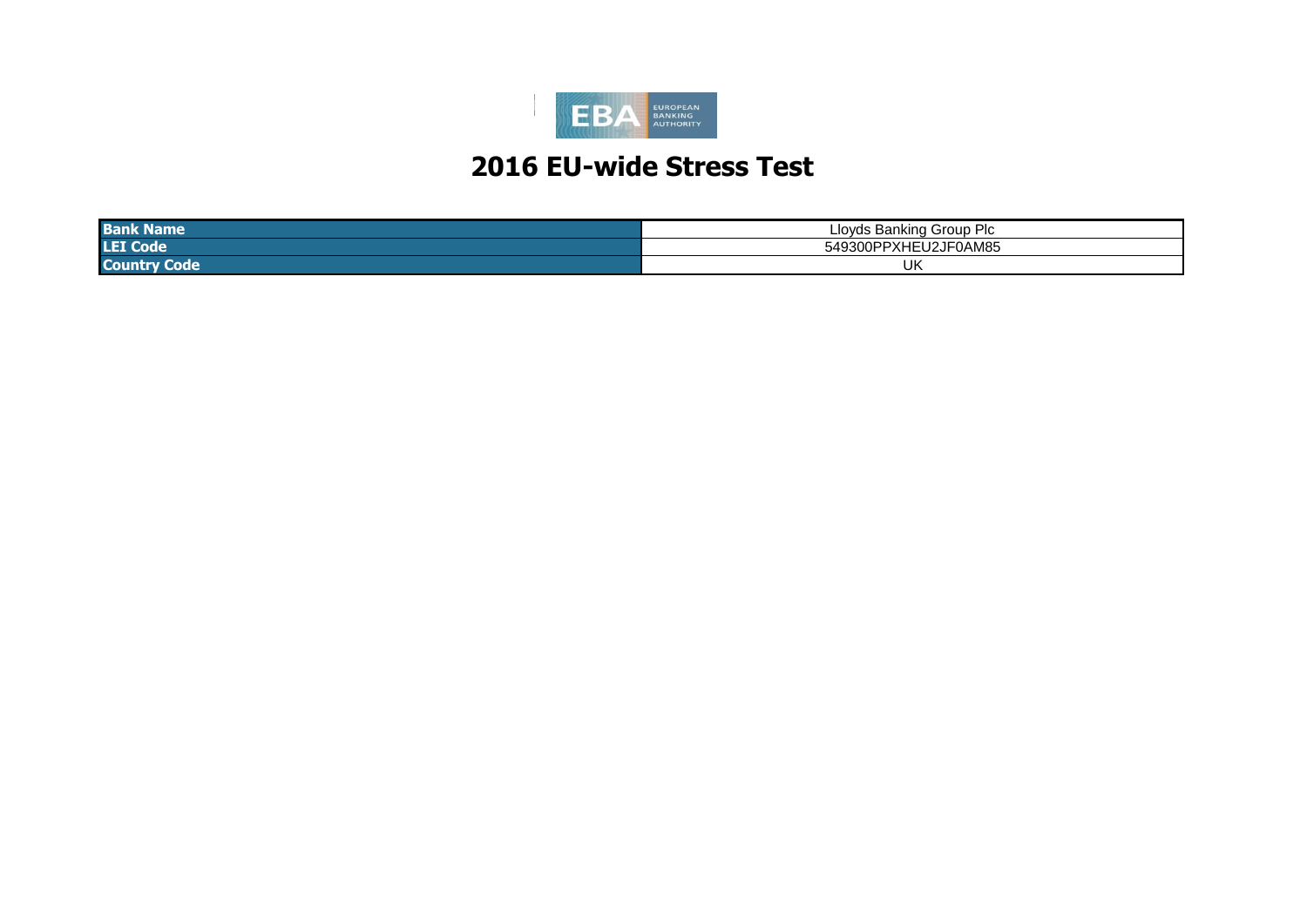

# **2016 EU-wide Stress Test: Summary**

**Lloyds Banking Group Plc**

|                                                                                                                                                                                                        | <b>Actual</b><br>(starting year) | <b>Baseline Scenario</b> | <b>Adverse Scenario</b> |
|--------------------------------------------------------------------------------------------------------------------------------------------------------------------------------------------------------|----------------------------------|--------------------------|-------------------------|
| (mln EUR, %)                                                                                                                                                                                           | 31/12/2015                       | 31/12/2018               | 31/12/2018              |
| Cumulative 3y: Net interest income                                                                                                                                                                     |                                  | 46,451.33                | 40,952.71               |
| Cumulative 3y: Gains or (-) losses on financial assets and liabilities held for trading or designated at fair value through profit<br>and loss, net                                                    |                                  | 408.21                   | $-2,672.75$             |
| Cumulative 3y: (Impairment or (-) reversal of impairment on financial assets not measured at fair value through profit or loss)                                                                        |                                  | $-5,895.63$              | $-13,787.67$            |
| Cumulative 3y: Profit or (-) loss for the year                                                                                                                                                         |                                  | 14,574.26                | $-427.40$               |
| Coverage ratio - Default stock                                                                                                                                                                         | 28.10%                           | 24.88%                   | 26.50%                  |
| Common Equity Tier 1 capital                                                                                                                                                                           | 39,642.11                        | 52,777.28                | 35,573.27               |
| Total Risk exposure amount                                                                                                                                                                             | 303,797.54                       | 321,010.77               | 350,983.92              |
| <b>Common Equity Tier 1 ratio, %</b>                                                                                                                                                                   | 13.0%                            | 16.4%                    | 10.1%                   |
| Fully loaded Common Equity Tier 1 ratio, %                                                                                                                                                             | 13.0%                            | 16.4%                    | 10.1%                   |
| Tier 1 capital                                                                                                                                                                                         | 50,541.28                        | 62,015.79                | 44,811.78               |
| Total leverage ratio exposures                                                                                                                                                                         | 968,808.09                       | 968,808.09               | 968,808.09              |
| Leverage ratio, %                                                                                                                                                                                      | 5.2%                             | 6.4%                     | 4.6%                    |
| Fully loaded leverage ratio, %                                                                                                                                                                         | 4.8%                             | 6.2%                     | 4.4%                    |
| <b>Memorandum items</b>                                                                                                                                                                                |                                  |                          |                         |
| Total amount of instruments with mandatory conversion into ordinary shares upon a fixed date in the 2016 -2018 period<br>(cumulative conversions) $^1$                                                 |                                  |                          | 0                       |
| Total Additional Tier 1 and Tier 2 instruments eligible as regulatory capital under the CRR provisions that convert into Common<br>Equity Tier 1 or are written down upon a trigger event <sup>2</sup> |                                  |                          | 10,122                  |
| Of which: eligible instruments whose trigger is above CET1 capital ratio in the adverse scenario <sup>2</sup>                                                                                          |                                  |                          | 0                       |

 $1$  Conversions not considered for CET1 computation

 $^2$  Excluding instruments with mandatory conversion into ordinary shares upon a fixed date in the 2016 -2018 period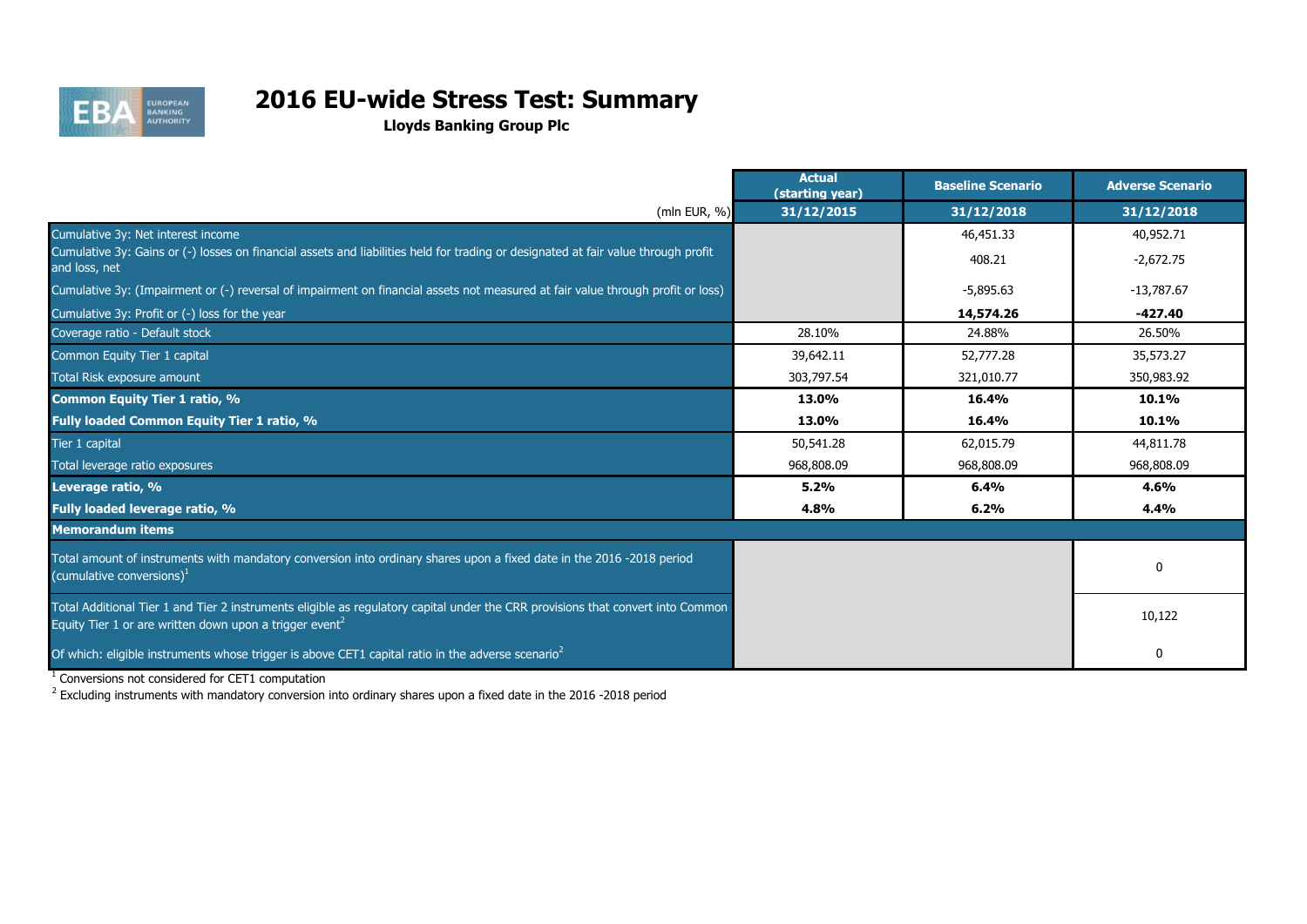**Credit risk IRB**

Lloyds Banking Group Plc

|                          |                                                                                                      | 31/12/2015        |                        |               |           |                  |              |                              |           |               |           |                            |           |                            |
|--------------------------|------------------------------------------------------------------------------------------------------|-------------------|------------------------|---------------|-----------|------------------|--------------|------------------------------|-----------|---------------|-----------|----------------------------|-----------|----------------------------|
|                          |                                                                                                      |                   | <b>Exposure values</b> |               |           |                  |              | <b>Risk exposure amounts</b> |           |               |           | <b>Stock of provisions</b> |           |                            |
|                          |                                                                                                      | A-IRB             |                        | $F-IRB$       |           | A-IRB            |              | $F-IRB$                      |           | A-IRB         |           | $F-IRB$                    |           | Coverage Ratio -           |
|                          |                                                                                                      | Non-defaulted     | Defaulted              | Non-defaulted | Defaulted | Non-defaulted    | Defaulted    | Non-defaulted                | Defaulted | Non-defaulted | Defaulted | Non-defaulted              | Defaulted | Default Stock <sup>1</sup> |
|                          | (min EUR, %)                                                                                         |                   |                        |               |           |                  |              |                              |           |               |           |                            |           |                            |
|                          | <b>Central banks and central governments</b>                                                         |                   |                        | 22,449        |           |                  |              | 1.896                        |           |               |           |                            |           |                            |
|                          | <b>Institutions</b>                                                                                  |                   |                        | 15,946        | 24        |                  |              | 4.38                         |           |               |           |                            |           | 98.9%                      |
|                          | Corporates                                                                                           |                   |                        | 164,293       | 4.895     |                  |              | 97.74                        |           |               |           | 317                        | 2.018     | 42.29                      |
|                          | Corporates - Of Which: Specialised Lending                                                           |                   |                        | 29,271        | 2.234     |                  |              | 23,03                        |           |               |           | 101                        | 791       | 37.19                      |
|                          | Cornorates - Of Which: SMF                                                                           |                   |                        | 16.313        | 1.309     |                  |              | 11.954                       |           |               |           |                            |           | 38.4%                      |
|                          | Retail                                                                                               | 531.694           | 7.524                  |               |           | 79.931<br>47,869 | 7.113        |                              |           | 1.515         | 1.455     |                            |           | 19.3%                      |
|                          | Retail - Secured on real estate property<br>Retail - Secured on real estate property - Of Which: SME | 459,596           | 6,093                  |               |           |                  | 4,214        |                              |           | 1,267         | 1.11      |                            |           | 18.39                      |
| Lloyds Banking Group Plc | Retail - Secured on real estate property - Of Which: non-SME                                         | 13,690<br>445,906 | 616<br>5.476           |               |           | 3.500<br>44.369  | 843<br>3,371 |                              |           | 16<br>1,251   | 1.09      |                            |           | 4.49<br>19.9%              |
|                          | <b>Retail - Qualifying Revolving</b>                                                                 | 49.697            | 681                    |               |           | 15.370           | 1.662        |                              |           | 136           | 197       |                            |           | 28.9%                      |
|                          | <b>Retail - Other Retail</b>                                                                         | 22,40             | 750                    |               |           | 16.692           | 1,237        |                              |           | 112           |           |                            |           | 18.8%                      |
|                          | Retail - Other Retail - Of Which: SMF                                                                | 3.341             | 285                    |               |           | 2.324            | 139          |                              |           |               |           |                            |           | 1.7%                       |
|                          | Retail - Other Retail - Of Which: non-SME                                                            | 19.06             | 465                    |               |           | 14.369           | 1,099        |                              |           |               |           |                            |           | 29.3%                      |
|                          | <b>Equity</b>                                                                                        |                   |                        | 10.087        |           |                  |              | 24.16                        | 133       |               |           |                            |           | 0.0%                       |
|                          | <b>Securitisation</b>                                                                                |                   |                        |               |           |                  |              |                              |           |               |           |                            |           |                            |
|                          | Other non-credit obligation assets                                                                   | 1.958             |                        | 10.576        |           |                  |              | 7.456                        |           |               |           | 451                        |           |                            |
|                          | <b>IRB TOTAL</b>                                                                                     | 533,674           | 7.524                  | 223,346       | 4,988     | 79,968           | 7.113        | 135,649                      | 133       | 1.515         | 1.455     | 768                        | 2.042     | 28.2%                      |

|                       |                                                              | 31/12/2015    |                        |               |           |               |           |                              |           |                   |           |                            |           |                            |
|-----------------------|--------------------------------------------------------------|---------------|------------------------|---------------|-----------|---------------|-----------|------------------------------|-----------|-------------------|-----------|----------------------------|-----------|----------------------------|
|                       |                                                              |               | <b>Exposure values</b> |               |           |               |           | <b>Risk exposure amounts</b> |           |                   |           | <b>Stock of provisions</b> |           |                            |
|                       |                                                              | A-IRB         |                        | $F-IRB$       |           | A-IRB         |           | $F-IRB$                      |           |                   | A-IRB     | $F-IRB$                    |           | Coverage Ratio -           |
|                       | (min EUR. %)                                                 | Non-defaulted | Defaulted              | Non-defaulted | Defaulted | Non-defaulted | Defaulted | Non-defaulted                | Defaulted | Non-defaulted     | Defaulted | Non-defaulted              | Defaulted | Default Stock <sup>1</sup> |
|                       | <b>Central banks and central governments</b>                 |               |                        | 277           |           |               |           |                              |           |                   |           |                            |           |                            |
|                       | <b>Institutions</b>                                          |               |                        | 4.834         |           |               |           | 1.530                        |           |                   |           |                            |           | 99.9%                      |
|                       | <b>Corporates</b>                                            |               |                        | 122,623       | 4.293     |               |           | 77.274                       |           |                   |           |                            | 1.771     | 42.29                      |
|                       | Corporates - Of Which: Specialised Lending                   |               |                        | 21.724        | 1.677     |               |           | 17,913                       |           |                   |           |                            | 564       | 35.5%                      |
|                       | Corporates - Of Which: SME                                   |               |                        | 16.278        | 1.306     |               |           | 11.906                       |           |                   |           |                            | 502       | 38.4%                      |
|                       | Retail                                                       | 521,022       | 7,195                  |               |           | 73.684        | 6.412     |                              |           | 1.458             | 1.33      |                            |           | 18.69                      |
|                       | Retail - Secured on real estate property                     | 449.036       | 5.764                  |               |           | 41.683        | 3.513     |                              |           | 1.213             | 1.001     |                            |           | 17.4%                      |
|                       | Retail - Secured on real estate property - Of Which: SME     | 13,677        | 616                    |               |           | 3,389         | 832       |                              |           |                   |           |                            |           | 4.4%                       |
| <b>United Kingdom</b> | Retail - Secured on real estate property - Of Which: non-SME | 435,358       | 5.147                  |               |           | 38,294        | 2,681     |                              |           | 1.20 <sup>o</sup> | 97        |                            |           | 18.9%                      |
|                       | <b>Retail - Qualifying Revolving</b>                         | 49.697        |                        |               |           | 15,370        | 1.662     |                              |           |                   | 197       |                            |           | 28.9%<br>18.8%             |
|                       | <b>Retail - Other Retail</b>                                 | 22.289        |                        |               |           | 16.631        | 1.237     |                              |           | 440               | 141       |                            |           |                            |
|                       | Retail - Other Retail - Of Which: SMF                        | 3.34          |                        |               |           | 2.323         | 139       |                              |           |                   |           |                            |           | $\frac{1.79}{29.39}$       |
|                       | Retail - Other Retail - Of Which: non-SME                    | 18,948        |                        |               |           | 14.308        | 1.099     |                              |           |                   |           |                            |           |                            |
|                       | Eauity                                                       |               |                        | 9.719         |           |               |           | 23,294                       |           |                   |           |                            |           |                            |
|                       | Securitisation                                               |               |                        |               |           |               |           |                              |           |                   |           |                            |           |                            |
|                       | Other non-credit obligation assets                           | 1.958         |                        | 10.576        |           |               |           | 7.456                        |           |                   |           |                            |           |                            |
|                       | <b>IRB TOTAL</b>                                             | 523.002       | 7.195                  | 148.028       | 4.316     | 73,721        | 6.412     | 109,577                      |           | 1,458             | 1.339     | 453                        | 1.794     | 27.5%                      |

|                      |                                                                                                                                                                                                                                                                                                                                                                                                                                                                                                                                |               |                        |                                    |           |               |           | 31/12/2015                   |              |               |           |                            |           |                            |
|----------------------|--------------------------------------------------------------------------------------------------------------------------------------------------------------------------------------------------------------------------------------------------------------------------------------------------------------------------------------------------------------------------------------------------------------------------------------------------------------------------------------------------------------------------------|---------------|------------------------|------------------------------------|-----------|---------------|-----------|------------------------------|--------------|---------------|-----------|----------------------------|-----------|----------------------------|
|                      |                                                                                                                                                                                                                                                                                                                                                                                                                                                                                                                                |               | <b>Exposure values</b> |                                    |           |               |           | Risk exposure amounts        |              |               |           | <b>Stock of provisions</b> |           |                            |
|                      |                                                                                                                                                                                                                                                                                                                                                                                                                                                                                                                                | A-IRB         |                        | $F-IRB$                            |           |               | $A-IRB$   | $F-IRB$                      |              |               | A-IRB     | $F-IRB$                    |           | Coverage Ratio -           |
|                      | (mln EUR, %)                                                                                                                                                                                                                                                                                                                                                                                                                                                                                                                   | Non-defaulted | Defaulted              | Non-defaulted                      | Defaulted | Non-defaulted | Defaulted | Non-defaulted                | Defaulted    | Non-defaulted | Defaulted | Non-defaulted              | Defaulted | Default Stock <sup>1</sup> |
| <b>United States</b> | Central banks and central governments<br><b>Institutions</b><br><b>Corporates</b><br>Corporates - Of Which: Specialised Lending<br>Corporates - Of Which: SME<br><b>Retail</b><br>Retail - Secured on real estate property<br>Retail - Secured on real estate property - Of Which: SME<br>Retail - Secured on real estate property - Of Which: non-SME<br><b>Retail - Qualifying Revolving</b><br><b>Retail - Other Retail</b><br>Retail - Other Retail - Of Which: SME<br>Retail - Other Retail - Of Which: non-SME<br>Fauity |               |                        | 21.190<br>2.528<br>17.013<br>1.489 |           |               |           | 1.815<br>660<br>7,675<br>623 |              |               |           |                            |           | 21.0%<br>21.0%<br>0.0%     |
|                      | <b>Securitisation</b>                                                                                                                                                                                                                                                                                                                                                                                                                                                                                                          |               |                        |                                    |           |               |           |                              |              |               |           |                            |           |                            |
|                      | Other non-credit obligation assets<br><b><i>FRANCISCO</i></b>                                                                                                                                                                                                                                                                                                                                                                                                                                                                  |               |                        | 40.354                             | $-1$      |               |           | 40,480                       | <b>Allen</b> |               |           |                            | $\sim$    | 40.004                     |

"Component Product Development (1810/1741 and 2003) and 2010/1810 and 2010/1810 and 2010/1810 and 2010/1810 and 2010/1810 and 2010/1810 and 2010/1810 and 2010/1810 and 2010/1810 and 2010/1810 and 2010/1810 and 2010/1810 an

|                    |                                                                                                                                      | 31/12/2015    |                        |               |           |               |           |                              |           |               |           |                            |           |                            |
|--------------------|--------------------------------------------------------------------------------------------------------------------------------------|---------------|------------------------|---------------|-----------|---------------|-----------|------------------------------|-----------|---------------|-----------|----------------------------|-----------|----------------------------|
|                    |                                                                                                                                      |               | <b>Exposure values</b> |               |           |               |           | <b>Risk exposure amounts</b> |           |               |           | <b>Stock of provisions</b> |           |                            |
|                    |                                                                                                                                      | A-IRB         |                        |               | $F-IRB$   | $A-IRB$       |           | $F-IRB$                      |           |               | $A-IRB$   | $F-IRB$                    |           | Coverage Ratio -           |
|                    | (min EUR, %)                                                                                                                         | Non-defaulted | Defaulted              | Non-defaulted | Defaulted | Non-defaulted | Defaulted | Non-defaulted                | Defaulted | Non-defaulted | Defaulted | Non-defaulted              | Defaulted | Default Stock <sup>1</sup> |
|                    | Central banks and central governments                                                                                                |               |                        |               |           |               |           |                              |           |               |           |                            |           |                            |
|                    | <b>Institutions</b>                                                                                                                  |               |                        | 329           |           |               |           |                              |           |               |           |                            |           |                            |
|                    | <b>Corporates</b>                                                                                                                    |               |                        | 978           |           |               |           | 439                          |           |               |           |                            |           | 49.9%                      |
|                    | Corporates - Of Which: Specialised Lending                                                                                           |               |                        |               |           |               |           |                              |           |               |           |                            |           | 49.9%                      |
|                    | Corporates - Of Which: SME                                                                                                           |               |                        |               |           |               |           |                              |           |               |           |                            |           |                            |
|                    | <b>Retail</b>                                                                                                                        | 6,30.         |                        |               |           | 1,625         | 162       |                              |           |               |           |                            |           | 28.4%                      |
|                    | Retail - Secured on real estate property                                                                                             | 6.30          |                        |               |           | 1.625         | 162       |                              |           |               |           |                            |           | 28.4%                      |
|                    | Retail - Secured on real estate property - Of Which: SME                                                                             |               |                        |               |           |               |           |                              |           |               |           |                            |           |                            |
| <b>Netherlands</b> | Retail - Secured on real estate property - Of Which: non-SME                                                                         | 6.30.         |                        |               |           | 1.625         | 162       |                              |           |               |           |                            |           | 28.4%                      |
|                    | <b>Retail - Qualifying Revolving</b>                                                                                                 |               |                        |               |           |               |           |                              |           |               |           |                            |           |                            |
|                    | <b>Retail - Other Retail</b>                                                                                                         |               |                        |               |           |               |           |                              |           |               |           |                            |           |                            |
|                    | Retail - Other Retail - Of Which: SME                                                                                                |               |                        |               |           |               |           |                              |           |               |           |                            |           |                            |
|                    | Retail - Other Retail - Of Which: non-SME                                                                                            |               |                        |               |           |               |           |                              |           |               |           |                            |           |                            |
|                    | Equity                                                                                                                               |               |                        |               |           |               |           |                              |           |               |           |                            |           |                            |
|                    | Securitisation                                                                                                                       |               |                        |               |           |               |           |                              |           |               |           |                            |           |                            |
|                    | Other non-credit obligation assets                                                                                                   |               |                        |               |           |               |           |                              |           |               |           |                            |           |                            |
|                    | <b>IRB TOTAL</b>                                                                                                                     | 6,302         | 70                     | 1,307         | 22        | 1.625         | 162       | 499                          |           |               | 20        |                            | 11        | 33.6%                      |
|                    | Computed as: Stock of provisions for defaulted stock / default stock (as defined in paragraphs 59 and 61 of the Methodological note) |               |                        |               |           |               |           |                              |           |               |           |                            |           |                            |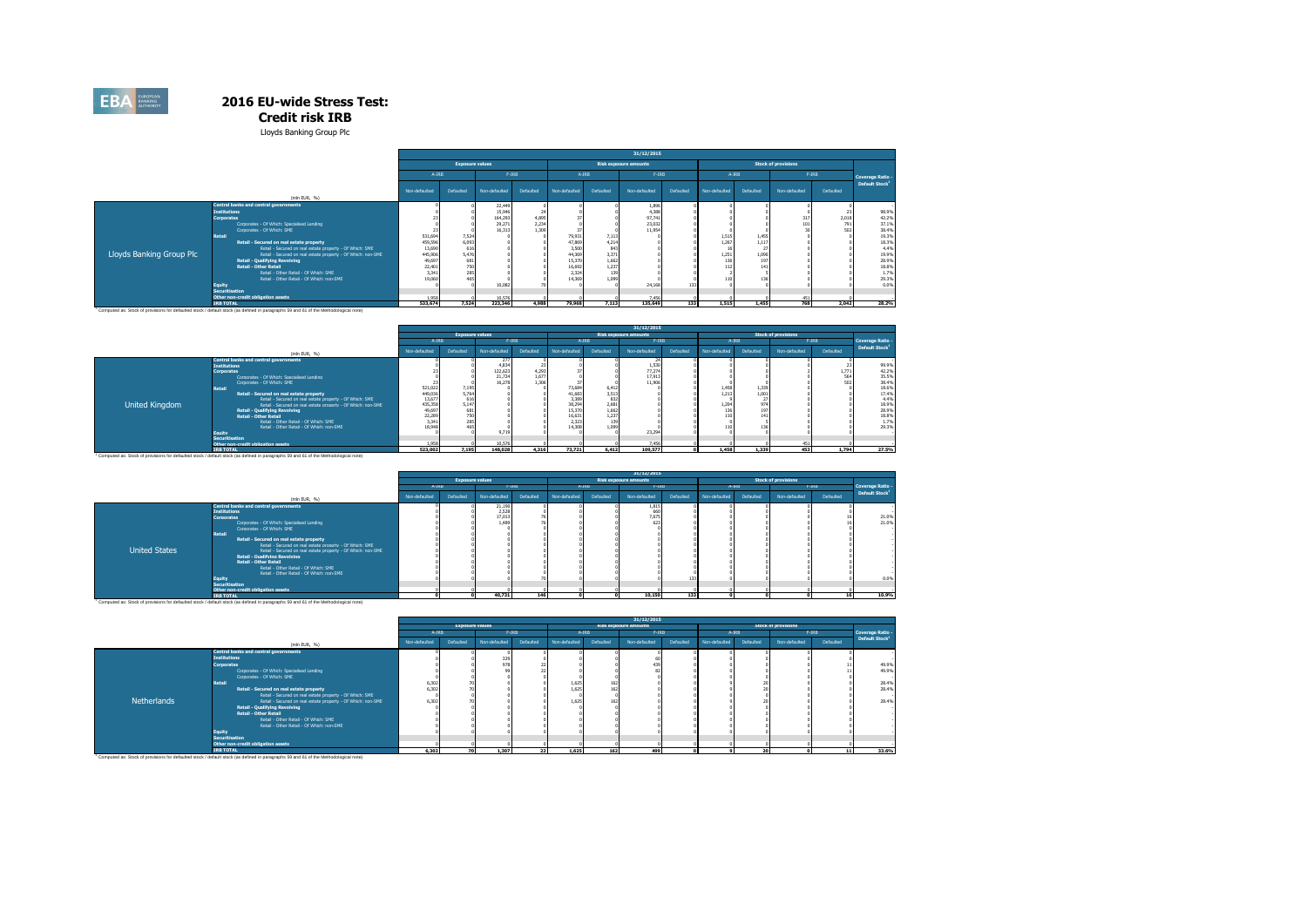#### **Credit risk IRB**

Lloyds Banking Group Plc

|         |                                                                                                                                                   | 31/12/2015    |                        |               |           |               |           |                              |           |               |           |                            |                 |                            |
|---------|---------------------------------------------------------------------------------------------------------------------------------------------------|---------------|------------------------|---------------|-----------|---------------|-----------|------------------------------|-----------|---------------|-----------|----------------------------|-----------------|----------------------------|
|         |                                                                                                                                                   |               | <b>Exposure values</b> |               |           |               |           | <b>Risk exposure amounts</b> |           |               |           | <b>Stock of provisions</b> |                 |                            |
|         |                                                                                                                                                   | A-IRB         |                        | $F-IRB$       |           | A-IRB         |           | $F-IRB$                      |           | A-IRB         |           | $F-IRB$                    |                 | <b>Coverage Ratio</b>      |
|         | (mln EUR, %)                                                                                                                                      | Non-defaulted | Defaulted              | Non-defaulted | Defaulted | Non-defaulted | Defaulted | Non-defaulted                | Defaulted | Non-defaulted | Defaulted | Non-defaulted              | Defaulted       | Default Stock <sup>1</sup> |
|         | Central banks and central governments                                                                                                             |               |                        |               |           |               |           |                              |           |               |           |                            |                 |                            |
|         | <b>Institutions</b>                                                                                                                               |               |                        |               |           |               |           |                              |           |               |           |                            |                 |                            |
|         | <b>Corporates</b>                                                                                                                                 |               |                        | 1,240         |           |               |           | 612                          |           |               |           |                            |                 | 77.0%                      |
|         | Corporates - Of Which: Specialised Lending                                                                                                        |               |                        | 196           |           |               |           | 204                          |           |               |           |                            |                 | 77.0%                      |
|         | Corporates - Of Which: SME                                                                                                                        |               |                        |               |           |               |           |                              |           |               |           |                            |                 |                            |
|         | Retail                                                                                                                                            | 4.246         | 259                    |               |           | 4.450         | 528       |                              |           |               |           |                            |                 | 37.0%                      |
|         | Retail - Secured on real estate property                                                                                                          | 4.246         | 259                    |               |           | 4.450         | 528       |                              |           |               |           |                            |                 | 37.0%                      |
|         | Retail - Secured on real estate property - Of Which: SME                                                                                          |               |                        |               |           |               |           |                              |           |               |           |                            |                 |                            |
| Ireland | Retail - Secured on real estate property - Of Which: non-SME                                                                                      | 4.246         | 259                    |               |           | 4.450         | 528       |                              |           |               |           |                            |                 | 37.0%                      |
|         | <b>Retail - Qualifying Revolving</b>                                                                                                              |               |                        |               |           |               |           |                              |           |               |           |                            |                 |                            |
|         | <b>Retail - Other Retail</b>                                                                                                                      |               |                        |               |           |               |           |                              |           |               |           |                            |                 |                            |
|         | Retail - Other Retail - Of Which: SME                                                                                                             |               |                        |               |           |               |           |                              |           |               |           |                            |                 |                            |
|         | Retail - Other Retail - Of Which: non-SME                                                                                                         |               |                        |               |           |               |           |                              |           |               |           |                            |                 |                            |
|         | <b>Equity</b>                                                                                                                                     |               |                        |               |           |               |           |                              |           |               |           |                            |                 |                            |
|         | <b>Securitisation</b>                                                                                                                             |               |                        |               |           |               |           |                              |           |               |           |                            |                 |                            |
|         | Other non-credit obligation assets                                                                                                                |               |                        |               |           |               |           |                              |           |               |           |                            |                 |                            |
|         | <b>IRB TOTAL</b>                                                                                                                                  | 4.246         | 259                    | 1.332         | 26        | 4.450         | 528       | 717                          |           | 38            | 96        |                            | 20 <sub>1</sub> | 40.6%                      |
|         | <sup>1</sup> Computed as: Stock of provisions for defaulted stock / default stock (as defined in paragraphs 59 and 61 of the Methodological note) |               |                        |               |           |               |           |                              |           |               |           |                            |                 |                            |

|                                                                                                                                                   |               |                        |               |           |               |           | 31/12/2015                   |           |               |           |                            |           |                            |
|---------------------------------------------------------------------------------------------------------------------------------------------------|---------------|------------------------|---------------|-----------|---------------|-----------|------------------------------|-----------|---------------|-----------|----------------------------|-----------|----------------------------|
|                                                                                                                                                   |               | <b>Exposure values</b> |               |           |               |           | <b>Risk exposure amounts</b> |           |               |           | <b>Stock of provisions</b> |           |                            |
|                                                                                                                                                   | A-IRB         |                        |               | $F-IRB$   |               | $A-IRB$   | $F-IRB$                      |           |               | $A-IRB$   |                            | $F-IRB$   | Coverage Ratio -           |
| (mln EUR, %)                                                                                                                                      | Non-defaulted | Defaulted              | Non-defaulted | Defaulted | Non-defaulted | Defaulted | Non-defaulted                | Defaulted | Non-defaulted | Defaulted | Non-defaulted              | Defaulted | Default Stock <sup>1</sup> |
| Central banks and central governments                                                                                                             |               |                        |               |           |               |           |                              |           |               |           |                            |           |                            |
| <b>Institutions</b>                                                                                                                               |               |                        |               |           |               |           |                              |           |               |           |                            |           |                            |
| <b>Corporates</b>                                                                                                                                 |               |                        |               |           |               |           |                              |           |               |           |                            |           |                            |
| Corporates - Of Which: Specialised Lending                                                                                                        |               |                        |               |           |               |           |                              |           |               |           |                            |           |                            |
| Corporates - Of Which: SME                                                                                                                        |               |                        |               |           |               |           |                              |           |               |           |                            |           |                            |
| Retail                                                                                                                                            |               |                        |               |           |               |           |                              |           |               |           |                            |           |                            |
| Retail - Secured on real estate property                                                                                                          |               |                        |               |           |               |           |                              |           |               |           |                            |           |                            |
| Retail - Secured on real estate property - Of Which: SME                                                                                          |               |                        |               |           |               |           |                              |           |               |           |                            |           |                            |
| Retail - Secured on real estate property - Of Which: non-SME                                                                                      |               |                        |               |           |               |           |                              |           |               |           |                            |           |                            |
| <b>Retail - Qualifying Revolving</b>                                                                                                              |               |                        |               |           |               |           |                              |           |               |           |                            |           |                            |
| <b>Retail - Other Retail</b>                                                                                                                      |               |                        |               |           |               |           |                              |           |               |           |                            |           |                            |
| Retail - Other Retail - Of Which: SME                                                                                                             |               |                        |               |           |               |           |                              |           |               |           |                            |           |                            |
| Retail - Other Retail - Of Which: non-SME                                                                                                         |               |                        |               |           |               |           |                              |           |               |           |                            |           |                            |
| Equity                                                                                                                                            |               |                        |               |           |               |           |                              |           |               |           |                            |           |                            |
| Securitisation                                                                                                                                    |               |                        |               |           |               |           |                              |           |               |           |                            |           |                            |
| Other non-credit obligation assets                                                                                                                |               |                        |               |           |               |           |                              |           |               |           |                            |           |                            |
| <b>IRB TOTAL</b>                                                                                                                                  |               |                        |               |           |               |           |                              |           |               |           |                            |           |                            |
| <sup>1</sup> Computed as: Stock of provisions for defaulted stock / default stock (as defined in paragraphs 59 and 61 of the Methodological note) |               |                        |               |           |               |           |                              |           |               |           |                            |           |                            |

|                                                                                                                                                                                                                                                                                                                                                                                                                                                                                                                                                                                                                                 |               |                        |               |           |               |           | 31/12/2015                   |           |               |           |                            |           |                            |
|---------------------------------------------------------------------------------------------------------------------------------------------------------------------------------------------------------------------------------------------------------------------------------------------------------------------------------------------------------------------------------------------------------------------------------------------------------------------------------------------------------------------------------------------------------------------------------------------------------------------------------|---------------|------------------------|---------------|-----------|---------------|-----------|------------------------------|-----------|---------------|-----------|----------------------------|-----------|----------------------------|
|                                                                                                                                                                                                                                                                                                                                                                                                                                                                                                                                                                                                                                 |               | <b>Exposure values</b> |               |           |               |           | <b>Risk exposure amounts</b> |           |               |           | <b>Stock of provisions</b> |           |                            |
|                                                                                                                                                                                                                                                                                                                                                                                                                                                                                                                                                                                                                                 | A-IRB         |                        |               | $F-IRB$   |               | $A-IRB$   | $F-IRB$                      |           |               | A-IRB     |                            | $F-IRB$   | Coverage Ratio -           |
| (mln EUR, %)                                                                                                                                                                                                                                                                                                                                                                                                                                                                                                                                                                                                                    | Non-defaulted | Defaulted              | Non-defaulted | Defaulted | Non-defaulted | Defaulted | Non-defaulted                | Defaulted | Non-defaulted | Defaulted | Non-defaulted              | Defaulted | Default Stock <sup>1</sup> |
| <b>Central banks and central governments</b><br><b>Institutions</b><br><b>Corporates</b><br>Corporates - Of Which: Specialised Lending<br>Corporates - Of Which: SME<br><b>Retail</b><br><b>Retail - Secured on real estate property</b><br>Retail - Secured on real estate property - Of Which: SME<br>Retail - Secured on real estate property - Of Which: non-SME<br><b>Retail - Qualifying Revolving</b><br><b>Retail - Other Retail</b><br>Retail - Other Retail - Of Which: SME<br>Retail - Other Retail - Of Which: non-SME<br><b>Equity</b><br>Securitisation<br>Other non-credit obligation assets<br><b>IRB TOTAL</b> |               |                        |               |           |               |           |                              |           |               |           |                            |           |                            |
| Computed as: Stock of provisions for defaulted stock / default stock (as defined in paragraphs 59 and 61 of the Methodological note)                                                                                                                                                                                                                                                                                                                                                                                                                                                                                            |               |                        |               |           |               |           |                              |           |               |           |                            |           |                            |

|                                                                                                                                                                                                                                                                                                                                                                                                                                                                                                                         | 31/12/2015    |                        |           |               |           |               |                              |               |           |               |                            |                            |                  |
|-------------------------------------------------------------------------------------------------------------------------------------------------------------------------------------------------------------------------------------------------------------------------------------------------------------------------------------------------------------------------------------------------------------------------------------------------------------------------------------------------------------------------|---------------|------------------------|-----------|---------------|-----------|---------------|------------------------------|---------------|-----------|---------------|----------------------------|----------------------------|------------------|
|                                                                                                                                                                                                                                                                                                                                                                                                                                                                                                                         |               | <b>Exposure values</b> |           |               |           |               | <b>Risk exposure amounts</b> |               |           |               | <b>Stock of provisions</b> |                            |                  |
|                                                                                                                                                                                                                                                                                                                                                                                                                                                                                                                         | A-IRB         |                        |           | $F-IRB$       |           | $A-IRB$       | $F-IRB$                      |               |           | A-IRB         |                            | $F-IRB$                    | Coverage Ratio - |
| (min EUR, %)                                                                                                                                                                                                                                                                                                                                                                                                                                                                                                            | Non-defaulted | Non-defaulted          | Defaulted | Non-defaulted | Defaulted | Non-defaulted | Defaulted                    | Non-defaulted | Defaulted | Non-defaulted | Defaulted                  | Default Stock <sup>1</sup> |                  |
| <b>Central banks and central governments</b><br><b>Institutions</b><br><b>Corporates</b><br>Cornorates - Of Which: Specialised Leoding<br>Corporates - Of Which: SME<br>Retail<br>Retail - Secured on real estate property<br>Retail - Secured on real estate property - Of Which: SME<br>Retail - Secured on real estate property - Of Which: non-SME<br>Retail - Qualifying Revolving<br><b>Retail - Other Retail</b><br>Retail - Other Retail - Of Which: SME<br>Retail - Other Retail - Of Which: non-SME<br>Fouity |               |                        |           |               |           |               |                              |               |           |               |                            |                            |                  |
| Securitisation                                                                                                                                                                                                                                                                                                                                                                                                                                                                                                          |               |                        |           |               |           |               |                              |               |           |               |                            |                            |                  |
| Other non-credit obligation assets                                                                                                                                                                                                                                                                                                                                                                                                                                                                                      |               |                        |           |               |           |               |                              |               |           |               |                            |                            |                  |
| <b>IRB TOTAL</b>                                                                                                                                                                                                                                                                                                                                                                                                                                                                                                        |               |                        |           | $\sim$        |           |               |                              |               |           |               |                            |                            |                  |
| Computed as: Stock of provisions for defaulted stock / default stock (as defined in paragraphs 59 and 61 of the Methodological note)                                                                                                                                                                                                                                                                                                                                                                                    |               |                        |           |               |           |               |                              |               |           |               |                            |                            |                  |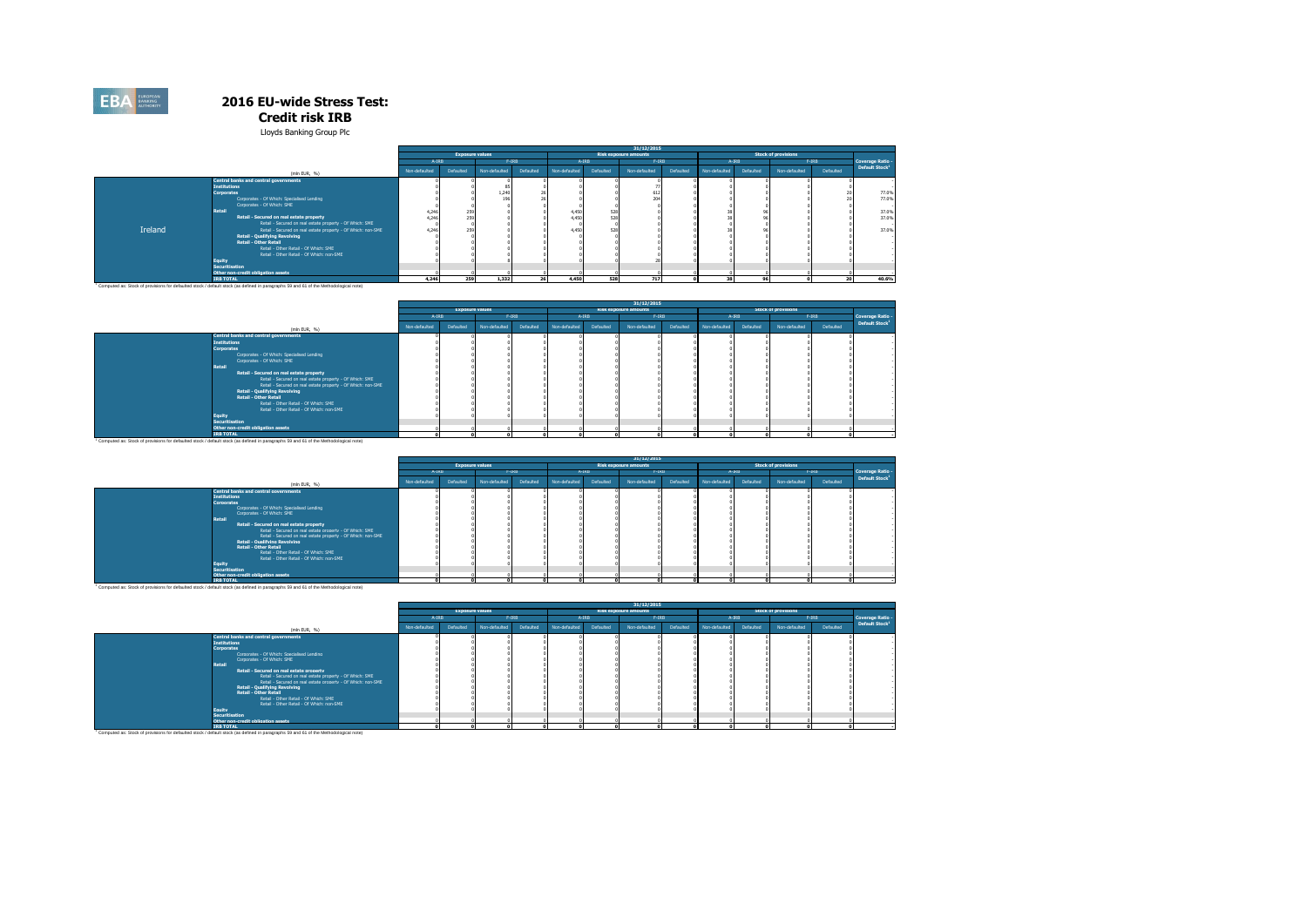#### **Credit risk IRB**

Lloyds Banking Group Plc

|                                                                                                                                      | 31/12/2015    |                        |               |           |               |           |                              |           |               |           |                            |           |                            |
|--------------------------------------------------------------------------------------------------------------------------------------|---------------|------------------------|---------------|-----------|---------------|-----------|------------------------------|-----------|---------------|-----------|----------------------------|-----------|----------------------------|
|                                                                                                                                      |               | <b>Exposure values</b> |               |           |               |           | <b>Risk exposure amounts</b> |           |               |           | <b>Stock of provisions</b> |           |                            |
|                                                                                                                                      | A-IRB         |                        | $F-IRB$       |           | A-IRB         |           | $F-IRB$                      |           | A-IRB         |           |                            | $F-IRB$   | Coverage Ratio -           |
| (min EUR. %)                                                                                                                         | Non-defaulted | Defaulted              | Non-defaulted | Defaulted | Non-defaulted | Defaulted | Non-defaulted                | Defaulted | Non-defaulted | Defaulted | Non-defaulted              | Defaulted | Default Stock <sup>1</sup> |
| <b>Central banks and central governments</b>                                                                                         |               |                        |               |           |               |           |                              |           |               |           |                            |           |                            |
| <b>Institutions</b>                                                                                                                  |               |                        |               |           |               |           |                              |           |               |           |                            |           |                            |
| Corporates                                                                                                                           |               |                        |               |           |               |           |                              |           |               |           |                            |           |                            |
| Cornorates - Of Which: Specialised Lending                                                                                           |               |                        |               |           |               |           |                              |           |               |           |                            |           |                            |
| Corporates - Of Which: SME                                                                                                           |               |                        |               |           |               |           |                              |           |               |           |                            |           |                            |
| Retail                                                                                                                               |               |                        |               |           |               |           |                              |           |               |           |                            |           |                            |
| Retail - Secured on real estate property                                                                                             |               |                        |               |           |               |           |                              |           |               |           |                            |           |                            |
| Retail - Secured on real estate property - Of Which: SME                                                                             |               |                        |               |           |               |           |                              |           |               |           |                            |           |                            |
| Retail - Secured on real estate property - Of Which: non-SME<br><b>Retail - Qualifying Revolving</b>                                 |               |                        |               |           |               |           |                              |           |               |           |                            |           |                            |
| <b>Retail - Other Retail</b>                                                                                                         |               |                        |               |           |               |           |                              |           |               |           |                            |           |                            |
| Retail - Other Retail - Of Which: SME                                                                                                |               |                        |               |           |               |           |                              |           |               |           |                            |           |                            |
| Retail - Other Retail - Of Which: non-SME                                                                                            |               |                        |               |           |               |           |                              |           |               |           |                            |           |                            |
| Equity                                                                                                                               |               |                        |               |           |               |           |                              |           |               |           |                            |           |                            |
| <b>Securitisation</b>                                                                                                                |               |                        |               |           |               |           |                              |           |               |           |                            |           |                            |
| Other non-credit obligation assets                                                                                                   |               |                        |               |           |               |           |                              |           |               |           |                            |           |                            |
| <b>IRB TOTAL</b>                                                                                                                     |               |                        |               |           |               |           |                              |           |               |           |                            |           |                            |
| Computed as: Stock of provisions for defaulted stock / default stock (as defined in paragraphs 59 and 61 of the Methodological note) |               |                        |               |           |               |           |                              |           |               |           |                            |           |                            |

|                                                                                                                                                                                                                                                                                                                                                                                                                                                                                                                                                                                                            |               |                        |               |           |               |           | 31/12/2015                   |           |               |           |                            |           |                            |
|------------------------------------------------------------------------------------------------------------------------------------------------------------------------------------------------------------------------------------------------------------------------------------------------------------------------------------------------------------------------------------------------------------------------------------------------------------------------------------------------------------------------------------------------------------------------------------------------------------|---------------|------------------------|---------------|-----------|---------------|-----------|------------------------------|-----------|---------------|-----------|----------------------------|-----------|----------------------------|
|                                                                                                                                                                                                                                                                                                                                                                                                                                                                                                                                                                                                            |               | <b>Exposure values</b> |               |           |               |           | <b>Risk exposure amounts</b> |           |               |           | <b>Stock of provisions</b> |           |                            |
|                                                                                                                                                                                                                                                                                                                                                                                                                                                                                                                                                                                                            | A-IRB         |                        | $F-IRB$       |           | A-IRB         |           | $F-IRB$                      |           | A-IRB         |           |                            | $F-IRB$   | Coverage Ratio -           |
| (min EUR, %)                                                                                                                                                                                                                                                                                                                                                                                                                                                                                                                                                                                               | Non-defaulted | Defaulted              | Non-defaulted | Defaulted | Non-defaulted | Defaulted | Non-defaulted                | Defaulted | Non-defaulted | Defaulted | Non-defaulted              | Defaulted | Default Stock <sup>1</sup> |
| Central banks and central governments<br><b>Institutions</b><br>Corporates<br>Corporates - Of Which: Specialised Lending<br>Corporates - Of Which: SME<br><b>Retail</b><br>Retail - Secured on real estate property<br>Retail - Secured on real estate property - Of Which: SME<br>Retail - Secured on real estate property - Of Which: non-SME<br><b>Retail - Qualifying Revolving</b><br><b>Retail - Other Retail</b><br>Retail - Other Retail - Of Which: SME<br>Retail - Other Retail - Of Which: non-SME<br>Eauity<br><b>Securitisation</b><br>Other non-credit obligation assets<br><b>IRB TOTAL</b> |               |                        |               |           |               |           |                              |           |               |           |                            |           |                            |
| Computed as: Stock of provisions for defaulted stock / default stock (as defined in paragraphs 59 and 61 of the Methodological note)                                                                                                                                                                                                                                                                                                                                                                                                                                                                       |               |                        |               |           |               |           |                              |           |               |           |                            |           |                            |

|                                                                                                                                                                                                                                                                                                                                                                                                                                                                                                                  |               |                        |               |           |               |           | 31/12/2015                   |           |               |           |                            |           |                            |
|------------------------------------------------------------------------------------------------------------------------------------------------------------------------------------------------------------------------------------------------------------------------------------------------------------------------------------------------------------------------------------------------------------------------------------------------------------------------------------------------------------------|---------------|------------------------|---------------|-----------|---------------|-----------|------------------------------|-----------|---------------|-----------|----------------------------|-----------|----------------------------|
|                                                                                                                                                                                                                                                                                                                                                                                                                                                                                                                  |               | <b>Exposure values</b> |               |           |               |           | <b>Risk exposure amounts</b> |           |               |           | <b>Stock of provisions</b> |           |                            |
|                                                                                                                                                                                                                                                                                                                                                                                                                                                                                                                  | A-IRB         |                        |               | $F-IRB$   |               | A-IRB     | $F-IRB$                      |           | A-IRB         |           |                            | $F-IRB$   | Coverage Ratio -           |
| (min EUR, %)                                                                                                                                                                                                                                                                                                                                                                                                                                                                                                     | Non-defaulted | Defaulted              | Non-defaulted | Defaulted | Non-defaulted | Defaulted | Non-defaulted                | Defaulted | Non-defaulted | Defaulted | Non-defaulted              | Defaulted | Default Stock <sup>1</sup> |
| <b>Central banks and central governments</b>                                                                                                                                                                                                                                                                                                                                                                                                                                                                     |               |                        |               |           |               |           |                              |           |               |           |                            |           |                            |
| <b>Institutions</b>                                                                                                                                                                                                                                                                                                                                                                                                                                                                                              |               |                        |               |           |               |           |                              |           |               |           |                            |           |                            |
| <b>Comorates</b>                                                                                                                                                                                                                                                                                                                                                                                                                                                                                                 |               |                        |               |           |               |           |                              |           |               |           |                            |           |                            |
| Corporates - Of Which: Specialised Lending                                                                                                                                                                                                                                                                                                                                                                                                                                                                       |               |                        |               |           |               |           |                              |           |               |           |                            |           |                            |
| Corporates - Of Which: SME                                                                                                                                                                                                                                                                                                                                                                                                                                                                                       |               |                        |               |           |               |           |                              |           |               |           |                            |           |                            |
| Retail                                                                                                                                                                                                                                                                                                                                                                                                                                                                                                           |               |                        |               |           |               |           |                              |           |               |           |                            |           |                            |
| Retail - Secured on real estate property                                                                                                                                                                                                                                                                                                                                                                                                                                                                         |               |                        |               |           |               |           |                              |           |               |           |                            |           |                            |
| Retail - Secured on real estate nonnerty - Of Which: SME                                                                                                                                                                                                                                                                                                                                                                                                                                                         |               |                        |               |           |               |           |                              |           |               |           |                            |           |                            |
| Retail - Secured on real estate property - Of Which: non-SME                                                                                                                                                                                                                                                                                                                                                                                                                                                     |               |                        |               |           |               |           |                              |           |               |           |                            |           |                            |
| <b>Retail - Qualifying Revolving</b>                                                                                                                                                                                                                                                                                                                                                                                                                                                                             |               |                        |               |           |               |           |                              |           |               |           |                            |           |                            |
| <b>Retail - Other Retail</b>                                                                                                                                                                                                                                                                                                                                                                                                                                                                                     |               |                        |               |           |               |           |                              |           |               |           |                            |           |                            |
| Retail - Other Retail - Of Which: SME                                                                                                                                                                                                                                                                                                                                                                                                                                                                            |               |                        |               |           |               |           |                              |           |               |           |                            |           |                            |
| Retail - Other Retail - Of Which: non-SMF                                                                                                                                                                                                                                                                                                                                                                                                                                                                        |               |                        |               |           |               |           |                              |           |               |           |                            |           |                            |
| Eauity                                                                                                                                                                                                                                                                                                                                                                                                                                                                                                           |               |                        |               |           |               |           |                              |           |               |           |                            |           |                            |
| <b>Securitisation</b>                                                                                                                                                                                                                                                                                                                                                                                                                                                                                            |               |                        |               |           |               |           |                              |           |               |           |                            |           |                            |
| Other non-credit obligation assets<br>$\frac{1}{2} \left( \frac{1}{2} \right) \left( \frac{1}{2} \right) \left( \frac{1}{2} \right) \left( \frac{1}{2} \right) \left( \frac{1}{2} \right) \left( \frac{1}{2} \right) \left( \frac{1}{2} \right) \left( \frac{1}{2} \right) \left( \frac{1}{2} \right) \left( \frac{1}{2} \right) \left( \frac{1}{2} \right) \left( \frac{1}{2} \right) \left( \frac{1}{2} \right) \left( \frac{1}{2} \right) \left( \frac{1}{2} \right) \left( \frac{1}{2} \right) \left( \frac$ |               |                        |               |           |               |           |                              |           |               |           |                            |           |                            |
|                                                                                                                                                                                                                                                                                                                                                                                                                                                                                                                  |               |                        |               |           |               |           |                              |           |               |           |                            |           |                            |

'Commondatas:Stock of omvenions for defaulted stock (default stock that individual detach that individual detach that individual detach that individual detach that individual detach that individual detach that individual d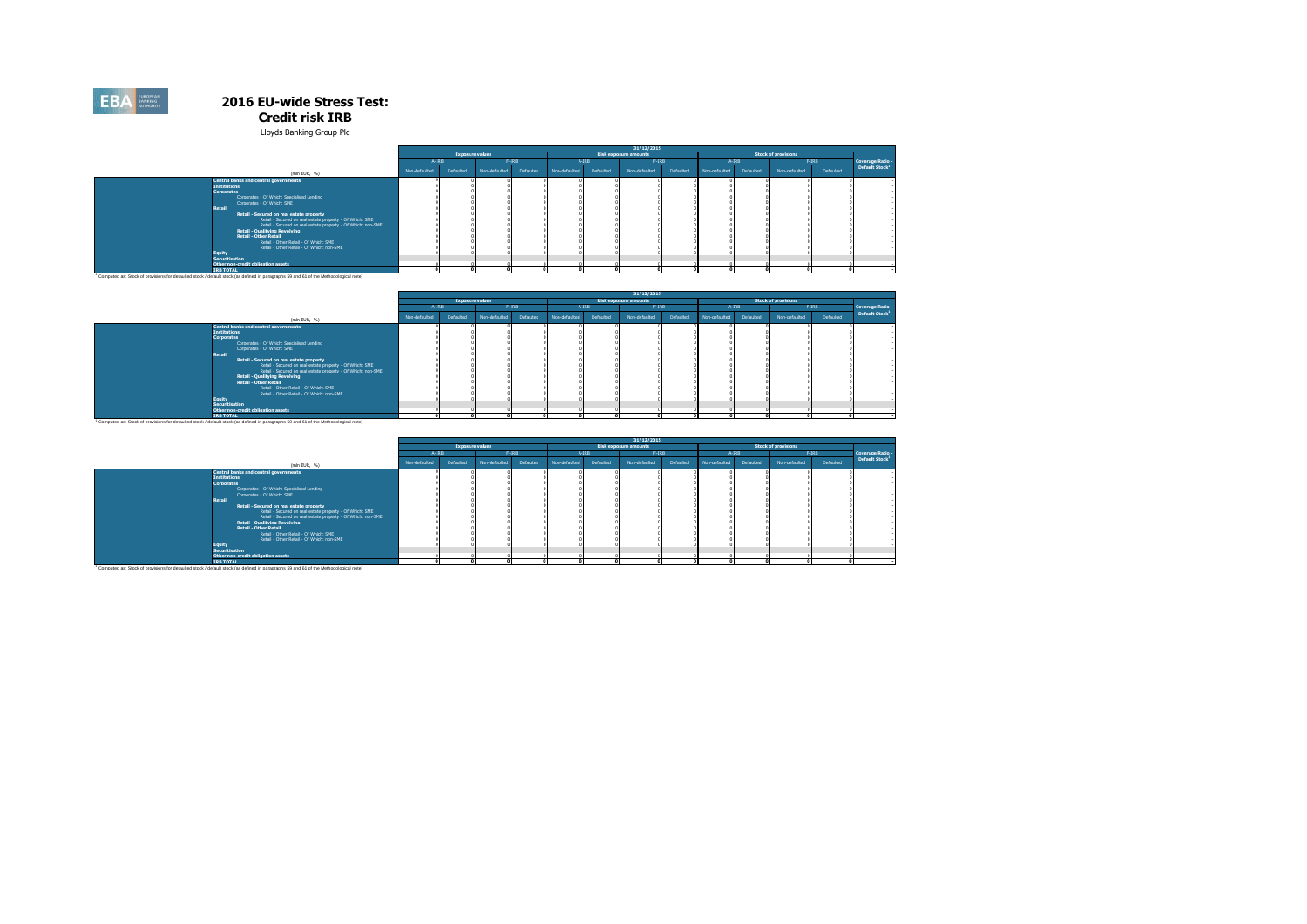**Credit risk IRB**

Lloyds Banking Group Plc

|                          |                                                                                                      |              |                |                                                |                                  | <b>Baseline Scenario</b>      |                                                 |                   |                               |                                 |                   |                               |                                            |                           | <b>Adverse Scenario</b>       |                                                |                    |                        |                                                |
|--------------------------|------------------------------------------------------------------------------------------------------|--------------|----------------|------------------------------------------------|----------------------------------|-------------------------------|-------------------------------------------------|-------------------|-------------------------------|---------------------------------|-------------------|-------------------------------|--------------------------------------------|---------------------------|-------------------------------|------------------------------------------------|--------------------|------------------------|------------------------------------------------|
|                          |                                                                                                      |              | 31/12/2016     |                                                |                                  | 31/12/2017                    |                                                 |                   | 31/12/2018                    |                                 |                   | 31/12/2016                    |                                            |                           | 31/12/2017                    |                                                |                    | 31/12/2018             |                                                |
|                          | (mln EUR, %)                                                                                         | rate         | Stock of       | Coverage Ratio -<br>Default Stock <sup>1</sup> | <i><b>Impairment</b></i><br>rate | Stock of<br><b>Provisions</b> | <b>Coverage Ratio -</b><br><b>Default Stock</b> | mpairment<br>rate | Stock of<br><b>Provisions</b> | Coverage Ratio<br>Default Stock | Impairmer<br>rate | Stock of<br><b>Provisions</b> | Coverage Ratio -<br><b>Default Stock</b> * | <b>Impairment</b><br>rate | Stock of<br><b>Provisions</b> | Coverage Ratio -<br>Default Stock <sup>1</sup> | Impairment<br>rate | Stock of<br>Provisions | Coverage Ratio -<br>Default Stock <sup>1</sup> |
|                          | Central banks and central governments                                                                | 0.0%         |                |                                                | 0.0%                             |                               |                                                 | 0.0%              |                               |                                 | 0.0%              |                               |                                            | 0.0%                      |                               |                                                | 0.0%               |                        |                                                |
|                          | Institutions                                                                                         | 0.0%         |                | 90.4%                                          | 0.0%                             |                               | 82.49                                           | 0.0%              |                               | 72.69                           | 0.7%              |                               | 50.9%                                      | 0.8%                      |                               | 47.1%                                          | 0.0%               | 172                    | 46.5%                                          |
|                          | <b>Corporates</b>                                                                                    |              | 2,546<br>924   | 41.39<br>35.9%                                 | 0.2%                             | 2,807<br>999                  | 39.3%                                           | 0.2%<br>0.3%      | 3,214                         | 37.9%                           | 0.5%<br>0.2%      | 3.331<br>987                  | 43.5%                                      | 1.3%                      | 5,40                          | 42.2%                                          | 0.8%               | 6,733                  | 41.8%                                          |
|                          | Corporates - Of Which: Specialised Lending                                                           | 0.1%         |                |                                                | 0.3%                             |                               | 33.5%                                           |                   | 1,082                         | 31.6%                           |                   |                               | 38.0%                                      | 1.5%                      | 1.42                          | 36.4%                                          | 1.5%               | 1,864                  | 36.6%                                          |
|                          | Corporates - Of Which: SME<br><b>Retail</b>                                                          | 0.2%         | 568            | 37.4%                                          | 0.2%                             | 610                           | 35.8%                                           | 0.4%              | 689                           | 34.5%                           | 0.7%              |                               | 38.5%                                      | 2.0%                      | 1.10                          | 36.7%                                          | 1.2%               | 1,320                  | 36.3%                                          |
|                          |                                                                                                      |              | 4,647<br>2,970 | 20.9%<br>15.29                                 | 0.3%                             | 6,209<br>3.434                | 21.09                                           | 0.39              | 7,70<br>3.872                 | 20.7%                           | 0.5%              | 5,670<br>3.403                | 21.29                                      | 0.6%                      | 8,75                          | 20.3%                                          | 0.5%<br>0.2%       | 11,356<br>5,699        | 20.5%<br>11.7%                                 |
|                          | Retail - Secured on real estate property<br>Retail - Secured on real estate property - Of Which: SME | 0.1%         |                |                                                | 0.1%                             |                               | 13.3%                                           | 0.1%<br>0.9%      |                               | 11.9%                           | 0.2%              |                               | 14.29                                      | 0.3%                      | 4.67                          | 12.2%                                          | 2.2%               |                        |                                                |
| Lloyds Banking Group Plc | Retail - Secured on real estate property - Of Which: non-SME                                         | 0.6%<br>0.1% | 121<br>2,849   | 12.19<br>15.4%                                 | 0.7%<br>0.1%                     | 218<br>3,216                  | 16.1%<br>13.1%                                  | 0.1%              | 334                           | 18.4%<br>11.3%                  | 1.2%<br>0.2%      | 3.193                         | 16.8%<br>13.9%                             | 2.8%<br>0.2%              |                               | 21.5%                                          | 0.2%               | 852<br>4.847           | 23.1%<br>10.5%                                 |
|                          | <b>Retail - Qualifying Revolving</b>                                                                 | 1.5%         | 1,059          | 49.29                                          | 1.5%                             | 1.779                         | 55.0%                                           | 1.4%              | 3.538                         | 57.5%                           | 2.0%              | 1.319                         | 52.4%                                      | 2.2%                      | 4.09<br>2.39                  | 11.2%<br>57.8%                                 | 2.2%               | 3,406                  | 60.0%                                          |
|                          | <b>Retail - Other Retail</b>                                                                         | 1.6%         |                | 35.7%                                          | 1.7%                             | 997                           | 42.2%                                           | 1.8%              | 2,443<br>1.389                | 44.9%                           | 3.1%              |                               | 39.6%                                      | 3.4%                      | 1,67                          | 44.1%                                          | 2.8%               | 2,251                  | 45.9%                                          |
|                          | Retail - Other Retail - Of Which: SME                                                                |              |                | 4.6%                                           | 0.4%                             |                               | 7.29                                            | 0.79              |                               | 10.49                           | 1.3%              |                               | 10.9%                                      | 3.0%                      |                               | 17.3%                                          | 1.7%               | 210                    | 19.8%                                          |
|                          | Retail - Other Retail - Of Which: non-SME                                                            | 1.9%         |                | 45.8%                                          | 2.0%                             | 967                           | 50.4%                                           | 2.1%              | 1.33                          | 52.1%                           | 3.4%              |                               | 49.0%                                      | 3.5%                      | 1.52                          | 52.5%                                          | 3.0%               | 2.040                  | 53.4%                                          |
|                          | Equity                                                                                               | 0.0%         |                | 0.0%                                           | 0.0%                             |                               | 0.0%                                            | 0.0%              |                               | 0.0%                            | 0.0%              |                               | 0.0%                                       | 0.0%                      |                               | 0.0%                                           | 0.05               |                        | 0.0%                                           |
|                          | <b>Securitisation</b>                                                                                |              |                |                                                |                                  |                               |                                                 |                   |                               |                                 |                   |                               |                                            |                           |                               |                                                |                    |                        |                                                |
|                          | Other non-credit obligation assets                                                                   | 0.0%         |                |                                                | 0.0%                             |                               |                                                 | 0.0%              |                               |                                 | 0.0%              | 45                            |                                            | 0.0%                      |                               |                                                | 0.0%               |                        |                                                |
|                          | <b>IRB TOTAL</b>                                                                                     | 0.3%         | 7.669          | 26.6%                                          | 0.2%                             | 9,492                         | 25.3%                                           | 0.3%              | 11.396                        | 24.5%                           | 0.5%              | 9,545                         | 27.6%                                      | 0.7%                      | 14,776                        | 26.2%                                          | 0.5%               | 18,712                 | 25.9%                                          |

|                |                                                              |      |            |                         |      | <b>Baseline Scenario</b> |                             |      |                   |                            |            |               |                      |      | <b>Adverse Scenario</b> |                      |           |                   |                            |
|----------------|--------------------------------------------------------------|------|------------|-------------------------|------|--------------------------|-----------------------------|------|-------------------|----------------------------|------------|---------------|----------------------|------|-------------------------|----------------------|-----------|-------------------|----------------------------|
|                |                                                              |      | 31/12/2016 |                         |      | 31/12/2017               |                             |      | 31/12/2018        |                            |            | 31/12/2016    |                      |      | 31/12/2017              |                      |           | 31/12/2018        |                            |
|                | (mln EUR. 96)                                                |      | Stock of   | <b>Coverage Ratio -</b> |      | Stock of                 | Coverage Ratio - Impairment |      | Stock of          | Coverage Ratio -           | Impairment | Stock of      | Coverage Ratio -     |      | Stock of                | Coverage Ratio -     | mnairment | Stock of          | Coverage Ratio -           |
|                |                                                              |      |            | <b>Default Stock</b>    |      |                          | <b>Dafault Stock</b>        | rate | <b>Provisions</b> | Default Stock <sup>1</sup> |            |               | <b>Default Stock</b> |      |                         | <b>Default Stock</b> | rate      | <b>Provisions</b> | Default Stock <sup>1</sup> |
|                | <b>Central banks and central governments</b>                 |      |            |                         |      |                          |                             |      |                   |                            |            |               |                      |      |                         |                      |           |                   |                            |
|                | <b>Institutions</b>                                          | 0.0% |            | 98.05                   | 0.0% |                          | 95.7                        |      |                   | 92.29                      |            | 2.6%          | 52.19                | 2.8% |                         | 48.6                 | 0.1%      |                   | 48.5%                      |
|                | Corporates                                                   | 0.2% | 1.973      | 41.39                   | 0.2% | 2.213                    | 39.4%                       | 0.3% | 2,589             | 38.0%                      |            | 0.7%<br>2.72  | 43.9%                | 1.5% | 4.562                   | 42.5%                | 1.0%      | 5.746             | 42.0%                      |
|                | Corporates - Of Which: Specialised Lending                   | 0.2% |            | 34.29                   |      |                          | 31.9%                       | 0.4% | 722               | 30.0%                      |            | 0.2%          | 37.8%                | 1.6% | 1.020                   | 36.29                | 1.7%      | .386              | 36.5%                      |
|                | Corporates - Of Which: SME                                   | 0.2% |            | 37.4%<br>20.5%          | 0.2% |                          | 35.8%                       |      |                   | 34.5%<br>20.5%             |            | 0.7%          | 38.5%                | 2.0% | 1.071                   | 36.8%                | 1.2%      | 1.291             | 36.3%                      |
|                | Retail                                                       | 0.3% |            |                         | 0.3% | 5,895                    | 20.7%                       | 0.3% | 7.347             |                            |            | 0.5%<br>5.38  | 20.79                | 0.6% | 8.355                   | 19.9%                | 0.5%      | 10.842            | 20.1%                      |
|                | Retail - Secured on real estate property                     | 0.1% | 2,730      | 14.3%                   | 0.1% | 3.122                    | 12.4%                       | 0.1% | 3.517             | 11.1%                      |            | 0.2%<br>3.12  | 13.39                | 0.3% | 4.283                   | 11.4%                | 0.2%      | 5.188             | 10.9%                      |
|                | Retail - Secured on real estate property - Of Which: SME     | 0.6% |            | 12.1%                   |      | -44                      | 16.19                       |      | 326               | 18.4%                      |            | 1.2%          | 16.8%                | 2.8% | 577                     | 21.5%                | 2.2%      | 844               | 23.1%                      |
| United Kingdom | Retail - Secured on real estate property - Of Which: non-SME | 0.1% | 2.61       | 14.5%                   | 0.1% | 2.912                    | 12.0%                       |      | 3.190             | 10.4%                      |            | 0.2%<br>2.919 | 12.9%                | 0.2% | 3.711                   | 10.39                | 0.2%      | 4.343             | 9.5%                       |
|                | <b>Retail - Qualifying Revolving</b>                         | 1.5% | 1.05       | 49.29                   | 1.5% | 1.779                    | 55.0%                       | 1.4% | 2.443             | 57.5%                      |            | 2.0%<br>1.31  | 52.4%                | 2.2% | 2.39                    | 57.8%                | 2.2%      | 3.406             | 60.0%                      |
|                | <b>Retail - Other Retail</b>                                 | 1.6% |            | 35.7%                   |      |                          | 42.2%                       |      | 1.387             | 44.9%                      |            | 3.1%<br>0.46  | 39.6%                | 3.4% | 1.67                    | 44.19                | 2.9%      | 2.249             | 45.9%                      |
|                | Retail - Other Retail - Of Which: SMF                        | 0.3% |            |                         | 0.4% |                          | 7.29<br>1.29                |      |                   | 10.4%                      |            | 1.3%          | 10.99                |      |                         | 17.3%                |           |                   | 19.8%                      |
|                | Retail - Other Retail - Of Which: non-SME                    | 1.9% |            | 45.8 <sup>p</sup>       | 2.0% |                          | 50.4%                       | 2.1% |                   | 52.1%                      |            | 3.4%          | 49.09                | 3.5% |                         | 52.5%                | 3.0%      | 2 nan             | 53.4%                      |
|                | Equity                                                       | 0.0% |            |                         |      |                          |                             |      |                   |                            |            | 0.0%          |                      |      |                         |                      |           |                   |                            |
|                | Securitisation                                               |      |            |                         |      |                          |                             |      |                   |                            |            |               |                      |      |                         |                      |           |                   |                            |
|                | Other non-credit obligation assets                           | 0.0% |            |                         | 0.0% |                          |                             | 0.0% |                   |                            |            | 0.0%          |                      | 0.0% |                         |                      | 0.0%      | 451               |                            |
|                | <b>IRB TOTAL</b>                                             | 0.3% | 6.852      | 26.0%                   | 0.3% | 8.582                    | 24.9%                       | 0.3% | 10.407            | 24.2%                      | 0.5%       | 8.652         | 27.1%                | 0.7% | 13.526                  | 25.7%                | 0.6%      | 17,199            | 25.4%                      |

|                      |                                                              |         |            |                         |       | <b>Baseline Scenario</b> |                           |           |                   |                            |            |                  |      | <b>Adverse Scenario</b> |                      |            |            |                            |
|----------------------|--------------------------------------------------------------|---------|------------|-------------------------|-------|--------------------------|---------------------------|-----------|-------------------|----------------------------|------------|------------------|------|-------------------------|----------------------|------------|------------|----------------------------|
|                      |                                                              |         | 31/12/2016 |                         |       | 31/12/2017               |                           |           | 31/12/2018        |                            | 31/12/2016 |                  |      | 31/12/2017              |                      |            | 31/12/2018 |                            |
|                      |                                                              |         | Stock of   | <b>Coverage Ratio -</b> |       |                          | Stock of Coverage Ratio - | nnairment |                   | Stock of Coverage Ratio -  | Stock of   | Coverage Ratio - |      | Stock of                | Coverage Ratio -     | Impairment | Stock of   | Coverage Ratio -           |
|                      | (mln EUR. %)                                                 |         |            |                         |       |                          |                           |           | <b>Provisions</b> | Default Stock <sup>1</sup> |            |                  |      |                         | <b>Default Stock</b> |            |            | Default Stock <sup>1</sup> |
|                      | Central banks and central governments                        | 0.0%    |            |                         | 0.0%  |                          |                           | 0.0       |                   |                            | 0.0%       |                  | 0.09 |                         |                      |            |            |                            |
|                      | <b>Institutions</b>                                          | 0.0%    |            | 21.09                   | 0.0%  |                          | 21.5%                     | 0.0       |                   | 23.39                      | 0.0%       | 28.85            | 0.1% |                         | 31.8%                | 0.0%       |            | 32.0%                      |
|                      | <b>Corporates</b>                                            | 0.0%    |            | 21.7%                   | 0.0%  |                          | 22.4%                     | 0.1%      |                   | 24.0%                      | 0.1%       | 30.7             | 0.4% |                         | 36.8%                | 0.29       |            | 38.2%                      |
|                      | Corporates - Of Which: Specialised Lending                   | 0.1%    |            | 20.8%                   | 0.2%  |                          | 20.6%                     | 0.29      |                   | 20.5%                      | 0.1%       | 26.0             |      |                         | 29.69                |            |            | 32.3%                      |
|                      | Corporates - Of Which: SME                                   |         |            |                         |       |                          |                           |           |                   |                            |            |                  |      |                         |                      |            |            |                            |
|                      | <b>Datail</b>                                                | 0.3%    |            | 23.8%                   | 0.4%  |                          | 23.7%                     | 0.7%      |                   | 23.79                      | 1.3%       | 24.5%            |      |                         | 25.0%                | 1.8%       |            | 25.3%                      |
|                      | Retail - Secured on real estate property                     |         |            |                         |       |                          |                           |           |                   |                            |            |                  |      |                         |                      |            |            |                            |
|                      | Retail - Secured on real estate property - Of Which: SME     |         |            |                         |       |                          |                           |           |                   |                            |            |                  |      |                         |                      |            |            |                            |
| <b>United States</b> | Retail - Secured on real estate property - Of Which: non-SME |         |            |                         |       |                          |                           |           |                   |                            |            |                  |      |                         |                      |            |            |                            |
|                      | <b>Retail - Qualifying Revolving</b>                         |         |            |                         |       |                          |                           |           |                   |                            |            |                  |      |                         |                      |            |            |                            |
|                      | <b>Retail - Other Retail</b>                                 | 0.3%    |            | 23.8%                   | 0.4%  |                          | 23.7%                     | 0.7%      |                   | 23.7                       | 1.3%       | 24.5%            |      |                         | 25.0%                |            |            | 25.3%                      |
|                      | Retail - Other Retail - Of Which: SME                        | 0.3%    |            | 23.8%                   | 0.494 |                          | 23.7%                     |           |                   | 23.7%                      | 1.3%       | 24.5%            |      |                         | 25.0%                |            |            | 25.3%                      |
|                      | Retail - Other Retail - Of Which: non-SME                    |         |            |                         |       |                          |                           |           |                   |                            |            |                  |      |                         |                      |            |            |                            |
|                      | Eauity                                                       |         |            | 0.0%                    |       |                          | 0.0%                      |           |                   | 0.0%                       |            | 0.0%             |      |                         | nα                   |            |            | 0.0%                       |
|                      | <b>Securitisation</b>                                        |         |            |                         |       |                          |                           |           |                   |                            |            |                  |      |                         |                      |            |            |                            |
|                      | Other non-credit obligation assets                           |         |            |                         |       |                          |                           |           |                   |                            |            |                  |      |                         |                      |            |            |                            |
|                      | <b>IRB TOTAL</b>                                             | $0.0\%$ |            | 12.2%                   | 0.0%  |                          | 13.8%                     | 0.0%      | 35.               | 16.3%                      | 0.1%       | 20.2%<br>41      | 0.2% | 120                     | 29.6%                | 0.1%       | 165        | 32.4%                      |

|             |                                                                                                                                      |      |                       |                                                 |                           | <b>Baseline Scenario</b> |                                                         |                    |                   |                                                         |                    |                               |                                          |                     | <b>Adverse Scenario</b>       |                                                           |       |                               |                                                |  |
|-------------|--------------------------------------------------------------------------------------------------------------------------------------|------|-----------------------|-------------------------------------------------|---------------------------|--------------------------|---------------------------------------------------------|--------------------|-------------------|---------------------------------------------------------|--------------------|-------------------------------|------------------------------------------|---------------------|-------------------------------|-----------------------------------------------------------|-------|-------------------------------|------------------------------------------------|--|
|             |                                                                                                                                      |      | 31/12/2016            |                                                 |                           | 31/12/2017               |                                                         |                    | 31/12/2018        |                                                         |                    | 31/12/2016                    |                                          |                     | 31/12/2017                    |                                                           |       | 31/12/2018                    |                                                |  |
|             | (mln EUR, %)                                                                                                                         | rate | Stock of<br>$1$ sions | <b>Coverage Ratio -</b><br><b>Default Stock</b> | <b>Impairment</b><br>rate | <b>Provisions</b>        | Stock of Coverage Ratio -<br>Default Stock <sup>1</sup> | Impairment<br>rate | <b>Provisions</b> | Stock of Coverage Ratio -<br>Default Stock <sup>1</sup> | Impairment<br>rate | Stock of<br><b>Provisions</b> | Coverage Ratio -<br><b>Default Stock</b> | Impairment<br>rate. | Stock of<br><b>Provisions</b> | Coverage Ratio - Impairment<br>Default Stock <sup>1</sup> | rate. | Stock of<br><b>Provisions</b> | Coverage Ratio -<br>Default Stock <sup>1</sup> |  |
|             | <b>Central banks and central governments</b>                                                                                         |      |                       |                                                 |                           |                          |                                                         |                    |                   |                                                         |                    |                               |                                          |                     |                               |                                                           |       |                               |                                                |  |
|             | <b>Institutions</b>                                                                                                                  |      |                       | 18.19                                           | 0.0%                      |                          | 18.5%                                                   | 0.0%               |                   | 19.8%                                                   | 0.0%               |                               | 24.09                                    | 0.0%                |                               | 26.2%                                                     | 0.0%  |                               | 26.5%                                          |  |
|             | Corporates                                                                                                                           | 0.0% |                       | 49.2%                                           | 0.0%                      |                          | 47.7%                                                   |                    |                   | 46.2%                                                   | 0.1%               |                               | 53.8%                                    | 0.5%                |                               | 54.1%                                                     |       |                               | 54.8%                                          |  |
|             | Corporates - Of Which: Specialised Lending                                                                                           | 0.1% |                       | 49.35                                           | 0.2%                      |                          | 48.0%                                                   |                    |                   | 46.6%                                                   | 0.1%               |                               | 54.7%                                    | 1.2%                |                               | 56.3%                                                     |       |                               | 57.5%                                          |  |
|             | Corporates - Of Which: SME                                                                                                           |      |                       |                                                 |                           |                          |                                                         |                    |                   |                                                         |                    |                               |                                          |                     |                               |                                                           |       |                               |                                                |  |
|             | Retail                                                                                                                               | 0.1% |                       | 20.7%                                           | 0.1%                      |                          | 22.8%                                                   | 0.19               |                   | 24.1%                                                   | 0.2%               |                               | 51.9%                                    | 0.2%                |                               | 56.1%                                                     | 0.2%  |                               | 60.0%                                          |  |
|             | Retail - Secured on real estate property                                                                                             | 0.1% |                       | 20.7%                                           | 0.1%                      |                          | 22.8%                                                   | 0.19               |                   | 24.1%                                                   | 0.29               |                               | 51.9%                                    | 0.2%                |                               | 56.1%                                                     | 0.29  |                               | 60.0%                                          |  |
|             | Retail - Secured on real estate property - Of Which: SME                                                                             |      |                       |                                                 |                           |                          |                                                         |                    |                   |                                                         |                    |                               |                                          |                     |                               |                                                           |       |                               |                                                |  |
| Netherlands | Retail - Secured on real estate property - Of Which: non-SME                                                                         | 0.1% |                       | 20.7%                                           | 0.1%                      |                          | 22.8%                                                   | 0.19               |                   | 24.1%                                                   | 0.2%               |                               | 51.9%                                    | 0.2%                |                               | 56.1%                                                     | 0.2%  |                               | 60.0%                                          |  |
|             | <b>Retail - Qualifying Revolving</b>                                                                                                 |      |                       |                                                 |                           |                          |                                                         |                    |                   |                                                         |                    |                               |                                          |                     |                               |                                                           |       |                               |                                                |  |
|             | <b>Retail - Other Retail</b>                                                                                                         |      |                       |                                                 |                           |                          |                                                         |                    |                   |                                                         |                    |                               |                                          |                     |                               |                                                           |       |                               |                                                |  |
|             | Retail - Other Retail - Of Which: SME                                                                                                |      |                       |                                                 |                           |                          |                                                         |                    |                   |                                                         |                    |                               |                                          |                     |                               |                                                           |       |                               |                                                |  |
|             | Retail - Other Retail - Of Which: non-SME                                                                                            |      |                       |                                                 |                           |                          |                                                         |                    |                   |                                                         |                    |                               |                                          |                     |                               |                                                           |       |                               |                                                |  |
|             | Equity<br><b>Securitisation</b>                                                                                                      |      |                       |                                                 |                           |                          |                                                         |                    |                   |                                                         |                    |                               |                                          |                     |                               |                                                           |       |                               |                                                |  |
|             | Other non-credit obligation assets                                                                                                   |      |                       |                                                 |                           |                          |                                                         |                    |                   |                                                         |                    |                               |                                          |                     |                               |                                                           |       |                               |                                                |  |
|             | <b>IRB TOTAL</b>                                                                                                                     | 0.1% |                       | 25.3%                                           | 0.1%                      |                          | 26.0%                                                   | 0.1%               | 72                | 26.5%                                                   | 0.2%               |                               | 52.3%                                    | 0.2%                | 126                           | 55.8%                                                     | 0.2%  | 171                           | 59.3%                                          |  |
|             | Computed as: Stock of provisions for defaulted stock / default stock (as defined in paragraphs 59 and 61 of the Methodological note) |      |                       |                                                 |                           |                          |                                                         |                    |                   |                                                         |                    |                               |                                          |                     |                               |                                                           |       |                               |                                                |  |

|                    |                               |                                                       |                           | <b>Adverse Scenario</b>       |                                                |                           |                               |                                                |
|--------------------|-------------------------------|-------------------------------------------------------|---------------------------|-------------------------------|------------------------------------------------|---------------------------|-------------------------------|------------------------------------------------|
|                    | 31/12/2016                    |                                                       |                           | 31/12/2017                    |                                                |                           | 31/12/2018                    |                                                |
| Impairment<br>rate | Stock of<br><b>Provisions</b> | <b>Coverage Ratio -</b><br>Default Stock <sup>1</sup> | <b>Impairment</b><br>rate | Stock of<br><b>Provisions</b> | Coverage Ratio -<br>Default Stock <sup>1</sup> | <b>Impairment</b><br>rate | Stock of<br><b>Provisions</b> | Coverage Ratio -<br>Default Stock <sup>1</sup> |
|                    |                               |                                                       |                           |                               |                                                |                           |                               |                                                |
| 0.0%               |                               | 24.0%                                                 | 0.0%                      |                               | 26.2%                                          | 0.0%                      |                               | 26.5%                                          |
| 0.1%               | 13                            | 53.8%                                                 | 0.5%                      | 18                            | 54.1%                                          | 0.3%                      | 21                            | 54.8%                                          |
| 0.1%               | 12                            | 54.7%                                                 | 1.2%                      | 15                            | 56.3%                                          | 1.3%                      | 17                            | 57.5%                                          |
|                    | 0                             |                                                       |                           | n                             |                                                |                           |                               |                                                |
| 0.2%               | 71                            | 51.9%                                                 | 0.2%                      | 109                           | 56.1%                                          | 0.2%                      | 150                           | 60.0%                                          |
| 0.2%               | 71                            | 51.9%                                                 | 0.2%                      | 109                           | 56.1%                                          | 0.2%                      | 150                           | 60.0%                                          |
|                    | $\Omega$                      |                                                       |                           | n                             |                                                |                           |                               |                                                |
| 0.2%               | 71                            | 51.9%                                                 | 0.2%                      | 109                           | 56.1%                                          | 0.2%                      | 150                           | 60.0%                                          |
|                    |                               |                                                       |                           |                               |                                                |                           |                               |                                                |
|                    |                               |                                                       |                           |                               |                                                |                           |                               |                                                |
|                    |                               |                                                       |                           |                               |                                                |                           |                               |                                                |
|                    |                               |                                                       |                           |                               |                                                |                           |                               |                                                |
|                    |                               |                                                       |                           |                               |                                                |                           |                               |                                                |
|                    |                               |                                                       |                           |                               |                                                |                           |                               |                                                |
|                    |                               |                                                       |                           | n                             |                                                |                           |                               |                                                |
| o nor              | $\sim$                        | ED DAL                                                | o nos                     | and.                          | EE OOL                                         | 0.001                     | 4.744                         | EQ BAL                                         |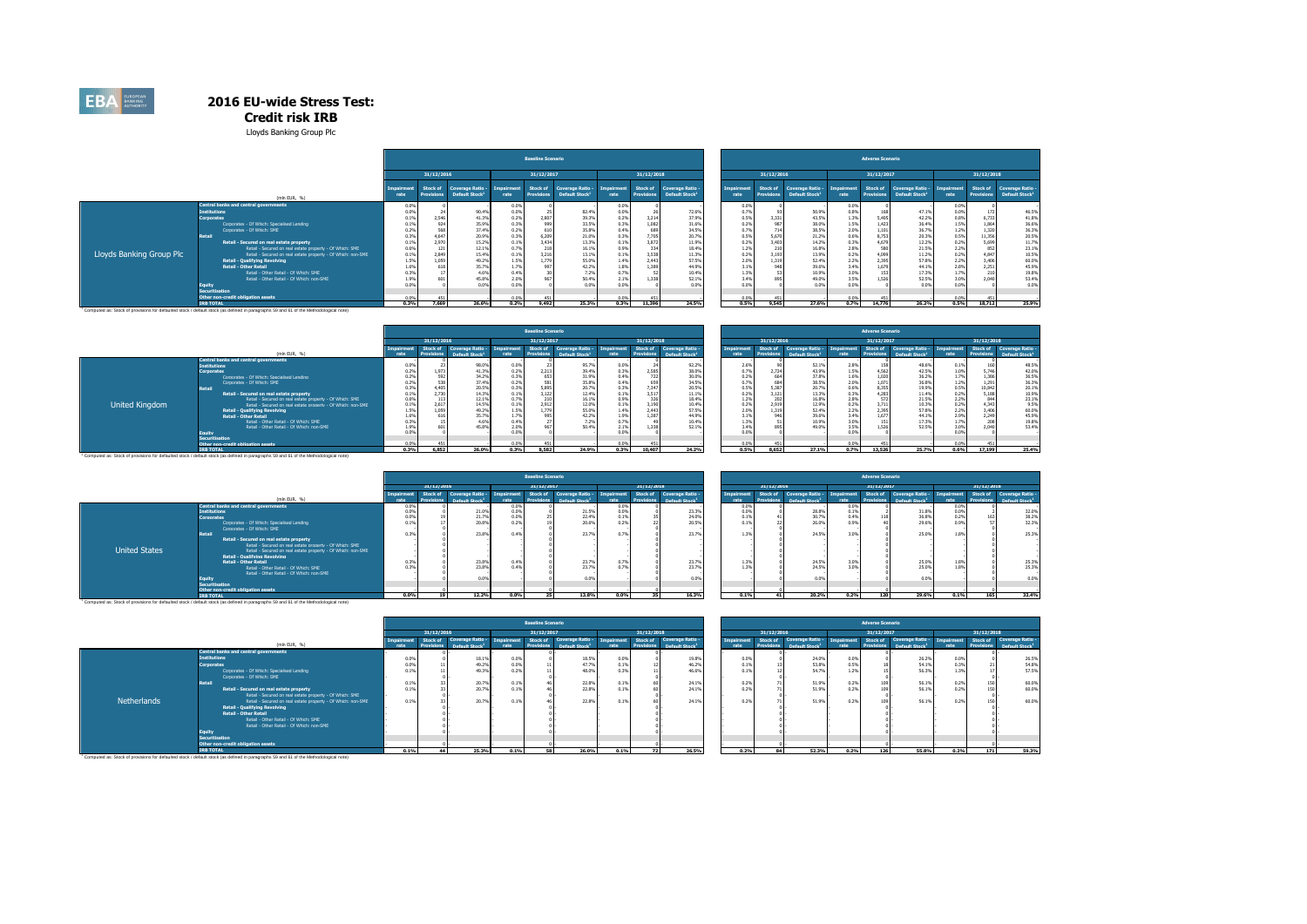#### **Credit risk IRB**

Lloyds Banking Group Plc

|         |                                                                                                                                                   |      |            |                            |       | <b>Baseline Scenario</b> |                            |                   |                   |                            |            |                   |                            |      | <b>Adverse Scenario</b> |                            |            |                   |                            |
|---------|---------------------------------------------------------------------------------------------------------------------------------------------------|------|------------|----------------------------|-------|--------------------------|----------------------------|-------------------|-------------------|----------------------------|------------|-------------------|----------------------------|------|-------------------------|----------------------------|------------|-------------------|----------------------------|
|         |                                                                                                                                                   |      | 31/12/2016 |                            |       | 31/12/2017               |                            |                   | 31/12/2018        |                            |            | 31/12/2016        |                            |      | 31/12/2017              |                            |            | 31/12/2018        |                            |
|         |                                                                                                                                                   |      | Stock of   | <b>Coverage Ratio -</b>    |       | Stock of                 | Coverage Ratio -           | <b>Impairment</b> | Stock of          | Coverage Ratio -           | Impairment | Stock of          | Coverage Ratio -           |      |                         | Stock of Coverage Ratio -  | Impairment | Stock of          | Coverage Ratio -           |
|         | (mln EUR, %)                                                                                                                                      |      |            | Default Stock <sup>1</sup> | rate. | <b>Provisions</b>        | Default Stock <sup>1</sup> | rate.             | <b>Provisions</b> | Default Stock <sup>1</sup> | rate       | <b>Provisions</b> | Default Stock <sup>1</sup> |      | <b>Provisions</b>       | Default Stock <sup>1</sup> | rate       | <b>Provisions</b> | Default Stock <sup>1</sup> |
|         | Central banks and central governments                                                                                                             |      |            |                            |       |                          |                            |                   |                   |                            |            |                   |                            |      |                         |                            |            |                   |                            |
|         | <b>Institutions</b>                                                                                                                               |      |            | 18.1%                      | 0.0%  |                          | 18.5%                      | 0.1%              |                   | 19.8%                      | 0.1%       |                   | 24.0%                      | 0.3% |                         | 26.2%                      | 0.2%       |                   | 26.5%                      |
|         | <b>Corporates</b>                                                                                                                                 |      |            | 74.9%                      | 0.1%  |                          | 71.8%                      | 0.1%              |                   | 68.0%                      | 0.2%       |                   | 71.6%                      | 0.9% |                         | 63.0%                      | 0.5%       |                   | 58.8%                      |
|         | Corporates - Of Which: Specialised Lending                                                                                                        |      |            | 76.1%                      | 0.1%  |                          | 74.0%                      | 0.1%              |                   | 71.8%                      |            |                   | 75.8%                      | 0.8% |                         | 70.8%                      | 0.6%       |                   | 66.8%                      |
|         | Corporates - Of Which: SME                                                                                                                        |      |            |                            |       |                          |                            |                   |                   |                            |            |                   |                            |      |                         |                            |            |                   |                            |
|         | Retail                                                                                                                                            |      |            | 38.9%                      | 1.7%  |                          | 34.79                      | 1.0%              |                   | 30,4%                      | 2.3%       |                   | 42.5%                      | 2.5% |                         | 40.3%                      | 2.5%       | 532               | 40.0%                      |
|         | Retail - Secured on real estate property                                                                                                          |      | 204        | 38.9%                      | 1.7%  |                          | 34.7%                      | 1.0%              |                   | 30.4%                      | 2.3%       |                   | 42.5%                      | 2.5% |                         | 40.3%                      | 2.5%       | 532               | 40.0%                      |
|         | Retail - Secured on real estate property - Of Which: SME                                                                                          | 0.29 |            | 16.5%                      | 0.6%  |                          | 16.49                      | 0.6%              |                   | 16.4%                      | 0.2%       |                   | 17.0%                      | 2.0% |                         | 17.4%                      | 2.0%       |                   | 17.8%                      |
| Ireland | Retail - Secured on real estate property - Of Which: non-SME                                                                                      | 1.59 |            | 38.9%                      | 1.7%  |                          | 34.7%                      | 1.0%              |                   | 30.4%                      | 2.3%       |                   | 42.5%                      | 2.5% |                         | 40.3%                      | 2.5%       |                   | 40.0%                      |
|         | <b>Retail - Qualifying Revolving</b>                                                                                                              |      |            |                            |       |                          |                            |                   |                   |                            |            |                   |                            |      |                         |                            |            |                   |                            |
|         | <b>Retail - Other Retail</b>                                                                                                                      |      |            |                            |       |                          |                            |                   |                   |                            |            |                   |                            |      |                         |                            |            |                   |                            |
|         | Retail - Other Retail - Of Which: SME                                                                                                             |      |            |                            |       |                          |                            |                   |                   |                            |            |                   |                            |      |                         |                            |            |                   |                            |
|         | Retail - Other Retail - Of Which: non-SME                                                                                                         |      |            |                            |       |                          |                            |                   |                   |                            |            |                   |                            |      |                         |                            |            |                   |                            |
|         | Equity                                                                                                                                            |      |            |                            | 0.0%  |                          |                            | 0.0%              |                   |                            | 0.0%       |                   |                            | 0.0% |                         |                            | 0.0%       |                   |                            |
|         | <b>Securitisation</b>                                                                                                                             |      |            |                            |       |                          |                            |                   |                   |                            |            |                   |                            |      |                         |                            |            |                   |                            |
|         | Other non-credit obligation assets                                                                                                                |      |            |                            |       |                          |                            |                   |                   |                            |            |                   |                            |      |                         |                            |            |                   |                            |
|         | <b>IRB TOTAL</b>                                                                                                                                  | 1.4% | 346        | 40.8%                      | 1.5%  | 22                       | 36.0%                      | 0.9%              | 360               | 31.6%                      | 2.1%       | 294               | 44.1%                      | 2.3% |                         | 41.2%                      | 2.3%       | 560               | 40.7%                      |
|         | <sup>1</sup> Computed as: Stock of provisions for defaulted stock / default stock (as defined in paragraphs 59 and 61 of the Methodological note) |      |            |                            |       |                          |                            |                   |                   |                            |            |                   |                            |      |                         |                            |            |                   |                            |

|                                                                                                                                                   |      |            |                                       |            | <b>Baseline Scenario</b> |                                       |                   |            |                                       |           |            |                                 |       | <b>Adverse Scenario</b> |                                       |                   |            |                                       |
|---------------------------------------------------------------------------------------------------------------------------------------------------|------|------------|---------------------------------------|------------|--------------------------|---------------------------------------|-------------------|------------|---------------------------------------|-----------|------------|---------------------------------|-------|-------------------------|---------------------------------------|-------------------|------------|---------------------------------------|
|                                                                                                                                                   |      | 31/12/2016 |                                       |            | 31/12/2017               |                                       |                   | 31/12/2018 |                                       |           | 31/12/2016 |                                 |       | 31/12/2017              |                                       |                   | 31/12/2018 |                                       |
| (mln EUR, %)                                                                                                                                      |      |            | Stock of Coverage Ratio               | Impairment |                          | Stock of Coverage Ratio -             | <b>Impairment</b> |            | Stock of Coverage Ratio -             | Impairmen | Stock of   | Coverage Ratio                  |       |                         | Stock of Coverage Ratio -             | <b>Impairment</b> |            | Stock of Coverage Ratio -             |
|                                                                                                                                                   | rate |            | Provisions Default Stock <sup>1</sup> | rate       |                          | Provisions Default Stock <sup>1</sup> | rate              |            | Provisions Default Stock <sup>1</sup> | rate      |            | <b>Provisions</b> Default Stock | rate. |                         | Provisions Default Stock <sup>1</sup> | rate.             |            | Provisions Default Stock <sup>1</sup> |
| Central banks and central governments                                                                                                             |      |            |                                       |            |                          |                                       |                   |            |                                       |           |            |                                 |       |                         |                                       |                   |            |                                       |
| <b>Institutions</b>                                                                                                                               |      |            |                                       |            |                          |                                       |                   |            |                                       |           |            |                                 |       |                         |                                       |                   |            |                                       |
| <b>Corporates</b>                                                                                                                                 |      |            |                                       |            |                          |                                       |                   |            |                                       |           |            |                                 |       |                         |                                       |                   |            |                                       |
| Corporates - Of Which: Specialised Lending                                                                                                        |      |            |                                       |            |                          |                                       |                   |            |                                       |           |            |                                 |       |                         |                                       |                   |            |                                       |
| Corporates - Of Which: SME                                                                                                                        |      |            |                                       |            |                          |                                       |                   |            |                                       |           |            |                                 |       |                         |                                       |                   |            |                                       |
| <b>Retail</b>                                                                                                                                     |      |            |                                       |            |                          |                                       |                   |            |                                       |           |            |                                 |       |                         |                                       |                   |            |                                       |
| Retail - Secured on real estate property                                                                                                          |      |            |                                       |            |                          |                                       |                   |            |                                       |           |            |                                 |       |                         |                                       |                   |            |                                       |
| Retail - Secured on real estate property - Of Which: SME                                                                                          |      |            |                                       |            |                          |                                       |                   |            |                                       |           |            |                                 |       |                         |                                       |                   |            |                                       |
| Retail - Secured on real estate property - Of Which: non-SME                                                                                      |      |            |                                       |            |                          |                                       |                   |            |                                       |           |            |                                 |       |                         |                                       |                   |            |                                       |
| <b>Retail - Qualifying Revolving</b>                                                                                                              |      |            |                                       |            |                          |                                       |                   |            |                                       |           |            |                                 |       |                         |                                       |                   |            |                                       |
| <b>Retail - Other Retail</b>                                                                                                                      |      |            |                                       |            |                          |                                       |                   |            |                                       |           |            |                                 |       |                         |                                       |                   |            |                                       |
| Retail - Other Retail - Of Which: SME                                                                                                             |      |            |                                       |            |                          |                                       |                   |            |                                       |           |            |                                 |       |                         |                                       |                   |            |                                       |
| Retail - Other Retail - Of Which: non-SME                                                                                                         |      |            |                                       |            |                          |                                       |                   |            |                                       |           |            |                                 |       |                         |                                       |                   |            |                                       |
| auitv                                                                                                                                             |      |            |                                       |            |                          |                                       |                   |            |                                       |           |            |                                 |       |                         |                                       |                   |            |                                       |
| <b>Securitisation</b>                                                                                                                             |      |            |                                       |            |                          |                                       |                   |            |                                       |           |            |                                 |       |                         |                                       |                   |            |                                       |
| Other non-credit obligation assets                                                                                                                |      |            |                                       |            |                          |                                       |                   |            |                                       |           |            |                                 |       |                         |                                       |                   |            |                                       |
| <b>IRB TOTAL</b>                                                                                                                                  |      |            |                                       |            |                          |                                       |                   |            |                                       |           |            |                                 |       |                         |                                       |                   |            |                                       |
| <sup>1</sup> Computed as: Stock of provisions for defaulted stock / default stock (as defined in paragraphs 59 and 61 of the Methodological note) |      |            |                                       |            |                          |                                       |                   |            |                                       |           |            |                                 |       |                         |                                       |                   |            |                                       |
|                                                                                                                                                   |      |            |                                       |            |                          |                                       |                   |            |                                       |           |            |                                 |       |                         |                                       |                   |            |                                       |

|                       |                                                |                    |                               |                                                |                    | Adverse Scenario       |                                                |                    |                        |                                                |
|-----------------------|------------------------------------------------|--------------------|-------------------------------|------------------------------------------------|--------------------|------------------------|------------------------------------------------|--------------------|------------------------|------------------------------------------------|
| 31/12/2018            |                                                |                    | 31/12/2016                    |                                                |                    | 31/12/2017             |                                                |                    | 31/12/2018             |                                                |
| Stock of<br>rovisions | Coverage Ratio -<br>Default Stock <sup>1</sup> | Impairment<br>rate | Stock of<br><b>Provisions</b> | Coverage Ratio -<br>Default Stock <sup>1</sup> | Impairment<br>rate | Stock of<br>Provisions | Coverage Ratio -<br>Default Stock <sup>1</sup> | Impairment<br>rate | Stock of<br>Provisions | Coverage Ratio -<br>Default Stock <sup>1</sup> |
|                       |                                                |                    |                               |                                                |                    |                        |                                                |                    |                        |                                                |
|                       |                                                |                    |                               |                                                |                    |                        |                                                |                    |                        |                                                |
| $\Omega$              |                                                |                    | $\Omega$                      |                                                |                    | $\circ$                |                                                |                    | $\bullet$              |                                                |

|                                                              |            |                                      |              | <b>Baseline Scenario</b> |                                      |      |            |                                       |                   |                   |                            |      | <b>Adverse Scenario</b> |                                                                                                     |      |            |                                       |
|--------------------------------------------------------------|------------|--------------------------------------|--------------|--------------------------|--------------------------------------|------|------------|---------------------------------------|-------------------|-------------------|----------------------------|------|-------------------------|-----------------------------------------------------------------------------------------------------|------|------------|---------------------------------------|
|                                                              | 31/12/2016 |                                      |              | 31/12/2017               |                                      |      | 31/12/2018 |                                       |                   | 31/12/2016        |                            |      | 31/12/2017              |                                                                                                     |      | 31/12/2018 |                                       |
| (mln EUR, %)                                                 |            | Stock of Coverage Ratio - Impairment |              |                          | Stock of Coverage Ratio - Impairment |      |            | Stock of Coverage Ratio -             | <b>Impairment</b> |                   |                            |      |                         | Stock of Coverage Ratio - Impairment Stock of Coverage Ratio - Impairment Stock of Coverage Ratio - |      |            |                                       |
|                                                              |            | Default Stock                        | <b>Patro</b> | <b>Provisions</b>        | Default Stock <sup>1</sup>           | rate |            | Provisions Default Stock <sup>1</sup> | rate              | <b>Provisions</b> | Default Stock <sup>1</sup> | rate |                         | Provisions Default Stock <sup>1</sup>                                                               | rate |            | Provisions Default Stock <sup>1</sup> |
| <b>Central banks and central governments</b>                 |            |                                      |              |                          |                                      |      |            |                                       |                   |                   |                            |      |                         |                                                                                                     |      |            |                                       |
| <b>Institutions</b>                                          |            |                                      |              |                          |                                      |      |            |                                       |                   |                   |                            |      |                         |                                                                                                     |      |            |                                       |
| Corporates                                                   |            |                                      |              |                          |                                      |      |            |                                       |                   |                   |                            |      |                         |                                                                                                     |      |            |                                       |
| Corporates - Of Which: Specialised Lending                   |            |                                      |              |                          |                                      |      |            |                                       |                   |                   |                            |      |                         |                                                                                                     |      |            |                                       |
| Corporates - Of Which: SME                                   |            |                                      |              |                          |                                      |      |            |                                       |                   |                   |                            |      |                         |                                                                                                     |      |            |                                       |
| Retail                                                       |            |                                      |              |                          |                                      |      |            |                                       |                   |                   |                            |      |                         |                                                                                                     |      |            |                                       |
| Retail - Secured on real estate property                     |            |                                      |              |                          |                                      |      |            |                                       |                   |                   |                            |      |                         |                                                                                                     |      |            |                                       |
| Retail - Secured on real estate property - Of Which: SME     |            |                                      |              |                          |                                      |      |            |                                       |                   |                   |                            |      |                         |                                                                                                     |      |            |                                       |
| Retail - Secured on real estate property - Of Which: non-SME |            |                                      |              |                          |                                      |      |            |                                       |                   |                   |                            |      |                         |                                                                                                     |      |            |                                       |
| <b>Retail - Qualifying Revolving</b>                         |            |                                      |              |                          |                                      |      |            |                                       |                   |                   |                            |      |                         |                                                                                                     |      |            |                                       |
| <b>Retail - Other Retail</b>                                 |            |                                      |              |                          |                                      |      |            |                                       |                   |                   |                            |      |                         |                                                                                                     |      |            |                                       |
| Retail - Other Retail - Of Which: SMF                        |            |                                      |              |                          |                                      |      |            |                                       |                   |                   |                            |      |                         |                                                                                                     |      |            |                                       |
| Retail - Other Retail - Of Which: non-SME                    |            |                                      |              |                          |                                      |      |            |                                       |                   |                   |                            |      |                         |                                                                                                     |      |            |                                       |
| Eauity                                                       |            |                                      |              |                          |                                      |      |            |                                       |                   |                   |                            |      |                         |                                                                                                     |      |            |                                       |
| Securitisation                                               |            |                                      |              |                          |                                      |      |            |                                       |                   |                   |                            |      |                         |                                                                                                     |      |            |                                       |
| Other non-credit obligation assets                           |            |                                      |              |                          |                                      |      |            |                                       |                   |                   |                            |      |                         |                                                                                                     |      |            |                                       |
| <b>IRB TOTAL</b>                                             |            |                                      |              |                          |                                      |      |            |                                       |                   |                   |                            |      |                         |                                                                                                     |      |            |                                       |

|            |                                                                                                                    |      | <b>Baseline Scenario</b> |                                       |      |            |                                                                    |                    |                   |                                                                                                         |      | <b>Adverse Scenario</b> |                                       |      |            |                                                                    |
|------------|--------------------------------------------------------------------------------------------------------------------|------|--------------------------|---------------------------------------|------|------------|--------------------------------------------------------------------|--------------------|-------------------|---------------------------------------------------------------------------------------------------------|------|-------------------------|---------------------------------------|------|------------|--------------------------------------------------------------------|
| 31/12/2016 |                                                                                                                    |      | 31/12/2017               |                                       |      | 31/12/2018 |                                                                    |                    | 31/12/2016        |                                                                                                         |      | 31/12/2017              |                                       |      | 31/12/2018 |                                                                    |
|            | Stock of Coverage Ratio - Impairment Stock of Coverage Ratio - Impairment<br>Provisions Default Stock <sup>1</sup> | rate |                          | Provisions Default Stock <sup>1</sup> | rate |            | Stock of Coverage Ratio -<br>Provisions Default Stock <sup>1</sup> | Impairment<br>rate | <b>Provisions</b> | Stock of Coverage Ratio - Impairment Stock of Coverage Ratio - Impairment<br>Default Stock <sup>1</sup> | rate |                         | Provisions Default Stock <sup>1</sup> | rate |            | Stock of Coverage Ratio -<br>Provisions Default Stock <sup>1</sup> |
|            |                                                                                                                    |      |                          |                                       |      |            |                                                                    |                    |                   |                                                                                                         |      |                         |                                       |      |            |                                                                    |
|            |                                                                                                                    |      |                          |                                       |      |            |                                                                    |                    |                   |                                                                                                         |      |                         |                                       |      |            |                                                                    |
|            |                                                                                                                    |      |                          |                                       |      |            |                                                                    |                    |                   |                                                                                                         |      |                         |                                       |      |            |                                                                    |
|            |                                                                                                                    |      |                          |                                       |      |            |                                                                    |                    |                   |                                                                                                         |      |                         |                                       |      |            |                                                                    |
|            |                                                                                                                    |      |                          |                                       |      |            |                                                                    |                    |                   |                                                                                                         |      |                         |                                       |      |            |                                                                    |
|            |                                                                                                                    |      |                          |                                       |      |            |                                                                    |                    |                   |                                                                                                         |      |                         |                                       |      |            |                                                                    |
|            |                                                                                                                    |      |                          |                                       |      |            |                                                                    |                    |                   |                                                                                                         |      |                         |                                       |      |            |                                                                    |
|            |                                                                                                                    |      |                          |                                       |      |            |                                                                    |                    |                   |                                                                                                         |      |                         |                                       |      |            |                                                                    |
|            |                                                                                                                    |      |                          |                                       |      |            |                                                                    |                    |                   |                                                                                                         |      |                         |                                       |      |            |                                                                    |
|            |                                                                                                                    |      |                          |                                       |      |            |                                                                    |                    |                   |                                                                                                         |      |                         |                                       |      |            |                                                                    |
|            |                                                                                                                    |      |                          |                                       |      |            |                                                                    |                    |                   |                                                                                                         |      |                         |                                       |      |            |                                                                    |
|            |                                                                                                                    |      |                          |                                       |      |            |                                                                    |                    |                   |                                                                                                         |      |                         |                                       |      |            |                                                                    |
|            |                                                                                                                    |      |                          |                                       |      |            |                                                                    |                    |                   |                                                                                                         |      |                         |                                       |      |            |                                                                    |

IRB TOTAL<br>Computed as: Stock of provisions for defaulted stock / default stock (as defined in paragraphs 59 and 61 of the Methodological note)

|                                                                                                                                                                                                                                                                                                                                                                                                                                                                                                                                                                                |                   |                   |                                                                           |      | <b>Baseline Scenario</b> |                            |      |            |                                       |            |                   |                            |      | <b>Adverse Scenario</b> |                                                          |      |            |  |
|--------------------------------------------------------------------------------------------------------------------------------------------------------------------------------------------------------------------------------------------------------------------------------------------------------------------------------------------------------------------------------------------------------------------------------------------------------------------------------------------------------------------------------------------------------------------------------|-------------------|-------------------|---------------------------------------------------------------------------|------|--------------------------|----------------------------|------|------------|---------------------------------------|------------|-------------------|----------------------------|------|-------------------------|----------------------------------------------------------|------|------------|--|
|                                                                                                                                                                                                                                                                                                                                                                                                                                                                                                                                                                                |                   | 31/12/2016        |                                                                           |      | 31/12/2017               |                            |      | 31/12/2018 |                                       |            | 31/12/2016        |                            |      | 31/12/2017              |                                                          |      | 31/12/2018 |  |
|                                                                                                                                                                                                                                                                                                                                                                                                                                                                                                                                                                                | <b>Imnairment</b> |                   | Stock of Coverage Ratio - Impairment Stock of Coverage Ratio - Impairment |      |                          |                            |      |            | Stock of Coverage Ratio -             | Impairment |                   | Stock of Coverage Ratio -  |      |                         | Impairment Stock of Coverage Ratio - Impairment Stock of |      |            |  |
| (mln EUR, %)                                                                                                                                                                                                                                                                                                                                                                                                                                                                                                                                                                   | rate              | <b>Provisions</b> | Default Stock <sup>1</sup>                                                | rate | <b>Provisions</b>        | Default Stock <sup>1</sup> | rate |            | Provisions Default Stock <sup>1</sup> | rate       | <b>Provisions</b> | Default Stock <sup>1</sup> | rate | <b>Provisions</b>       | Default Stock <sup>1</sup>                               | rate | Provisions |  |
| <b>Central banks and central governments</b><br><b>Institutions</b><br>Corporates<br>Comprates - Of Which: Specialised Leoding<br>Corporates - Of Which: SME<br>Retail<br>Retail - Secured on real estate property<br>Retail - Secured on real estate property - Of Which: SME<br>Retail - Secured on real estate property - Of Which: pop-SME<br><b>Retail - Qualifying Revolving</b><br><b>Retail - Other Retail</b><br>Retail - Other Retail - Of Which: SME<br>Retail - Other Retail - Of Which: non-SME<br>Fauity<br>Securitisation<br>Other non-credit obligation assets |                   |                   |                                                                           |      |                          |                            |      |            |                                       |            |                   |                            |      |                         |                                                          |      |            |  |
| <b>IRB TOTAL</b>                                                                                                                                                                                                                                                                                                                                                                                                                                                                                                                                                               |                   |                   |                                                                           |      |                          |                            |      |            |                                       |            |                   |                            |      |                         |                                                          |      |            |  |

|            |                                                                                 |      | <b>Baseline Scenario</b> |                                       |      |            |                                       |
|------------|---------------------------------------------------------------------------------|------|--------------------------|---------------------------------------|------|------------|---------------------------------------|
| 31/12/2016 |                                                                                 |      | 31/12/2017               |                                       |      | 31/12/2018 |                                       |
|            | Stock of   Coverage Ratio - Impairment   Stock of   Coverage Ratio - Impairment |      |                          |                                       |      |            | Stock of Coverage Ratio -             |
|            | Provisions Default Stock <sup>1</sup>                                           | rate |                          | Provisions Default Stock <sup>1</sup> | rate |            | Provisions Default Stock <sup>1</sup> |
|            |                                                                                 |      |                          |                                       |      |            |                                       |
|            |                                                                                 |      |                          |                                       |      |            |                                       |
|            |                                                                                 |      |                          |                                       |      |            |                                       |
|            |                                                                                 |      |                          |                                       |      |            |                                       |
|            |                                                                                 |      |                          |                                       |      |            |                                       |
|            |                                                                                 |      |                          |                                       |      |            |                                       |
|            |                                                                                 |      |                          |                                       |      |            |                                       |
|            |                                                                                 |      |                          |                                       |      |            |                                       |
|            |                                                                                 |      |                          |                                       |      |            |                                       |
|            |                                                                                 |      |                          |                                       |      |            |                                       |
|            |                                                                                 |      |                          |                                       |      |            |                                       |
|            |                                                                                 |      |                          |                                       |      |            |                                       |
|            |                                                                                 |      |                          |                                       |      |            |                                       |
|            |                                                                                 |      |                          |                                       |      |            |                                       |

**- 0 - - 0 - - 0 - - 0 - - 0 - - 0 -**

Computed as: Stock of provisions for defaulted stock / default stock (as defined in paragraphs 59 and 61 of the Methodological note)

**EBA**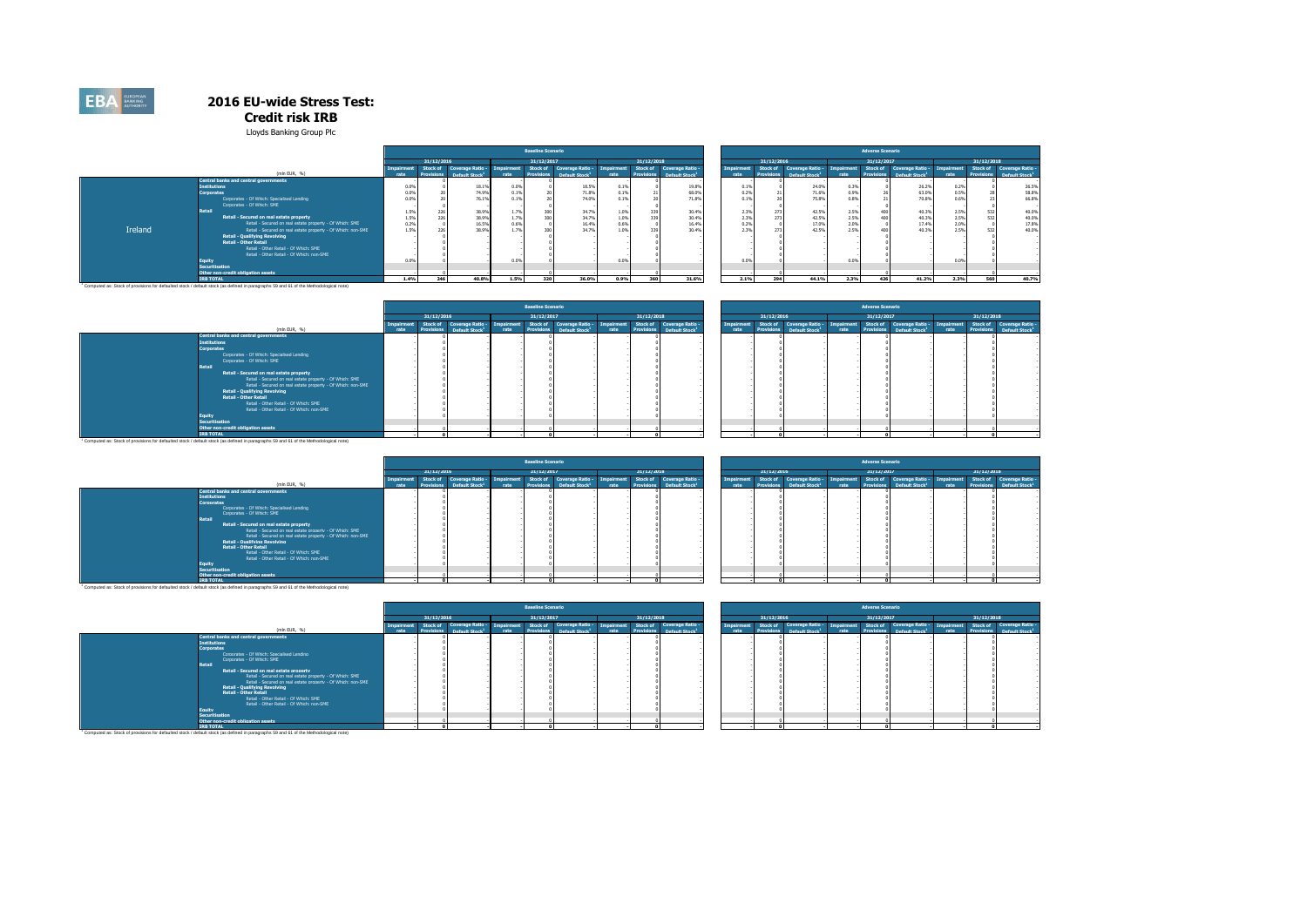#### **Credit risk IRB**

Lloyds Banking Group Plc

|                                                                                                                                                                                                                                                                                                                                                                                                                                                                                                                                                                                       | <b>Baseline Scenario</b> |                           |            |                   |                           |            |            |                                       |            |            |                           |              |                         |                                       |            |            |                                       |
|---------------------------------------------------------------------------------------------------------------------------------------------------------------------------------------------------------------------------------------------------------------------------------------------------------------------------------------------------------------------------------------------------------------------------------------------------------------------------------------------------------------------------------------------------------------------------------------|--------------------------|---------------------------|------------|-------------------|---------------------------|------------|------------|---------------------------------------|------------|------------|---------------------------|--------------|-------------------------|---------------------------------------|------------|------------|---------------------------------------|
|                                                                                                                                                                                                                                                                                                                                                                                                                                                                                                                                                                                       |                          |                           |            |                   |                           |            |            |                                       |            |            |                           |              | <b>Adverse Scenario</b> |                                       |            |            |                                       |
|                                                                                                                                                                                                                                                                                                                                                                                                                                                                                                                                                                                       | 31/12/2016               |                           |            | 31/12/2017        |                           |            | 31/12/2018 |                                       |            | 31/12/2016 |                           |              | 31/12/2017              |                                       |            | 31/12/2018 |                                       |
|                                                                                                                                                                                                                                                                                                                                                                                                                                                                                                                                                                                       |                          | Stock of Coverage Ratio - | Impairment |                   | Stock of Coverage Ratio - | Impairment |            | Stock of Coverage Ratio -             | Impairment |            | Stock of Coverage Ratio - | Imnairment / |                         | Stock of Coverage Ratio -             | Impairment |            | Stock of Coverage Ratio -             |
| (mln EUR. %)                                                                                                                                                                                                                                                                                                                                                                                                                                                                                                                                                                          |                          | Default Stock             |            | <b>Provisions</b> | Default Stock             |            |            | Provisions Default Stock <sup>1</sup> |            |            | <b>Default Stock</b>      |              |                         | Provisions Default Stock <sup>1</sup> | rate.      |            | Provisions Default Stock <sup>1</sup> |
| <b>Central banks and central governments</b><br><b>Institutions</b><br>Corporates<br>Comprates - Of Which: Specialised Lending<br>Corporates - Of Which: SME<br><b>Retail</b><br>Retail - Secured on real estate property<br>Retail - Secured on real estate property - Of Which: SME<br>Retail - Secured on real estate property - Of Which: non-SME<br><b>Retail - Qualifying Revolving</b><br><b>Retail - Other Retail</b><br>Retail - Other Retail - Of Which: SME<br>Retail - Other Retail - Of Which: non-SME<br>Equity<br>Securitisation<br>Other non-credit obligation assets |                          |                           |            |                   |                           |            |            |                                       |            |            |                           |              |                         |                                       |            |            |                                       |
| <b>IRB TOTAL</b>                                                                                                                                                                                                                                                                                                                                                                                                                                                                                                                                                                      |                          |                           |            |                   |                           |            |            |                                       |            |            |                           |              |                         |                                       |            |            |                                       |
| <sup>1</sup> Computed as: Stock of provisions for defaulted stock / default stock (as defined in paragraphs 59 and 61 of the Methodological note)                                                                                                                                                                                                                                                                                                                                                                                                                                     |                          |                           |            |                   |                           |            |            |                                       |            |            |                           |              |                         |                                       |            |            |                                       |

|                                                                                                                                      |                   |                            |            | <b>Baseline Scenario</b> |                           |            |            |                                       |                   |                   |                           |            | <b>Adverse Scenario</b> |                            |           |            |                                       |
|--------------------------------------------------------------------------------------------------------------------------------------|-------------------|----------------------------|------------|--------------------------|---------------------------|------------|------------|---------------------------------------|-------------------|-------------------|---------------------------|------------|-------------------------|----------------------------|-----------|------------|---------------------------------------|
|                                                                                                                                      | 31/12/2016        |                            |            | 31/12/2017               |                           |            | 31/12/2018 |                                       |                   | 31/12/2016        |                           |            | 31/12/2017              |                            |           | 31/12/2018 |                                       |
|                                                                                                                                      | štock of          | Coverage Ratio -           | Imnairment |                          | Stock of Coverage Ratio - | Impairment |            | Stock of Coverage Ratio -             | <b>Impairment</b> |                   | Stock of Coverage Ratio - | Impairment |                         | Stock of Coverage Ratio -  | mpairment |            | Stock of Coverage Ratio -             |
| (mln EUR, %)                                                                                                                         | <b>Provisions</b> | Default Stock <sup>1</sup> | rate       | <b>Provisions</b>        | Default Stock             | rate       |            | Provisions Default Stock <sup>1</sup> | rate              | <b>Provisions</b> | <b>Default Stock</b> *    | rate       | <b>Provisions</b>       | Default Stock <sup>1</sup> | rate      |            | Provisions Default Stock <sup>1</sup> |
| Central banks and central governments                                                                                                |                   |                            |            |                          |                           |            |            |                                       |                   |                   |                           |            |                         |                            |           |            |                                       |
| <b>Institutions</b>                                                                                                                  |                   |                            |            |                          |                           |            |            |                                       |                   |                   |                           |            |                         |                            |           |            |                                       |
| <b>Corporates</b>                                                                                                                    |                   |                            |            |                          |                           |            |            |                                       |                   |                   |                           |            |                         |                            |           |            |                                       |
| Corporates - Of Which: Specialised Lending                                                                                           |                   |                            |            |                          |                           |            |            |                                       |                   |                   |                           |            |                         |                            |           |            |                                       |
| Corporates - Of Which: SME                                                                                                           |                   |                            |            |                          |                           |            |            |                                       |                   |                   |                           |            |                         |                            |           |            |                                       |
| <b>Retail</b>                                                                                                                        |                   |                            |            |                          |                           |            |            |                                       |                   |                   |                           |            |                         |                            |           |            |                                       |
| Retail - Secured on real estate property                                                                                             |                   |                            |            |                          |                           |            |            |                                       |                   |                   |                           |            |                         |                            |           |            |                                       |
| Retail - Secured on real estate property - Of Which: SME                                                                             |                   |                            |            |                          |                           |            |            |                                       |                   |                   |                           |            |                         |                            |           |            |                                       |
| Retail - Secured on real estate property - Of Which: non-SME                                                                         |                   |                            |            |                          |                           |            |            |                                       |                   |                   |                           |            |                         |                            |           |            |                                       |
| <b>Retail - Qualifying Revolving</b>                                                                                                 |                   |                            |            |                          |                           |            |            |                                       |                   |                   |                           |            |                         |                            |           |            |                                       |
| <b>Retail - Other Retail</b>                                                                                                         |                   |                            |            |                          |                           |            |            |                                       |                   |                   |                           |            |                         |                            |           |            |                                       |
| Retail - Other Retail - Of Which: SME                                                                                                |                   |                            |            |                          |                           |            |            |                                       |                   |                   |                           |            |                         |                            |           |            |                                       |
| Retail - Other Retail - Of Which: non-SME                                                                                            |                   |                            |            |                          |                           |            |            |                                       |                   |                   |                           |            |                         |                            |           |            |                                       |
| Equity                                                                                                                               |                   |                            |            |                          |                           |            |            |                                       |                   |                   |                           |            |                         |                            |           |            |                                       |
| <b>Securitisation</b>                                                                                                                |                   |                            |            |                          |                           |            |            |                                       |                   |                   |                           |            |                         |                            |           |            |                                       |
| Other non-credit obligation assets                                                                                                   |                   |                            |            |                          |                           |            |            |                                       |                   |                   |                           |            |                         |                            |           |            |                                       |
| <b>IRB TOTAL</b>                                                                                                                     |                   |                            |            |                          |                           |            |            |                                       |                   |                   |                           |            |                         |                            |           |            |                                       |
| Computed as: Stock of provisions for defaulted stock / default stock (as defined in paragraphs 59 and 61 of the Methodological note) |                   |                            |            |                          |                           |            |            |                                       |                   |                   |                           |            |                         |                            |           |            |                                       |

|                                                              |      |                      |               |       | <b>Baseline Scenario</b> |                                                       |            |            |                                       |            |                   |                           |            | <b>Adverse Scenario</b> |                                      |      |                               |  |
|--------------------------------------------------------------|------|----------------------|---------------|-------|--------------------------|-------------------------------------------------------|------------|------------|---------------------------------------|------------|-------------------|---------------------------|------------|-------------------------|--------------------------------------|------|-------------------------------|--|
|                                                              |      | 31/12/2016           |               |       | 31/12/2017               |                                                       |            | 31/12/2018 |                                       |            | 31/12/2016        |                           |            | 31/12/2017              |                                      |      | 31/12/2018                    |  |
| (mln EUR, %)                                                 |      | Stock of<br>muisinne |               |       |                          | Coverage Ratio - Impairment Stock of Coverage Ratio - | Impairment |            | Stock of Coverage Ratio -             | Impairment |                   | Stock of Coverage Ratio - | Impairment |                         | Stock of Coverage Ratio - Impairment |      | Stock of<br><b>Provisions</b> |  |
|                                                              | rate |                      | Default Stock | rate. | <b>Provisions</b>        | Default Stock                                         | rate       |            | Provisions Default Stock <sup>1</sup> | rate       | <b>Provisions</b> | Default Stock             | rate       | <b>Provisions</b>       | Default Stock <sup>1</sup>           | rate |                               |  |
| <b>Central banks and central governments</b>                 |      |                      |               |       |                          |                                                       |            |            |                                       |            |                   |                           |            |                         |                                      |      |                               |  |
| <b>Institutions</b>                                          |      |                      |               |       |                          |                                                       |            |            |                                       |            |                   |                           |            |                         |                                      |      |                               |  |
| Corporates                                                   |      |                      |               |       |                          |                                                       |            |            |                                       |            |                   |                           |            |                         |                                      |      |                               |  |
| Corporates - Of Which: Specialised Lending                   |      |                      |               |       |                          |                                                       |            |            |                                       |            |                   |                           |            |                         |                                      |      |                               |  |
| Corporates - Of Which: SME                                   |      |                      |               |       |                          |                                                       |            |            |                                       |            |                   |                           |            |                         |                                      |      |                               |  |
| Retail                                                       |      |                      |               |       |                          |                                                       |            |            |                                       |            |                   |                           |            |                         |                                      |      |                               |  |
| Retail - Secured on real estate property                     |      |                      |               |       |                          |                                                       |            |            |                                       |            |                   |                           |            |                         |                                      |      |                               |  |
| Retail - Secured on real estate nroperty - Of Which: SME     |      |                      |               |       |                          |                                                       |            |            |                                       |            |                   |                           |            |                         |                                      |      |                               |  |
| Retail - Secured on real estate property - Of Which: non-SME |      |                      |               |       |                          |                                                       |            |            |                                       |            |                   |                           |            |                         |                                      |      |                               |  |
| <b>Retail - Qualifying Revolving</b>                         |      |                      |               |       |                          |                                                       |            |            |                                       |            |                   |                           |            |                         |                                      |      |                               |  |
| <b>Retail - Other Retail</b>                                 |      |                      |               |       |                          |                                                       |            |            |                                       |            |                   |                           |            |                         |                                      |      |                               |  |
| Retail - Other Retail - Of Which: SME                        |      |                      |               |       |                          |                                                       |            |            |                                       |            |                   |                           |            |                         |                                      |      |                               |  |
| Retail - Other Retail - Of Which: non-SME                    |      |                      |               |       |                          |                                                       |            |            |                                       |            |                   |                           |            |                         |                                      |      |                               |  |
| Eauitv                                                       |      |                      |               |       |                          |                                                       |            |            |                                       |            |                   |                           |            |                         |                                      |      |                               |  |
| <b>Securitisation</b>                                        |      |                      |               |       |                          |                                                       |            |            |                                       |            |                   |                           |            |                         |                                      |      |                               |  |
| Other non-credit obligation assets                           |      |                      |               |       |                          |                                                       |            |            |                                       |            |                   |                           |            |                         |                                      |      |                               |  |
|                                                              |      |                      |               |       |                          |                                                       |            |            |                                       |            |                   |                           |            |                         |                                      |      |                               |  |

|            |                                       |      | <b>Baseline Scenario</b> |                             |      |                   |                            |            |            |                                       |            | <b>Adverse Scenario</b> |                            |                   |            |                                       |
|------------|---------------------------------------|------|--------------------------|-----------------------------|------|-------------------|----------------------------|------------|------------|---------------------------------------|------------|-------------------------|----------------------------|-------------------|------------|---------------------------------------|
| 31/12/2016 |                                       |      | 31/12/2017               |                             |      | 31/12/2018        |                            |            | 31/12/2016 |                                       |            | 31/12/2017              |                            |                   | 31/12/2018 |                                       |
| Stock of   | Coverage Ratio - Impairment           |      | Stock of                 | Coverage Ratio - Impairment |      | Stock of          | Coverage Ratio -           | Impairment | Stock of   | <b>Coverage Ratio -</b>               | Impairment | Stock of                | Coverage Ratio -           | <b>Impairment</b> |            | Stock of Coverage Ratio -             |
|            | Provisions Default Stock <sup>1</sup> | rate | <b>Provisions</b>        | Default Stock <sup>1</sup>  | rate | <b>Provisions</b> | Default Stock <sup>1</sup> | rate       |            | Provisions Default Stock <sup>1</sup> | rate       | <b>Provisions</b>       | Default Stock <sup>1</sup> | rate              |            | Provisions Default Stock <sup>1</sup> |
|            |                                       |      |                          |                             |      |                   |                            |            |            |                                       |            |                         |                            |                   |            |                                       |
|            |                                       |      |                          |                             |      |                   |                            |            |            |                                       |            |                         |                            |                   |            |                                       |
|            |                                       |      |                          |                             |      |                   |                            |            |            |                                       |            |                         |                            |                   |            |                                       |
|            |                                       |      |                          |                             |      |                   |                            |            |            |                                       |            |                         |                            |                   |            |                                       |
|            |                                       |      |                          |                             |      |                   |                            |            |            |                                       |            |                         |                            |                   |            |                                       |
|            |                                       |      |                          |                             |      |                   |                            |            |            |                                       |            |                         |                            |                   |            |                                       |
|            |                                       |      |                          |                             |      |                   |                            |            |            |                                       |            |                         |                            |                   |            |                                       |
|            |                                       |      |                          |                             |      |                   |                            |            |            |                                       |            |                         |                            |                   |            |                                       |
|            |                                       |      |                          |                             |      |                   |                            |            |            |                                       |            |                         |                            |                   |            |                                       |
|            |                                       |      |                          |                             |      |                   |                            |            |            |                                       |            |                         |                            |                   |            |                                       |
|            |                                       |      |                          |                             |      |                   |                            |            |            |                                       |            |                         |                            |                   |            |                                       |
|            |                                       |      |                          |                             |      |                   |                            |            |            |                                       |            |                         |                            |                   |            |                                       |
|            |                                       |      |                          |                             |      |                   |                            |            |            |                                       |            |                         |                            |                   |            |                                       |
|            |                                       |      |                          |                             |      |                   |                            |            |            |                                       |            |                         |                            |                   |            |                                       |
|            |                                       |      |                          |                             |      |                   |                            |            |            |                                       |            |                         |                            |                   |            |                                       |
|            |                                       |      | $\mathbf{r}$             |                             |      |                   |                            |            |            |                                       |            |                         |                            |                   | $\Omega$   |                                       |

IRB TOTAL<br><sup>1</sup> Computed as: Stock of provisions for defaulted stock / default stock (as defined in paragraphs 59 and 61 of the Methodological note)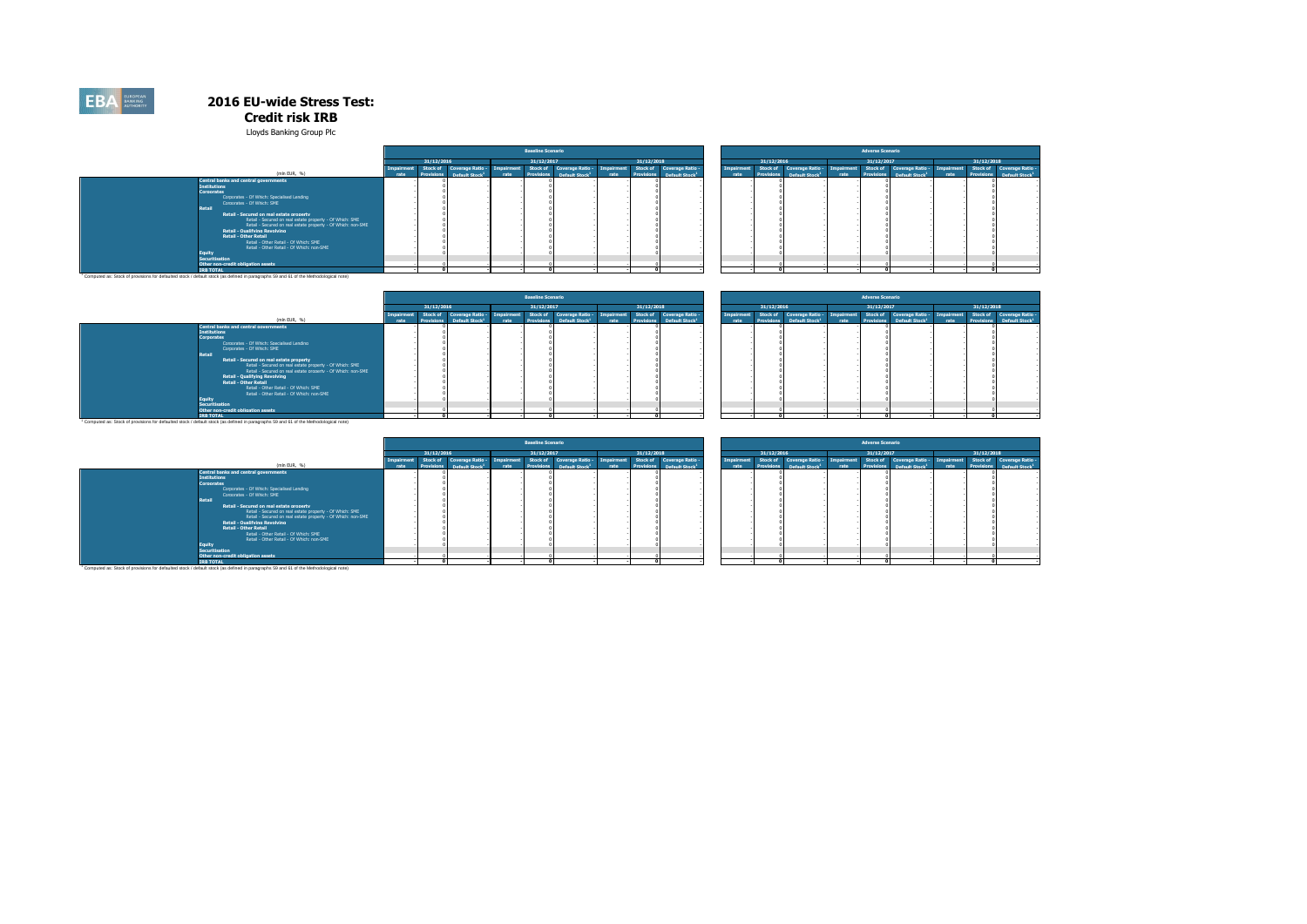

Lloyds Banking Group Plc

|                                             | 31/12/2015                                                                                                                                                                                                                                                                                                                                                                                                                                            |                                                                         |                                     |                                                                                                   |                                                                       |                        |                                                             |  |  |  |  |
|---------------------------------------------|-------------------------------------------------------------------------------------------------------------------------------------------------------------------------------------------------------------------------------------------------------------------------------------------------------------------------------------------------------------------------------------------------------------------------------------------------------|-------------------------------------------------------------------------|-------------------------------------|---------------------------------------------------------------------------------------------------|-----------------------------------------------------------------------|------------------------|-------------------------------------------------------------|--|--|--|--|
|                                             |                                                                                                                                                                                                                                                                                                                                                                                                                                                       |                                                                         |                                     |                                                                                                   |                                                                       |                        | <b>Coverage Ratio -</b>                                     |  |  |  |  |
|                                             | Non-defaulted                                                                                                                                                                                                                                                                                                                                                                                                                                         | Defaulted                                                               | Non-defaulted                       | Defaulted                                                                                         | Non-defaulted                                                         | Defaulted              | Default Stock <sup>1</sup>                                  |  |  |  |  |
| <b>Central governments or central banks</b> | 127,598                                                                                                                                                                                                                                                                                                                                                                                                                                               |                                                                         | 4.048                               |                                                                                                   |                                                                       |                        | 0.0%                                                        |  |  |  |  |
| Regional governments or local authorities   |                                                                                                                                                                                                                                                                                                                                                                                                                                                       |                                                                         |                                     |                                                                                                   |                                                                       |                        | 0.0%                                                        |  |  |  |  |
| <b>Public sector entities</b>               |                                                                                                                                                                                                                                                                                                                                                                                                                                                       |                                                                         |                                     |                                                                                                   |                                                                       |                        | 0.0%                                                        |  |  |  |  |
| <b>Multilateral Development Banks</b>       | 1,409                                                                                                                                                                                                                                                                                                                                                                                                                                                 |                                                                         |                                     |                                                                                                   |                                                                       |                        | 0.0%                                                        |  |  |  |  |
| <b>International Organisations</b>          |                                                                                                                                                                                                                                                                                                                                                                                                                                                       |                                                                         |                                     |                                                                                                   |                                                                       |                        | 0.0%                                                        |  |  |  |  |
|                                             |                                                                                                                                                                                                                                                                                                                                                                                                                                                       |                                                                         |                                     |                                                                                                   |                                                                       |                        | 0.0%                                                        |  |  |  |  |
|                                             |                                                                                                                                                                                                                                                                                                                                                                                                                                                       |                                                                         |                                     |                                                                                                   | 41                                                                    |                        | 37.2%                                                       |  |  |  |  |
|                                             |                                                                                                                                                                                                                                                                                                                                                                                                                                                       |                                                                         |                                     |                                                                                                   |                                                                       |                        | 43.3%                                                       |  |  |  |  |
|                                             |                                                                                                                                                                                                                                                                                                                                                                                                                                                       |                                                                         |                                     |                                                                                                   |                                                                       |                        | 19.3%                                                       |  |  |  |  |
|                                             |                                                                                                                                                                                                                                                                                                                                                                                                                                                       |                                                                         |                                     |                                                                                                   |                                                                       |                        | 8.3%                                                        |  |  |  |  |
|                                             |                                                                                                                                                                                                                                                                                                                                                                                                                                                       |                                                                         |                                     |                                                                                                   |                                                                       |                        | 17.4%                                                       |  |  |  |  |
|                                             |                                                                                                                                                                                                                                                                                                                                                                                                                                                       |                                                                         |                                     |                                                                                                   |                                                                       |                        | 0.0%                                                        |  |  |  |  |
|                                             |                                                                                                                                                                                                                                                                                                                                                                                                                                                       |                                                                         |                                     |                                                                                                   |                                                                       |                        | 0.0%                                                        |  |  |  |  |
|                                             |                                                                                                                                                                                                                                                                                                                                                                                                                                                       |                                                                         |                                     |                                                                                                   |                                                                       |                        | 0.0%                                                        |  |  |  |  |
|                                             |                                                                                                                                                                                                                                                                                                                                                                                                                                                       |                                                                         |                                     |                                                                                                   |                                                                       |                        | 0.0%                                                        |  |  |  |  |
|                                             |                                                                                                                                                                                                                                                                                                                                                                                                                                                       |                                                                         |                                     |                                                                                                   |                                                                       |                        | 0.0%<br>0.0%                                                |  |  |  |  |
|                                             |                                                                                                                                                                                                                                                                                                                                                                                                                                                       |                                                                         |                                     |                                                                                                   |                                                                       |                        |                                                             |  |  |  |  |
|                                             |                                                                                                                                                                                                                                                                                                                                                                                                                                                       |                                                                         |                                     |                                                                                                   |                                                                       |                        |                                                             |  |  |  |  |
|                                             |                                                                                                                                                                                                                                                                                                                                                                                                                                                       |                                                                         |                                     |                                                                                                   |                                                                       |                        | 17.3%<br>27.5%                                              |  |  |  |  |
|                                             | <b>Institutions</b><br><b>Corporates</b><br>of which: SME<br><b>Retail</b><br>of which: SMF<br>Secured by mortgages on immovable property<br>of which: SMF<br>Items associated with particularly high risk<br><b>Covered bonds</b><br>Claims on institutions and corporates with a ST credit assessment<br>Collective investments undertakings (CIU)<br><b>Equity</b><br><b>Securitisation</b><br><b>Other exposures</b><br><b>Standardised Total</b> | 9,960<br>18,635<br>6.777<br>6,415<br>3,307<br>7,957<br>4.903<br>176,880 | <b>Exposure values</b><br>608<br>47 | 233<br>16,739<br>5,699<br>89<br>736<br>4,231<br>2.033<br>2,803<br>3.124<br>125<br>31,180<br>1,490 | <b>Risk exposure amounts</b><br>783<br>794<br>31<br>12<br>19<br>1.610 | 118<br>38<br>23<br>102 | <b>Stock of provisions</b><br>359<br>68<br>176<br>26<br>565 |  |  |  |  |

|                |                                                                                                                                                                                                                                                                                                                                                               | 31/12/2015                                            |                       |                                                   |                  |                            |                  |                                                                                 |  |  |  |  |
|----------------|---------------------------------------------------------------------------------------------------------------------------------------------------------------------------------------------------------------------------------------------------------------------------------------------------------------------------------------------------------------|-------------------------------------------------------|-----------------------|---------------------------------------------------|------------------|----------------------------|------------------|---------------------------------------------------------------------------------|--|--|--|--|
|                |                                                                                                                                                                                                                                                                                                                                                               | <b>Exposure values</b>                                |                       | <b>Risk exposure amounts</b>                      |                  | <b>Stock of provisions</b> |                  | <b>Coverage Ratio -</b>                                                         |  |  |  |  |
|                |                                                                                                                                                                                                                                                                                                                                                               | Non-defaulted                                         | Defaulted             | Non-defaulted                                     | Defaulted        | Non-defaulted              | Defaulted        | Default Stock <sup>1</sup>                                                      |  |  |  |  |
|                | <b>Central governments or central banks</b><br><b>Regional governments or local authorities</b><br><b>Public sector entities</b><br><b>Multilateral Development Banks</b><br><b>International Organisations</b><br><b>Institutions</b><br><b>Corporates</b><br>of which: SME<br><b>Retail</b><br>of which: SMF                                                | 109,475<br>9,808<br>12,578<br>6,716<br>5,117<br>3.305 | 268<br>72<br>710      | 4.048<br>203<br>10,365<br>5.621<br>3.263<br>2.008 | 368<br>94<br>764 |                            | 212<br>63<br>139 | 0.0%<br>0.0%<br>0.0%<br>0.0%<br>0.0%<br>0.0%<br>44.2%<br>46.7%<br>16.4%<br>8.3% |  |  |  |  |
| United Kingdom | Secured by mortgages on immovable property<br>of which: SME<br>Items associated with particularly high risk<br><b>Covered bonds</b><br>Claims on institutions and corporates with a ST credit assessment<br>Collective investments undertakings (CIU)<br><b>Equity</b><br><b>Securitisation</b><br>Other exposures<br>the common common and the common common | 6,335<br>3,796<br>447.445                             | 106<br>$\overline{1}$ | 2,220<br>2.950<br>33.654                          | $\overline{1}$   | 27<br>i                    | $n = n$          | 1.9%<br>0.0%<br>0.0%<br>0.0%<br>0.0%<br>0.0%<br>0.0%<br>0.0%<br>74.401          |  |  |  |  |

Computed as: Stock of provisions for defaulted stock /default stock (as defined in paragraphs 59 and 61 of the Methodological note) [147,113 | 1,093 | 23,051 1,134 | 55 | 352 24,4%

|                      |                                                                   | 31/12/2015             |           |                              |           |                            |           |                            |  |  |  |  |
|----------------------|-------------------------------------------------------------------|------------------------|-----------|------------------------------|-----------|----------------------------|-----------|----------------------------|--|--|--|--|
|                      |                                                                   | <b>Exposure values</b> |           | <b>Risk exposure amounts</b> |           | <b>Stock of provisions</b> |           | Coverage Ratio -           |  |  |  |  |
|                      |                                                                   | Non-defaulted          | Defaulted | Non-defaulted                | Defaulted | Non-defaulted              | Defaulted | Default Stock <sup>1</sup> |  |  |  |  |
|                      | Central governments or central banks                              |                        |           |                              |           |                            |           | 0.0%                       |  |  |  |  |
|                      | Regional governments or local authorities                         |                        |           |                              |           |                            |           | 0.0%                       |  |  |  |  |
|                      | <b>Public sector entities</b>                                     |                        |           |                              |           |                            |           | 0.0%                       |  |  |  |  |
|                      | <b>Multilateral Development Banks</b>                             |                        |           |                              |           |                            |           | 0.0%                       |  |  |  |  |
|                      | <b>International Organisations</b>                                |                        |           |                              |           |                            |           | 0.0%                       |  |  |  |  |
|                      | <b>Institutions</b>                                               | 18                     |           |                              |           |                            |           | 0.0%                       |  |  |  |  |
|                      | <b>Corporates</b>                                                 | 2,533                  | 169       | 1.804                        | 138       |                            |           | 13.6%                      |  |  |  |  |
|                      | of which: SME                                                     |                        |           |                              |           |                            |           | 0.0%                       |  |  |  |  |
|                      | <b>Retail</b>                                                     |                        |           |                              |           |                            |           | 0.0%                       |  |  |  |  |
| <b>United States</b> | of which: SME                                                     |                        |           |                              |           |                            |           | 0.0%                       |  |  |  |  |
|                      | Secured by mortgages on immovable property                        |                        |           |                              |           |                            |           | 0.0%                       |  |  |  |  |
|                      | of which: SME                                                     |                        |           |                              |           |                            |           | 0.0%                       |  |  |  |  |
|                      | Items associated with particularly high risk                      |                        |           |                              |           |                            |           | 0.0%                       |  |  |  |  |
|                      | <b>Covered bonds</b>                                              |                        |           |                              |           |                            |           | 0.0%                       |  |  |  |  |
|                      | Claims on institutions and corporates with a ST credit assessment |                        |           |                              |           |                            |           | 0.0%                       |  |  |  |  |
|                      | Collective investments undertakings (CIU)                         |                        |           |                              |           |                            |           | 0.0%                       |  |  |  |  |
|                      | Equity                                                            |                        |           |                              |           |                            |           | 0.0%                       |  |  |  |  |
|                      | <b>Securitisation</b>                                             |                        |           |                              |           |                            |           |                            |  |  |  |  |
|                      | <b>Other exposures</b>                                            |                        |           |                              |           |                            |           | 0.0%                       |  |  |  |  |
|                      | <b>Standardised Total</b>                                         | 2,553                  | 169       | 1,809                        | 138       | $\mathbf{r}$               | 27        | 13.6%                      |  |  |  |  |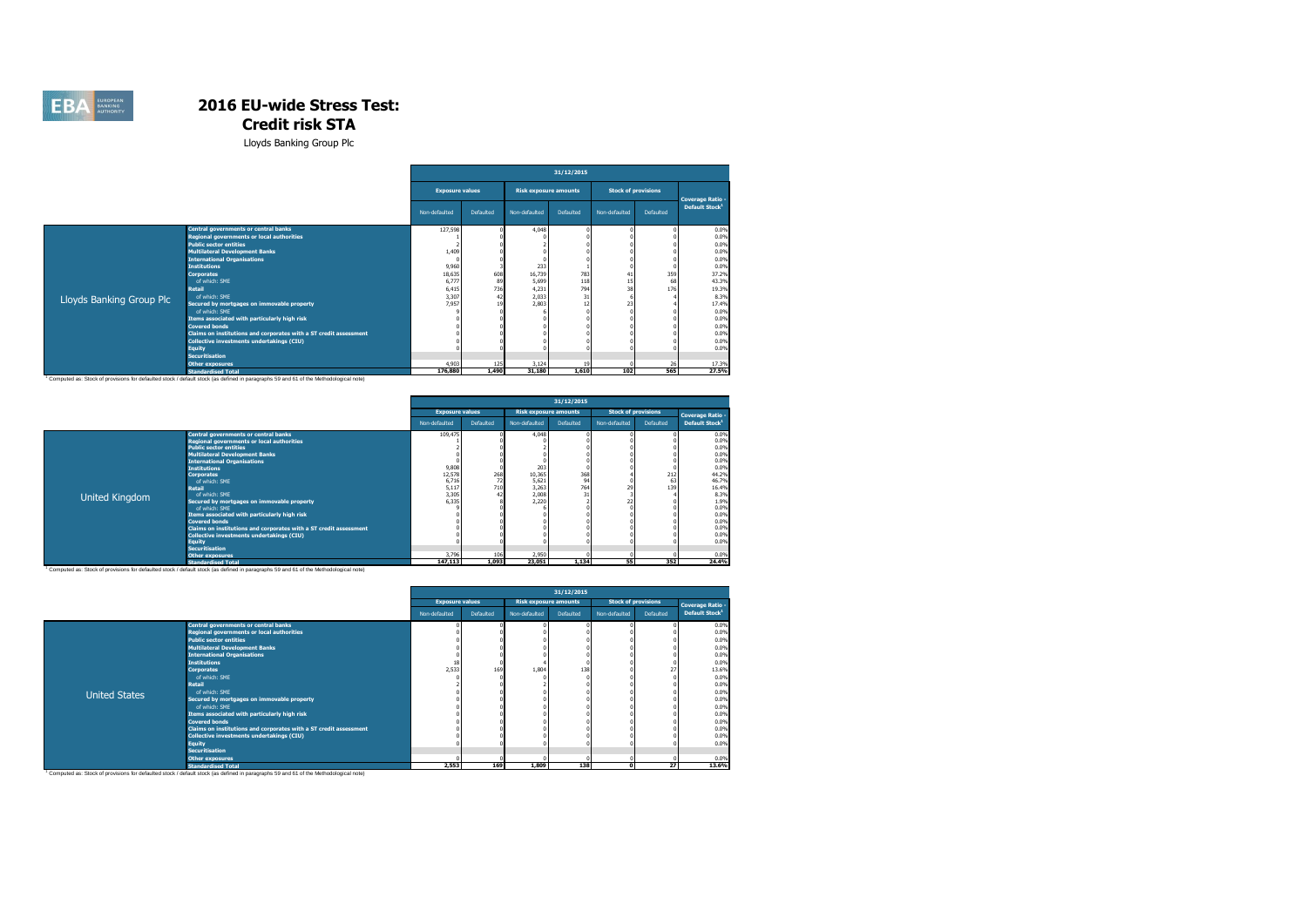

Lloyds Banking Group Plc

|                    |                                                                   | 31/12/2015             |           |                              |           |                            |           |                            |  |  |  |
|--------------------|-------------------------------------------------------------------|------------------------|-----------|------------------------------|-----------|----------------------------|-----------|----------------------------|--|--|--|
|                    |                                                                   | <b>Exposure values</b> |           | <b>Risk exposure amounts</b> |           | <b>Stock of provisions</b> |           | <b>Coverage Ratio -</b>    |  |  |  |
|                    |                                                                   | Non-defaulted          | Defaulted | Non-defaulted                | Defaulted | Non-defaulted              | Defaulted | Default Stock <sup>1</sup> |  |  |  |
|                    | Central governments or central banks                              | 16,040                 |           |                              |           |                            |           | 0.0%                       |  |  |  |
|                    | Regional governments or local authorities                         |                        |           |                              |           |                            |           | 0.0%                       |  |  |  |
|                    | <b>Public sector entities</b>                                     |                        |           |                              |           |                            |           | 0.0%                       |  |  |  |
|                    | <b>Multilateral Development Banks</b>                             |                        |           |                              |           |                            |           | 0.0%                       |  |  |  |
|                    | <b>International Organisations</b>                                |                        |           |                              |           |                            |           | 0.0%                       |  |  |  |
|                    | <b>Institutions</b>                                               | 11 <sup>2</sup>        |           | 23                           |           |                            |           | 0.0%                       |  |  |  |
|                    | <b>Corporates</b>                                                 | 49.                    |           | 425                          |           |                            |           | 0.0%                       |  |  |  |
|                    | of which: SME                                                     |                        |           |                              |           |                            |           | 0.0%                       |  |  |  |
|                    | <b>Retail</b>                                                     |                        |           | 30                           |           |                            |           | 0.0%                       |  |  |  |
| <b>Netherlands</b> | of which: SME                                                     |                        |           |                              |           |                            |           | 0.0%                       |  |  |  |
|                    | Secured by mortgages on immovable property                        | 205                    |           | 72                           |           |                            |           | 0.8%                       |  |  |  |
|                    | of which: SME                                                     |                        |           |                              |           |                            |           | 0.0%                       |  |  |  |
|                    | Items associated with particularly high risk                      |                        |           |                              |           |                            |           | 0.0%                       |  |  |  |
|                    | <b>Covered bonds</b>                                              |                        |           |                              |           |                            |           | 0.0%                       |  |  |  |
|                    | Claims on institutions and corporates with a ST credit assessment |                        |           |                              |           |                            |           | 0.0%                       |  |  |  |
|                    | Collective investments undertakings (CIU)                         |                        |           |                              |           |                            |           | 0.0%                       |  |  |  |
|                    | <b>Equity</b>                                                     |                        |           |                              |           |                            |           | 0.0%                       |  |  |  |
|                    | <b>Securitisation</b>                                             | E)                     |           |                              |           |                            |           |                            |  |  |  |
|                    | <b>Other exposures</b><br><b>Chandardicad Total</b>               | 16.947                 |           | 56<br><b>GOG</b>             |           |                            |           | 0.0%<br>0.996              |  |  |  |

<sup>1</sup>Computed as: Stock of provisions for defaulted stock /default stock (as defined in paragraphs 59 and 61 of the Methodological note) 15,947 [ 1] 606 1 1] 1 1 9 08% 198% 1

|         |                                                                   | 31/12/2015             |                  |               |                              |               |                            |                            |  |  |  |
|---------|-------------------------------------------------------------------|------------------------|------------------|---------------|------------------------------|---------------|----------------------------|----------------------------|--|--|--|
|         |                                                                   | <b>Exposure values</b> |                  |               | <b>Risk exposure amounts</b> |               | <b>Stock of provisions</b> | <b>Coverage Ratio -</b>    |  |  |  |
|         |                                                                   | Non-defaulted          | <b>Defaulted</b> | Non-defaulted | Defaulted                    | Non-defaulted | Defaulted                  | Default Stock <sup>1</sup> |  |  |  |
|         | <b>Central governments or central banks</b>                       |                        |                  |               |                              |               |                            | 0.0%                       |  |  |  |
|         | Regional governments or local authorities                         |                        |                  |               |                              |               |                            | 0.0%                       |  |  |  |
|         | <b>Public sector entities</b>                                     |                        |                  |               |                              |               |                            | 0.0%                       |  |  |  |
|         | <b>Multilateral Development Banks</b>                             |                        |                  |               |                              |               |                            | 0.0%                       |  |  |  |
|         | <b>International Organisations</b>                                |                        |                  |               |                              |               |                            | 0.0%                       |  |  |  |
|         | <b>Institutions</b>                                               |                        |                  |               |                              |               |                            | 0.0%                       |  |  |  |
|         | <b>Corporates</b>                                                 | 433                    |                  | 433           |                              |               |                            | 84.0%                      |  |  |  |
|         | of which: SME                                                     | 30                     |                  | 30            |                              |               |                            | 0.0%                       |  |  |  |
|         | <b>Retail</b>                                                     | 961                    |                  | 722           |                              |               | 29                         | 69.1%                      |  |  |  |
| Ireland | of which: SME                                                     |                        |                  |               |                              |               |                            | 0.0%                       |  |  |  |
|         | Secured by mortgages on immovable property                        |                        |                  |               |                              |               |                            | 0.0%                       |  |  |  |
|         | of which: SME                                                     |                        |                  |               |                              |               |                            | 0.0%                       |  |  |  |
|         | Items associated with particularly high risk                      |                        |                  |               |                              |               |                            | 0.0%                       |  |  |  |
|         | <b>Covered bonds</b>                                              |                        |                  |               |                              |               |                            | 0.0%                       |  |  |  |
|         | Claims on institutions and corporates with a ST credit assessment |                        |                  |               |                              |               |                            | 0.0%                       |  |  |  |
|         | Collective investments undertakings (CIU)                         |                        |                  |               |                              |               |                            | 0.0%                       |  |  |  |
|         | <b>Equity</b>                                                     |                        |                  |               |                              |               |                            | 0.0%                       |  |  |  |
|         | <b>Securitisation</b>                                             |                        |                  |               |                              |               |                            |                            |  |  |  |
|         | <b>Other exposures</b>                                            |                        |                  |               |                              |               |                            | 0.0%                       |  |  |  |
|         | <b>Standardised Total</b>                                         | 1,394                  | 18               | 1,155         | 20                           | ٠             | 56                         | 75.6%                      |  |  |  |

|                                                                   | 31/12/2015             |           |                              |           |                            |           |                            |  |  |  |
|-------------------------------------------------------------------|------------------------|-----------|------------------------------|-----------|----------------------------|-----------|----------------------------|--|--|--|
|                                                                   | <b>Exposure values</b> |           | <b>Risk exposure amounts</b> |           | <b>Stock of provisions</b> |           | Coverage Ratio -           |  |  |  |
|                                                                   | Non-defaulted          | Defaulted | Non-defaulted                | Defaulted | Non-defaulted              | Defaulted | Default Stock <sup>1</sup> |  |  |  |
| <b>Central governments or central banks</b>                       |                        |           |                              |           |                            |           | 0.0%                       |  |  |  |
| Regional governments or local authorities                         |                        |           |                              |           |                            |           | 0.0%                       |  |  |  |
| <b>Public sector entities</b>                                     |                        |           |                              |           |                            |           | 0.0%                       |  |  |  |
| <b>Multilateral Development Banks</b>                             |                        |           |                              |           |                            |           | 0.0%                       |  |  |  |
| <b>International Organisations</b>                                |                        |           |                              |           |                            |           | 0.0%                       |  |  |  |
| <b>Institutions</b>                                               |                        |           |                              |           |                            |           | 0.0%                       |  |  |  |
| <b>Corporates</b>                                                 |                        |           |                              |           |                            |           | 0.0%                       |  |  |  |
| of which: SME                                                     |                        |           |                              |           |                            |           | 0.0%                       |  |  |  |
| <b>Retail</b>                                                     |                        |           |                              |           |                            |           | 0.0%                       |  |  |  |
| of which: SME                                                     |                        |           |                              |           |                            |           | 0.0%                       |  |  |  |
| Secured by mortgages on immovable property                        |                        |           |                              |           |                            |           | 0.0%                       |  |  |  |
| of which: SME                                                     |                        |           |                              |           |                            |           | 0.0%                       |  |  |  |
| Items associated with particularly high risk                      |                        |           |                              |           |                            |           | 0.0%                       |  |  |  |
| <b>Covered bonds</b>                                              |                        |           |                              |           |                            |           | 0.0%                       |  |  |  |
| Claims on institutions and corporates with a ST credit assessment |                        |           |                              |           |                            |           | 0.0%                       |  |  |  |
| Collective investments undertakings (CIU)                         |                        |           |                              |           |                            |           | 0.0%                       |  |  |  |
| <b>Equity</b>                                                     |                        |           |                              |           |                            |           | 0.0%                       |  |  |  |
| <b>Securitisation</b>                                             |                        |           |                              |           |                            |           |                            |  |  |  |
| <b>Other exposures</b>                                            |                        |           |                              |           |                            |           | 0.0%                       |  |  |  |
| <b>Standardised Total</b>                                         | $\mathbf{r}$           | c         |                              | n         | $\sqrt{2}$                 |           | $0.0\%$                    |  |  |  |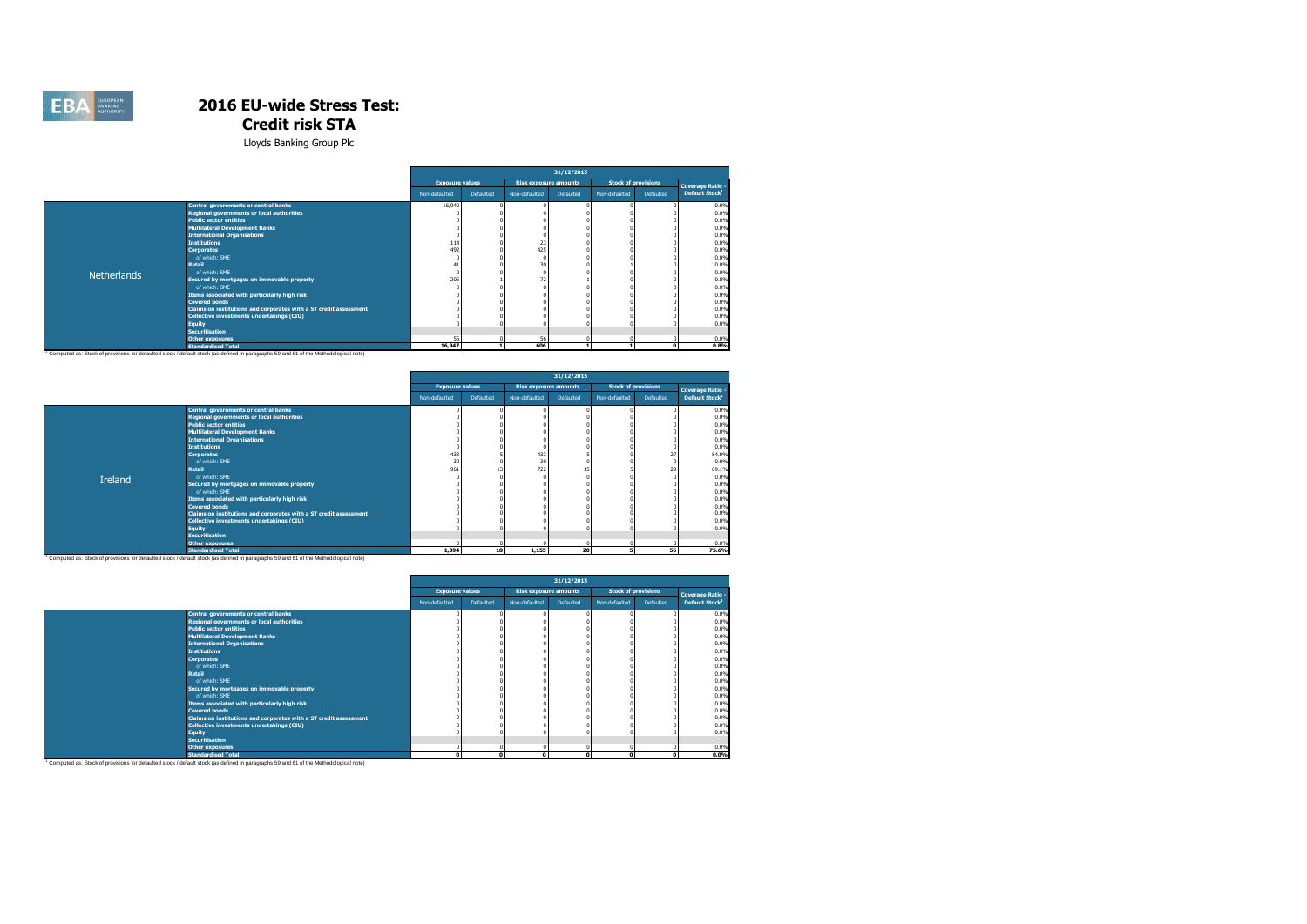

|                                                                                                                                      | 31/12/2015             |           |                              |           |                            |           |                            |  |  |
|--------------------------------------------------------------------------------------------------------------------------------------|------------------------|-----------|------------------------------|-----------|----------------------------|-----------|----------------------------|--|--|
|                                                                                                                                      | <b>Exposure values</b> |           | <b>Risk exposure amounts</b> |           | <b>Stock of provisions</b> |           | <b>Coverage Ratio -</b>    |  |  |
|                                                                                                                                      | Non-defaulted          | Defaulted | Non-defaulted                | Defaulted | Non-defaulted              | Defaulted | Default Stock <sup>1</sup> |  |  |
| <b>Central governments or central banks</b>                                                                                          |                        |           |                              |           |                            |           | 0.0%                       |  |  |
| <b>Regional governments or local authorities</b>                                                                                     |                        |           |                              |           |                            |           | 0.0%                       |  |  |
| <b>Public sector entities</b>                                                                                                        |                        |           |                              |           |                            |           | 0.0%                       |  |  |
| <b>Multilateral Development Banks</b>                                                                                                |                        |           |                              |           |                            |           | 0.0%                       |  |  |
| <b>International Organisations</b>                                                                                                   |                        |           |                              |           |                            |           | 0.0%                       |  |  |
| <b>Institutions</b>                                                                                                                  |                        |           |                              |           |                            |           | 0.0%                       |  |  |
| <b>Corporates</b>                                                                                                                    |                        |           |                              |           |                            |           | 0.0%                       |  |  |
| of which: SME                                                                                                                        |                        |           |                              |           |                            |           | 0.0%                       |  |  |
| Retail                                                                                                                               |                        |           |                              |           |                            |           | 0.0%                       |  |  |
| of which: SME                                                                                                                        |                        |           |                              |           |                            |           | 0.0%                       |  |  |
| Secured by mortgages on immovable property                                                                                           |                        |           |                              |           |                            |           | 0.0%                       |  |  |
| of which: SME                                                                                                                        |                        |           |                              |           |                            |           | 0.0%                       |  |  |
| Items associated with particularly high risk                                                                                         |                        |           |                              |           |                            |           | 0.0%                       |  |  |
| <b>Covered bonds</b>                                                                                                                 |                        |           |                              |           |                            |           | 0.0%                       |  |  |
| Claims on institutions and corporates with a ST credit assessment                                                                    |                        |           |                              |           |                            |           | 0.0%                       |  |  |
| Collective investments undertakings (CIU)                                                                                            |                        |           |                              |           |                            |           | 0.0%                       |  |  |
| <b>Equity</b>                                                                                                                        |                        |           |                              |           |                            |           | 0.0%                       |  |  |
| <b>Securitisation</b>                                                                                                                |                        |           |                              |           |                            |           |                            |  |  |
| <b>Other exposures</b>                                                                                                               |                        |           |                              |           | $\Omega$                   |           | 0.0%                       |  |  |
| <b>Standardised Total</b>                                                                                                            | $\mathbf{r}$           | $\Omega$  | n                            |           | $\Omega$                   | $\Omega$  | 0.0%                       |  |  |
| Computed as: Stock of provisions for defaulted stock / default stock (as defined in paragraphs 59 and 61 of the Methodological note) |                        |           |                              |           |                            |           |                            |  |  |

|                                                                   |                        |           |                              | 31/12/2015 |                            |           |                            |
|-------------------------------------------------------------------|------------------------|-----------|------------------------------|------------|----------------------------|-----------|----------------------------|
|                                                                   | <b>Exposure values</b> |           | <b>Risk exposure amounts</b> |            | <b>Stock of provisions</b> |           | <b>Coverage Ratio -</b>    |
|                                                                   | Non-defaulted          | Defaulted | Non-defaulted                | Defaulted  | Non-defaulted              | Defaulted | Default Stock <sup>1</sup> |
| Central governments or central banks                              |                        |           |                              |            |                            |           | 0.0%                       |
| Regional governments or local authorities                         |                        |           |                              |            |                            |           | 0.0%                       |
| <b>Public sector entities</b>                                     |                        |           |                              |            |                            |           | 0.0%                       |
| <b>Multilateral Development Banks</b>                             |                        |           |                              |            |                            |           | 0.0%                       |
| <b>International Organisations</b>                                |                        |           |                              |            |                            |           | 0.0%                       |
| <b>Institutions</b>                                               |                        |           |                              |            |                            |           | 0.0%                       |
| <b>Corporates</b>                                                 |                        |           |                              |            |                            |           | 0.0%                       |
| of which: SME                                                     |                        |           |                              |            |                            |           | 0.0%                       |
| <b>Retail</b>                                                     |                        |           |                              |            |                            |           | 0.0%                       |
| of which: SME                                                     |                        |           |                              |            |                            |           | 0.0%                       |
| Secured by mortgages on immovable property                        |                        |           |                              |            |                            |           | 0.0%                       |
| of which: SME                                                     |                        |           |                              |            |                            |           | 0.0%                       |
| Items associated with particularly high risk                      |                        |           |                              |            |                            |           | 0.0%                       |
| <b>Covered bonds</b>                                              |                        |           |                              |            |                            |           | 0.0%                       |
| Claims on institutions and corporates with a ST credit assessment |                        |           |                              |            |                            |           | 0.0%                       |
| Collective investments undertakings (CIU)                         |                        |           |                              |            |                            |           | 0.0%                       |
| <b>Equity</b>                                                     |                        |           |                              |            |                            |           | 0.0%                       |
| <b>Securitisation</b>                                             |                        |           |                              |            |                            |           |                            |
| Other exposures                                                   |                        |           |                              |            |                            |           | 0.0%                       |
| <b>Standardised Total</b>                                         | $\mathbf{r}$           |           | n                            | $\sim$     | $\mathbf{r}$               | o         | 0.0%                       |

|                                                                                                                                                   |                        |           |                              | 31/12/2015 |               |                            |                            |
|---------------------------------------------------------------------------------------------------------------------------------------------------|------------------------|-----------|------------------------------|------------|---------------|----------------------------|----------------------------|
|                                                                                                                                                   | <b>Exposure values</b> |           | <b>Risk exposure amounts</b> |            |               | <b>Stock of provisions</b> | <b>Coverage Ratio -</b>    |
|                                                                                                                                                   | Non-defaulted          | Defaulted | Non-defaulted                | Defaulted  | Non-defaulted | Defaulted                  | Default Stock <sup>1</sup> |
| Central governments or central banks                                                                                                              |                        |           |                              |            |               |                            | 0.0%                       |
| Regional governments or local authorities                                                                                                         |                        |           |                              |            |               |                            | 0.0%                       |
| <b>Public sector entities</b>                                                                                                                     |                        |           |                              |            |               |                            | 0.0%                       |
| <b>Multilateral Development Banks</b>                                                                                                             |                        |           |                              |            |               |                            | 0.0%                       |
| <b>International Organisations</b>                                                                                                                |                        |           |                              |            |               |                            | 0.0%                       |
| <b>Institutions</b>                                                                                                                               |                        |           |                              |            |               |                            | 0.0%                       |
| <b>Corporates</b>                                                                                                                                 |                        |           |                              |            |               |                            | 0.0%                       |
| of which: SME                                                                                                                                     |                        |           |                              |            |               |                            | 0.0%                       |
| <b>Retail</b>                                                                                                                                     |                        |           |                              |            |               |                            | 0.0%                       |
| of which: SME                                                                                                                                     |                        |           |                              |            |               |                            | 0.0%                       |
| Secured by mortgages on immovable property                                                                                                        |                        |           |                              |            |               |                            | 0.0%                       |
| of which: SME                                                                                                                                     |                        |           |                              |            |               |                            | 0.0%                       |
| Items associated with particularly high risk                                                                                                      |                        |           |                              |            |               |                            | 0.0%                       |
| <b>Covered bonds</b>                                                                                                                              |                        |           |                              |            |               |                            | 0.0%                       |
| Claims on institutions and corporates with a ST credit assessment                                                                                 |                        |           |                              |            |               |                            | 0.0%                       |
| Collective investments undertakings (CIU)                                                                                                         |                        |           |                              |            |               |                            | 0.0%                       |
| <b>Equity</b>                                                                                                                                     |                        |           |                              |            |               |                            | 0.0%                       |
| <b>Securitisation</b>                                                                                                                             |                        |           |                              |            |               |                            |                            |
| <b>Other exposures</b>                                                                                                                            |                        |           |                              |            |               |                            | 0.0%                       |
| <b>Standardised Total</b>                                                                                                                         |                        | n         | c                            |            |               |                            | 0.0%                       |
| <sup>1</sup> Computed as: Stock of provisions for defaulted stock / default stock (as defined in paragraphs 59 and 61 of the Methodological note) |                        |           |                              |            |               |                            |                            |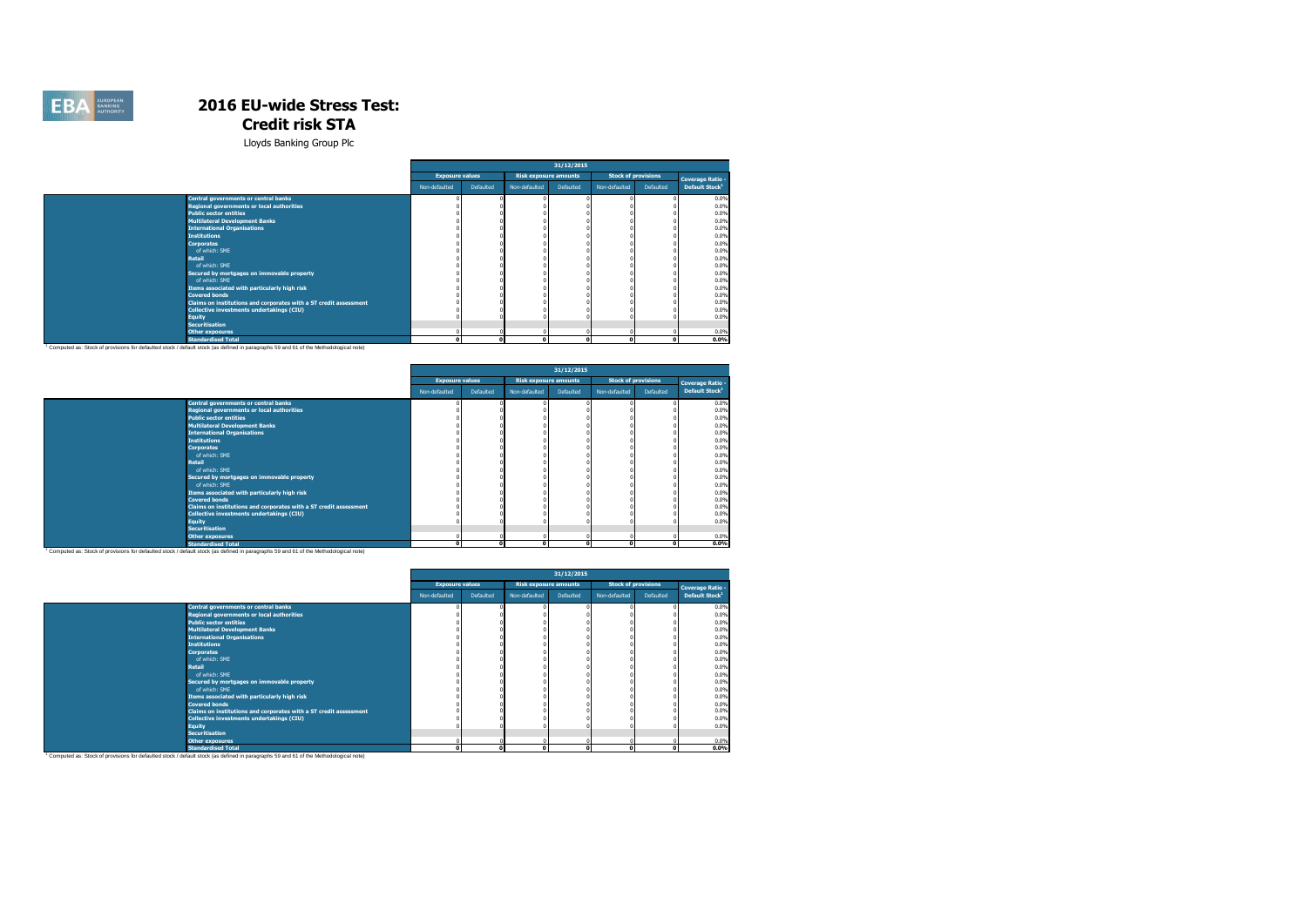

|                                                                                                                                      |                        |                  |                              | 31/12/2015 |               |                            |                            |
|--------------------------------------------------------------------------------------------------------------------------------------|------------------------|------------------|------------------------------|------------|---------------|----------------------------|----------------------------|
|                                                                                                                                      | <b>Exposure values</b> |                  | <b>Risk exposure amounts</b> |            |               | <b>Stock of provisions</b> | <b>Coverage Ratio -</b>    |
|                                                                                                                                      | Non-defaulted          | <b>Defaulted</b> | Non-defaulted                | Defaulted  | Non-defaulted | Defaulted                  | Default Stock <sup>1</sup> |
| <b>Central governments or central banks</b>                                                                                          |                        |                  |                              |            |               |                            | 0.0%                       |
| <b>Regional governments or local authorities</b>                                                                                     |                        |                  |                              |            |               |                            | 0.0%                       |
| <b>Public sector entities</b>                                                                                                        |                        |                  |                              |            |               |                            | 0.0%                       |
| <b>Multilateral Development Banks</b>                                                                                                |                        |                  |                              |            |               |                            | 0.0%                       |
| <b>International Organisations</b>                                                                                                   |                        |                  |                              |            |               |                            | 0.0%                       |
| <b>Institutions</b>                                                                                                                  |                        |                  |                              |            |               |                            | 0.0%                       |
| <b>Corporates</b>                                                                                                                    |                        |                  |                              |            |               |                            | 0.0%                       |
| of which: SME                                                                                                                        |                        |                  |                              |            |               |                            | 0.0%                       |
| <b>Retail</b>                                                                                                                        |                        |                  |                              |            |               |                            | 0.0%                       |
| of which: SME                                                                                                                        |                        |                  |                              |            |               |                            | 0.0%                       |
| Secured by mortgages on immovable property                                                                                           |                        |                  |                              |            |               |                            | 0.0%                       |
| of which: SME                                                                                                                        |                        |                  |                              |            |               |                            | 0.0%                       |
| Items associated with particularly high risk                                                                                         |                        |                  |                              |            |               |                            | 0.0%                       |
| <b>Covered bonds</b>                                                                                                                 |                        |                  |                              |            |               |                            | 0.0%                       |
| Claims on institutions and corporates with a ST credit assessment                                                                    |                        |                  |                              |            |               |                            | 0.0%                       |
| Collective investments undertakings (CIU)                                                                                            |                        |                  |                              |            |               |                            | 0.0%                       |
| <b>Equity</b>                                                                                                                        |                        |                  |                              |            |               |                            | 0.0%                       |
| <b>Securitisation</b>                                                                                                                |                        |                  |                              |            |               |                            |                            |
| <b>Other exposures</b>                                                                                                               |                        |                  |                              |            | $\Omega$      |                            | 0.0%                       |
| <b>Standardised Total</b>                                                                                                            |                        | $\Omega$         | $\Omega$                     |            | $\Omega$      | $\Omega$                   | 0.0%                       |
| Computed as: Stock of provisions for defaulted stock / default stock (as defined in paragraphs 59 and 61 of the Methodological note) |                        |                  |                              |            |               |                            |                            |

|                                                                   |                        |           |                              | 31/12/2015 |                            |           |                            |
|-------------------------------------------------------------------|------------------------|-----------|------------------------------|------------|----------------------------|-----------|----------------------------|
|                                                                   | <b>Exposure values</b> |           | <b>Risk exposure amounts</b> |            | <b>Stock of provisions</b> |           | <b>Coverage Ratio -</b>    |
|                                                                   | Non-defaulted          | Defaulted | Non-defaulted                | Defaulted  | Non-defaulted              | Defaulted | Default Stock <sup>1</sup> |
| <b>Central governments or central banks</b>                       |                        |           |                              |            |                            |           | 0.0%                       |
| <b>Regional governments or local authorities</b>                  |                        |           |                              |            |                            |           | 0.0%                       |
| <b>Public sector entities</b>                                     |                        |           |                              |            |                            |           | 0.0%                       |
| <b>Multilateral Development Banks</b>                             |                        |           |                              |            |                            |           | 0.0%                       |
| <b>International Organisations</b>                                |                        |           |                              |            |                            |           | 0.0%                       |
| <b>Institutions</b>                                               |                        |           |                              |            |                            |           | 0.0%                       |
| <b>Corporates</b>                                                 |                        |           |                              |            |                            |           | 0.0%                       |
| of which: SME                                                     |                        |           |                              |            |                            |           | 0.0%                       |
| <b>Retail</b>                                                     |                        |           |                              |            |                            |           | 0.0%                       |
| of which: SME                                                     |                        |           |                              |            |                            |           | 0.0%                       |
| Secured by mortgages on immovable property                        |                        |           |                              |            |                            |           | 0.0%                       |
| of which: SME                                                     |                        |           |                              |            |                            |           | 0.0%                       |
| Items associated with particularly high risk                      |                        |           |                              |            |                            |           | 0.0%                       |
| <b>Covered bonds</b>                                              |                        |           |                              |            |                            |           | 0.0%                       |
| Claims on institutions and corporates with a ST credit assessment |                        |           |                              |            |                            |           | 0.0%                       |
| Collective investments undertakings (CIU)                         |                        |           |                              |            |                            |           | 0.0%                       |
| <b>Equity</b>                                                     |                        |           |                              |            |                            |           | 0.0%                       |
| <b>Securitisation</b>                                             |                        |           |                              |            |                            |           |                            |
| <b>Other exposures</b>                                            |                        |           |                              |            |                            |           | 0.0%                       |
| <b>Standardised Total</b>                                         | c                      |           | $\sqrt{2}$                   |            | $\mathbf{r}$               | o         | 0.0%                       |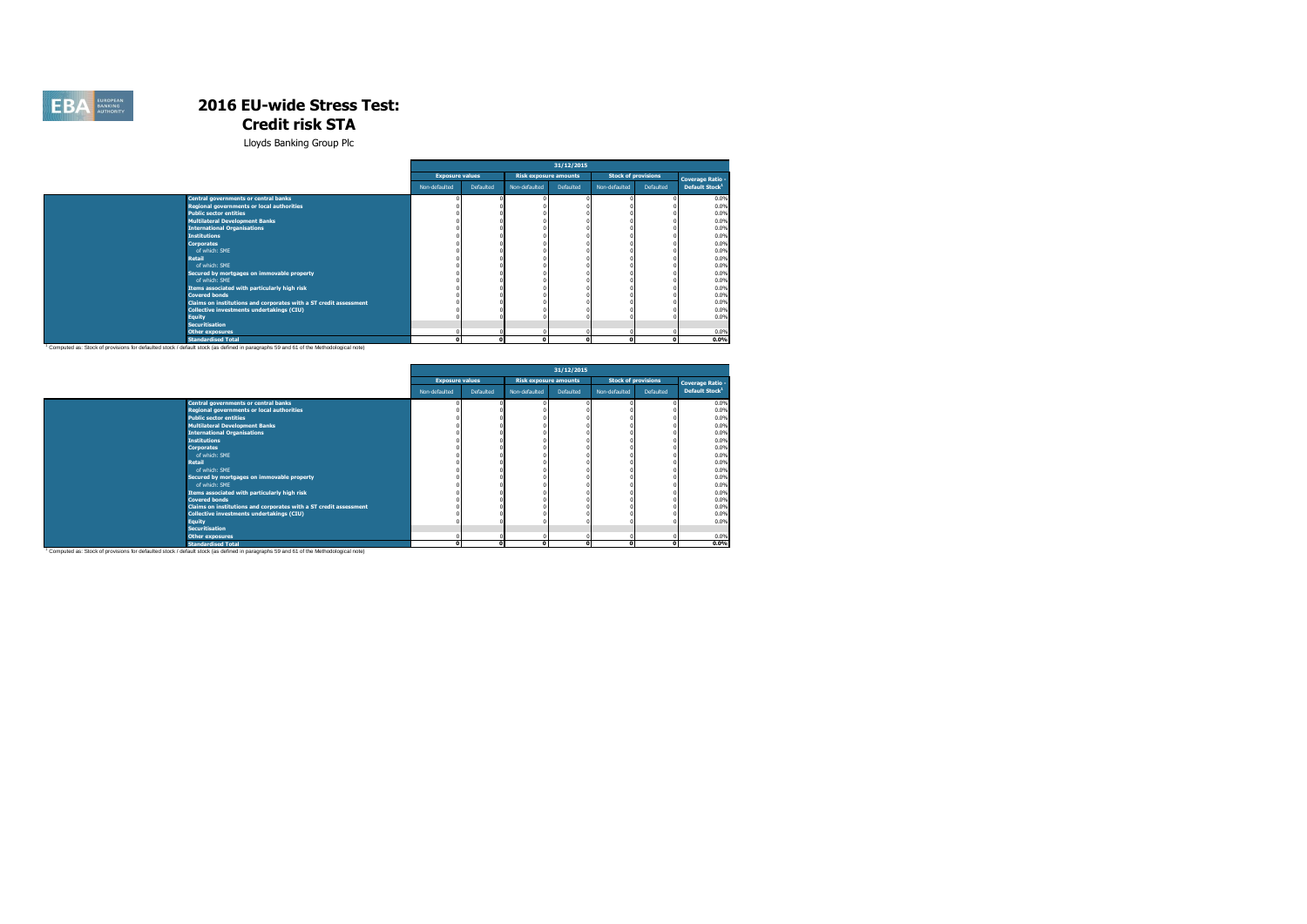

Lloyds Banking Group Plc

|                          |                                                                   |                    |                                      |                                                       |                           | <b>Baseline Scenario</b>      |                                                                  |              |                               |                                                       |                           |                               |                                                       |                    | <b>Adverse Scenario</b>       |                                                |                    |                                      |                                                       |
|--------------------------|-------------------------------------------------------------------|--------------------|--------------------------------------|-------------------------------------------------------|---------------------------|-------------------------------|------------------------------------------------------------------|--------------|-------------------------------|-------------------------------------------------------|---------------------------|-------------------------------|-------------------------------------------------------|--------------------|-------------------------------|------------------------------------------------|--------------------|--------------------------------------|-------------------------------------------------------|
|                          |                                                                   |                    | 31/12/2016                           |                                                       |                           | 31/12/2017                    |                                                                  |              | 31/12/2018                    |                                                       |                           | 31/12/2016                    |                                                       |                    | 31/12/2017                    |                                                |                    | 31/12/2018                           |                                                       |
|                          |                                                                   | mnairment.<br>rate | <b>Stock of</b><br><b>Provisions</b> | <b>Coverage Ratio -</b><br>Default Stock <sup>1</sup> | <b>Impairment</b><br>rate | Stock of<br><b>Provisions</b> | <b>Coverage Ratio - Impairment</b><br>Default Stock <sup>1</sup> | rate         | Stock of<br><b>Provisions</b> | <b>Coverage Ratio -</b><br>Default Stock <sup>1</sup> | <b>Imnairment</b><br>rate | Stock of<br><b>Provisions</b> | <b>Coverage Ratio -</b><br>Default Stock <sup>1</sup> | Imnairment<br>rate | Stock of<br><b>Provisions</b> | Coverage Ratio -<br>Default Stock <sup>1</sup> | Impairment<br>rate | <b>Stock of</b><br><b>Provisions</b> | <b>Coverage Ratio -</b><br>Default Stock <sup>1</sup> |
|                          | Central governments or central banks                              | 0.0%               |                                      | 40.0%                                                 | 0.0%                      |                               | 40.0%                                                            | 0.0%         |                               | 40.09                                                 | 0.0%                      |                               | 40.0%                                                 | 0.0%               |                               | 40.0%                                          | 0.0%               |                                      | 40.0%                                                 |
|                          | Regional governments or local authorities                         | 0.0%               |                                      | 18.1%                                                 | 0.0%                      |                               | 18.5%                                                            | 0.0%         |                               | 19.8%                                                 | 0.0%                      |                               | 24.0%                                                 | 0.0%               |                               | 26.2%                                          | 0.0%               |                                      | 26.5%                                                 |
|                          | <b>Public sector entities</b>                                     | 0.2%               |                                      | 23.8%                                                 | 0.3%                      |                               | 23.7%                                                            | 0.5%         |                               | 23.6%                                                 | 1.0%                      |                               | 24.5%                                                 | 2.2%               |                               | 25.0%                                          | 1.2%               |                                      | 25.3%                                                 |
|                          | Multilateral Development Banks                                    | 0.0%               |                                      |                                                       | 0.0%                      |                               |                                                                  | 0.0%         |                               |                                                       | 0.0%                      |                               |                                                       | 0.0%               |                               |                                                | 0.0%               |                                      |                                                       |
|                          | <b>International Organisations</b>                                |                    |                                      |                                                       |                           |                               |                                                                  |              |                               |                                                       |                           |                               |                                                       |                    |                               |                                                |                    |                                      |                                                       |
|                          | <b>Institutions</b>                                               | 0.0%               |                                      | 1.5%                                                  | 0.0%                      |                               | 2.9%                                                             | 0.0%         |                               | 4.2%                                                  | 0.1%                      |                               | 3.1%                                                  | 0.1%               |                               | 5.1%                                           | 0.0%               |                                      | 6.2%                                                  |
|                          | <b>Corporates</b>                                                 | 0.1%               |                                      | 36.8%                                                 | 0.1%                      |                               | 36.0%                                                            | 0.2%         |                               | 35.39                                                 | 0.3%                      |                               | 38.59                                                 | 0.8%               | 648                           | 38.9%                                          | 0.5%               | 75                                   | 39.6%                                                 |
|                          | of which: SME                                                     | 0.1%               |                                      | 41.2%                                                 | 0.1%                      |                               | 37.5%                                                            | 0.2%         | 107                           | 33.9%                                                 | 0.2%                      |                               | 39.5%                                                 | 0.7%               | 160                           | 33.5%                                          | 0.4%               | 19                                   | 31.9%                                                 |
|                          | Retail                                                            |                    |                                      | 21.8%                                                 | 0.7%                      |                               | 23.8%                                                            | 0.8%         | 353                           | 25.39                                                 | 1.9%                      |                               | 26.09                                                 | 2.1%               |                               | 29.7%                                          | 1.6%               | 55                                   | 31.7%                                                 |
| Lloyds Banking Group Plc | of which: SME                                                     | 0.39               |                                      | 17.6%                                                 | 0.39                      |                               | 21.4%                                                            | 0.4%         |                               | 23.5%                                                 | 0.9%                      |                               | 26.99                                                 | 1.4%               |                               | 28.8%                                          | 1.0%               |                                      | 29.3%                                                 |
|                          | Secured by mortgages on immovable property                        | 0.3%               |                                      | 34.2%                                                 | 0.3%                      |                               | 36.8%                                                            | 0.3%         |                               | 37.8%                                                 | 0.5%                      |                               | 38.49                                                 | 0.6%               |                               | 41.4%                                          | 0.7%               |                                      | 42.5%                                                 |
|                          | of which: SME                                                     | 0.6%               |                                      | 17.9%                                                 | 1.2%                      |                               | 17.4%                                                            | 1.6%         |                               | 17.5%                                                 | 1.2%                      |                               | 21.19                                                 | 5.8%               |                               | 20.7%                                          | 5.8%               |                                      | 21.0%                                                 |
|                          | Items associated with particularly high risk                      |                    |                                      |                                                       |                           |                               |                                                                  |              |                               |                                                       |                           |                               |                                                       |                    |                               |                                                |                    |                                      |                                                       |
|                          | <b>Covered bonds</b>                                              |                    |                                      |                                                       |                           |                               |                                                                  |              |                               |                                                       |                           |                               |                                                       |                    |                               |                                                |                    |                                      |                                                       |
|                          | Claims on institutions and corporates with a ST credit assessment |                    |                                      |                                                       |                           |                               |                                                                  |              |                               |                                                       |                           |                               |                                                       |                    |                               |                                                |                    |                                      |                                                       |
|                          | Collective investments undertakings (CIU)                         |                    |                                      |                                                       |                           |                               |                                                                  |              |                               |                                                       |                           |                               |                                                       |                    |                               |                                                |                    |                                      |                                                       |
|                          | Eauitv<br><b>Securitisation</b>                                   |                    |                                      |                                                       |                           |                               |                                                                  |              |                               |                                                       |                           |                               |                                                       |                    |                               |                                                |                    |                                      |                                                       |
|                          |                                                                   |                    |                                      |                                                       |                           |                               |                                                                  |              |                               |                                                       |                           |                               |                                                       |                    |                               |                                                | 0.1%               |                                      |                                                       |
|                          | <b>Other exposures</b><br><b>Standardised Total</b>               | 0.0%<br>0.1%       | 751                                  | 17.3%                                                 | 0.0%<br>0.1%              | 840                           | 17.3%<br>29.4%                                                   | 0.0%<br>0.1% | 946                           | $\frac{17.5\%}{30.0\%}$                               | 0.0%<br>0.1%              | 909                           | 18.09<br>31.6%                                        | $0.1\%$<br>0.2%    | 1,260                         | 19.9%<br>34.1%                                 | 0.1%               | 1,521                                | 20.7%                                                 |
|                          |                                                                   |                    |                                      |                                                       |                           |                               |                                                                  |              |                               |                                                       |                           |                               |                                                       |                    |                               |                                                |                    |                                      |                                                       |

**Standardised Total الصادر Standardised Total**<br>Computed as: Stock of provisions for defaulted stock / default stock (as defined in paragraphs 59 and 61 of the Methodological note) <sup>1</sup>

|                |                                                                   |         |            |                            |       | <b>Baseline Scenario</b> |                             |              |                   |                            |                   |            |                                   |              | <b>Adverse Scenario</b> |                            |              |            |                            |
|----------------|-------------------------------------------------------------------|---------|------------|----------------------------|-------|--------------------------|-----------------------------|--------------|-------------------|----------------------------|-------------------|------------|-----------------------------------|--------------|-------------------------|----------------------------|--------------|------------|----------------------------|
|                |                                                                   |         | 31/12/2016 |                            |       | 31/12/2017               |                             |              | 31/12/2018        |                            |                   | 31/12/2016 |                                   |              | 31/12/2017              |                            |              | 31/12/2018 |                            |
|                |                                                                   |         | Stock of   | <b>Coverage Ratio -</b>    |       | Stock of                 | Coverage Ratio - Impairment |              | Stock of          | Coverage Ratio -           | <b>Imnairment</b> | Stock of   | Coverage Ratio - Impairment       |              |                         | Stock of Coverage Ratio -  | Imnairment   | Stock of   | <b>Coverage Ratio -</b>    |
|                |                                                                   | 0.0%    |            | Default Stock <sup>1</sup> |       |                          |                             | 0.0%         | <b>Provisions</b> | Default Stock <sup>1</sup> | rate<br>0.0%      |            | <b>Default Stock</b> <sup>1</sup> | 0.0%         |                         | Default Stock <sup>1</sup> | rate<br>0.0% |            | Default Stock <sup>1</sup> |
|                | <b>Central governments or central banks</b>                       |         |            |                            | 0.09  |                          |                             |              |                   |                            |                   |            |                                   |              |                         |                            |              |            |                            |
|                | Regional governments or local authorities                         | 0.0%    |            | 18.19<br>23.8%             | 0.0%  |                          | 18.59                       | 0.0%<br>0.5% |                   | 19.89                      | 0.0%<br>1.0%      |            | 24.09                             | 0.0%<br>2.2% |                         | 26.29<br>25.0%             | 0.0%         |            | 26.5%                      |
|                | ublic sector entities                                             |         |            |                            | 0.3%  |                          | 23.7%                       |              |                   | 23.69                      |                   |            | 24.5%                             |              |                         |                            |              |            | 25.3%                      |
|                | Multilateral Development Banks                                    |         |            |                            |       |                          |                             |              |                   |                            |                   |            |                                   |              |                         |                            |              |            |                            |
|                | <b>International Organisations</b>                                |         |            |                            |       |                          |                             |              |                   |                            |                   |            |                                   |              |                         |                            |              |            |                            |
|                | <b>Institutions</b>                                               | 0.1%    |            | 23.4%                      | 0.19  |                          | 23.59                       | 0.1%         |                   | 23.69                      | 0.3%              |            | 23.69                             | 0.2%         |                         | 23.8%                      | 0.1%         |            | 23.8%                      |
|                | <b>Corporates</b>                                                 |         |            | 42.7%                      | 0.29  |                          | 40.59                       | 0.2%         |                   | 38.49                      | 0.3%              |            | 44.29                             | 0.7%         |                         | 42.0%                      | 0.5%         |            | 42.3%                      |
|                | of which: SME                                                     |         |            | 43.5%                      | 0.19  |                          | 39.0%                       |              |                   | 34.99                      | 0.2%              |            | 40.4%                             | 0.7%         |                         | 33.3%                      | 0.4%         |            | 31.4%                      |
|                | <b>Retail</b>                                                     |         |            | 19.0%                      | 0.7%  |                          | 21.19                       | 0.8%         |                   | 23.09                      | 2.2%              |            | 23.89                             | 2.5%         |                         | 28.29                      |              |            | 30.5%                      |
|                | of which: SME                                                     |         |            | 17.6%                      | 0.3%  |                          | 21.59                       | 0.4%         |                   | 23.5%                      | 0.9%              |            | 26.99                             | 1.4%         |                         | 28.9%                      | 0.9%         |            | 29.3%                      |
| United Kingdom | Secured by mortgages on immovable property                        | 0.29    |            | 33.2%                      | 0.29  |                          | 36.79                       |              |                   | 38.19                      | 0.3%              |            | 37.7                              | 0.5%         |                         | 41.3%                      | 0.5%         |            | 42.6%                      |
|                | of which: SME                                                     |         |            | 17.9%                      | $-22$ |                          | 17.4%                       | 1.6%         |                   | 17.5%                      | 1.2%              |            |                                   |              |                         | 20.7%                      |              |            | 21.0%                      |
|                | Items associated with particularly high risk                      |         |            |                            |       |                          |                             |              |                   |                            |                   |            |                                   |              |                         |                            |              |            |                            |
|                | <b>Covered bonds</b>                                              |         |            |                            |       |                          |                             |              |                   |                            |                   |            |                                   |              |                         |                            |              |            |                            |
|                | Claims on institutions and corporates with a ST credit assessment |         |            |                            |       |                          |                             |              |                   |                            |                   |            |                                   |              |                         |                            |              |            |                            |
|                | Collective investments undertakings (CIU)                         |         |            |                            |       |                          |                             |              |                   |                            |                   |            |                                   |              |                         |                            |              |            |                            |
|                |                                                                   |         |            |                            |       |                          |                             |              |                   |                            |                   |            |                                   |              |                         |                            |              |            |                            |
|                | <b>Securitisation</b>                                             |         |            |                            |       |                          |                             |              |                   |                            |                   |            |                                   |              |                         |                            |              |            |                            |
|                | <b>Other exposures</b>                                            | 0.0%    |            | 0.0%                       | 0.0%  |                          | 0.0%                        | 0.0%         |                   | 0.09                       | 0.0%              |            | 0.0%                              | 0.0%         |                         | 0.0%                       | 0.0%         |            | 0.0%                       |
|                | <b>Standardised Total</b>                                         | $0.0\%$ | 472        | 26.0%                      | 0.1%  | 539                      | 27.1%                       | 0.1%         | 617               | 28.0%                      | 0.1%              | 603        | 29.7%                             | 0.2%         | 861                     | 32.6%                      | 0.1%         | 1,065      | 34.6%                      |

|         |                   |                            |            | <b>Baseline Scenario</b> |                            |                   |                          |                            |            |                          |                            |                   | <b>Adverse Scenario</b> |                            |            |                   |                            |
|---------|-------------------|----------------------------|------------|--------------------------|----------------------------|-------------------|--------------------------|----------------------------|------------|--------------------------|----------------------------|-------------------|-------------------------|----------------------------|------------|-------------------|----------------------------|
|         | 31/12/2016        |                            |            | 31/12/2017               |                            |                   | 31/12/2018               |                            |            | 31/12/2016               |                            |                   | 31/12/2017              |                            |            | 31/12/2018        |                            |
|         | Stock of          | <b>Coverage Ratio -</b>    | Impairment | <b>Stock of</b>          | <b>Coverage Ratio -</b>    | <b>Impairment</b> | Stock of                 | <b>Coverage Ratio -</b>    | Impairment | <b>Stock of</b>          | <b>Coverage Ratio -</b>    | <b>Impairment</b> | Stock of                | <b>Coverage Ratio -</b>    | Impairment | <b>Stock of</b>   | <b>Coverage Ratio -</b>    |
|         | <b>Provisions</b> | Default Stock <sup>1</sup> | rate       | <b>Provisions</b>        | Default Stock <sup>1</sup> | rate              | <b>Provisions</b>        | Default Stock <sup>1</sup> | rate       | <b>Provisions</b>        | Default Stock <sup>1</sup> | rate              | <b>Provisions</b>       | Default Stock <sup>1</sup> | rate       | <b>Provisions</b> | Default Stock <sup>1</sup> |
| $0.0\%$ |                   |                            | 0.0%       |                          |                            | 0.0%              |                          |                            | 0.0%       |                          |                            | 0.0%              |                         |                            | 0.0%       |                   |                            |
| 0.0%    |                   | 18.1%                      | 0.0%       |                          | 18.5%                      | 0.0%              |                          | 19.8%                      | 0.0%       |                          | 24.0%                      | 0.0%              |                         | 26.2%                      | 0.0%       |                   | 26.5%                      |
| 0.2%    |                   | 23.8%                      | 0.3%       |                          | 23.7%                      | 0.5%              |                          | 23.6%                      | 1.0%       |                          | 24.5%                      | 2.2%              |                         | 25.0%                      | 1.2%       |                   | 25.3%                      |
|         |                   |                            |            |                          |                            |                   |                          |                            |            |                          |                            |                   |                         |                            |            |                   |                            |
|         |                   |                            |            |                          |                            |                   |                          |                            |            |                          |                            |                   |                         |                            |            |                   |                            |
| 0.1%    |                   | 23.4%                      | 0.1%       |                          | 23.5%                      | 0.1%              |                          | 23.6%                      | 0.3%       |                          | 23.6%                      | 0.2%              |                         | 23.8%                      | 0.1%       |                   | 23.8%                      |
| 0.1%    | 233               | 42.7%                      | 0.2%       | 252                      | 40.5%                      | 0.2%              | 275                      | 38.4%                      | 0.3%       | 277                      | 44.2%                      | 0.7%              | 385                     | 42.0%                      | 0.5%       | 470               | 42.3%                      |
| 0.1%    | 68                | 43.5%                      | 0.1%       |                          | 39.0%                      | 0.2%              |                          | 34.9%                      | 0.2%       | 85                       | 40.4%                      | 0.7%              | 136                     | 33.3%                      | 0.4%       | 167               | 31.4%                      |
| 0.7%    | 204               | 19.0%                      | 0.7%       | 240                      | 21.1%                      | 0.8%              | 281                      | 23.0%                      | 2.2%       | 282                      | 23.8%                      | 2.5%              | 403                     | 28.2%                      | 1.8%       | 488               | 30.5%                      |
| 0.3%    |                   | 17.6%                      | 0.3%       |                          | 21.5%                      | 0.4%              |                          | 23.5%                      | 0.9%       | 39                       | 26.9%                      | 1.4%              |                         | 28.9%                      | 0.9%       | 114               | 29.3%                      |
| 0.2%    |                   | 33.2%                      | 0.2%       |                          | 36.7%                      | 0.2%              |                          | 38.1%                      | 0.3%       |                          | 37.7%                      | 0.5%              |                         | 41.3%                      | 0.5%       | 107               | 42.6%                      |
| 0.6%    |                   | 17.9%                      | 1.2%       |                          | 17.4%                      | 1.6%              |                          | 17.5%                      | 1.2%       |                          | 21.1%                      | 5.8%              |                         | 20.7%                      | 5.8%       |                   | 21.0%                      |
|         |                   |                            |            |                          |                            |                   |                          |                            |            |                          |                            |                   |                         |                            |            |                   |                            |
|         |                   |                            |            |                          |                            |                   |                          |                            |            |                          |                            |                   |                         |                            |            |                   |                            |
|         |                   |                            |            |                          |                            |                   |                          |                            |            |                          |                            |                   |                         |                            |            |                   |                            |
|         |                   |                            |            |                          |                            |                   |                          |                            |            |                          |                            |                   |                         |                            |            |                   |                            |
|         |                   |                            |            |                          |                            |                   |                          |                            |            |                          |                            |                   |                         |                            |            |                   |                            |
|         |                   |                            |            |                          |                            |                   |                          |                            |            |                          |                            |                   |                         |                            |            |                   |                            |
| 0.0%    |                   | 0.0%                       | 0.0%       |                          | 0.0%                       | 0.0%              |                          | 0.0%                       | 0.0%       |                          | 0.0%                       | 0.0%              |                         | 0.0%                       | 0.0%       |                   | 0.0%                       |
| $\sim$  | j                 | $B = B + I$                | 0.401      | $\overline{\phantom{a}}$ | 27.481                     | 0.401             | $\overline{\phantom{a}}$ | 30.804                     | 0.401      | $\overline{\phantom{a}}$ | 20.701                     | 0.501             | $\overline{a}$          | 22.5                       | 0.481      | 180               | 54.681                     |

**Standardised Total** 1 Computed as: Stock of provisions for defaulted stock / default stock (as defined in paragraphs 59 and 61 of the Methodological note)

|                      |                                                                   |         |                               |                                                |            | <b>Baseline Scenario</b> |                                                         |                    |            |                                                                           |                           |                               |                                                           |      | <b>Adverse Scenario</b>              |                                                           |      |                 |                                                                  |
|----------------------|-------------------------------------------------------------------|---------|-------------------------------|------------------------------------------------|------------|--------------------------|---------------------------------------------------------|--------------------|------------|---------------------------------------------------------------------------|---------------------------|-------------------------------|-----------------------------------------------------------|------|--------------------------------------|-----------------------------------------------------------|------|-----------------|------------------------------------------------------------------|
|                      |                                                                   |         | 31/12/2016                    |                                                |            | 31/12/2017               |                                                         |                    | 31/12/2018 |                                                                           |                           | 31/12/2016                    |                                                           |      | 31/12/2017                           |                                                           |      | 31/12/2018      |                                                                  |
|                      |                                                                   | rate    | Stock of<br><b>Provisions</b> | Coverage Ratio -<br>Default Stock <sup>1</sup> | Impairment | <b>Provisions</b>        | Stock of Coverage Ratio -<br>Default Stock <sup>1</sup> | Impairment<br>rate |            | Stock of Coverage Ratio -<br><b>Provisions</b> Default Stock <sup>1</sup> | <b>Impairment</b><br>rate | Stock of<br><b>Provisions</b> | Coverage Ratio - Impairment<br>Default Stock <sup>1</sup> |      | <b>Stock of</b><br><b>Provisions</b> | Coverage Ratio - Impairment<br>Default Stock <sup>1</sup> | rate | <b>Stock of</b> | Coverage Ratio -<br><b>Provisions</b> Default Stock <sup>1</sup> |
|                      | Central governments or central banks                              |         |                               |                                                |            |                          |                                                         |                    |            |                                                                           |                           |                               |                                                           |      |                                      |                                                           |      |                 |                                                                  |
|                      | Regional governments or local authorities                         |         |                               |                                                |            |                          |                                                         |                    |            |                                                                           |                           |                               |                                                           |      |                                      |                                                           |      |                 |                                                                  |
|                      | <b>Public sector entities</b>                                     |         |                               |                                                |            |                          |                                                         |                    |            |                                                                           |                           |                               |                                                           |      |                                      |                                                           |      |                 |                                                                  |
|                      | Multilateral Development Banks                                    |         |                               |                                                |            |                          |                                                         |                    |            |                                                                           |                           |                               |                                                           |      |                                      |                                                           |      |                 |                                                                  |
|                      | <b>International Organisations</b>                                |         |                               |                                                |            |                          |                                                         |                    |            |                                                                           |                           |                               |                                                           |      |                                      |                                                           |      |                 |                                                                  |
|                      | <b>Institutions</b>                                               | 0.0%    |                               |                                                | 0.0%       |                          |                                                         | 0.0%               |            |                                                                           | 0.0%                      |                               |                                                           | 0.1% |                                      |                                                           | 0.09 |                 |                                                                  |
|                      | <b>Corporates</b>                                                 | 0.0%    |                               | 13.89                                          | 0.1%       |                          | 14.19                                                   | 0.19               |            | 14.8%                                                                     | 0.2%                      |                               | 15.2%                                                     | 0.7% |                                      | 18.79                                                     | 0.3% |                 | 20.2%                                                            |
|                      | of which: SME                                                     | 0.0%    |                               |                                                | 0.0%       |                          |                                                         | 0.0%               |            |                                                                           | 0.0%                      |                               |                                                           | 0.0% |                                      |                                                           | 0.09 |                 |                                                                  |
|                      | Retail                                                            | 0.0%    |                               | 38.0%                                          | 0.0%       |                          | 38.4%                                                   | 0.0%               |            | 39.9%                                                                     | 0.0%                      |                               | 43.99                                                     | 0.5% |                                      | 46.39                                                     |      |                 | 46.5%                                                            |
| <b>United States</b> | of which: SME                                                     |         |                               |                                                |            |                          |                                                         |                    |            |                                                                           |                           |                               |                                                           |      |                                      |                                                           |      |                 |                                                                  |
|                      | Secured by mortgages on immovable property                        |         |                               |                                                |            |                          |                                                         |                    |            |                                                                           |                           |                               |                                                           |      |                                      |                                                           |      |                 |                                                                  |
|                      | of which: SME                                                     |         |                               |                                                |            |                          |                                                         |                    |            |                                                                           |                           |                               |                                                           |      |                                      |                                                           |      |                 |                                                                  |
|                      | Items associated with particularly high risk                      |         |                               |                                                |            |                          |                                                         |                    |            |                                                                           |                           |                               |                                                           |      |                                      |                                                           |      |                 |                                                                  |
|                      | <b>Covered bonds</b>                                              |         |                               |                                                |            |                          |                                                         |                    |            |                                                                           |                           |                               |                                                           |      |                                      |                                                           |      |                 |                                                                  |
|                      | Claims on institutions and corporates with a ST credit assessment |         |                               |                                                |            |                          |                                                         |                    |            |                                                                           |                           |                               |                                                           |      |                                      |                                                           |      |                 |                                                                  |
|                      | <b>Collective investments undertakings (CIU)</b>                  |         |                               |                                                |            |                          |                                                         |                    |            |                                                                           |                           |                               |                                                           |      |                                      |                                                           |      |                 |                                                                  |
|                      | Eauity                                                            |         |                               |                                                |            |                          |                                                         |                    |            |                                                                           |                           |                               |                                                           |      |                                      |                                                           |      |                 |                                                                  |
|                      | <b>Securitisation</b>                                             |         |                               |                                                |            |                          |                                                         |                    |            |                                                                           |                           |                               |                                                           |      |                                      |                                                           |      |                 |                                                                  |
|                      | Other exposures                                                   |         |                               |                                                |            |                          |                                                         |                    |            |                                                                           |                           |                               |                                                           |      |                                      |                                                           |      |                 |                                                                  |
|                      | <b>Standardised Total</b>                                         | $0.0\%$ |                               | 13.8%                                          | 0.1%       |                          | 14.1%                                                   | 0.1%               | 31         | 14.8%                                                                     | 0.2%                      |                               | 15.2%                                                     | 0.7% |                                      | 18.7%                                                     | 0.3% | 57              | 20.2%                                                            |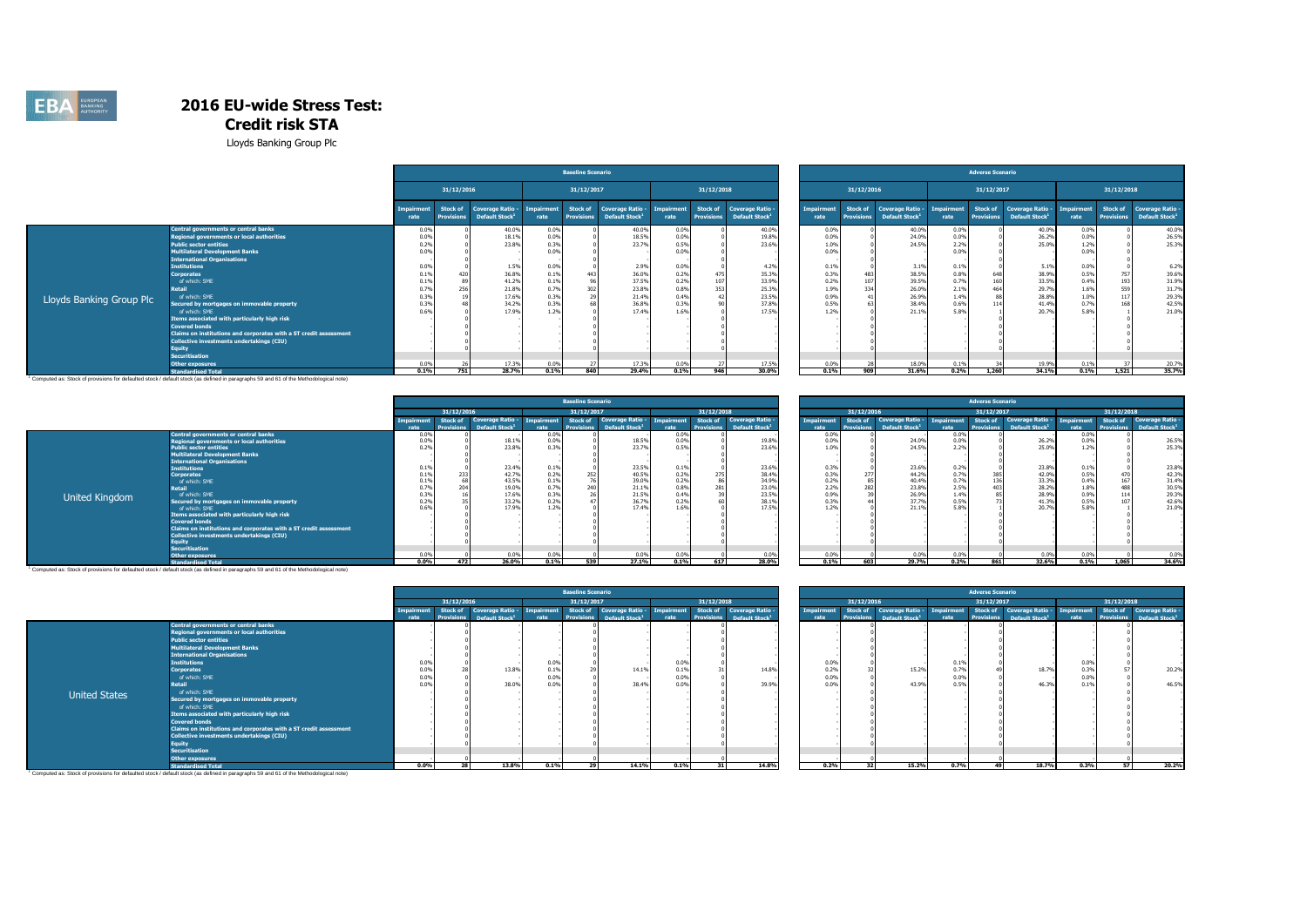

Lloyds Banking Group Plc

|             |                                                                   |                   |                   |                            |                   | <b>Baseline Scenario</b> |                            |                   |            |                                       |                   |                   |                            |            | <b>Adverse Scenario</b> |                                       |            |                 |                                       |
|-------------|-------------------------------------------------------------------|-------------------|-------------------|----------------------------|-------------------|--------------------------|----------------------------|-------------------|------------|---------------------------------------|-------------------|-------------------|----------------------------|------------|-------------------------|---------------------------------------|------------|-----------------|---------------------------------------|
|             |                                                                   |                   | 31/12/2016        |                            |                   | 31/12/2017               |                            |                   | 31/12/2018 |                                       |                   | 31/12/2016        |                            |            | 31/12/2017              |                                       |            | 31/12/2018      |                                       |
|             |                                                                   | <b>Impairment</b> | Stock of          | <b>Coverage Ratio -</b>    | <b>Impairment</b> | Stock of                 | <b>Coverage Ratio -</b>    | <b>Impairment</b> | Stock of   | Coverage Ratio -                      | <b>Impairment</b> | Stock of          | Coverage Ratio -           | Impairment |                         | Stock of Coverage Ratio -             | Impairment | <b>Stock of</b> | Coverage Ratio -                      |
|             |                                                                   | rate              | <b>Provisions</b> | Default Stock <sup>1</sup> | rate              | <b>Provisions</b>        | Default Stock <sup>1</sup> | rate              |            | Provisions Default Stock <sup>1</sup> | rate              | <b>Provisions</b> | Default Stock <sup>1</sup> | rate       |                         | Provisions Default Stock <sup>1</sup> | rate       |                 | Provisions Default Stock <sup>1</sup> |
|             | <b>Central governments or central banks</b>                       | 0.09              |                   |                            | 0.0%              |                          |                            | 0.0%              |            |                                       | 0.0%              |                   |                            | 0.0%       |                         |                                       | 0.09       |                 |                                       |
|             | Regional governments or local authorities                         |                   |                   |                            |                   |                          |                            |                   |            |                                       |                   |                   |                            |            |                         |                                       |            |                 |                                       |
|             | <b>Public sector entities</b>                                     |                   |                   |                            |                   |                          |                            |                   |            |                                       |                   |                   |                            |            |                         |                                       |            |                 |                                       |
|             | Multilateral Development Banks                                    |                   |                   |                            |                   |                          |                            |                   |            |                                       |                   |                   |                            |            |                         |                                       |            |                 |                                       |
|             | <b>International Organisations</b>                                |                   |                   |                            |                   |                          |                            |                   |            |                                       |                   |                   |                            |            |                         |                                       |            |                 |                                       |
|             | <b>Institutions</b>                                               | 0.0%              |                   |                            | 0.0%              |                          |                            | 0.0%              |            |                                       | 0.0%              |                   |                            | 0.0%       |                         |                                       | 0.09       |                 |                                       |
|             | <b>Corporates</b>                                                 | 0.09              |                   |                            | 0.0%              |                          |                            | 0.0%              |            |                                       | 0.0%              |                   |                            | 0.0%       |                         |                                       | 0.05       |                 |                                       |
|             | of which: SME                                                     |                   |                   |                            |                   |                          |                            |                   |            |                                       |                   |                   |                            |            |                         |                                       |            |                 |                                       |
|             | Retail                                                            | 0.0%              |                   |                            | 0.0%              |                          |                            | 0.0%              |            |                                       | 0.0%              |                   |                            | 0.0%       |                         |                                       | 0.0%       |                 |                                       |
| Netherlands | of which: SME                                                     | 0.09              |                   |                            | 0.0%              |                          |                            | 0.0%              |            |                                       | 0.0%              |                   |                            | 0.0%       |                         |                                       | 0.05       |                 |                                       |
|             | Secured by mortgages on immovable property                        | 0.19              |                   | 5.4%                       | 0.1%              |                          | 6.7%                       | 0.1%              |            | 7.4%                                  | 0.2%              |                   | 14.19                      | 0.2%       |                         | 17.7%                                 | 0.29       |                 | 19.2%                                 |
|             | of which: SME                                                     |                   |                   |                            |                   |                          |                            |                   |            |                                       |                   |                   |                            |            |                         |                                       |            |                 |                                       |
|             | Items associated with particularly high risk                      |                   |                   |                            |                   |                          |                            |                   |            |                                       |                   |                   |                            |            |                         |                                       |            |                 |                                       |
|             | <b>Covered bonds</b>                                              |                   |                   |                            |                   |                          |                            |                   |            |                                       |                   |                   |                            |            |                         |                                       |            |                 |                                       |
|             | Claims on institutions and corporates with a ST credit assessment |                   |                   |                            |                   |                          |                            |                   |            |                                       |                   |                   |                            |            |                         |                                       |            |                 |                                       |
|             | Collective investments undertakings (CIU)                         |                   |                   |                            |                   |                          |                            |                   |            |                                       |                   |                   |                            |            |                         |                                       |            |                 |                                       |
|             | Equity                                                            |                   |                   |                            |                   |                          |                            |                   |            |                                       |                   |                   |                            |            |                         |                                       |            |                 |                                       |
|             | <b>Securitisation</b>                                             |                   |                   |                            |                   |                          |                            |                   |            |                                       |                   |                   |                            |            |                         |                                       |            |                 |                                       |
|             | <b>Other exposures</b>                                            | 0.0%              |                   |                            | 0.0%              |                          |                            | 0.0%              |            |                                       | 0.0%              |                   |                            | 0.0%       |                         |                                       | 0.0%       |                 |                                       |
|             | <b>Standardised Total</b>                                         | $0.0\%$           |                   | 5.4%                       | 0.0%              |                          | 6.7%                       | 0.0%              |            | 7.4%                                  | 0.0%              |                   | 14.1%                      | 0.0%       |                         | 17.7%                                 | 0.0%       |                 | 19.2%                                 |

**Standardised Total** 1 Computed as: Stock of provisions for defaulted stock / default stock (as defined in paragraphs 59 and 61 of the Methodological note)

|         |                                                                   |                    |                                      |                                                       |                    | <b>Baseline Scenario</b>      |                                                       |                    |            |                                                                  |
|---------|-------------------------------------------------------------------|--------------------|--------------------------------------|-------------------------------------------------------|--------------------|-------------------------------|-------------------------------------------------------|--------------------|------------|------------------------------------------------------------------|
|         |                                                                   |                    | 31/12/2016                           |                                                       |                    | 31/12/2017                    |                                                       |                    | 31/12/2018 |                                                                  |
|         |                                                                   | Impairment<br>rate | <b>Stock of</b><br><b>Provisions</b> | <b>Coverage Ratio -</b><br>Default Stock <sup>1</sup> | Impairment<br>rate | Stock of<br><b>Provisions</b> | <b>Coverage Ratio -</b><br>Default Stock <sup>1</sup> | Impairment<br>rate | Stock of   | Coverage Ratio -<br><b>Provisions</b> Default Stock <sup>1</sup> |
|         | Central governments or central banks                              |                    |                                      |                                                       |                    |                               |                                                       |                    |            |                                                                  |
|         | Regional governments or local authorities                         |                    |                                      |                                                       |                    |                               |                                                       |                    |            |                                                                  |
|         | <b>Public sector entities</b>                                     |                    |                                      |                                                       |                    |                               |                                                       |                    |            |                                                                  |
|         | <b>Multilateral Development Banks</b>                             |                    |                                      |                                                       |                    |                               |                                                       |                    |            |                                                                  |
|         | <b>International Organisations</b>                                |                    |                                      |                                                       |                    |                               |                                                       |                    |            |                                                                  |
|         | <b>Institutions</b>                                               |                    |                                      |                                                       |                    |                               |                                                       |                    |            |                                                                  |
|         | <b>Corporates</b>                                                 | 0.0%               |                                      | 83.2%                                                 | 0.0%               | 27                            | 82.0%                                                 | 0.1%               |            | 80.1%                                                            |
|         | of which: SME                                                     | 0.0%               |                                      |                                                       | 0.0%               |                               |                                                       | 0.0%               |            |                                                                  |
|         | Retail                                                            | 0.6%               |                                      | 82.1%                                                 | 0.9%               | 62                            | 63.7%                                                 | 1.0%               |            | 58.2%                                                            |
| Ireland | of which: SME                                                     |                    |                                      |                                                       |                    |                               |                                                       |                    |            |                                                                  |
|         | Secured by mortgages on immovable property                        |                    |                                      |                                                       |                    |                               |                                                       |                    |            |                                                                  |
|         | of which: SME                                                     |                    |                                      |                                                       |                    |                               |                                                       |                    |            |                                                                  |
|         | Items associated with particularly high risk                      |                    |                                      |                                                       |                    |                               |                                                       |                    |            |                                                                  |
|         | <b>Covered bonds</b>                                              |                    |                                      |                                                       |                    |                               |                                                       |                    |            |                                                                  |
|         | Claims on institutions and corporates with a ST credit assessment |                    |                                      |                                                       |                    |                               |                                                       |                    |            |                                                                  |
|         | Collective investments undertakings (CIU)                         |                    |                                      |                                                       |                    |                               |                                                       |                    |            |                                                                  |
|         | <b>Equity</b>                                                     |                    |                                      |                                                       |                    |                               |                                                       |                    |            |                                                                  |
|         | <b>Securitisation</b>                                             |                    |                                      |                                                       |                    |                               |                                                       |                    |            |                                                                  |
|         | Other exposures                                                   |                    |                                      |                                                       |                    |                               |                                                       |                    |            |                                                                  |
|         | <b>Standardised Total</b>                                         | 0.4%               | 80                                   | 82.5%                                                 | 0.7%               | 89                            | 68.6%                                                 | 0.7%               | 105        | 62.9%                                                            |

|      |                   |                            |            | <b>Baseline Scenario</b> |                            |            |                   |                            |            |                 |                                                 |               |                   | <b>Adverse Scenario</b>    |                                |                                            |
|------|-------------------|----------------------------|------------|--------------------------|----------------------------|------------|-------------------|----------------------------|------------|-----------------|-------------------------------------------------|---------------|-------------------|----------------------------|--------------------------------|--------------------------------------------|
|      | 31/12/2016        |                            |            | 31/12/2017               |                            |            | 31/12/2018        |                            |            |                 | 31/12/2016                                      |               |                   | 31/12/2017                 |                                | 31/12/2018                                 |
| nent | Stock of          | Coverage Ratio -           | Impairment | <b>Stock of</b>          | <b>Coverage Ratio -</b>    | Impairment | <b>Stock of</b>   | <b>Coverage Ratio -</b>    | Impairment | <b>Stock of</b> | <b>Coverage Ratio -</b>                         | Impairment    | <b>Stock of</b>   |                            | Coverage Ratio -<br>Impairment | <b>Stock of</b><br><b>Coverage Ratio -</b> |
|      | <b>Provisions</b> | Default Stock <sup>1</sup> | rate       | <b>Provisions</b>        | Default Stock <sup>1</sup> | rate       | <b>Provisions</b> | Default Stock <sup>1</sup> | rate       |                 | <b>Provisions</b><br>Default Stock <sup>1</sup> | rate          | <b>Provisions</b> | Default Stock <sup>1</sup> | rate                           | <b>Provisions</b>                          |
|      |                   |                            |            |                          |                            |            |                   |                            |            |                 |                                                 |               |                   |                            |                                |                                            |
|      |                   |                            |            |                          |                            |            |                   |                            |            |                 |                                                 |               |                   |                            |                                |                                            |
|      |                   |                            |            |                          |                            |            |                   |                            |            |                 |                                                 |               |                   |                            |                                |                                            |
|      |                   |                            |            |                          |                            |            |                   |                            |            |                 |                                                 |               |                   |                            |                                |                                            |
|      |                   |                            |            |                          |                            |            |                   |                            |            |                 |                                                 |               |                   |                            |                                |                                            |
|      |                   |                            |            |                          |                            |            |                   |                            |            |                 |                                                 |               |                   |                            |                                |                                            |
| 0.0% | 27                | 83.2%                      | 0.0%       |                          | 82.0%                      | 0.1%       | 28                | 80.1%                      | 0.2%       | 28              |                                                 | 80.2%<br>0.7% | 31                |                            | 73.6%<br>0.3%                  | 37                                         |
| 0.0% |                   |                            | 0.0%       |                          |                            | 0.0%       |                   |                            | 0.0%       |                 |                                                 | 0.0%          |                   |                            | 0.0%                           |                                            |
| 0.6% |                   | 82.1%                      | 0.9%       |                          | 63.7%                      | 1.0%       | 77                | 58.2%                      | 0.6%       | 52              |                                                 | 83.3%<br>0.7% | 59                | 64.2%                      | 0.8%                           |                                            |
|      |                   |                            |            |                          |                            |            |                   |                            |            |                 |                                                 |               |                   |                            |                                |                                            |
|      |                   |                            |            |                          |                            |            |                   |                            |            |                 |                                                 |               |                   |                            |                                |                                            |
|      |                   |                            |            |                          |                            |            |                   |                            |            |                 |                                                 |               |                   |                            |                                |                                            |
|      |                   |                            |            |                          |                            |            |                   |                            |            |                 |                                                 |               |                   |                            |                                |                                            |
|      |                   |                            |            |                          |                            |            |                   |                            |            |                 |                                                 |               |                   |                            |                                |                                            |
|      |                   |                            |            |                          |                            |            |                   |                            |            |                 |                                                 |               |                   |                            |                                |                                            |
|      |                   |                            |            |                          |                            |            |                   |                            |            |                 |                                                 |               |                   |                            |                                |                                            |
|      |                   |                            |            |                          |                            |            |                   |                            |            |                 |                                                 |               |                   |                            |                                |                                            |
|      |                   |                            |            |                          |                            |            |                   |                            |            |                 |                                                 |               |                   |                            |                                |                                            |
|      |                   |                            |            |                          |                            |            |                   |                            |            |                 |                                                 |               |                   |                            |                                |                                            |
| 0.4% | 80                | 82.5%                      | 0.7%       | 89                       | 68.6%                      | 0.7%       | 105               | 62.9%                      |            | 0.4%<br>80      |                                                 | 82.1%<br>0.7% | 90                |                            | 67.3%                          | 0.6%<br>102                                |

**Standardised Total (Standardised Total**<br>Computed as: Stock of provisions for defaulted stock / default stock (as defined in paragraphs 59 and 61 of the Methodological note)

|                                                                                                                                      |                   |                   |                            |            | <b>Baseline Scenario</b> |                            |            |                   |                            |            |                   |                            |            | <b>Adverse Scenario</b> |                                      |      |            |                                       |
|--------------------------------------------------------------------------------------------------------------------------------------|-------------------|-------------------|----------------------------|------------|--------------------------|----------------------------|------------|-------------------|----------------------------|------------|-------------------|----------------------------|------------|-------------------------|--------------------------------------|------|------------|---------------------------------------|
|                                                                                                                                      |                   | 31/12/2016        |                            |            | 31/12/2017               |                            |            | 31/12/2018        |                            |            | 31/12/2016        |                            |            | 31/12/2017              |                                      |      | 31/12/2018 |                                       |
|                                                                                                                                      | <b>Imnairment</b> | Stock of          | Coverage Ratio -           | Impairment |                          | Stock of Coverage Ratio -  | Impairment | Stock of          | <b>Coverage Ratio -</b>    | Impairment |                   | Stock of Coverage Ratio -  | Impairment |                         | Stock of Coverage Ratio - Impairment |      |            | Stock of Coverage Ratio -             |
| <b>Central governments or central banks</b>                                                                                          | rate              | <b>Provisions</b> | Default Stock <sup>1</sup> | rate       | <b>Provisions</b>        | Default Stock <sup>1</sup> | rate       | <b>Provisions</b> | Default Stock <sup>1</sup> | rate       | <b>Provisions</b> | Default Stock <sup>1</sup> | rate       | <b>Provisions</b>       | Default Stock <sup>1</sup>           | rate |            | Provisions Default Stock <sup>1</sup> |
| Regional governments or local authorities                                                                                            |                   |                   |                            |            |                          |                            |            |                   |                            |            |                   |                            |            |                         |                                      |      |            |                                       |
| <b>Public sector entities</b>                                                                                                        |                   |                   |                            |            |                          |                            |            |                   |                            |            |                   |                            |            |                         |                                      |      |            |                                       |
| <b>Multilateral Development Banks</b>                                                                                                |                   |                   |                            |            |                          |                            |            |                   |                            |            |                   |                            |            |                         |                                      |      |            |                                       |
| <b>International Organisations</b>                                                                                                   |                   |                   |                            |            |                          |                            |            |                   |                            |            |                   |                            |            |                         |                                      |      |            |                                       |
| <b>Institutions</b>                                                                                                                  |                   |                   |                            |            |                          |                            |            |                   |                            |            |                   |                            |            |                         |                                      |      |            |                                       |
| <b>Corporates</b>                                                                                                                    |                   |                   |                            |            |                          |                            |            |                   |                            |            |                   |                            |            |                         |                                      |      |            |                                       |
| of which: SME                                                                                                                        |                   |                   |                            |            |                          |                            |            |                   |                            |            |                   |                            |            |                         |                                      |      |            |                                       |
| Retail                                                                                                                               |                   |                   |                            |            |                          |                            |            |                   |                            |            |                   |                            |            |                         |                                      |      |            |                                       |
| of which: SME                                                                                                                        |                   |                   |                            |            |                          |                            |            |                   |                            |            |                   |                            |            |                         |                                      |      |            |                                       |
| Secured by mortgages on immovable property                                                                                           |                   |                   |                            |            |                          |                            |            |                   |                            |            |                   |                            |            |                         |                                      |      |            |                                       |
| of which: SME                                                                                                                        |                   |                   |                            |            |                          |                            |            |                   |                            |            |                   |                            |            |                         |                                      |      |            |                                       |
| Items associated with particularly high risk                                                                                         |                   |                   |                            |            |                          |                            |            |                   |                            |            |                   |                            |            |                         |                                      |      |            |                                       |
| <b>Covered bonds</b>                                                                                                                 |                   |                   |                            |            |                          |                            |            |                   |                            |            |                   |                            |            |                         |                                      |      |            |                                       |
| Claims on institutions and corporates with a ST credit assessment                                                                    |                   |                   |                            |            |                          |                            |            |                   |                            |            |                   |                            |            |                         |                                      |      |            |                                       |
| Collective investments undertakings (CIU)                                                                                            |                   |                   |                            |            |                          |                            |            |                   |                            |            |                   |                            |            |                         |                                      |      |            |                                       |
| <b>Equity</b>                                                                                                                        |                   |                   |                            |            |                          |                            |            |                   |                            |            |                   |                            |            |                         |                                      |      |            |                                       |
| <b>Securitisation</b>                                                                                                                |                   |                   |                            |            |                          |                            |            |                   |                            |            |                   |                            |            |                         |                                      |      |            |                                       |
| <b>Other exposures</b>                                                                                                               |                   |                   |                            |            |                          |                            |            |                   |                            |            |                   |                            |            |                         |                                      |      |            |                                       |
| <b>Standardised Total</b>                                                                                                            |                   |                   |                            |            |                          |                            |            |                   |                            |            |                   |                            |            |                         |                                      |      |            |                                       |
| Computed as: Stock of provisions for defaulted stock / default stock (as defined in paragraphs 59 and 61 of the Methodological note) |                   |                   |                            |            |                          |                            |            |                   |                            |            |                   |                            |            |                         |                                      |      |            |                                       |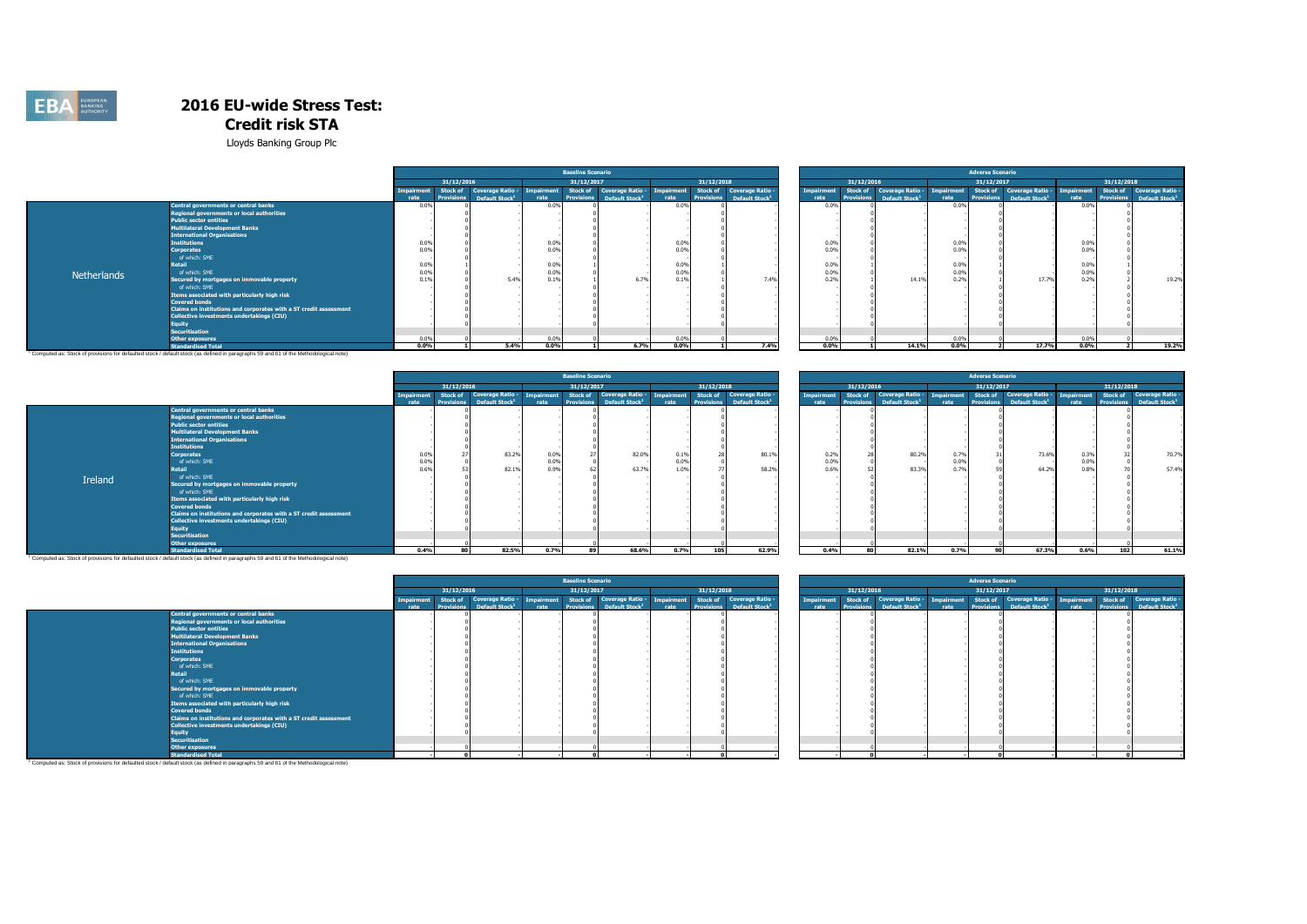

Lloyds Banking Group Plc

|                                                                   |                   |                            |  | <b>Baseline Scenario</b> |                                                       |            |            |                                       |      |                   |                            |      | <b>Adverse Scenario</b> |                                                                                                                |      |            |                                              |
|-------------------------------------------------------------------|-------------------|----------------------------|--|--------------------------|-------------------------------------------------------|------------|------------|---------------------------------------|------|-------------------|----------------------------|------|-------------------------|----------------------------------------------------------------------------------------------------------------|------|------------|----------------------------------------------|
|                                                                   | 31/12/2016        |                            |  | 31/12/2017               |                                                       |            | 31/12/2018 |                                       |      | 31/12/2016        |                            |      | 31/12/2017              |                                                                                                                |      | 31/12/2018 |                                              |
|                                                                   | Stock of          |                            |  |                          | Coverage Ratio - Impairment Stock of Coverage Ratio - | Impairment |            | Stock of Coverage Ratio -             |      |                   |                            |      |                         | Impairment Stock of Coverage Ratio - Impairment Stock of Coverage Ratio - Impairment Stock of Coverage Ratio - |      |            |                                              |
|                                                                   | <b>Provisions</b> | Default Stock <sup>1</sup> |  |                          | Default Stock <sup>1</sup>                            |            |            | Provisions Default Stock <sup>1</sup> | rate | <b>Provisions</b> | Default Stock <sup>1</sup> | rate | <b>Provisions</b>       | Default Stock <sup>1</sup>                                                                                     | rate |            | <b>Provisions</b> Default Stock <sup>1</sup> |
| <b>Central governments or central banks</b>                       |                   |                            |  |                          |                                                       |            |            |                                       |      |                   |                            |      |                         |                                                                                                                |      |            |                                              |
| <b>Regional governments or local authorities</b>                  |                   |                            |  |                          |                                                       |            |            |                                       |      |                   |                            |      |                         |                                                                                                                |      |            |                                              |
| <b>Public sector entities</b>                                     |                   |                            |  |                          |                                                       |            |            |                                       |      |                   |                            |      |                         |                                                                                                                |      |            |                                              |
| <b>Multilateral Development Banks</b>                             |                   |                            |  |                          |                                                       |            |            |                                       |      |                   |                            |      |                         |                                                                                                                |      |            |                                              |
| <b>International Organisations</b>                                |                   |                            |  |                          |                                                       |            |            |                                       |      |                   |                            |      |                         |                                                                                                                |      |            |                                              |
| <b>Institutions</b>                                               |                   |                            |  |                          |                                                       |            |            |                                       |      |                   |                            |      |                         |                                                                                                                |      |            |                                              |
| <b>Corporates</b>                                                 |                   |                            |  |                          |                                                       |            |            |                                       |      |                   |                            |      |                         |                                                                                                                |      |            |                                              |
| of which: SME                                                     |                   |                            |  |                          |                                                       |            |            |                                       |      |                   |                            |      |                         |                                                                                                                |      |            |                                              |
| Retail                                                            |                   |                            |  |                          |                                                       |            |            |                                       |      |                   |                            |      |                         |                                                                                                                |      |            |                                              |
| of which: SME                                                     |                   |                            |  |                          |                                                       |            |            |                                       |      |                   |                            |      |                         |                                                                                                                |      |            |                                              |
| Secured by mortgages on immovable property                        |                   |                            |  |                          |                                                       |            |            |                                       |      |                   |                            |      |                         |                                                                                                                |      |            |                                              |
| of which: SME                                                     |                   |                            |  |                          |                                                       |            |            |                                       |      |                   |                            |      |                         |                                                                                                                |      |            |                                              |
| Items associated with particularly high risk                      |                   |                            |  |                          |                                                       |            |            |                                       |      |                   |                            |      |                         |                                                                                                                |      |            |                                              |
| <b>Covered bonds</b>                                              |                   |                            |  |                          |                                                       |            |            |                                       |      |                   |                            |      |                         |                                                                                                                |      |            |                                              |
| Claims on institutions and corporates with a ST credit assessment |                   |                            |  |                          |                                                       |            |            |                                       |      |                   |                            |      |                         |                                                                                                                |      |            |                                              |
| Collective investments undertakings (CIU)                         |                   |                            |  |                          |                                                       |            |            |                                       |      |                   |                            |      |                         |                                                                                                                |      |            |                                              |
| <b>Equity</b>                                                     |                   |                            |  |                          |                                                       |            |            |                                       |      |                   |                            |      |                         |                                                                                                                |      |            |                                              |
| <b>Securitisation</b>                                             |                   |                            |  |                          |                                                       |            |            |                                       |      |                   |                            |      |                         |                                                                                                                |      |            |                                              |
|                                                                   |                   |                            |  |                          |                                                       |            |            |                                       |      |                   |                            |      |                         |                                                                                                                |      |            |                                              |
| <b>Other exposures</b>                                            |                   |                            |  |                          |                                                       |            |            |                                       |      |                   |                            |      |                         |                                                                                                                |      |            |                                              |
| <b>Standardised Total</b>                                         |                   |                            |  |                          |                                                       |            |            |                                       |      |                   |                            |      |                         |                                                                                                                |      |            |                                              |

**Standardised Total (Standardised Total**<br>Computed as: Stock of provisions for defaulted stock / default stock (as defined in paragraphs 59 and 61 of the Methodological note) <sup>1</sup>

|                                                                                                                                      | <b>Baseline Scenario</b> |                   |                            |                   |            |                                       |      |            |                                       |                   |            |                                       |      | <b>Adverse Scenario</b> |                                       |      |            |                                       |
|--------------------------------------------------------------------------------------------------------------------------------------|--------------------------|-------------------|----------------------------|-------------------|------------|---------------------------------------|------|------------|---------------------------------------|-------------------|------------|---------------------------------------|------|-------------------------|---------------------------------------|------|------------|---------------------------------------|
|                                                                                                                                      |                          | 31/12/2016        |                            |                   | 31/12/2017 |                                       |      | 31/12/2018 |                                       |                   | 31/12/2016 |                                       |      | 31/12/2017              |                                       |      | 31/12/2018 |                                       |
|                                                                                                                                      |                          |                   | Stock of Coverage Ratio -  | <b>Impairment</b> |            | Stock of Coverage Ratio - Impairment  |      |            | Stock of Coverage Ratio -             | <b>Impairment</b> |            | Stock of Coverage Ratio - Impairment  |      |                         | Stock of Coverage Ratio - Impairment  |      |            | Stock of Coverage Ratio -             |
|                                                                                                                                      | rate                     | <b>Provisions</b> | Default Stock <sup>1</sup> | rate              |            | Provisions Default Stock <sup>1</sup> | rate |            | Provisions Default Stock <sup>1</sup> | rate              |            | Provisions Default Stock <sup>1</sup> | rate |                         | Provisions Default Stock <sup>1</sup> | rate |            | Provisions Default Stock <sup>1</sup> |
| Central governments or central banks                                                                                                 |                          |                   |                            |                   |            |                                       |      |            |                                       |                   |            |                                       |      |                         |                                       |      |            |                                       |
| <b>Regional governments or local authorities</b>                                                                                     |                          |                   |                            |                   |            |                                       |      |            |                                       |                   |            |                                       |      |                         |                                       |      |            |                                       |
| <b>Public sector entities</b>                                                                                                        |                          |                   |                            |                   |            |                                       |      |            |                                       |                   |            |                                       |      |                         |                                       |      |            |                                       |
| <b>Multilateral Development Banks</b>                                                                                                |                          |                   |                            |                   |            |                                       |      |            |                                       |                   |            |                                       |      |                         |                                       |      |            |                                       |
| <b>International Organisations</b>                                                                                                   |                          |                   |                            |                   |            |                                       |      |            |                                       |                   |            |                                       |      |                         |                                       |      |            |                                       |
| <b>Institutions</b>                                                                                                                  |                          |                   |                            |                   |            |                                       |      |            |                                       |                   |            |                                       |      |                         |                                       |      |            |                                       |
| <b>Corporates</b>                                                                                                                    |                          |                   |                            |                   |            |                                       |      |            |                                       |                   |            |                                       |      |                         |                                       |      |            |                                       |
| of which: SME                                                                                                                        |                          |                   |                            |                   |            |                                       |      |            |                                       |                   |            |                                       |      |                         |                                       |      |            |                                       |
| Retail                                                                                                                               |                          |                   |                            |                   |            |                                       |      |            |                                       |                   |            |                                       |      |                         |                                       |      |            |                                       |
| of which: SME                                                                                                                        |                          |                   |                            |                   |            |                                       |      |            |                                       |                   |            |                                       |      |                         |                                       |      |            |                                       |
| Secured by mortgages on immovable property                                                                                           |                          |                   |                            |                   |            |                                       |      |            |                                       |                   |            |                                       |      |                         |                                       |      |            |                                       |
| of which: SME                                                                                                                        |                          |                   |                            |                   |            |                                       |      |            |                                       |                   |            |                                       |      |                         |                                       |      |            |                                       |
| Items associated with particularly high risk                                                                                         |                          |                   |                            |                   |            |                                       |      |            |                                       |                   |            |                                       |      |                         |                                       |      |            |                                       |
| <b>Covered bonds</b>                                                                                                                 |                          |                   |                            |                   |            |                                       |      |            |                                       |                   |            |                                       |      |                         |                                       |      |            |                                       |
| Claims on institutions and corporates with a ST credit assessment                                                                    |                          |                   |                            |                   |            |                                       |      |            |                                       |                   |            |                                       |      |                         |                                       |      |            |                                       |
| Collective investments undertakings (CIU)                                                                                            |                          |                   |                            |                   |            |                                       |      |            |                                       |                   |            |                                       |      |                         |                                       |      |            |                                       |
| Equity                                                                                                                               |                          |                   |                            |                   |            |                                       |      |            |                                       |                   |            |                                       |      |                         |                                       |      |            |                                       |
| <b>Securitisation</b>                                                                                                                |                          |                   |                            |                   |            |                                       |      |            |                                       |                   |            |                                       |      |                         |                                       |      |            |                                       |
|                                                                                                                                      |                          |                   |                            |                   |            |                                       |      |            |                                       |                   |            |                                       |      |                         |                                       |      |            |                                       |
| <b>Other exposures</b><br><b>Standardised Total</b>                                                                                  |                          |                   |                            |                   |            |                                       |      |            |                                       |                   |            |                                       |      |                         |                                       |      |            |                                       |
| Computed an: Stock of provisions for defaulted stock / default stock (an defined in personable EQ and E4 of the Methodological pota) |                          |                   |                            |                   |            |                                       |      |            |                                       |                   |            |                                       |      |                         |                                       |      |            |                                       |

|                   |                         | <b>Baseline Scenario</b><br>31/12/2017                                                                                                                                                         |                  |  |  |                            |  |  |  |  |
|-------------------|-------------------------|------------------------------------------------------------------------------------------------------------------------------------------------------------------------------------------------|------------------|--|--|----------------------------|--|--|--|--|
|                   | 31/12/2018              |                                                                                                                                                                                                |                  |  |  |                            |  |  |  |  |
| 31/12/2016        |                         |                                                                                                                                                                                                |                  |  |  |                            |  |  |  |  |
| <b>Stock of</b>   | <b>Coverage Ratio -</b> | Stock of<br>Coverage Ratio - Impairment<br><b>Stock of</b><br>Impairment<br><b>Provisions</b><br><b>Provisions</b><br>Default Stock <sup>1</sup><br>Default Stock <sup>1</sup><br>rate<br>rate |                  |  |  |                            |  |  |  |  |
| <b>Provisions</b> |                         |                                                                                                                                                                                                | Coverage Ratio - |  |  | Default Stock <sup>1</sup> |  |  |  |  |
|                   |                         |                                                                                                                                                                                                |                  |  |  |                            |  |  |  |  |
|                   |                         |                                                                                                                                                                                                |                  |  |  |                            |  |  |  |  |
|                   |                         |                                                                                                                                                                                                |                  |  |  |                            |  |  |  |  |
|                   |                         |                                                                                                                                                                                                |                  |  |  |                            |  |  |  |  |
|                   |                         |                                                                                                                                                                                                |                  |  |  |                            |  |  |  |  |
|                   |                         |                                                                                                                                                                                                |                  |  |  |                            |  |  |  |  |
|                   |                         |                                                                                                                                                                                                |                  |  |  |                            |  |  |  |  |
|                   |                         |                                                                                                                                                                                                |                  |  |  |                            |  |  |  |  |
|                   |                         |                                                                                                                                                                                                |                  |  |  |                            |  |  |  |  |
|                   |                         |                                                                                                                                                                                                |                  |  |  |                            |  |  |  |  |
|                   |                         |                                                                                                                                                                                                |                  |  |  |                            |  |  |  |  |
|                   |                         |                                                                                                                                                                                                |                  |  |  |                            |  |  |  |  |
|                   |                         |                                                                                                                                                                                                |                  |  |  |                            |  |  |  |  |
|                   |                         |                                                                                                                                                                                                |                  |  |  |                            |  |  |  |  |
|                   |                         |                                                                                                                                                                                                |                  |  |  |                            |  |  |  |  |
|                   |                         |                                                                                                                                                                                                |                  |  |  |                            |  |  |  |  |
|                   |                         |                                                                                                                                                                                                |                  |  |  |                            |  |  |  |  |
|                   |                         |                                                                                                                                                                                                | $\mathbf{0}$     |  |  |                            |  |  |  |  |

**Standardised Total الصادر Standardised Total**<br>Computed as: Stock of provisions for defaulted stock / default stock (as defined in paragraphs 59 and 61 of the Methodological note) '

|                                                                                                                                                   |                   |                   |                             | <b>Baseline Scenario</b> |                            |                   |            |                                       |            |                   |                            |      | <b>Adverse Scenario</b> |                                      |            |            |                                       |
|---------------------------------------------------------------------------------------------------------------------------------------------------|-------------------|-------------------|-----------------------------|--------------------------|----------------------------|-------------------|------------|---------------------------------------|------------|-------------------|----------------------------|------|-------------------------|--------------------------------------|------------|------------|---------------------------------------|
|                                                                                                                                                   |                   | 31/12/2016        |                             | 31/12/2017               |                            |                   | 31/12/2018 |                                       |            | 31/12/2016        |                            |      | 31/12/2017              |                                      |            | 31/12/2018 |                                       |
|                                                                                                                                                   | <b>Impairment</b> | Stock of          | Coverage Ratio - Impairment | Stock of                 | Coverage Ratio -           | <b>Impairment</b> | Stock of   | <b>Coverage Ratio -</b>               | Impairment |                   | Stock of Coverage Ratio -  |      |                         | Impairment Stock of Coverage Ratio - | Impairment |            | Stock of Coverage Ratio -             |
|                                                                                                                                                   | rate              | <b>Provisions</b> | Default Stock <sup>1</sup>  | <b>Provisions</b>        | Default Stock <sup>1</sup> | rate              |            | Provisions Default Stock <sup>1</sup> | rate       | <b>Provisions</b> | Default Stock <sup>1</sup> | rate | <b>Provisions</b>       | Default Stock <sup>1</sup>           | rate       |            | Provisions Default Stock <sup>1</sup> |
| Central governments or central banks                                                                                                              |                   |                   |                             |                          |                            |                   |            |                                       |            |                   |                            |      |                         |                                      |            |            |                                       |
| <b>Regional governments or local authorities</b>                                                                                                  |                   |                   |                             |                          |                            |                   |            |                                       |            |                   |                            |      |                         |                                      |            |            |                                       |
| <b>Public sector entities</b>                                                                                                                     |                   |                   |                             |                          |                            |                   |            |                                       |            |                   |                            |      |                         |                                      |            |            |                                       |
| <b>Multilateral Development Banks</b>                                                                                                             |                   |                   |                             |                          |                            |                   |            |                                       |            |                   |                            |      |                         |                                      |            |            |                                       |
| <b>International Organisations</b>                                                                                                                |                   |                   |                             |                          |                            |                   |            |                                       |            |                   |                            |      |                         |                                      |            |            |                                       |
| <b>Institutions</b>                                                                                                                               |                   |                   |                             |                          |                            |                   |            |                                       |            |                   |                            |      |                         |                                      |            |            |                                       |
| <b>Corporates</b>                                                                                                                                 |                   |                   |                             |                          |                            |                   |            |                                       |            |                   |                            |      |                         |                                      |            |            |                                       |
| of which: SME                                                                                                                                     |                   |                   |                             |                          |                            |                   |            |                                       |            |                   |                            |      |                         |                                      |            |            |                                       |
| <b>Retail</b>                                                                                                                                     |                   |                   |                             |                          |                            |                   |            |                                       |            |                   |                            |      |                         |                                      |            |            |                                       |
| of which: SME                                                                                                                                     |                   |                   |                             |                          |                            |                   |            |                                       |            |                   |                            |      |                         |                                      |            |            |                                       |
| Secured by mortgages on immovable property                                                                                                        |                   |                   |                             |                          |                            |                   |            |                                       |            |                   |                            |      |                         |                                      |            |            |                                       |
| of which: SME                                                                                                                                     |                   |                   |                             |                          |                            |                   |            |                                       |            |                   |                            |      |                         |                                      |            |            |                                       |
| Items associated with particularly high risk                                                                                                      |                   |                   |                             |                          |                            |                   |            |                                       |            |                   |                            |      |                         |                                      |            |            |                                       |
| <b>Covered bonds</b>                                                                                                                              |                   |                   |                             |                          |                            |                   |            |                                       |            |                   |                            |      |                         |                                      |            |            |                                       |
| Claims on institutions and corporates with a ST credit assessment                                                                                 |                   |                   |                             |                          |                            |                   |            |                                       |            |                   |                            |      |                         |                                      |            |            |                                       |
| Collective investments undertakings (CIU)                                                                                                         |                   |                   |                             |                          |                            |                   |            |                                       |            |                   |                            |      |                         |                                      |            |            |                                       |
| Equity                                                                                                                                            |                   |                   |                             |                          |                            |                   |            |                                       |            |                   |                            |      |                         |                                      |            |            |                                       |
| <b>Securitisation</b>                                                                                                                             |                   |                   |                             |                          |                            |                   |            |                                       |            |                   |                            |      |                         |                                      |            |            |                                       |
| Other exposures                                                                                                                                   |                   |                   |                             |                          |                            |                   |            |                                       |            |                   |                            |      |                         |                                      |            |            |                                       |
| <b>Standardised Total</b>                                                                                                                         |                   |                   |                             |                          |                            |                   |            |                                       |            |                   |                            |      |                         |                                      |            |            |                                       |
| <sup>1</sup> Computed as: Stock of provisions for defaulted stock / default stock (as defined in paragraphs 59 and 61 of the Methodological note) |                   |                   |                             |                          |                            |                   |            |                                       |            |                   |                            |      |                         |                                      |            |            |                                       |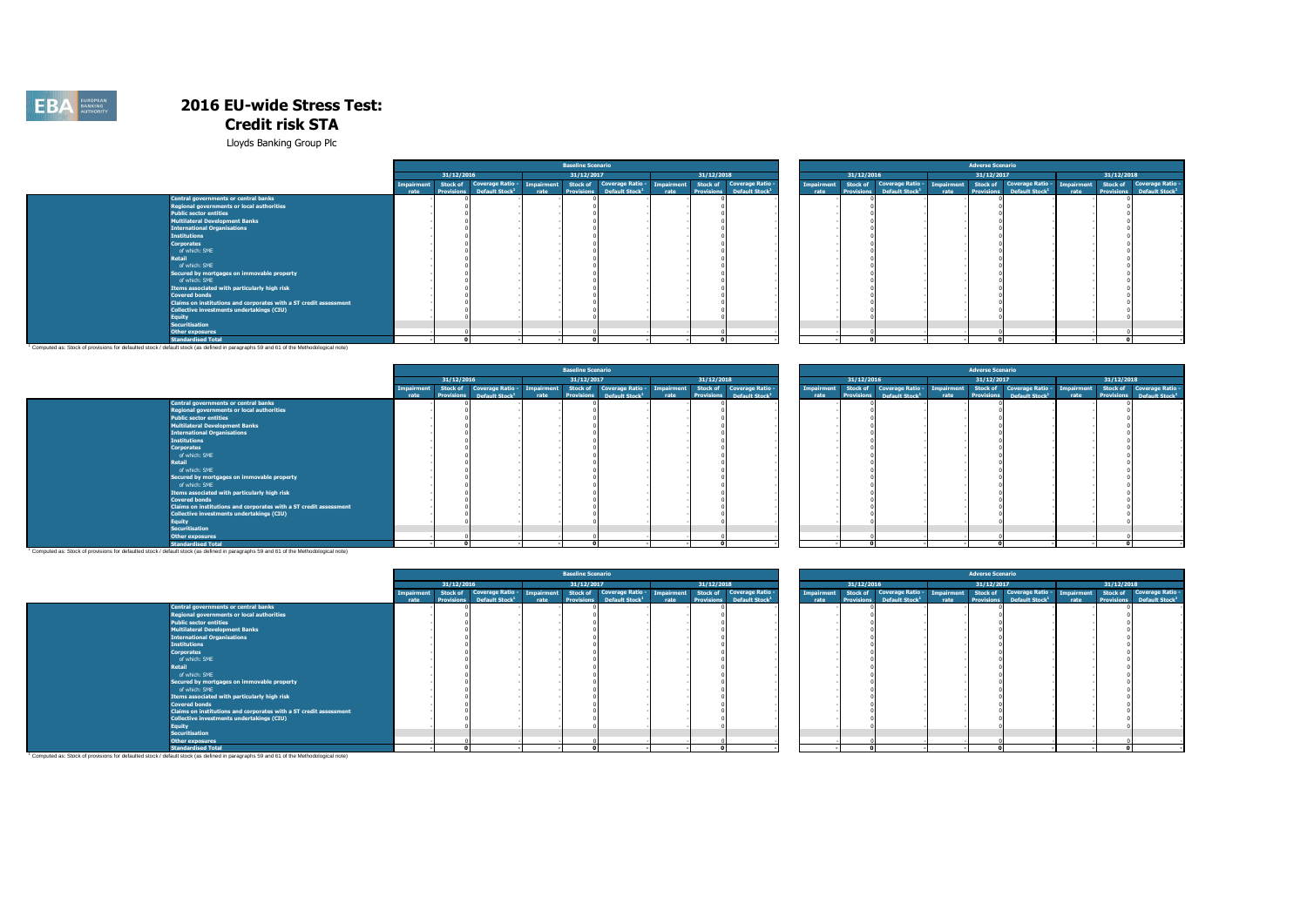

Lloyds Banking Group Plc

|                                                                   |            |                   |                                                                  | <b>Baseline Scenario</b> |                            |      |                   |                            |                   |                   |                                                                                                     |      | <b>Adverse Scenario</b> |                            |            |                                       |
|-------------------------------------------------------------------|------------|-------------------|------------------------------------------------------------------|--------------------------|----------------------------|------|-------------------|----------------------------|-------------------|-------------------|-----------------------------------------------------------------------------------------------------|------|-------------------------|----------------------------|------------|---------------------------------------|
|                                                                   |            | 31/12/2016        |                                                                  | 31/12/2017               |                            |      | 31/12/2018        |                            |                   | 31/12/2016        |                                                                                                     |      | 31/12/2017              |                            | 31/12/2018 |                                       |
|                                                                   | Imnairment | <b>Stock of</b>   | Coverage Ratio - Impairment Stock of Coverage Ratio - Impairment |                          |                            |      | Stock of          | <b>Coverage Ratio -</b>    | <b>Impairment</b> |                   | Stock of Coverage Ratio - Impairment Stock of Coverage Ratio - Impairment Stock of Coverage Ratio - |      |                         |                            |            |                                       |
|                                                                   | rate       | <b>Provisions</b> | Default Stock <sup>1</sup>                                       |                          | Default Stock <sup>1</sup> | rate | <b>Provisions</b> | Default Stock <sup>1</sup> | rate              | <b>Provisions</b> | Default Stock <sup>1</sup>                                                                          | rate | <b>Provisions</b>       | Default Stock <sup>1</sup> |            | Provisions Default Stock <sup>1</sup> |
| Central governments or central banks                              |            |                   |                                                                  |                          |                            |      |                   |                            |                   |                   |                                                                                                     |      |                         |                            |            |                                       |
| <b>Regional governments or local authorities</b>                  |            |                   |                                                                  |                          |                            |      |                   |                            |                   |                   |                                                                                                     |      |                         |                            |            |                                       |
| <b>Public sector entities</b>                                     |            |                   |                                                                  |                          |                            |      |                   |                            |                   |                   |                                                                                                     |      |                         |                            |            |                                       |
| <b>Multilateral Development Banks</b>                             |            |                   |                                                                  |                          |                            |      |                   |                            |                   |                   |                                                                                                     |      |                         |                            |            |                                       |
| <b>International Organisations</b>                                |            |                   |                                                                  |                          |                            |      |                   |                            |                   |                   |                                                                                                     |      |                         |                            |            |                                       |
| <b>Institutions</b>                                               |            |                   |                                                                  |                          |                            |      |                   |                            |                   |                   |                                                                                                     |      |                         |                            |            |                                       |
| <b>Corporates</b>                                                 |            |                   |                                                                  |                          |                            |      |                   |                            |                   |                   |                                                                                                     |      |                         |                            |            |                                       |
| of which: SME                                                     |            |                   |                                                                  |                          |                            |      |                   |                            |                   |                   |                                                                                                     |      |                         |                            |            |                                       |
| <b>Retail</b>                                                     |            |                   |                                                                  |                          |                            |      |                   |                            |                   |                   |                                                                                                     |      |                         |                            |            |                                       |
| of which: SME                                                     |            |                   |                                                                  |                          |                            |      |                   |                            |                   |                   |                                                                                                     |      |                         |                            |            |                                       |
| Secured by mortgages on immovable property                        |            |                   |                                                                  |                          |                            |      |                   |                            |                   |                   |                                                                                                     |      |                         |                            |            |                                       |
| of which: SME                                                     |            |                   |                                                                  |                          |                            |      |                   |                            |                   |                   |                                                                                                     |      |                         |                            |            |                                       |
| Items associated with particularly high risk                      |            |                   |                                                                  |                          |                            |      |                   |                            |                   |                   |                                                                                                     |      |                         |                            |            |                                       |
| <b>Covered bonds</b>                                              |            |                   |                                                                  |                          |                            |      |                   |                            |                   |                   |                                                                                                     |      |                         |                            |            |                                       |
| Claims on institutions and corporates with a ST credit assessment |            |                   |                                                                  |                          |                            |      |                   |                            |                   |                   |                                                                                                     |      |                         |                            |            |                                       |
| Collective investments undertakings (CIU)                         |            |                   |                                                                  |                          |                            |      |                   |                            |                   |                   |                                                                                                     |      |                         |                            |            |                                       |
| <b>Equity</b>                                                     |            |                   |                                                                  |                          |                            |      |                   |                            |                   |                   |                                                                                                     |      |                         |                            |            |                                       |
| <b>Securitisation</b>                                             |            |                   |                                                                  |                          |                            |      |                   |                            |                   |                   |                                                                                                     |      |                         |                            |            |                                       |
| <b>Other exposures</b>                                            |            |                   |                                                                  |                          |                            |      |                   |                            |                   |                   |                                                                                                     |      |                         |                            |            |                                       |
| <b>Standardised Total</b>                                         |            |                   |                                                                  |                          |                            |      |                   |                            |                   |                   |                                                                                                     |      |                         |                            |            |                                       |

**Standardised Total (Standardised Total**<br>Computed as: Stock of provisions for defaulted stock / default stock (as defined in paragraphs 59 and 61 of the Methodological note) <sup>1</sup>

|                                                                   |            |                   |                            |      | <b>Baseline Scenario</b> |                                       |      |            |                                                                                                                                              |                           |                   |                                                                           | <b>Adverse Scenario</b> |                                       |      |            |                                                                    |
|-------------------------------------------------------------------|------------|-------------------|----------------------------|------|--------------------------|---------------------------------------|------|------------|----------------------------------------------------------------------------------------------------------------------------------------------|---------------------------|-------------------|---------------------------------------------------------------------------|-------------------------|---------------------------------------|------|------------|--------------------------------------------------------------------|
|                                                                   |            | 31/12/2016        |                            |      | 31/12/2017               |                                       |      | 31/12/2018 |                                                                                                                                              |                           | 31/12/2016        |                                                                           | 31/12/2017              |                                       |      | 31/12/2018 |                                                                    |
|                                                                   | Impairment | <b>Provisions</b> |                            |      |                          | Provisions Default Stock <sup>1</sup> |      |            | Stock of Coverage Ratio - Impairment Stock of Coverage Ratio - Impairment Stock of Coverage Ratio -<br>Provisions Default Stock <sup>1</sup> | <b>Impairment</b><br>rate | <b>Provisions</b> | Stock of Coverage Ratio - Impairment Stock of Coverage Ratio - Impairment |                         | Provisions Default Stock <sup>1</sup> | rate |            | Stock of Coverage Ratio -<br>Provisions Default Stock <sup>1</sup> |
| <b>Central governments or central banks</b>                       | rate       |                   | Default Stock <sup>1</sup> | rate |                          |                                       | rate |            |                                                                                                                                              |                           |                   | Default Stock <sup>1</sup>                                                |                         |                                       |      |            |                                                                    |
| Regional governments or local authorities                         |            |                   |                            |      |                          |                                       |      |            |                                                                                                                                              |                           |                   |                                                                           |                         |                                       |      |            |                                                                    |
| <b>Public sector entities</b>                                     |            |                   |                            |      |                          |                                       |      |            |                                                                                                                                              |                           |                   |                                                                           |                         |                                       |      |            |                                                                    |
| Multilateral Development Banks                                    |            |                   |                            |      |                          |                                       |      |            |                                                                                                                                              |                           |                   |                                                                           |                         |                                       |      |            |                                                                    |
| <b>International Organisations</b>                                |            |                   |                            |      |                          |                                       |      |            |                                                                                                                                              |                           |                   |                                                                           |                         |                                       |      |            |                                                                    |
| <b>Institutions</b>                                               |            |                   |                            |      |                          |                                       |      |            |                                                                                                                                              |                           |                   |                                                                           |                         |                                       |      |            |                                                                    |
| <b>Corporates</b>                                                 |            |                   |                            |      |                          |                                       |      |            |                                                                                                                                              |                           |                   |                                                                           |                         |                                       |      |            |                                                                    |
| of which: SME                                                     |            |                   |                            |      |                          |                                       |      |            |                                                                                                                                              |                           |                   |                                                                           |                         |                                       |      |            |                                                                    |
| <b>Retail</b>                                                     |            |                   |                            |      |                          |                                       |      |            |                                                                                                                                              |                           |                   |                                                                           |                         |                                       |      |            |                                                                    |
| of which: SME                                                     |            |                   |                            |      |                          |                                       |      |            |                                                                                                                                              |                           |                   |                                                                           |                         |                                       |      |            |                                                                    |
|                                                                   |            |                   |                            |      |                          |                                       |      |            |                                                                                                                                              |                           |                   |                                                                           |                         |                                       |      |            |                                                                    |
| Secured by mortgages on immovable property                        |            |                   |                            |      |                          |                                       |      |            |                                                                                                                                              |                           |                   |                                                                           |                         |                                       |      |            |                                                                    |
| of which: SME                                                     |            |                   |                            |      |                          |                                       |      |            |                                                                                                                                              |                           |                   |                                                                           |                         |                                       |      |            |                                                                    |
| Items associated with particularly high risk                      |            |                   |                            |      |                          |                                       |      |            |                                                                                                                                              |                           |                   |                                                                           |                         |                                       |      |            |                                                                    |
| <b>Covered bonds</b>                                              |            |                   |                            |      |                          |                                       |      |            |                                                                                                                                              |                           |                   |                                                                           |                         |                                       |      |            |                                                                    |
| Claims on institutions and corporates with a ST credit assessment |            |                   |                            |      |                          |                                       |      |            |                                                                                                                                              |                           |                   |                                                                           |                         |                                       |      |            |                                                                    |
| Collective investments undertakings (CIU)                         |            |                   |                            |      |                          |                                       |      |            |                                                                                                                                              |                           |                   |                                                                           |                         |                                       |      |            |                                                                    |
| <b>Equity</b>                                                     |            |                   |                            |      |                          |                                       |      |            |                                                                                                                                              |                           |                   |                                                                           |                         |                                       |      |            |                                                                    |
| <b>Securitisation</b>                                             |            |                   |                            |      |                          |                                       |      |            |                                                                                                                                              |                           |                   |                                                                           |                         |                                       |      |            |                                                                    |
| <b>Other exposures</b>                                            |            |                   |                            |      |                          |                                       |      |            |                                                                                                                                              |                           |                   |                                                                           |                         |                                       |      |            |                                                                    |
| <b>Standardised Total</b>                                         |            |                   |                            |      |                          |                                       |      |            |                                                                                                                                              |                           |                   |                                                                           |                         |                                       |      |            |                                                                    |

**Standardised Total الصادر Standardised Total**<br>Computed as: Stock of provisions for defaulted stock / default stock (as defined in paragraphs 59 and 61 of the Methodological note) '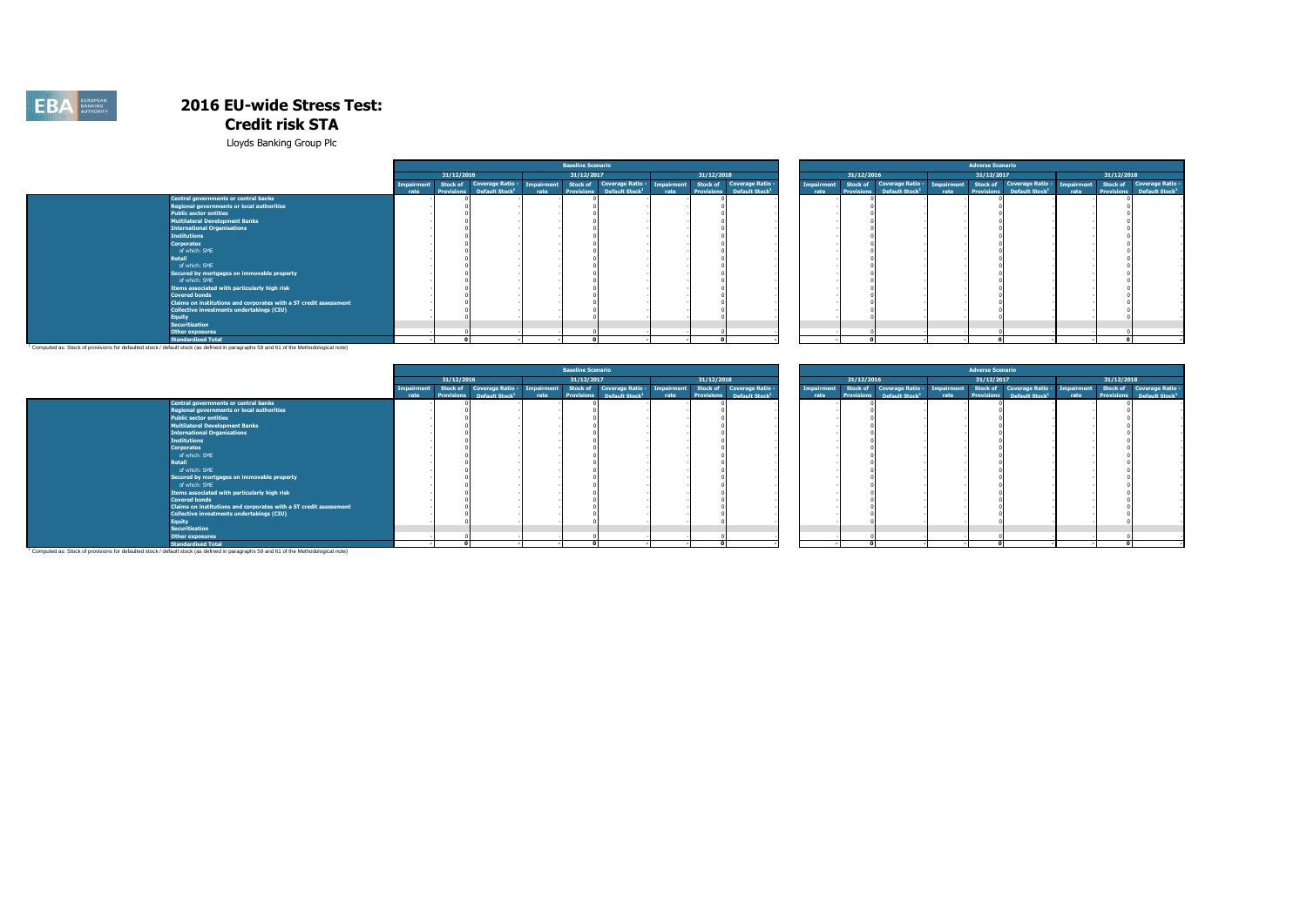

### **2016 EU-wide Stress Test: Securitisations**

|                        |                                                       |            |            | <b>Baseline Scenario</b> |            |            | <b>Adverse Scenario</b> |            |
|------------------------|-------------------------------------------------------|------------|------------|--------------------------|------------|------------|-------------------------|------------|
|                        | (mln EUR)                                             | 31/12/2015 | 31/12/2016 | 31/12/2017               | 31/12/2018 | 31/12/2016 | 31/12/2017              | 31/12/2018 |
| <b>Exposure values</b> | <b>STA</b><br><b>IRB</b>                              | 30,391     |            |                          |            |            |                         |            |
|                        | <b>Total</b>                                          | 30,391     |            |                          |            |            |                         |            |
| Risk exposure amounts  | <b>STA</b><br><b>TRB</b>                              | 4,556      | 5,727      | 6,289                    | 6,852      | 8.047      | 12,831                  | 19,030     |
|                        | Total                                                 | 4,556      | 5,727      | 6,289                    | 6,852      | 8.047      | 12,831                  | 19,030     |
| <b>Impairments</b>     | Total banking book others than assessed at fair value |            |            |                          |            |            |                         |            |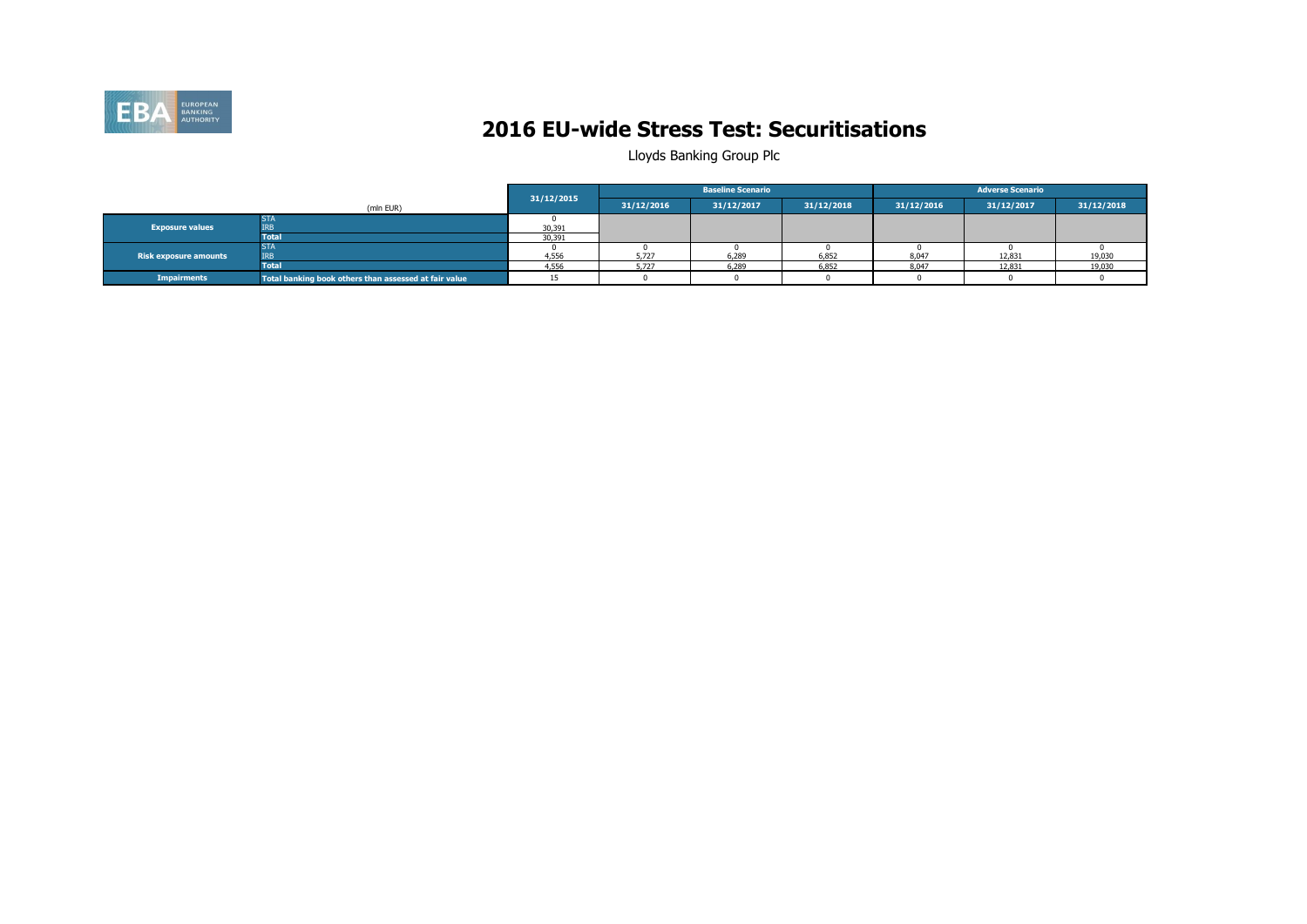

|                                                                                                                         | (mln EUR)               |                                                                                                                         |                                                                                        |                                                                                                                  |                                                                                                          |                                                                                                           |                                                                                                                           |                                                                                                                                                 | 31/12/2015                                                                                                         |                                                                                                                                  |                                                                                                                              |                                                                                                                                                                      |                                                                                                                  |                                                                                                                         |                                                                                                                        |                                                                                       |
|-------------------------------------------------------------------------------------------------------------------------|-------------------------|-------------------------------------------------------------------------------------------------------------------------|----------------------------------------------------------------------------------------|------------------------------------------------------------------------------------------------------------------|----------------------------------------------------------------------------------------------------------|-----------------------------------------------------------------------------------------------------------|---------------------------------------------------------------------------------------------------------------------------|-------------------------------------------------------------------------------------------------------------------------------------------------|--------------------------------------------------------------------------------------------------------------------|----------------------------------------------------------------------------------------------------------------------------------|------------------------------------------------------------------------------------------------------------------------------|----------------------------------------------------------------------------------------------------------------------------------------------------------------------|------------------------------------------------------------------------------------------------------------------|-------------------------------------------------------------------------------------------------------------------------|------------------------------------------------------------------------------------------------------------------------|---------------------------------------------------------------------------------------|
|                                                                                                                         |                         | <b>GROSS DIRECT LONG</b><br><b>EXPOSURES</b>                                                                            |                                                                                        |                                                                                                                  | <b>NET DIRECT EXPOSURES</b>                                                                              |                                                                                                           |                                                                                                                           |                                                                                                                                                 |                                                                                                                    | DIRECT SOVEREIGN EXPOSURES IN DERIVATIVES (1)                                                                                    |                                                                                                                              |                                                                                                                                                                      |                                                                                                                  |                                                                                                                         | INDIRECT SOVEREIGN EXPOSURES (3) (on and off balance sheet)                                                            |                                                                                       |
|                                                                                                                         |                         | (accounting value gross<br>of provisions)<br>(1)                                                                        |                                                                                        |                                                                                                                  | (accounting value gross of provisions)                                                                   | (1)                                                                                                       |                                                                                                                           |                                                                                                                                                 |                                                                                                                    | Derivatives with positive fair value                                                                                             |                                                                                                                              | Derivatives with negative fair value                                                                                                                                 |                                                                                                                  |                                                                                                                         | Derivatives with positive fair value Derivatives with negative fair value                                              |                                                                                       |
| <b>Residual Maturity</b>                                                                                                | <b>Country / Region</b> |                                                                                                                         |                                                                                        | of which: AFS                                                                                                    | of which: FVO<br>(designated at fair<br>value through<br>profit&loss)                                    | of which: HFT<br>(2)                                                                                      | of which: HTM                                                                                                             | of which: Loans and<br>receivables                                                                                                              | Notional value                                                                                                     | Fair-value $(+)$                                                                                                                 | Notional value                                                                                                               | Fair-value (-)                                                                                                                                                       | Notional value                                                                                                   | Fair-value $(+)$                                                                                                        | Notional value                                                                                                         | Fair-value (-)                                                                        |
| $T0 - 3M$<br>[3M - 1Y]<br>$[1Y - 2Y]$<br>$[2Y - 3Y]$<br><b>F3Y - 5Y F</b><br>$[5Y - 10Y]$<br>[10Y - more<br>Tot         | Austria                 | $\overline{0}$<br>$\overline{0}$<br>$\mathbf 0$<br>$\overline{0}$<br>$\Omega$<br>$\mathbf 0$<br>$\Omega$<br>$\mathbf 0$ | $\Omega$<br>$\Omega$<br>$\mathbf 0$<br>n<br>$\Omega$                                   | $\Omega$<br>$\overline{0}$<br>$\overline{0}$<br>$\Omega$<br>$\Omega$<br>$\mathbf{0}$<br>$\Omega$<br>$\mathbf{r}$ | $\Omega$<br>$^{\circ}$<br>$\mathbf 0$<br>$\Omega$<br>$\Omega$<br>$\mathbf 0$<br>$\Omega$<br>$\mathbf 0$  | $\Omega$<br>$\mathbf 0$<br>$\overline{0}$<br>$^{\circ}$<br>$\Omega$<br>$^{\circ}$<br>$\Omega$<br>$\Omega$ | $^{\circ}$<br>$\overline{0}$<br>$\overline{\mathbf{0}}$<br>$\theta$<br>$\Omega$<br>$\mathbf 0$<br>$\Omega$<br>$\mathbf 0$ | $\Omega$<br>$\bf{0}$<br>$\mathbf{0}$<br>$\Omega$<br>$\Omega$<br>$\overline{\mathbf{0}}$<br>$\Omega$<br>$\mathbf{0}$                             | $^{\circ}$<br>$\bf{0}$<br>$\mathbf 0$<br>$\mathbf 0$<br>$\mathbf{0}$<br>$\mathbf 0$<br>$\Omega$<br>$\Omega$        | $\overline{\mathbf{0}}$<br>$\bf{0}$<br>$\mathbf 0$<br>$\overline{0}$<br>$\overline{0}$<br>$\mathbf 0$<br>$\Omega$<br>$\mathbf 0$ | $^{\circ}$<br>$\bf{0}$<br>$\mathbf{0}$<br>$\mathbf 0$<br>$\mathbf{0}$<br>$\mathbf{0}$<br>$\Omega$<br>$\Omega$                | $^{\circ}$<br>$\overline{\mathbf{0}}$<br>$\overline{\mathbf{0}}$<br>$\overline{\mathbf{0}}$<br>$\overline{0}$<br>$\overline{\mathbf{0}}$<br>$\Omega$<br>$\Omega$     | $^{\circ}$<br>$\bf{0}$<br>$\mathbf{0}$<br>$\mathbf 0$<br>$\Omega$<br>$\mathbf{0}$<br>$\Omega$<br>$\mathbf 0$     | $^{\circ}$<br>$\overline{0}$<br>$\overline{0}$<br>$\overline{0}$<br>$\Omega$<br>$\overline{0}$<br>$\Omega$<br>$\Omega$  | $^{\circ}$<br>$\bf{0}$<br>$\mathbf 0$<br>$\mathbf 0$<br>$\mathbf{0}$<br>$\mathbf{0}$<br>$\Omega$<br>$\mathbf{o}$       | $\Omega$<br>$\overline{0}$<br>$\overline{0}$<br>$\Omega$<br>$\Omega$                  |
| $[0 - 3M]$<br><b>F3M-1YF</b><br>$[1Y - 2Y]$<br><b>F2Y - 3Y F</b><br>$[3Y - 5Y]$<br>$[5Y - 10Y]$<br>[10Y - more<br>Tot   | <b>Belgium</b>          | $\mathbf{0}$<br>$\overline{0}$<br>$\Omega$<br>28<br>$^{\circ}$<br>$\mathbf 0$<br>$\overline{0}$<br>28                   | $\mathbf 0$<br>$\Omega$<br>$\Omega$<br>28<br>$\Omega$<br>$\mathbf 0$<br>$\Omega$<br>28 | $^{\circ}$<br>$\overline{0}$<br>$\Omega$<br>28<br>$\Omega$<br>$\overline{0}$<br>$\Omega$<br>28                   | $\Omega$<br>$\mathbf 0$<br>$\Omega$<br>$\mathbf 0$<br>$\Omega$<br>$\Omega$<br>$^{\circ}$<br>$\mathbf{o}$ | $^{\circ}$<br>$\mathbf{0}$<br>$\Omega$<br>$^{\circ}$<br>$\sqrt{2}$<br>$^{\circ}$<br>$\Omega$<br>$\Omega$  | $\overline{0}$<br>$\mathbf 0$<br>$\Omega$<br>$\mathbf{0}$<br>n<br>$\Omega$<br>$\Omega$<br>$\mathbf{0}$                    | $\overline{0}$<br>$\overline{0}$<br>$\Omega$<br>$\overline{\mathbf{0}}$<br>$\Omega$<br>$\overline{0}$<br>$\overline{0}$<br>$\bullet$            | 149<br>$\mathbf 0$<br>$^{\circ}$<br>$\mathbf 0$<br>$^{\circ}$<br>$\mathbf 0$<br>$\mathbf{0}$<br>149                | $\overline{4}$<br>$\mathbf 0$<br>$^{\circ}$<br>$\mathbf 0$<br>$\mathbf 0$<br>$\mathbf 0$<br>$\mathbf 0$<br>4                     | 313<br>$\overline{0}$<br>$\Omega$<br>28<br>$\mathbf{0}$<br>$\mathbf{0}$<br>$\mathbf{0}$<br>341                               | $-4$<br>$\,$ 0 $\,$<br>$\overline{\mathbf{0}}$<br>$\overline{\mathbf{0}}$<br>$\Omega$<br>$\overline{\mathbf{0}}$<br>$\overline{\mathbf{0}}$<br>$-4$                  | $^{\circ}$<br>$\mathbf 0$<br>$\Omega$<br>$\mathbf 0$<br>$\Omega$<br>$\mathbf{0}$<br>$^{\circ}$<br>$\mathbf{o}$   | $\overline{0}$<br>$\mathbf 0$<br>$\Omega$<br>$\overline{0}$<br>$\Omega$<br>$\overline{0}$<br>$\overline{0}$<br>$\bf{0}$ | $\mathbf{0}$<br>$\mathbf 0$<br>$^{\circ}$<br>$\mathbf{0}$<br>$^{\circ}$<br>$\mathbf{0}$<br>$\bf{0}$<br>$\bullet$       | $\overline{0}$<br>$\overline{0}$<br>$\Omega$<br>$\Omega$<br>$\Omega$<br>$\mathbf{o}$  |
| [0-3M]<br>$[3M - 1Y]$<br>[ 1Y - 2Y [<br><b>F2Y-3YF</b><br><b>F3Y - 5Y F</b><br><b>F5Y - 10Y F</b><br>[10Y - more<br>Tot | <b>Bulgaria</b>         | $\mathbf{0}$<br>$\mathbf 0$<br>$\overline{0}$<br>$\Omega$<br>$\Omega$<br>n<br>n<br>$\mathbf 0$                          | $\mathbf 0$<br>$\mathbf 0$<br>$\Omega$<br>o                                            | $\overline{0}$<br>$\mathbf{0}$<br>$^{\circ}$<br>$\Omega$<br>$\mathbf 0$<br>$\Omega$<br>$\Omega$<br>$\mathbf{0}$  | $\Omega$<br>$\mathbf 0$<br>$\mathbf 0$<br>$\Omega$<br>$\Omega$<br>$\Omega$<br>$\Omega$<br>$\mathbf{o}$   | $\mathbf 0$<br>$\mathbf{0}$<br>$\mathbf{0}$<br>- 0<br>$^{\circ}$<br>$\Omega$<br>$\Omega$<br>$\Omega$      | $\overline{0}$<br>$\overline{\mathbf{0}}$<br>$\mathbf 0$<br>$\Omega$<br>$\Omega$<br>$\Omega$<br>$\Omega$<br>$\mathbf 0$   | $\overline{0}$<br>$\overline{0}$<br>$\overline{\mathbf{0}}$<br>$\Omega$<br>$\overline{\mathbf{0}}$<br>$\overline{0}$<br>$\sqrt{2}$<br>$\bullet$ | $\bf{0}$<br>$\mathbf 0$<br>$\mathbf 0$<br>$\Omega$<br>$\mathbf 0$<br>$\mathbf{0}$<br>$\mathbf 0$<br>$\Omega$       | $\overline{\mathbf{0}}$<br>$\mathbf 0$<br>$\mathbf 0$<br>$\Omega$<br>$\mathbf 0$<br>$\overline{0}$<br>$\Omega$<br>$\mathbf 0$    | $\bf{0}$<br>$\overline{0}$<br>$\mathbf 0$<br>$\Omega$<br>$\mathbf 0$<br>$\mathbf{0}$<br>$\mathbf 0$<br>$\Omega$              | $\overline{\mathbf{0}}$<br>$\,$ 0 $\,$<br>$\overline{\mathbf{0}}$<br>$\Omega$<br>$\overline{\mathbf{0}}$<br>$\overline{0}$<br>$\overline{\mathbf{0}}$<br>$\mathbf 0$ | $\bf{0}$<br>$\mathbf{0}$<br>$\mathbf{0}$<br>$\Omega$<br>$\mathbf 0$<br>$\Omega$<br>$\Omega$<br>$\mathbf{o}$      | $\overline{0}$<br>$\mathbf 0$<br>$\mathbf 0$<br>$\Omega$<br>$\mathbf 0$<br>$\Omega$<br>$\Omega$<br>$\bf{0}$             | $\mathbf{0}$<br>$\mathbf 0$<br>$\mathbf 0$<br>$\mathbf{0}$<br>$\mathbf 0$<br>$\mathbf{0}$<br>$\mathbf{0}$<br>$\bullet$ | $\Omega$<br>$\overline{0}$<br>$\Omega$<br>- 0<br>$\Omega$<br>$\Omega$<br>$\mathbf{o}$ |
| [0-3M]<br>$[3M - 1Y]$<br>$[1Y - 2Y]$<br>$[2Y - 3Y]$<br>$[3Y - 5Y]$<br><b>F5Y - 10Y F</b><br>[10Y - more<br>Tot          | Cyprus                  | $^{\circ}$<br>$\Omega$<br>$\bf{0}$<br>$\Omega$<br>$\Omega$<br>$\Omega$<br>$\Omega$                                      | $\mathbf 0$<br>$\Omega$<br>$\Omega$<br>n                                               | $\overline{0}$<br>$\Omega$<br>$^{\circ}$<br>$\Omega$<br>$\Omega$<br>$\Omega$<br>n                                | $^{\circ}$<br>$\Omega$<br>$\mathbf 0$<br>$\Omega$<br>$\Omega$<br>$\Omega$<br>$\Omega$                    | $\mathbf 0$<br>$\sqrt{2}$<br>$^{\circ}$<br>$\sqrt{2}$<br>$\Omega$<br>$\mathbf{0}$<br>$\Omega$<br>$\Omega$ | $\overline{0}$<br>$\sqrt{2}$<br>$\mathbf 0$<br>$\Omega$<br>$\Omega$<br>$\Omega$<br>$\Omega$<br>$\Omega$                   | $\overline{0}$<br>$\sqrt{2}$<br>$\mathbf 0$<br>$\Omega$<br>$\Omega$<br>$\Omega$<br>$\overline{0}$<br>$\Omega$                                   | $\mathbf 0$<br>$\Omega$<br>$\pmb{0}$<br>$^{\circ}$<br>$\mathbf 0$<br>$\pmb{0}$<br>$\mathbf 0$<br>$\Omega$          | $\bf{0}$<br>$\overline{0}$<br>$\mathbf 0$<br>$\overline{0}$<br>$\mathbf 0$<br>$\mathbf 0$<br>$\mathbf 0$<br>$\Omega$             | $\mathbf 0$<br>$\sqrt{2}$<br>$\mathbf 0$<br>$\mathbf{0}$<br>$\mathbf{0}$<br>$\mathbf 0$<br>$\mathbf{0}$<br>$\Omega$          | $\overline{\mathbf{0}}$<br>$\sqrt{2}$<br>$\,$ 0<br>$\overline{0}$<br>$\overline{0}$<br>$\overline{\mathbf{0}}$<br>$\overline{\mathbf{0}}$<br>$\Omega$                | $\bf{0}$<br>$\Omega$<br>$\mathbf 0$<br>$\Omega$<br>$\mathbf{0}$<br>$^{\circ}$<br>$\mathbf{0}$<br>$\Omega$        | $\overline{0}$<br>$\sqrt{2}$<br>$\mathbf 0$<br>$\Omega$<br>$\mathbf 0$<br>$\overline{0}$<br>$\mathbf 0$<br>$\Omega$     | $\bf{0}$<br>$\mathbf{0}$<br>$\mathbf 0$<br>$\mathbf 0$<br>$\mathbf{0}$<br>$\overline{0}$<br>$\mathbf{0}$<br>$\Omega$   | $\overline{0}$<br>$\sqrt{2}$<br>$\overline{0}$<br>$\Omega$<br>$\Omega$<br>0           |
| $[0 - 3M]$<br>[3M-1Y]<br><b>F1Y-2YF</b><br>[ 2Y - 3Y [<br><b>F3Y - 5Y F</b><br>[5Y - 10Y [<br>[10Y - more<br>Tot        | <b>Czech Republic</b>   | $\mathbf 0$<br>$\Omega$<br>$\Omega$<br>$\Omega$<br>$\Omega$<br>$\Omega$<br>$\Omega$<br>$\mathbf{a}$                     | $\mathbf 0$<br>$\Omega$<br>$\Omega$                                                    | $\Omega$<br>$\sqrt{2}$<br>$\Omega$<br>$\Omega$<br>$\Omega$<br>$\Omega$<br>$\Omega$                               | $\mathbf 0$<br>$\Omega$<br>$\Omega$<br>$\Omega$<br>$\Omega$<br>$\Omega$<br>$\Omega$<br>$\Omega$          | $\overline{0}$<br>$\Omega$<br>$\mathbf{0}$<br>$\Omega$<br>$\Omega$<br>$\Omega$<br>$\Omega$                | $\mathbf 0$<br>$\Omega$<br>$\Omega$<br>$\Omega$<br>$\Omega$<br>$\Omega$<br>$\Omega$                                       | $^{\circ}$<br>$\Omega$<br>$\overline{0}$<br>$\overline{\mathbf{0}}$<br>$\Omega$<br>$\Omega$<br>$\overline{0}$<br>$\Omega$                       | $\mathbf 0$<br>$\mathbf 0$<br>$\mathbf{0}$<br>$\bf{0}$<br>$\Omega$<br>$\mathbf 0$<br>$\mathbf{0}$                  | $\mathbf 0$<br>$\bf{0}$<br>$\mathbf{0}$<br>$\bf{0}$<br>$\mathbf 0$<br>$\bf{0}$<br>$\mathbf{0}$                                   | $\mathbf{0}$<br>$\mathbf 0$<br>$\mathbf{0}$<br>$\bf{0}$<br>$\Omega$<br>$\mathbf 0$<br>$\overline{0}$                         | $\mathbf 0$<br>$\Omega$<br>$\overline{0}$<br>$\overline{\mathbf{0}}$<br>$\overline{0}$<br>$\overline{\mathbf{0}}$<br>$\overline{0}$<br>$\Omega$                      | $\mathbf{0}$<br>$\Omega$<br>$\mathbf{0}$<br>$^{\circ}$<br>$\Omega$<br>$\bf{0}$<br>$\mathbf{0}$<br>$\Omega$       | $\mathbf 0$<br>$\Omega$<br>$\overline{0}$<br>$\overline{0}$<br>$\Omega$<br>$\Omega$<br>$\overline{0}$<br>C              | $\mathbf{0}$<br>$\mathbf{0}$<br>$\mathbf{0}$<br>$\bf{0}$<br>$\mathbf{0}$<br>$\mathbf{0}$<br>$\mathbf{0}$<br>$\Omega$   | $\mathbf 0$<br>$\Omega$<br>$\Omega$<br>$\Omega$                                       |
| <b>TO-3MT</b><br>[3M - 1Y]<br><b>F1Y-2YF</b><br>$[2Y - 3Y]$<br>$[3Y - 5Y]$<br>$[5Y - 10Y]$<br>[10Y - more<br>Tot        | <b>Denmark</b>          | $\Omega$<br>$\Omega$<br>$\Omega$<br>$\Omega$<br>$\Omega$<br>$\Omega$<br>$\mathbf{0}$                                    | $\Omega$<br>$\Omega$<br>$\Omega$<br>$\Omega$<br>$\mathbf 0$                            | $\Omega$<br>$\Omega$<br>$\Omega$<br>$^{\circ}$<br>$\Omega$<br>$\mathbf{r}$                                       | $\Omega$<br>$\Omega$<br>$\mathbf 0$<br>$\Omega$<br>$\mathbf 0$<br>$\Omega$<br>$\mathbf{o}$               | $\Omega$<br>$^{\circ}$<br>$\Omega$<br>$^{\circ}$<br>$\Omega$<br>$\mathbf 0$<br>$\Omega$<br>$\mathbf{r}$   | $\Omega$<br>$\Omega$<br>$\Omega$<br>$\mathbf{0}$<br>$\Omega$<br>$\mathbf 0$<br>$\Omega$<br>$\mathbf{0}$                   | $\Omega$<br>$\Omega$<br>$\overline{0}$<br>$\overline{\mathbf{0}}$<br>$\Omega$<br>$\mathbf{0}$<br>$\Omega$<br>$\bullet$                          | $\Omega$<br>$\overline{0}$<br>$\mathbf{0}$<br>$\mathbf 0$<br>$^{\circ}$<br>$\mathbf 0$<br>$\Omega$<br>$\mathbf{a}$ | $^{\circ}$<br>$\overline{0}$<br>$\overline{0}$<br>$\mathbf 0$<br>$\overline{0}$<br>$\mathbf 0$<br>$\mathbf 0$<br>$\mathbf{o}$    | $\Omega$<br>$\overline{0}$<br>$\mathbf{0}$<br>$\mathbf{0}$<br>$\mathbf{0}$<br>$\mathbf{0}$<br>$\overline{0}$<br>$\mathbf{a}$ | $\Omega$<br>$\mathbf 0$<br>$\overline{0}$<br>$\overline{\mathbf{0}}$<br>$\overline{0}$<br>$\overline{\mathbf{0}}$<br>$\overline{\mathbf{0}}$<br>$\Omega$             | $\Omega$<br>$\mathbf 0$<br>$\mathbf{0}$<br>$\mathbf 0$<br>$^{\circ}$<br>$\mathbf{0}$<br>$\Omega$<br>$\mathbf{0}$ | $\Omega$<br>$\mathbf 0$<br>$\overline{0}$<br>$\mathbf 0$<br>$\Omega$<br>$\mathbf 0$<br>$\Omega$<br>$\mathbf{0}$         | $^{\circ}$<br>$\,0\,$<br>$\mathbf{0}$<br>$\mathbf{0}$<br>$\mathbf{0}$<br>$\mathbf{0}$<br>$\mathbf 0$<br>$\bullet$      | $\Omega$<br>$\Omega$<br>$\Omega$<br>$\Omega$<br>$\mathbf 0$                           |
| $[0 - 3M]$<br><b>F3M-1YF</b><br>$[1Y - 2Y]$<br>$[2Y - 3Y]$<br>[3Y - 5Y [<br>$[5Y - 10Y]$<br>[10Y - more<br>Tot          | Estonia                 | $\Omega$<br>$\Omega$<br>$\Omega$<br>$\Omega$                                                                            | $\Omega$<br>$\Omega$                                                                   | $\sqrt{2}$<br>$\Omega$<br>$\Omega$                                                                               | $\Omega$<br>O<br>$\Omega$<br>$\Omega$<br>$\Omega$<br>$\Omega$<br>$\mathbf{0}$                            | $\Omega$<br>$\mathbf{0}$<br>$\sqrt{2}$<br>$^{\circ}$<br>$\Omega$<br>$^{\circ}$<br>$\sqrt{2}$              | $\Omega$<br>$\mathbf{0}$<br>n<br>$\Omega$<br>$\Omega$<br>$\Omega$<br>$\Omega$                                             | $\Omega$<br>$^{\circ}$<br>$\sqrt{2}$<br>$\mathbf{0}$<br>$\overline{\mathbf{0}}$<br>$\overline{\mathbf{0}}$<br>$\Omega$<br>$\Omega$              | $^{\circ}$<br>$\mathbf{0}$<br>$\Omega$<br>$\mathbf 0$<br>$\bf{0}$<br>$\mathbf 0$<br>$\Omega$                       | $^{\circ}$<br>$\mathbf 0$<br>$\Omega$<br>$\mathbf 0$<br>$\bf{0}$<br>$\overline{0}$<br>$\Omega$<br>o                              | $\Omega$<br>$\mathbf{0}$<br>$\Omega$<br>$\mathbf{0}$<br>$\bf{0}$<br>$\mathbf{0}$<br>$\mathbf 0$<br>$\Omega$                  | $\overline{\mathbf{0}}$<br>$\mathbf 0$<br>$\Omega$<br>$\overline{\mathbf{0}}$<br>$\overline{\mathbf{0}}$<br>$\overline{\mathbf{0}}$<br>$\Omega$                      | $\Omega$<br>$\mathbf{0}$<br>$\Omega$<br>$\bf{0}$<br>$\bf{0}$<br>$\mathbf{0}$<br>$\Omega$<br>$\mathbf{0}$         | $^{\circ}$<br>$\mathbf 0$<br>$\Omega$<br>$\overline{0}$<br>$\overline{0}$<br>$\mathbf 0$<br>$\Omega$                    | $\mathbf{0}$<br>$\mathbf{0}$<br>$^{\circ}$<br>$\mathbf{0}$<br>$\bf{0}$<br>$\mathbf 0$<br>$\mathbf{0}$                  | $\Omega$                                                                              |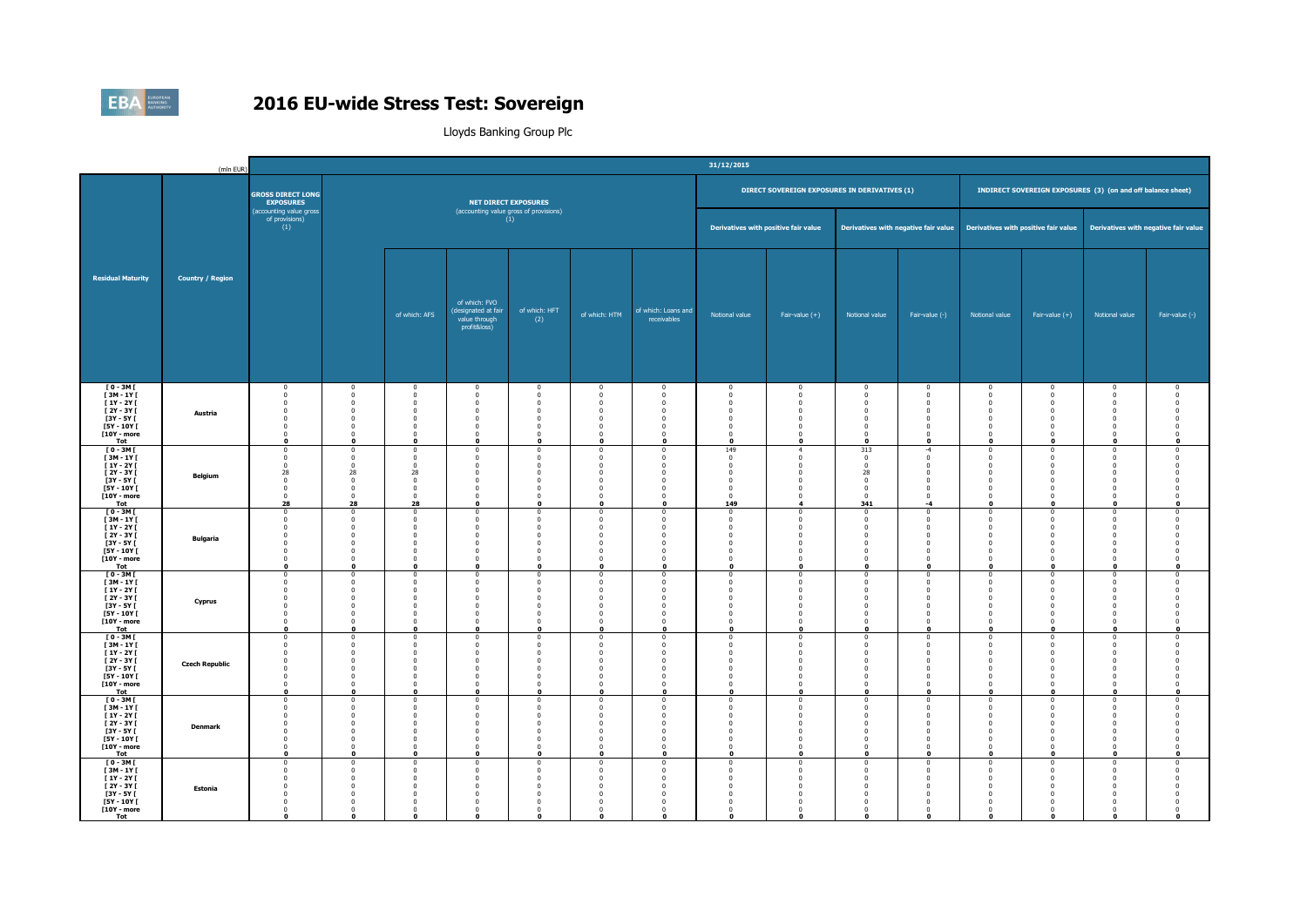

|                                                                                                                          | (mln EUR)               |                                                                                                                     |                                                                                                                            |                                                                                                                  |                                                                                                                                     |                                                                                                                 |                                                                                                                    |                                                                                                                            | 31/12/2015                                                                                                           |                                                                                                                                                                    |                                                                                                                        |                                                                                                                                                                    |                                                                                                                  |                                                                                                                             |                                                                                                                          |                                                                                                        |
|--------------------------------------------------------------------------------------------------------------------------|-------------------------|---------------------------------------------------------------------------------------------------------------------|----------------------------------------------------------------------------------------------------------------------------|------------------------------------------------------------------------------------------------------------------|-------------------------------------------------------------------------------------------------------------------------------------|-----------------------------------------------------------------------------------------------------------------|--------------------------------------------------------------------------------------------------------------------|----------------------------------------------------------------------------------------------------------------------------|----------------------------------------------------------------------------------------------------------------------|--------------------------------------------------------------------------------------------------------------------------------------------------------------------|------------------------------------------------------------------------------------------------------------------------|--------------------------------------------------------------------------------------------------------------------------------------------------------------------|------------------------------------------------------------------------------------------------------------------|-----------------------------------------------------------------------------------------------------------------------------|--------------------------------------------------------------------------------------------------------------------------|--------------------------------------------------------------------------------------------------------|
|                                                                                                                          |                         | <b>GROSS DIRECT LONG</b><br><b>EXPOSURES</b>                                                                        |                                                                                                                            |                                                                                                                  |                                                                                                                                     | <b>NET DIRECT EXPOSURES</b>                                                                                     |                                                                                                                    |                                                                                                                            |                                                                                                                      | DIRECT SOVEREIGN EXPOSURES IN DERIVATIVES (1)                                                                                                                      |                                                                                                                        |                                                                                                                                                                    |                                                                                                                  |                                                                                                                             | <b>INDIRECT SOVEREIGN EXPOSURES</b> (3) (on and off balance sheet)                                                       |                                                                                                        |
|                                                                                                                          |                         | (accounting value gross<br>of provisions)<br>(1)                                                                    |                                                                                                                            |                                                                                                                  |                                                                                                                                     | (accounting value gross of provisions)<br>(1)                                                                   |                                                                                                                    |                                                                                                                            | Derivatives with positive fair value                                                                                 |                                                                                                                                                                    |                                                                                                                        | Derivatives with negative fair value                                                                                                                               |                                                                                                                  |                                                                                                                             | Derivatives with positive fair value Derivatives with negative fair value                                                |                                                                                                        |
| <b>Residual Maturity</b>                                                                                                 | <b>Country / Region</b> |                                                                                                                     |                                                                                                                            | of which: AFS                                                                                                    | of which: FVO<br>(designated at fair<br>value through<br>profit&loss)                                                               | of which: HFT<br>(2)                                                                                            | of which: HTM                                                                                                      | of which: Loans and<br>receivables                                                                                         | Notional value                                                                                                       | Fair-value $(+)$                                                                                                                                                   | Notional value                                                                                                         | Fair-value (-)                                                                                                                                                     | Notional value                                                                                                   | Fair-value $(+)$                                                                                                            | Notional value                                                                                                           | Fair-value (-)                                                                                         |
| $[0 - 3M]$<br><b>F3M-1YF</b><br>$[1Y - 2Y]$<br><b>F2Y-3YF</b><br>$[3Y - 5Y]$<br><b>FSY - 10Y F</b><br>[10Y - more<br>Tot | Finland                 | $^{\circ}$<br>$\mathbf 0$<br>$\mathbf 0$<br>$\mathbf{0}$<br>21<br>$\bf{0}$<br>$\mathbf 0$<br>21                     | $\overline{0}$<br>$\overline{0}$<br>$\overline{0}$<br>$\Omega$<br>21<br>$\Omega$<br>$\mathbf{0}$<br>21                     | $\overline{0}$<br>$\Omega$<br>$\mathbf 0$<br>$\Omega$<br>21<br>$\Omega$<br>$\bf{0}$<br>21                        | $\overline{0}$<br>$\overline{0}$<br>$\overline{0}$<br>$^{\circ}$<br>$\overline{0}$<br>$\Omega$<br>$\mathbf{0}$<br>$\mathbf 0$       | $\overline{0}$<br>$\Omega$<br>$\Omega$<br>$\Omega$<br>$\mathbf 0$<br>$\sqrt{2}$<br>$\mathbf{0}$<br>$\mathbf{o}$ | $\overline{0}$<br>$\overline{0}$<br>$\Omega$<br>$\Omega$<br>$\mathbf 0$<br>$\Omega$<br>$\mathbf{0}$<br>$\mathbf 0$ | $\overline{0}$<br>$\Omega$<br>$\overline{0}$<br>$\Omega$<br>$\overline{0}$<br>$\Omega$<br>$\overline{0}$<br>$\mathbf{o}$   | $\mathbf 0$<br>$\overline{0}$<br>$\mathbf 0$<br>$\Omega$<br>$\mathbf{0}$<br>$\Omega$<br>$\mathbf{0}$<br>$\mathbf{r}$ | $\overline{0}$<br>$\overline{\mathbf{0}}$<br>$\overline{0}$<br>$^{\circ}$<br>$\overline{0}$<br>$\Omega$<br>$\overline{0}$<br>$\mathbf 0$                           | $\mathbf 0$<br>$\overline{0}$<br>$\mathbf{0}$<br>$^{\circ}$<br>20<br>$\Omega$<br>$\bf{0}$<br>20                        | $\mathbf 0$<br>$\overline{0}$<br>$\overline{0}$<br>$^{\circ}$<br>$\overline{0}$<br>$\Omega$<br>$\,$ 0 $\,$<br>$\mathbf 0$                                          | $\mathbf 0$<br>$^{\circ}$<br>$\mathbf 0$<br>$^{\circ}$<br>$\mathbf 0$<br>$\Omega$<br>$\mathbf 0$<br>$\mathbf{o}$ | $\bf{0}$<br>$\mathbf 0$<br>$\overline{0}$<br>$\Omega$<br>$\overline{0}$<br>$\Omega$<br>$\mathbf 0$<br>$\mathbf 0$           | $\mathbf{0}$<br>$\mathbf 0$<br>$\mathbf{0}$<br>$^{\circ}$<br>$\mathbf 0$<br>$\bf{0}$<br>$\mathbf 0$<br>$\mathbf{o}$      | $^{\circ}$<br>$\Omega$<br>$\Omega$<br>$\mathbf 0$<br>$\mathbf 0$                                       |
| $T = 3MT$<br>[3M-1Y]<br><b>F1Y-2YF</b><br>$[2Y - 3Y]$<br><b>F3Y - 5Y F</b><br>[5Y - 10Y [<br>[10Y - more<br>Tot          | <b>France</b>           | $\mathbf 0$<br>0<br>$\mathbf{0}$<br>$\bf{0}$<br>235<br>$\bf{0}$<br>$\bf{0}$<br>235                                  | $\Omega$<br>$\overline{0}$<br>$\Omega$<br>$\overline{0}$<br>235<br>$\overline{0}$<br>$\overline{0}$<br>235                 | $\Omega$<br>$\Omega$<br>$\mathbf{0}$<br>$\Omega$<br>235<br>$\bf{0}$<br>$\bf{0}$<br>235                           | $\Omega$<br>$\mathbf 0$<br>$\Omega$<br>$\overline{0}$<br>$\overline{\mathbf{0}}$<br>$\overline{0}$<br>$\mathbf{0}$<br>$\mathbf{o}$  | $\Omega$<br>$\Omega$<br>$\Omega$<br>$\Omega$<br>$\Omega$<br>$\mathbf{0}$<br>$\mathbf{0}$<br>$\mathbf{0}$        | $\Omega$<br>$\mathbf 0$<br>$\Omega$<br>$\mathbf 0$<br>$\Omega$<br>$\mathbf 0$<br>$\mathbf 0$<br>$\mathbf 0$        | - 0<br>$\Omega$<br>$\overline{0}$<br>$\bf{0}$<br>$\overline{0}$<br>$\bf{0}$<br>$\overline{0}$<br>$\mathbf{o}$              | $\Omega$<br>$\Omega$<br>$\Omega$<br>$\overline{0}$<br>$\Omega$<br>$\mathbf 0$<br>$\mathbf 0$<br>$\mathbf{a}$         | $\Omega$<br>$\mathbf 0$<br>$\overline{0}$<br>$\overline{\mathbf{0}}$<br>$\overline{\mathbf{0}}$<br>$\overline{\mathbf{0}}$<br>$\,$ 0 $\,$<br>$\mathbf 0$           | $\Omega$<br>$\overline{0}$<br>$\mathbf{0}$<br>$\mathbf 0$<br>225<br>$\bf{0}$<br>$\bf{0}$<br>225                        | $\Omega$<br>$\Omega$<br>$\overline{0}$<br>$\overline{\mathbf{0}}$<br>$-9$<br>$\overline{\mathbf{0}}$<br>$\,$ 0 $\,$<br>-9                                          | $\Omega$<br>$^{\circ}$<br>$\mathbf{0}$<br>$\mathbf 0$<br>$\Omega$<br>$\mathbf 0$<br>$\mathbf 0$<br>$\mathbf{o}$  | $\Omega$<br>$\overline{0}$<br>$\overline{0}$<br>$\bf{0}$<br>$\Omega$<br>$\bf{0}$<br>$\mathbf 0$<br>$\mathbf 0$              | $\mathbf{0}$<br>$\bf{0}$<br>$\mathbf{0}$<br>$\bf{0}$<br>$\mathbf{0}$<br>$\bf{0}$<br>$\bf{0}$<br>$\mathbf{o}$             | $\Omega$<br>$\Omega$<br>$\Omega$<br>$\Omega$<br>$\Omega$<br>$\Omega$<br>$\overline{0}$<br>$\mathbf{0}$ |
| $[0 - 3M]$<br>[3M-1Y]<br>$[1Y - 2Y]$<br>$[2Y - 3Y]$<br>$[3Y - 5Y]$<br><b>F5Y - 10Y F</b><br>[10Y - more<br>Tot           | Germany                 | $\mathbf{0}$<br>$\mathbf 0$<br>$\mathbf 0$<br>$\overline{\mathbf{3}}$<br>160<br>24<br>$\mathbf{0}$<br>187           | $\Omega$<br>$\overline{\mathbf{0}}$<br>$\overline{0}$<br>$\overline{\mathbf{3}}$<br>160<br>24<br>$\mathbf{0}$<br>187       | - 0<br>$\overline{0}$<br>$\mathbf{0}$<br>$\bf{0}$<br>123<br>$\bf{0}$<br>$\Omega$<br>123                          | $\Omega$<br>$\mathbf 0$<br>$\Omega$<br>$\overline{0}$<br>$\overline{\mathbf{0}}$<br>$\overline{0}$<br>$\overline{0}$<br>$\mathbf 0$ | $\Omega$<br>$\mathbf{0}$<br>$\Omega$<br>$\overline{\mathbf{3}}$<br>37<br>24<br>$\Omega$<br>64                   | $\Omega$<br>$\mathbf 0$<br>$\Omega$<br>$\Omega$<br>$\Omega$<br>$\mathbf 0$<br>$\Omega$<br>$\mathbf 0$              | $\Omega$<br>$\overline{0}$<br>$\Omega$<br>$\overline{0}$<br>$\Omega$<br>$\bf{0}$<br>$\Omega$<br>$\mathbf{o}$               | $\Omega$<br>$\mathbf 0$<br>$\Omega$<br>$\mathbf{0}$<br>$\Omega$<br>$\mathbf 0$<br>$\Omega$<br>$\mathbf{0}$           | $\Omega$<br>$\overline{0}$<br>$\overline{0}$<br>$\overline{0}$<br>$\overline{0}$<br>$\overline{0}$<br>$\overline{0}$<br>$\mathbf 0$                                | $\Omega$<br>$\mathbf 0$<br>$\mathbf{0}$<br>$\mathbf{0}$<br>105<br>$\mathbf 0$<br>$\Omega$<br>106                       | $\Omega$<br>$\overline{0}$<br>$\overline{0}$<br>$\overline{\mathbf{0}}$<br>$-18$<br>$\overline{\mathbf{0}}$<br>$\mathbf{0}$<br>$-18$                               | $\Omega$<br>$\pmb{0}$<br>$\Omega$<br>$\mathbf 0$<br>$\Omega$<br>$\mathbf 0$<br>$\Omega$<br>$\mathbf 0$           | $\Omega$<br>$\pmb{0}$<br>$\mathbf{0}$<br>$\overline{0}$<br>$\Omega$<br>$\overline{0}$<br>$\Omega$<br>$\mathbf 0$            | $\mathbf{0}$<br>$\mathbf 0$<br>$\mathbf 0$<br>$\mathbf{0}$<br>$\mathbf{0}$<br>$\mathbf{0}$<br>$\mathbf{0}$<br>$\bullet$  | $\Omega$<br>$\mathbf 0$<br>$\Omega$<br>$\Omega$<br>$\Omega$<br>$\Omega$<br>$\mathbf 0$                 |
| $[0 - 3M]$<br>$[3M - 1Y]$<br>$[1Y - 2Y]$<br>$[2Y - 3Y]$<br>[3Y - 5Y [<br>$[5Y - 10Y]$<br><b>F10Y - more</b><br>Tot       | Croatia                 | $\Omega$<br>$\mathbf 0$<br>$\mathbf{0}$<br>$\mathbf 0$<br>$\bf{0}$<br>$\mathbf 0$<br>$\bf{0}$<br>$\mathbf 0$        | $\Omega$<br>$\mathbf 0$<br>$\Omega$<br>$\overline{0}$<br>$\overline{0}$<br>$\overline{0}$<br>$\overline{0}$<br>$\mathbf 0$ | $\sqrt{2}$<br>$\Omega$<br>$\mathbf 0$<br>$\overline{0}$<br>$\mathbf 0$<br>$\Omega$<br>$\Omega$                   | $\Omega$<br>$\mathbf 0$<br>$\Omega$<br>$\overline{0}$<br>$\overline{\mathbf{0}}$<br>$\overline{0}$<br>$\mathbf 0$<br>$\mathbf 0$    | $\sqrt{2}$<br>$\mathbf{0}$<br>$\Omega$<br>$\Omega$<br>$\mathbf{0}$<br>$\overline{0}$<br>$\sqrt{2}$<br>$\Omega$  | $\Omega$<br>$\mathbf 0$<br>$\Omega$<br>$\Omega$<br>$\mathbf 0$<br>$\mathbf 0$<br>$\Omega$<br>$\mathbf 0$           | $\sqrt{2}$<br>$\Omega$<br>$\overline{0}$<br>$\bf{0}$<br>$\overline{0}$<br>$\bf{0}$<br>$\mathbf{o}$                         | $\sqrt{2}$<br>$\Omega$<br>$^{\circ}$<br>$\overline{0}$<br>$\mathbf{0}$<br>$\mathbf 0$<br>$\Omega$                    | $\Omega$<br>$\Omega$<br>$\overline{0}$<br>$\overline{\mathbf{0}}$<br>$\overline{\mathbf{0}}$<br>$\Omega$<br>$\mathbf 0$                                            | $\sqrt{2}$<br>$\overline{0}$<br>$\Omega$<br>$\mathbf{0}$<br>$\overline{0}$<br>$\mathbf{0}$<br>$\Omega$<br>$\mathbf{0}$ | $\Omega$<br>$\mathbf 0$<br>$\overline{0}$<br>$\overline{0}$<br>$\overline{\mathbf{0}}$<br>$\overline{\mathbf{0}}$<br>$\,$ 0 $\,$<br>$\mathbf{o}$                   | $\Omega$<br>$\mathbf 0$<br>$\Omega$<br>$\mathbf 0$<br>$\bf{0}$<br>$\mathbf 0$<br>$\mathbf 0$<br>$\mathbf 0$      | $^{\circ}$<br>$\mathbf 0$<br>$\Omega$<br>$\overline{0}$<br>$\overline{0}$<br>$\mathbf 0$<br>$\bf{0}$<br>$\mathbf 0$         | $^{\circ}$<br>$\,0\,$<br>$\mathbf 0$<br>$\mathbf{0}$<br>$\bf{0}$<br>$\mathbf{0}$<br>$\mathbf{0}$<br>$\bullet$            | $\Omega$<br>$\Omega$<br>$\Omega$<br>$^{\circ}$<br>$\Omega$<br>$\mathbf 0$                              |
| <b>TO-3MT</b><br><b>F3M-1YF</b><br>$[1Y - 2Y]$<br><b>F2Y-3YF</b><br>[3Y - 5Y [<br>$[5Y - 10Y]$<br>[10Y - more<br>Tot     | Greece                  | $\mathbf{0}$<br>$\Omega$<br>$^{\circ}$<br>$\Omega$<br>$\mathbf{0}$<br>$\Omega$<br>$\mathbf{0}$<br>$\mathbf 0$       | $\overline{0}$<br>$\Omega$<br>$\Omega$<br>$\Omega$<br>$\overline{0}$<br>$\Omega$<br>$\overline{0}$<br>$\mathbf 0$          | $\Omega$<br>- 0<br>$\sqrt{2}$<br>$\mathbf{0}$<br>$\overline{0}$<br>$\Omega$<br>$\Omega$<br>$\bullet$             | $\mathbf{0}$<br>$\Omega$<br>$\Omega$<br>$\Omega$<br>$\mathbf 0$<br>$\overline{\mathbf{0}}$<br>$\bf{0}$<br>$\mathbf 0$               | $\mathbf{0}$<br>$\Omega$<br>$\sqrt{2}$<br>$\Omega$<br>$\Omega$<br>$\Omega$<br>$\Omega$<br>$\mathbf{0}$          | $\mathbf 0$<br>$\Omega$<br>$\Omega$<br>$\Omega$<br>0<br>$\mathbf 0$<br>$\overline{0}$<br>$\mathbf 0$               | $\bf{0}$<br>- 0<br>$\Omega$<br>$\overline{0}$<br>$\bf{0}$<br>$\Omega$<br>$\Omega$<br>$\bullet$                             | $\mathbf 0$<br>$\Omega$<br>$\Omega$<br>$\Omega$<br>$\bf{0}$<br>$\Omega$<br>$\mathbf 0$<br>$\mathbf{0}$               | $\overline{\mathbf{0}}$<br>$\Omega$<br>$\Omega$<br>$\overline{0}$<br>$\overline{\mathbf{0}}$<br>$\overline{\mathbf{0}}$<br>$\overline{\mathbf{0}}$<br>$\mathbf{o}$ | $\mathbf 0$<br>$\Omega$<br>$\Omega$<br>$\mathbf{0}$<br>$\bf{0}$<br>$\mathbf{0}$<br>$\mathbf 0$<br>$\mathbf 0$          | $\overline{\mathbf{0}}$<br>$\Omega$<br>$\Omega$<br>$\overline{0}$<br>$\overline{\mathbf{0}}$<br>$\overline{\mathbf{0}}$<br>$\overline{\mathbf{0}}$<br>$\mathbf{o}$ | $\mathbf 0$<br>$\Omega$<br>$^{\circ}$<br>$\mathbf{0}$<br>$\bf{0}$<br>$\Omega$<br>$\mathbf 0$<br>$\mathbf 0$      | $\bf{0}$<br>$\Omega$<br>$\Omega$<br>$\overline{0}$<br>$\overline{0}$<br>$\Omega$<br>$\bf{0}$<br>$\mathbf 0$                 | $\bf{0}$<br>$\mathbf{0}$<br>$\bf{0}$<br>$\mathbf{0}$<br>$\bf{0}$<br>$\mathbf 0$<br>$\mathbf{0}$<br>$\bullet$             | $\overline{0}$<br>$\Omega$<br>$\Omega$<br>$\Omega$<br>$\Omega$<br>$\Omega$<br>$\mathbf 0$              |
| $[0 - 3M]$<br>$I3M - 1YI$<br>$[1Y - 2Y]$<br><b>F2Y-3YF</b><br>$[3Y - 5Y]$<br>$[5Y - 10Y]$<br>[10Y - more<br>Tot          | Hungary                 | $\mathbf 0$<br>$\Omega$<br>$\overline{0}$<br>$\Omega$<br>$\mathbf 0$<br>$^{\circ}$<br>$\mathbf 0$<br>$\mathbf{0}$   | $\overline{0}$<br>$\Omega$<br>$^{\circ}$<br>$\Omega$<br>$\overline{0}$<br>$\Omega$<br>$\overline{0}$<br>o                  | $\Omega$<br>$\sqrt{2}$<br>$\Omega$<br>$\Omega$<br>$\mathbf 0$<br>$\Omega$<br>$\Omega$<br>$\Omega$                | $\mathbf 0$<br>$\Omega$<br>$\mathbf 0$<br>$\Omega$<br>$\overline{0}$<br>$\overline{\mathbf{0}}$<br>$\overline{0}$<br>$\mathbf{0}$   | $\mathbf{0}$<br>$\sqrt{2}$<br>$\Omega$<br>$\Omega$<br>$\overline{0}$<br>$\Omega$<br>$\Omega$<br>$\Omega$        | $\mathbf 0$<br>$\Omega$<br>$\mathbf 0$<br>$\Omega$<br>$\mathbf 0$<br>$\mathbf{0}$<br>$\mathbf 0$<br>$\Omega$       | $\mathbf{0}$<br>$\sqrt{2}$<br>$\Omega$<br>$\Omega$<br>$\overline{0}$<br>$\overline{0}$<br>$\overline{0}$<br>$\Omega$       | $\mathbf{0}$<br>$\Omega$<br>$\overline{0}$<br>$\Omega$<br>$\mathbf{0}$<br>$\Omega$<br>$\mathbf{0}$<br>$\mathbf{0}$   | $\overline{\mathbf{0}}$<br>$\Omega$<br>$\overline{0}$<br>$\overline{0}$<br>$\overline{\mathbf{0}}$<br>$\overline{\mathbf{0}}$<br>$\overline{0}$<br>$\Omega$        | $\mathbf{0}$<br>$\Omega$<br>$\overline{0}$<br>$\mathbf{0}$<br>$\mathbf{0}$<br>$\mathbf{0}$<br>$\mathbf{0}$<br>$\Omega$ | $\overline{0}$<br>$\Omega$<br>$\mathbf 0$<br>$\overline{0}$<br>$\overline{\mathbf{0}}$<br>$\overline{\mathbf{0}}$<br>$\overline{0}$<br>$\mathbf{0}$                | $\mathbf 0$<br>$\Omega$<br>$\mathbf 0$<br>$\Omega$<br>$\mathbf 0$<br>$\Omega$<br>$\mathbf 0$<br>$\Omega$         | $\mathbf 0$<br>$\Omega$<br>$\overline{0}$<br>$\overline{0}$<br>$\overline{0}$<br>$\Omega$<br>$\overline{0}$<br>$\mathbf{0}$ | $\mathbf 0$<br>$\mathbf{0}$<br>$\mathbf 0$<br>$\mathbf{0}$<br>$\mathbf{0}$<br>$\bf{0}$<br>$\mathbf{0}$<br>$\mathbf{o}$   | $\overline{0}$<br>$\Omega$<br>$\overline{0}$<br>$\Omega$<br>$\Omega$<br>$\Omega$<br>$\Omega$           |
| $[0 - 3M]$<br>$[3M - 1Y]$<br><b>F1Y-2YF</b><br>[2Y - 3Y [<br><b>F3Y - 5Y F</b><br>[5Y - 10Y [<br>[10Y - more<br>Tot      | Ireland                 | $\mathbf 0$<br>$\Omega$<br>$\mathbf{0}$<br>$\mathbf{0}$<br>$\Omega$<br>$\mathbf{0}$<br>$\mathbf{0}$<br>$\mathbf{0}$ | $\overline{0}$<br>$\Omega$<br>$\mathbf 0$<br>$\Omega$<br>$\Omega$<br>$\Omega$<br>$\overline{0}$<br>$\Omega$                | $\overline{0}$<br>$\sqrt{2}$<br>$\Omega$<br>$\sqrt{2}$<br>$\Omega$<br>$\Omega$<br>$\overline{0}$<br>$\mathbf{o}$ | $\overline{0}$<br>$\Omega$<br>$\mathbf 0$<br>$\Omega$<br>$\Omega$<br>$\overline{0}$<br>$\mathbf 0$<br>$\Omega$                      | $\Omega$<br>$\sqrt{2}$<br>$\Omega$<br>$\Omega$<br>$\Omega$<br>$\Omega$<br>$\Omega$<br>$\mathbf{o}$              | $\mathbf 0$<br>$\Omega$<br>$\mathbf 0$<br>$\Omega$<br>$\Omega$<br>$\Omega$<br>$\mathbf 0$<br>$\Omega$              | $\mathbf{0}$<br>$\sqrt{2}$<br>$^{\circ}$<br>$\Omega$<br>$\overline{0}$<br>$\overline{0}$<br>$\overline{0}$<br>$\mathbf{0}$ | $\mathbf 0$<br>$\sqrt{2}$<br>$^{\circ}$<br>$\Omega$<br>$\Omega$<br>$\Omega$<br>$\Omega$<br>$\Omega$                  | $\overline{0}$<br>$\Omega$<br>$\Omega$<br>$\Omega$<br>$\Omega$<br>$\overline{0}$<br>$\Omega$<br>$\Omega$                                                           | $\mathbf{0}$<br>$\Omega$<br>$\overline{0}$<br>$\Omega$<br>$\mathbf{0}$<br>$\mathbf{0}$<br>$\mathbf 0$<br>$\mathbf{0}$  | $\mathbf 0$<br>$\Omega$<br>$\overline{0}$<br>$\Omega$<br>$\Omega$<br>$\overline{0}$<br>$\Omega$<br>$\Omega$                                                        | $\mathbf 0$<br>$\Omega$<br>$^{\circ}$<br>$\Omega$<br>$\mathbf{0}$<br>$^{\circ}$<br>$\mathbf 0$<br>$\Omega$       | $\overline{0}$<br>$\Omega$<br>$\overline{0}$<br>$\Omega$<br>$\overline{0}$<br>$\overline{0}$<br>$\mathbf 0$<br>$\Omega$     | $\mathbf{0}$<br>$\mathbf{0}$<br>$\mathbf{0}$<br>$\mathbf{0}$<br>$\mathbf{0}$<br>$\bf{0}$<br>$\mathbf{0}$<br>$\mathbf{0}$ | $\overline{0}$<br>$\sqrt{ }$                                                                           |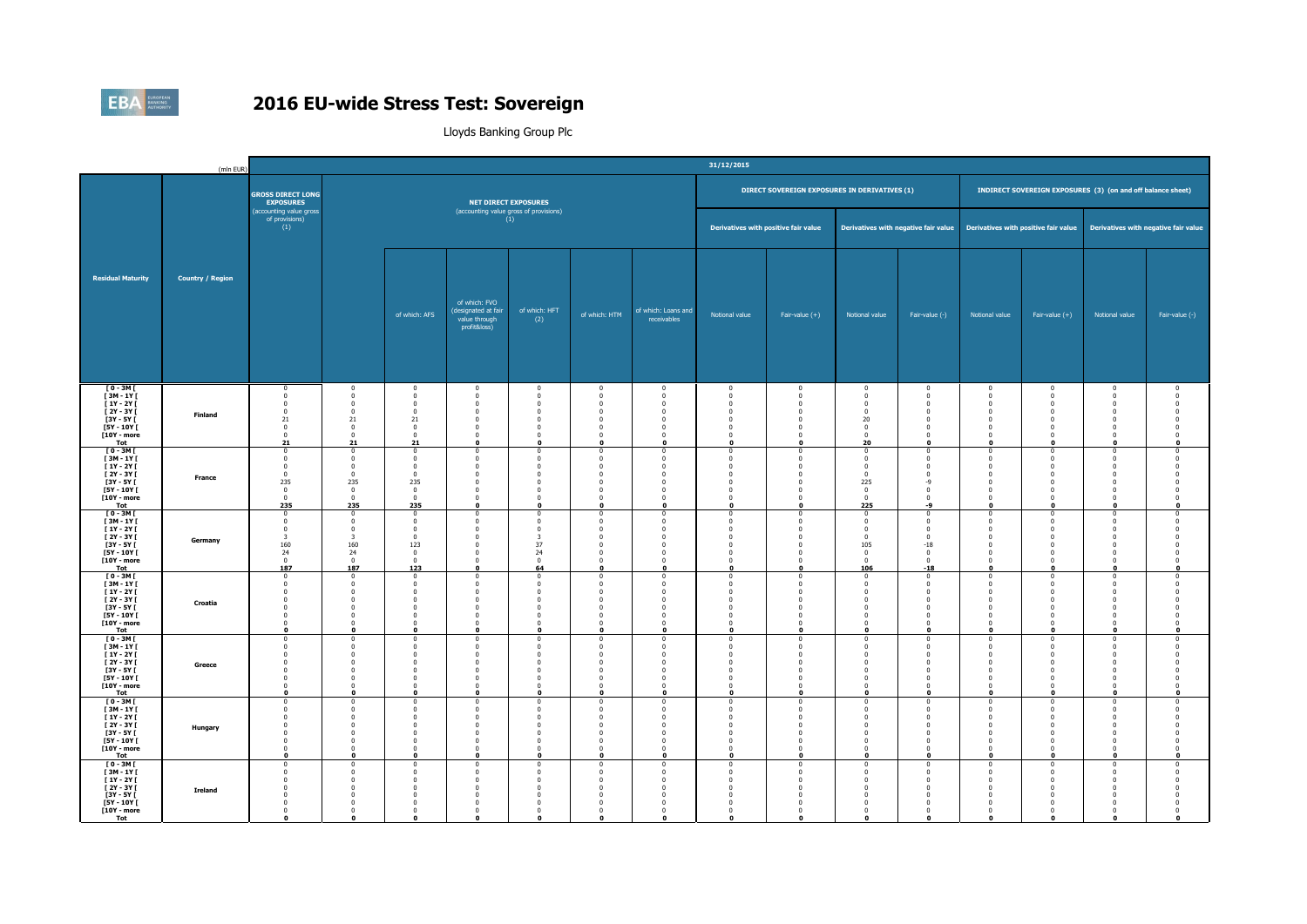

|                                                                                                                                | (mln EUR)               |                                                                                                                          |                                                                                                                            |                                                                                                                          |                                                                                                                                        |                                                                                                          |                                                                                                                      |                                                                                                                                     | 31/12/2015                                                                                                               |                                                                                                                                               |                                                                                                                                 |                                                                                                                                              |                                                                                                                        |                                                                                                                                |                                                                                                                             |                                                                                                     |
|--------------------------------------------------------------------------------------------------------------------------------|-------------------------|--------------------------------------------------------------------------------------------------------------------------|----------------------------------------------------------------------------------------------------------------------------|--------------------------------------------------------------------------------------------------------------------------|----------------------------------------------------------------------------------------------------------------------------------------|----------------------------------------------------------------------------------------------------------|----------------------------------------------------------------------------------------------------------------------|-------------------------------------------------------------------------------------------------------------------------------------|--------------------------------------------------------------------------------------------------------------------------|-----------------------------------------------------------------------------------------------------------------------------------------------|---------------------------------------------------------------------------------------------------------------------------------|----------------------------------------------------------------------------------------------------------------------------------------------|------------------------------------------------------------------------------------------------------------------------|--------------------------------------------------------------------------------------------------------------------------------|-----------------------------------------------------------------------------------------------------------------------------|-----------------------------------------------------------------------------------------------------|
|                                                                                                                                |                         | <b>GROSS DIRECT LONG</b><br><b>EXPOSURES</b>                                                                             |                                                                                                                            |                                                                                                                          |                                                                                                                                        | <b>NET DIRECT EXPOSURES</b>                                                                              |                                                                                                                      |                                                                                                                                     |                                                                                                                          | DIRECT SOVEREIGN EXPOSURES IN DERIVATIVES (1)                                                                                                 |                                                                                                                                 |                                                                                                                                              |                                                                                                                        |                                                                                                                                | INDIRECT SOVEREIGN EXPOSURES (3) (on and off balance sheet)                                                                 |                                                                                                     |
|                                                                                                                                |                         | (accounting value gross<br>of provisions)<br>(1)                                                                         |                                                                                                                            |                                                                                                                          |                                                                                                                                        | (accounting value gross of provisions)<br>(1)                                                            |                                                                                                                      |                                                                                                                                     | Derivatives with positive fair value                                                                                     |                                                                                                                                               |                                                                                                                                 | Derivatives with negative fair value                                                                                                         |                                                                                                                        |                                                                                                                                | Derivatives with positive fair value Derivatives with negative fair value                                                   |                                                                                                     |
| <b>Residual Maturity</b>                                                                                                       | <b>Country / Region</b> |                                                                                                                          |                                                                                                                            | of which: AFS                                                                                                            | of which: FVO<br>(designated at fair<br>value through<br>profit&loss)                                                                  | of which: HFT<br>(2)                                                                                     | of which: HTM                                                                                                        | of which: Loans and<br>receivables                                                                                                  | Notional value                                                                                                           | Fair-value $(+)$                                                                                                                              | Notional value                                                                                                                  | Fair-value (-)                                                                                                                               | Notional value                                                                                                         | Fair-value $(+)$                                                                                                               | Notional value                                                                                                              | Fair-value (-)                                                                                      |
| $[0 - 3M]$<br><b>F3M-1YF</b><br>$[1Y - 2Y]$<br>$[2Y - 3Y]$<br>[3Y - 5Y [<br><b>F5Y - 10Y F</b><br>[10Y - more<br>Tot           | Italy                   | $\bf{0}$<br>$\Omega$<br>$\mathbf{0}$<br>$\mathbf{0}$<br>$\mathbf 0$<br>$\Omega$<br>$\mathbf 0$<br>$\mathbf{0}$           | $\overline{0}$<br>$\Omega$<br>$\overline{0}$<br>$^{\circ}$<br>$\overline{0}$<br>$\Omega$<br>$\overline{0}$<br>o            | $\overline{0}$<br>$\Omega$<br>$\Omega$<br>$^{\circ}$<br>$\Omega$<br>$\Omega$<br>$\circ$<br>$\mathbf{0}$                  | $\mathbf 0$<br>$\Omega$<br>$\overline{0}$<br>$\mathbf 0$<br>$\overline{0}$<br>$\Omega$<br>$\mathbf 0$<br>$\Omega$                      | $\mathbf{0}$<br>$\Omega$<br>$\Omega$<br>$^{\circ}$<br>$\Omega$<br>$\Omega$<br>$\mathbf{0}$<br>$\Omega$   | $\overline{0}$<br>$\Omega$<br>$\mathbf 0$<br>$\mathbf 0$<br>$\mathbf 0$<br>$\Omega$<br>$\mathbf 0$<br>$\mathbf{0}$   | $\overline{\mathbf{0}}$<br>$\Omega$<br>$\Omega$<br>0<br>$\overline{\mathbf{0}}$<br>$\overline{0}$<br>$\overline{0}$<br>$\mathbf{0}$ | $\mathbf 0$<br>$\Omega$<br>$\mathbf 0$<br>$^{\circ}$<br>$\overline{0}$<br>$\Omega$<br>$\mathbf{0}$<br>$\Omega$           | $\overline{0}$<br>$\overline{0}$<br>$\overline{0}$<br>$\overline{0}$<br>$\overline{0}$<br>$\overline{0}$<br>$\overline{0}$<br>$\Omega$        | $\mathbf 0$<br>$\Omega$<br>$\mathbf 0$<br>$\mathbf{0}$<br>$\mathbf{0}$<br>$\mathbf{0}$<br>$\mathbf{0}$<br>$\Omega$              | $\overline{0}$<br>$\,$ 0 $\,$<br>$\overline{0}$<br>$\overline{0}$<br>$\overline{0}$<br>$\overline{0}$<br>$\overline{\mathbf{0}}$<br>$\Omega$ | $\bf{0}$<br>$\Omega$<br>$\mathbf 0$<br>$^{\circ}$<br>$\mathbf{0}$<br>$\mathbf{0}$<br>$\pmb{0}$<br>$\Omega$             | $\bf{0}$<br>$\Omega$<br>$\bf{0}$<br>$\overline{0}$<br>$\overline{0}$<br>$\overline{0}$<br>$\overline{0}$<br>$\Omega$           | $\bf{0}$<br>$\mathbf 0$<br>$\bf{0}$<br>$\mathbf{0}$<br>$\mathbf 0$<br>$\mathbf{0}$<br>$\mathbf 0$<br>$\mathbf{0}$           | $^{\circ}$<br>$\Omega$<br>$\sqrt{ }$<br>$\Omega$<br>$\Omega$<br>$\Omega$                            |
| $[0 - 3M]$<br>$[3M - 1Y]$<br><b>F1Y-2YF</b><br><b>F2Y-3YF</b><br><b>F3Y - 5Y F</b><br><b>FSY - 10Y F</b><br>[10Y - more<br>Tot | Latvia                  | $\mathbf 0$<br>$\Omega$<br>$^{\circ}$<br>$\Omega$<br>$\mathbf 0$<br>$\Omega$<br>$\mathbf 0$<br>$\Omega$                  | $\overline{0}$<br>$\Omega$<br>$\Omega$<br>$\Omega$<br>$\overline{0}$<br>$\Omega$<br>$\overline{0}$<br>n                    | $\Omega$<br>$\Omega$<br>$\overline{0}$<br>$\Omega$<br>$\overline{0}$<br>$\overline{0}$<br>$\overline{0}$<br>$\mathbf{r}$ | $\mathbf 0$<br>$\Omega$<br>$\mathbf 0$<br>$\Omega$<br>$\mathbf 0$<br>$\Omega$<br>$\,0\,$<br>$\Omega$                                   | $\Omega$<br>$\Omega$<br>$\Omega$<br>$\Omega$<br>$\Omega$<br>$\Omega$<br>$\mathbf{0}$<br>$\Omega$         | $\mathbf 0$<br>$\Omega$<br>$\mathbf 0$<br>$\Omega$<br>$\mathbf 0$<br>$\Omega$<br>$\mathbf 0$<br>$\mathbf{0}$         | $\Omega$<br>$\Omega$<br>$\bf{0}$<br>$\Omega$<br>$\overline{0}$<br>$\Omega$<br>$\overline{0}$<br>$\Omega$                            | $\mathbf 0$<br>$\Omega$<br>$\Omega$<br>$\Omega$<br>$\overline{0}$<br>$\Omega$<br>$\overline{0}$                          | $\mathbf 0$<br>$\overline{0}$<br>$\overline{0}$<br>$\Omega$<br>$\overline{0}$<br>$\Omega$<br>$\overline{0}$<br>$\Omega$                       | $\mathbf 0$<br>$\Omega$<br>$\mathbf{0}$<br>$\Omega$<br>$\mathbf{0}$<br>$\Omega$<br>$\mathbf{0}$<br>$\Omega$                     | $\mathbf 0$<br>$\Omega$<br>$\mathbf 0$<br>$\Omega$<br>$\overline{0}$<br>$\Omega$<br>$\overline{0}$<br>$\Omega$                               | $\mathbf 0$<br>$\Omega$<br>$\mathbf 0$<br>$\Omega$<br>$\mathbf 0$<br>$\Omega$<br>$\pmb{0}$<br>$\Omega$                 | $\overline{0}$<br>$\Omega$<br>$\overline{0}$<br>$\Omega$<br>$\overline{0}$<br>$\Omega$<br>$\overline{0}$<br>o                  | $\mathbf{0}$<br>$\mathbf 0$<br>$\mathbf{0}$<br>$\mathbf{0}$<br>$\mathbf{0}$<br>$\bf{0}$<br>$\mathbf 0$<br>$\mathbf{0}$      | $\Omega$<br>$\Omega$<br>$\sqrt{ }$<br>$\Omega$<br>$\mathbf{0}$                                      |
| $[0 - 3M]$<br>[3M - 1Y]<br>$[1Y - 2Y]$<br>$[2Y - 3Y]$<br>$[3Y - 5Y]$<br><b>F5Y - 10Y F</b><br><b>T10Y - more</b><br>Tot        | Lithuania               | $\mathbf 0$<br>$\mathbf{0}$<br>$\mathbf 0$<br>$\mathbf{0}$<br>$\mathbf 0$<br>$\mathbf{0}$<br>$\mathbf 0$<br>$\mathbf{o}$ | $\overline{0}$<br>$\overline{0}$<br>$\overline{0}$<br>$\Omega$<br>$\overline{0}$<br>$\mathbf 0$<br>$\mathbf 0$<br>$\Omega$ | $\Omega$<br>$\sqrt{2}$<br>$\mathbf 0$<br>$\Omega$<br>$\Omega$<br>$\Omega$<br>$\mathbf{0}$<br>$\mathbf{0}$                | $\mathbf 0$<br>$\overline{0}$<br>$\mathbf 0$<br>$\overline{0}$<br>$\mathbf 0$<br>$\overline{0}$<br>$\mathbf{0}$<br>$\mathbf{o}$        | $\Omega$<br>$\Omega$<br>$\Omega$<br>$\sqrt{2}$<br>$\Omega$<br>$\Omega$<br>$\overline{0}$<br>$\mathbf{0}$ | $\mathbf 0$<br>$\overline{0}$<br>$\mathbf 0$<br>$\Omega$<br>$\mathbf 0$<br>$\mathbf 0$<br>$\mathbf 0$<br>$\mathbf 0$ | $\Omega$<br>$\Omega$<br>$\overline{0}$<br>$\Omega$<br>$\overline{0}$<br>$\Omega$<br>$\overline{0}$<br>$\mathbf{o}$                  | $\mathbf 0$<br>$\overline{0}$<br>$\overline{0}$<br>$\Omega$<br>$^{\circ}$<br>$\mathbf 0$<br>$\mathbf{0}$<br>$\mathbf{a}$ | $\overline{0}$<br>$\Omega$<br>$\overline{0}$<br>$\Omega$<br>$\overline{0}$<br>$\overline{\mathbf{0}}$<br>$\overline{0}$<br>$\mathbf 0$        | $\mathbf 0$<br>$\overline{0}$<br>$\mathbf{0}$<br>$\mathbf 0$<br>$\overline{0}$<br>$\mathbf 0$<br>$\overline{0}$<br>$\mathbf{0}$ | $\mathbf 0$<br>$\Omega$<br>$\overline{0}$<br>$\overline{0}$<br>$\mathbf 0$<br>$\overline{\mathbf{0}}$<br>$\overline{0}$<br>$\mathbf 0$       | $\mathbf 0$<br>$^{\circ}$<br>$\mathbf 0$<br>$\mathbf 0$<br>$\mathbf{0}$<br>$\mathbf 0$<br>$\mathbf{0}$<br>$\mathbf{o}$ | $\overline{0}$<br>$\mathbf 0$<br>$\mathbf 0$<br>$\Omega$<br>$\mathbf 0$<br>$\bf{0}$<br>$\overline{0}$<br>$\mathbf 0$           | $\mathbf{0}$<br>$\mathbf 0$<br>$\mathbf{0}$<br>$\mathbf{0}$<br>$\mathbf{0}$<br>$\mathbf{0}$<br>$\mathbf{0}$<br>$\mathbf{o}$ | $\Omega$<br>$\Omega$<br>$\Omega$<br>$\Omega$<br>$\overline{0}$<br>$\mathbf 0$                       |
| $10 - 3M$<br>[3M-1Y]<br><b>F1Y-2YF</b><br>[2Y-3Y]<br>$[3Y - 5Y]$<br>[5Y - 10Y [<br>[10Y - more<br>Tot                          | Luxembourg              | $\Omega$<br>0<br>$\Omega$<br>$^{\circ}$<br>$\mathbf{0}$<br>$\mathbf{0}$<br>$\mathbf{0}$<br>$\mathbf{0}$                  | $\Omega$<br>$\overline{0}$<br>$\Omega$<br>$\overline{0}$<br>$\Omega$<br>$\overline{0}$<br>$\Omega$<br>$\mathbf{r}$         | $\Omega$<br>$\sqrt{2}$<br>$\Omega$<br>$\Omega$<br>$\Omega$<br>$\bf{0}$<br>$\sqrt{2}$<br>$\mathbf{0}$                     | $\Omega$<br>$\mathbf 0$<br>$\Omega$<br>$\mathbf 0$<br>$\overline{\mathbf{0}}$<br>$\mathbf 0$<br>$\Omega$<br>$\Omega$                   | $\Omega$<br>$\Omega$<br>$\Omega$<br>$\Omega$<br>$\Omega$<br>$\mathbf{0}$<br>$\Omega$<br>$\Omega$         | $\Omega$<br>$\mathbf 0$<br>$\Omega$<br>$\mathbf 0$<br>$\mathbf{0}$<br>$\mathbf 0$<br>$\sqrt{2}$<br>$\mathbf{0}$      | $\Omega$<br>$\Omega$<br>$\overline{0}$<br>$\overline{\mathbf{0}}$<br>$\overline{0}$<br>$\bf{0}$<br>$\overline{0}$<br>$\mathbf{0}$   | $\Omega$<br>$\overline{0}$<br>$\Omega$<br>$\Omega$<br>$\Omega$<br>$\mathbf 0$<br>$\sqrt{2}$<br>$\mathbf{r}$              | $\Omega$<br>$\overline{0}$<br>$\overline{0}$<br>$\overline{0}$<br>$\overline{0}$<br>$\overline{\mathbf{0}}$<br>$\mathbf{0}$<br>$\mathbf 0$    | $\Omega$<br>$\overline{0}$<br>$\mathbf{0}$<br>$\mathbf 0$<br>$\mathbf{0}$<br>$\overline{0}$<br>$\sqrt{2}$<br>$\mathbf{r}$       | $\Omega$<br>$\mathbf 0$<br>$\overline{0}$<br>$\overline{0}$<br>$\overline{0}$<br>$\overline{\mathbf{0}}$<br>$\overline{0}$<br>$\mathbf 0$    | $\Omega$<br>$^{\circ}$<br>$\mathbf{0}$<br>$\mathbf 0$<br>$^{\circ}$<br>$\mathbf 0$<br>$\Omega$<br>$\mathbf{0}$         | $\overline{0}$<br>$\overline{0}$<br>$\mathbf{0}$<br>$\overline{0}$<br>$\overline{0}$<br>$\bf{0}$<br>$\overline{0}$<br>$\bf{0}$ | $\Omega$<br>$\bf{0}$<br>$\mathbf 0$<br>$\bf{0}$<br>$\mathbf{0}$<br>$\bf{0}$<br>$\mathbf{0}$<br>$\mathbf{0}$                 | $\Omega$<br>$^{\circ}$<br>$\Omega$<br>$\sqrt{ }$<br>$\Omega$<br>$\Omega$<br>$\Omega$<br>$\mathbf 0$ |
| <b>FO-3MF</b><br>$[3M - 1Y]$<br>$[1Y - 2Y]$<br>$[2Y - 3Y]$<br>$[3Y - 5Y]$<br>$[5Y - 10Y]$<br>[10Y - more<br>Tot                | Malta                   | $\mathbf{0}$<br>$\overline{0}$<br>$\Omega$<br>$^{\circ}$<br>$\Omega$<br>$\mathbf 0$<br>$\Omega$<br>$\mathbf 0$           | $\Omega$<br>$\mathbf 0$<br>$\Omega$<br>$\Omega$<br>$\Omega$<br>$\overline{0}$<br>$\Omega$<br>$\mathbf{o}$                  | $\sqrt{2}$<br>$\Omega$<br>$\Omega$<br>$\Omega$<br>$\mathbf 0$<br>$\sqrt{2}$<br>$\bullet$                                 | $\Omega$<br>$\mathbf 0$<br>$\Omega$<br>$\overline{0}$<br>$^{\circ}$<br>$\overline{0}$<br>$\overline{0}$<br>$\mathbf 0$                 | $\Omega$<br>$\mathbf{0}$<br>$\Omega$<br>$\Omega$<br>$\Omega$<br>$\mathbf{0}$<br>$\Omega$<br>$\mathbf{0}$ | $\Omega$<br>$\mathbf 0$<br>$\Omega$<br>$\Omega$<br>$\Omega$<br>$\mathbf{0}$<br>$\Omega$<br>$\mathbf 0$               | $\Omega$<br>$\Omega$<br>$\bf{0}$<br>$\Omega$<br>$\overline{0}$<br>$\Omega$<br>$\mathbf{o}$                                          | $\Omega$<br>$\mathbf 0$<br>$\Omega$<br>$\Omega$<br>$\Omega$<br>$\mathbf{0}$<br>$\sqrt{2}$<br>$\mathbf{0}$                | $^{\circ}$<br>$\overline{0}$<br>$\overline{0}$<br>$^{\circ}$<br>$\overline{0}$<br>$\overline{0}$<br>$\mathbf 0$                               | $\Omega$<br>$\overline{0}$<br>$\Omega$<br>$\mathbf{0}$<br>$^{\circ}$<br>$\mathbf 0$<br>$\mathbf{0}$<br>$\bullet$                | $^{\circ}$<br>$\mathbf 0$<br>$\overline{0}$<br>$\overline{0}$<br>$^{\circ}$<br>$\,$ 0 $\,$<br>$\overline{0}$<br>$\mathbf{o}$                 | $^{\circ}$<br>$\mathbf 0$<br>$\Omega$<br>$\mathbf 0$<br>$^{\circ}$<br>$\mathbf 0$<br>$\Omega$<br>$\mathbf 0$           | $\bf{0}$<br>$\mathbf 0$<br>$\Omega$<br>$\overline{0}$<br>$\Omega$<br>$\mathbf 0$<br>$\Omega$<br>$\mathbf 0$                    | $\mathbf{0}$<br>$\mathbf 0$<br>$\mathbf 0$<br>$\mathbf{0}$<br>$^{\circ}$<br>$\mathbf 0$<br>$\mathbf{0}$<br>$\bullet$        | $\Omega$<br>$\Omega$<br>$\mathbf 0$<br>$\sqrt{2}$<br>$\mathbf 0$                                    |
| $[0 - 3M]$<br>$I3M - 1YI$<br>$[1Y - 2Y]$<br>$[2Y - 3Y]$<br>[3Y - 5Y [<br>$[5Y - 10Y]$<br>[10Y - more<br>Tot                    | <b>Netherlands</b>      | $\bf{0}$<br>$\Omega$<br>$^{\circ}$<br>$\mathbf 0$<br>67<br>316<br>$\overline{\mathbf{0}}$<br>383                         | $\Omega$<br>$\Omega$<br>$\Omega$<br>$\overline{0}$<br>67<br>316<br>$\overline{0}$<br>383                                   | $\Omega$<br>$\Omega$<br>$\sqrt{2}$<br>$\mathbf 0$<br>67<br>316<br>$\bf{0}$<br>383                                        | $\Omega$<br>$\Omega$<br>$\Omega$<br>$\mathbf 0$<br>$\overline{\mathbf{0}}$<br>$\overline{0}$<br>$\overline{\mathbf{0}}$<br>$\mathbf 0$ | $\Omega$<br>$\Omega$<br>$\sqrt{2}$<br>$\Omega$<br>$\Omega$<br>$\mathbf 0$<br>$\Omega$<br>$\mathbf{o}$    | $\mathbf 0$<br>$\Omega$<br>$\Omega$<br>$\Omega$<br>$\mathbf 0$<br>$\mathbf 0$<br>$\Omega$<br>$\mathbf 0$             | $\Omega$<br>- 0<br>$\sqrt{2}$<br>$\bf{0}$<br>$\bf{0}$<br>$\overline{0}$<br>$\Omega$<br>$\mathbf{o}$                                 | $\Omega$<br>-0<br>$\sqrt{ }$<br>$\sqrt{2}$<br>$\overline{0}$<br>$\mathbf{0}$<br>$\mathbf 0$<br>$\mathbf 0$               | $\overline{0}$<br>$\Omega$<br>$\Omega$<br>$\overline{0}$<br>$\overline{\mathbf{0}}$<br>$\,$ 0 $\,$<br>$\overline{\mathbf{0}}$<br>$\mathbf{o}$ | $\Omega$<br>$\Omega$<br>$\Omega$<br>$\mathbf{0}$<br>65<br>281<br>$\mathbf 0$<br>346                                             | $\overline{0}$<br>$\Omega$<br>$\Omega$<br>$\overline{0}$<br>$-3$<br>$-29$<br>$\overline{\mathbf{0}}$<br>$-32$                                | $^{\circ}$<br>$\Omega$<br>$\mathbf{0}$<br>$\mathbf 0$<br>$\mathbf 0$<br>$\mathbf 0$<br>$\mathbf 0$<br>$\mathbf 0$      | $\overline{0}$<br>$\Omega$<br>$\Omega$<br>$\overline{0}$<br>$\overline{0}$<br>$\overline{0}$<br>$\Omega$<br>$\mathbf 0$        | $\bf{0}$<br>$\mathbf{0}$<br>$\bf{0}$<br>$\mathbf{0}$<br>$\bf{0}$<br>$\mathbf 0$<br>$\bf{0}$<br>$\bullet$                    | $\overline{0}$<br>$\Omega$<br>$\Omega$<br>$\Omega$<br>$\overline{0}$<br>$\Omega$<br>$\mathbf 0$     |
| $[0 - 3M]$<br>$I3M - 1YI$<br><b>F1Y-2YF</b><br><b>F2Y-3YF</b><br><b>F3Y - 5Y F</b><br>$[5Y - 10Y]$<br>[10Y - more<br>Tot       | Poland                  | $\mathbf 0$<br>$\Omega$<br>$\mathbf 0$<br>$\Omega$<br>$\mathbf 0$<br>$\Omega$<br>$\bf{0}$<br>$\mathbf{0}$                | $\overline{0}$<br>$\Omega$<br>$\mathbf 0$<br>$\Omega$<br>$\Omega$<br>$\Omega$<br>$\Omega$                                  | $\overline{0}$<br>$\Omega$<br>$\Omega$<br>$\Omega$<br>$\Omega$<br>$\Omega$<br>$\mathbf{0}$                               | $\mathbf 0$<br>$\Omega$<br>$\mathbf 0$<br>$\Omega$<br>$\overline{0}$<br>$\Omega$<br>$\mathbf{0}$<br>$\mathbf{o}$                       | $\mathbf{0}$<br>$\Omega$<br>$\Omega$<br>$\Omega$<br>$\Omega$<br>$\Omega$<br>$\Omega$                     | $\mathbf 0$<br>$\Omega$<br>$\mathbf 0$<br>$\Omega$<br>$\Omega$<br>$\Omega$<br>$\Omega$<br>o                          | $\mathbf{0}$<br>$\Omega$<br>- 0<br>$\Omega$<br>$\overline{0}$<br>$\Omega$<br>$\sqrt{2}$<br>$\Omega$                                 | $\mathbf 0$<br>$\Omega$<br>$\Omega$<br>$\overline{0}$<br>$\Omega$<br>$\Omega$                                            | $\overline{\mathbf{0}}$<br>$\Omega$<br>$\Omega$<br>$\Omega$<br>$\overline{0}$<br>$\Omega$<br>$\Omega$<br>$\mathbf{o}$                         | $\mathbf{0}$<br>$\Omega$<br>$\mathbf 0$<br>$\Omega$<br>$\mathbf{0}$<br>$\Omega$<br>$\mathbf 0$<br>$\mathbf{0}$                  | $\overline{0}$<br>$\Omega$<br>$\Omega$<br>$\overline{0}$<br>$\overline{0}$<br>$\overline{0}$<br>$\Omega$<br>$\mathbf{0}$                     | $\mathbf{0}$<br>$\Omega$<br>$\mathbf 0$<br>$\Omega$<br>$\mathbf 0$<br>$\Omega$<br>$\mathbf 0$<br>$\Omega$              | $\pmb{0}$<br>$\overline{0}$<br>$\mathbf 0$<br>$\Omega$<br>$\overline{0}$<br>$\Omega$<br>$\Omega$                               | $\mathbf 0$<br>$\mathbf{0}$<br>$\,0\,$<br>$\mathbf{0}$<br>$\bf{0}$<br>$\mathbf{0}$<br>$\mathbf{0}$                          | $\overline{0}$<br>$\Omega$<br>$\Omega$                                                              |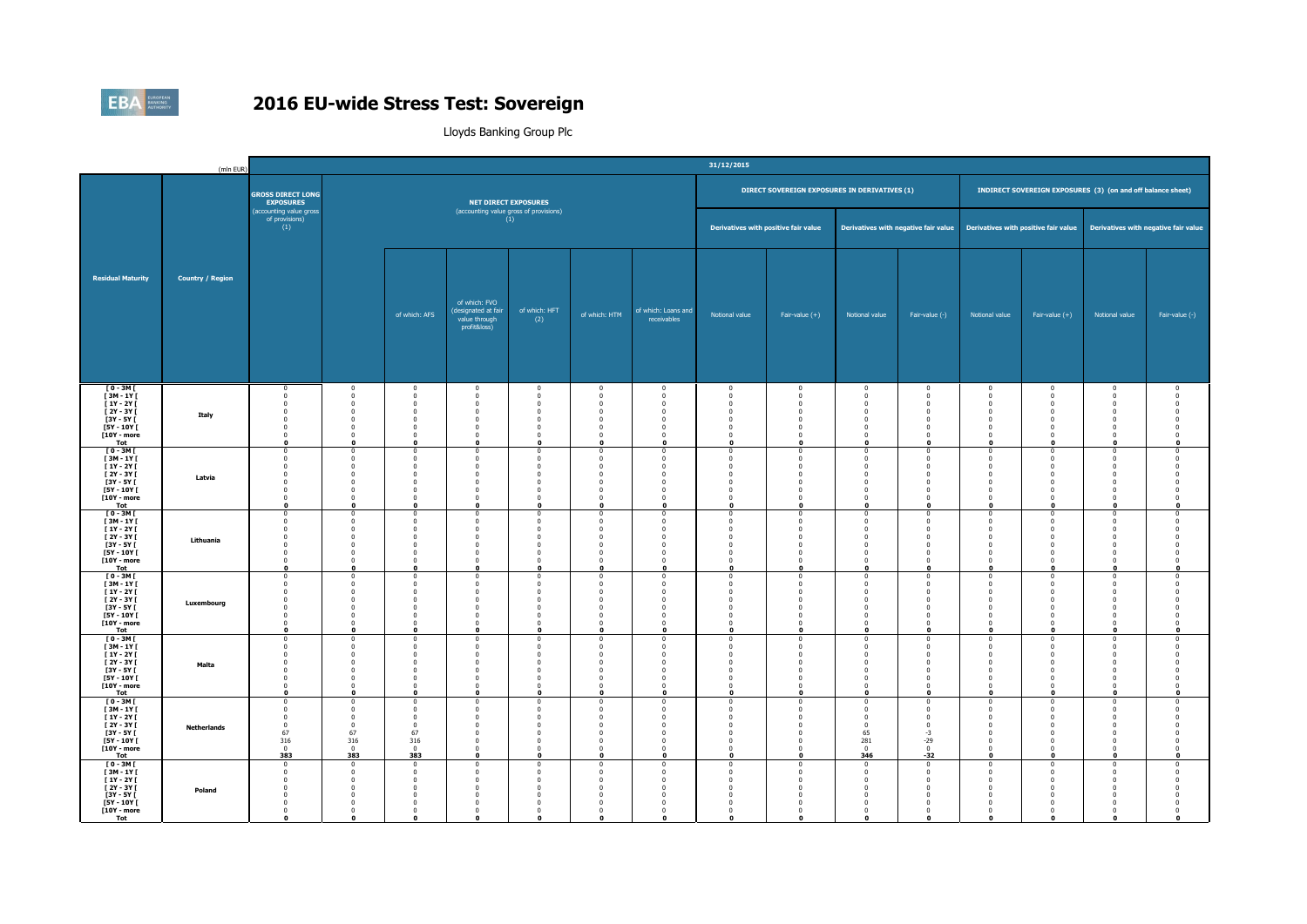

|                                                                                                                                | (mln EUR)               |                                                                                                                      |                                                                                                                                  |                                                                                                                |                                                                                                                                        |                                                                                                        |                                                                                                                       |                                                                                                                        | 31/12/2015                                                                                                               |                                                                                                                                                           |                                                                                                                               |                                                                                                                                              |                                                                                                                        |                                                                                                                            |                                                                                                                             |                                                                                                       |
|--------------------------------------------------------------------------------------------------------------------------------|-------------------------|----------------------------------------------------------------------------------------------------------------------|----------------------------------------------------------------------------------------------------------------------------------|----------------------------------------------------------------------------------------------------------------|----------------------------------------------------------------------------------------------------------------------------------------|--------------------------------------------------------------------------------------------------------|-----------------------------------------------------------------------------------------------------------------------|------------------------------------------------------------------------------------------------------------------------|--------------------------------------------------------------------------------------------------------------------------|-----------------------------------------------------------------------------------------------------------------------------------------------------------|-------------------------------------------------------------------------------------------------------------------------------|----------------------------------------------------------------------------------------------------------------------------------------------|------------------------------------------------------------------------------------------------------------------------|----------------------------------------------------------------------------------------------------------------------------|-----------------------------------------------------------------------------------------------------------------------------|-------------------------------------------------------------------------------------------------------|
|                                                                                                                                |                         | <b>GROSS DIRECT LONG</b><br><b>EXPOSURES</b>                                                                         |                                                                                                                                  |                                                                                                                |                                                                                                                                        | <b>NET DIRECT EXPOSURES</b>                                                                            |                                                                                                                       |                                                                                                                        |                                                                                                                          | DIRECT SOVEREIGN EXPOSURES IN DERIVATIVES (1)                                                                                                             |                                                                                                                               |                                                                                                                                              |                                                                                                                        |                                                                                                                            | INDIRECT SOVEREIGN EXPOSURES (3) (on and off balance sheet)                                                                 |                                                                                                       |
|                                                                                                                                |                         | (accounting value gross<br>of provisions)<br>(1)                                                                     |                                                                                                                                  |                                                                                                                | (accounting value gross of provisions)                                                                                                 | (1)                                                                                                    |                                                                                                                       |                                                                                                                        | Derivatives with positive fair value                                                                                     |                                                                                                                                                           |                                                                                                                               | Derivatives with negative fair value                                                                                                         |                                                                                                                        | Derivatives with positive fair value                                                                                       | Derivatives with negative fair value                                                                                        |                                                                                                       |
| <b>Residual Maturity</b>                                                                                                       | <b>Country / Region</b> |                                                                                                                      |                                                                                                                                  | of which: AFS                                                                                                  | of which: FVO<br>(designated at fair<br>value through<br>profit&loss)                                                                  | of which: HFT<br>(2)                                                                                   | of which: HTM                                                                                                         | of which: Loans and<br>receivables                                                                                     | Notional value                                                                                                           | Fair-value $(+)$                                                                                                                                          | Notional value                                                                                                                | Fair-value (-)                                                                                                                               | Notional value                                                                                                         | Fair-value $(+)$                                                                                                           | Notional value                                                                                                              | Fair-value (-)                                                                                        |
| $[0 - 3M]$<br><b>F3M-1YF</b><br>[ 1Y - 2Y [<br>$[2Y - 3Y]$<br>$[3Y - 5Y]$<br><b>F5Y - 10Y F</b><br>[10Y - more<br>Tot          | Portugal                | $\mathbf{0}$<br>$\Omega$<br>$\mathbf{0}$<br>$\mathbf{0}$<br>$\mathbf 0$<br>$\Omega$<br>$\mathbf 0$<br>$\mathbf{0}$   | $\overline{0}$<br>$\Omega$<br>$\overline{0}$<br>$^{\circ}$<br>$\overline{0}$<br>$\Omega$<br>$\overline{0}$<br>n                  | $\overline{0}$<br>$\Omega$<br>$\Omega$<br>$^{\circ}$<br>$\Omega$<br>$\Omega$<br>$\mathbf 0$<br>$\mathbf{0}$    | $\mathbf 0$<br>$\Omega$<br>$\overline{0}$<br>$\mathbf 0$<br>$\overline{0}$<br>$\Omega$<br>$\mathbf 0$<br>$\Omega$                      | $\overline{0}$<br>$\Omega$<br>$\Omega$<br>$^{\circ}$<br>$\Omega$<br>$\Omega$<br>$\Omega$<br>$\Omega$   | $\overline{0}$<br>$\Omega$<br>$\Omega$<br>$\mathbf 0$<br>$\mathbf 0$<br>$\Omega$<br>$\mathbf 0$<br>$\mathbf{0}$       | $\overline{0}$<br>$\Omega$<br>$\Omega$<br>- 0<br>$\Omega$<br>$\overline{0}$<br>$\overline{\mathbf{0}}$<br>$\mathbf{0}$ | $\mathbf 0$<br>$\Omega$<br>$\mathbf 0$<br>$^{\circ}$<br>$\mathbf 0$<br>$\Omega$<br>$\mathbf{0}$<br>$\mathbf{r}$          | $\overline{0}$<br>$\overline{0}$<br>$\overline{0}$<br>$\overline{0}$<br>$\overline{0}$<br>$\Omega$<br>$\overline{0}$<br>$\Omega$                          | $\mathbf 0$<br>$\Omega$<br>$\mathbf 0$<br>$\overline{0}$<br>$\overline{0}$<br>$\mathbf{0}$<br>$\mathbf{0}$<br>$\Omega$        | $\overline{0}$<br>$\,$ 0 $\,$<br>$\overline{0}$<br>$\overline{0}$<br>$\overline{0}$<br>$\overline{0}$<br>$\overline{\mathbf{0}}$<br>$\Omega$ | $\bf{0}$<br>$\Omega$<br>$\mathbf 0$<br>$^{\circ}$<br>$\mathbf 0$<br>$\Omega$<br>$\mathbf 0$<br>$\Omega$                | $\bf{0}$<br>$\mathbf 0$<br>$\overline{0}$<br>$\overline{0}$<br>$\mathbf 0$<br>$\overline{0}$<br>$\mathbf 0$<br>o           | $\bf{0}$<br>$\mathbf 0$<br>$\bf{0}$<br>$\mathbf{0}$<br>$\mathbf 0$<br>$\mathbf{0}$<br>$\mathbf 0$<br>$\mathbf{0}$           | $^{\circ}$<br>$\Omega$<br>$\Omega$<br>$\Omega$<br>$\Omega$<br>$\mathbf{0}$                            |
| $[0 - 3M]$<br>$[3M - 1Y]$<br><b>F1Y-2YF</b><br><b>F2Y-3YF</b><br><b>F3Y - 5Y F</b><br><b>FSY - 10Y F</b><br>[10Y - more<br>Tot | Romania                 | $\mathbf 0$<br>$\Omega$<br>$^{\circ}$<br>$\Omega$<br>$\mathbf 0$<br>$\Omega$<br>$\mathbf 0$<br>$\mathbf{0}$          | $\overline{0}$<br>$\Omega$<br>$\Omega$<br>$\Omega$<br>$\overline{0}$<br>$\Omega$<br>$\overline{0}$<br>n                          | $\Omega$<br>$\Omega$<br>$\Omega$<br>$\Omega$<br>$\overline{0}$<br>$\sqrt{2}$<br>$\overline{0}$<br>$\Omega$     | $\mathbf 0$<br>$\Omega$<br>$\mathbf 0$<br>$\Omega$<br>$\mathbf 0$<br>$\Omega$<br>$\overline{0}$<br>$\Omega$                            | $\Omega$<br>$\Omega$<br>$\Omega$<br>$\Omega$<br>$\Omega$<br>$\Omega$<br>$\mathbf{0}$<br>$\Omega$       | $\mathbf 0$<br>$\Omega$<br>$\mathbf 0$<br>$\Omega$<br>$\mathbf 0$<br>$\Omega$<br>$\mathbf 0$<br>$\Omega$              | $\Omega$<br>$\Omega$<br>$\bf{0}$<br>$\Omega$<br>$\overline{0}$<br>$\Omega$<br>$\overline{0}$<br>$\Omega$               | $^{\circ}$<br>$\Omega$<br>$\Omega$<br>$\Omega$<br>$\overline{0}$<br>$\Omega$<br>$\overline{0}$                           | $\mathbf 0$<br>$\overline{0}$<br>$\overline{0}$<br>$\Omega$<br>$\overline{0}$<br>$\Omega$<br>$\overline{0}$<br>$\Omega$                                   | $\overline{0}$<br>$\Omega$<br>$\mathbf 0$<br>$\Omega$<br>$\mathbf{0}$<br>$\Omega$<br>$\mathbf{0}$<br>n                        | $\mathbf 0$<br>$\Omega$<br>$\mathbf 0$<br>$\Omega$<br>$\overline{0}$<br>$\Omega$<br>$\overline{0}$<br>$\Omega$                               | $\mathbf 0$<br>$\Omega$<br>$\mathbf 0$<br>$\Omega$<br>$\mathbf 0$<br>$\Omega$<br>$\mathbf 0$<br>$\Omega$               | $\mathbf 0$<br>$\Omega$<br>$\mathbf 0$<br>$\Omega$<br>$\overline{0}$<br>$\Omega$<br>$\overline{0}$<br>o                    | $\mathbf{0}$<br>$\mathbf{0}$<br>$\mathbf{0}$<br>$\mathbf{0}$<br>$\mathbf{0}$<br>$\mathbf{0}$<br>$\mathbf 0$<br>$\mathbf{0}$ | $\Omega$<br>$\Omega$<br>$\Omega$<br>$\sqrt{ }$<br>$\Omega$<br>$\mathbf{0}$                            |
| $[0 - 3M]$<br>[3M-1Y]<br>$[1Y - 2Y]$<br>$[2Y - 3Y]$<br>$[3Y - 5Y]$<br><b>F5Y - 10Y F</b><br><b>T10Y - more</b><br>Tot          | Slovakia                | $\mathbf 0$<br>$^{\circ}$<br>$\mathbf 0$<br>$^{\circ}$<br>$\mathbf 0$<br>$\mathbf{0}$<br>$\mathbf 0$<br>$\mathbf{o}$ | $\overline{0}$<br>$\overline{0}$<br>$\overline{0}$<br>$\Omega$<br>$\overline{0}$<br>$\overline{0}$<br>$\overline{0}$<br>$\Omega$ | $\Omega$<br>$\sqrt{2}$<br>$\overline{0}$<br>$\sqrt{2}$<br>$\Omega$<br>$\Omega$<br>$\mathbf{0}$<br>$\mathbf{0}$ | $\mathbf 0$<br>$\mathbf 0$<br>$\mathbf 0$<br>$\mathbf 0$<br>$\mathbf 0$<br>$\overline{0}$<br>$\mathbf{0}$<br>$\mathbf 0$               | $\Omega$<br>$\Omega$<br>$\Omega$<br>$\sqrt{2}$<br>$\Omega$<br>$\Omega$<br>$\overline{0}$<br>$\Omega$   | $\mathbf 0$<br>$\overline{0}$<br>$\mathbf 0$<br>$\Omega$<br>$\mathbf 0$<br>$\mathbf 0$<br>$\mathbf 0$<br>$\mathbf{o}$ | $\Omega$<br>$\Omega$<br>$\overline{0}$<br>$\Omega$<br>$^{\circ}$<br>$\Omega$<br>$\overline{0}$<br>$\mathbf{o}$         | $\mathbf 0$<br>$\overline{0}$<br>$\overline{0}$<br>$\Omega$<br>$^{\circ}$<br>$\mathbf 0$<br>$\mathbf{0}$<br>$\mathbf{r}$ | $\overline{0}$<br>$\Omega$<br>$\overline{0}$<br>$\overline{0}$<br>$\overline{0}$<br>$\overline{\mathbf{0}}$<br>$\overline{0}$<br>$\mathbf 0$              | $\mathbf 0$<br>$\overline{0}$<br>$\mathbf{0}$<br>$\mathbf 0$<br>$\overline{0}$<br>$\mathbf 0$<br>$\mathbf{0}$<br>$\mathbf{0}$ | $\mathbf 0$<br>$\Omega$<br>$\overline{0}$<br>$\overline{0}$<br>$\mathbf 0$<br>$\overline{\mathbf{0}}$<br>$\overline{0}$<br>$\mathbf 0$       | $\mathbf 0$<br>$^{\circ}$<br>$\mathbf 0$<br>$\mathbf 0$<br>$\mathbf{0}$<br>$\mathbf 0$<br>$\mathbf{0}$<br>$\mathbf{o}$ | $\overline{0}$<br>$\mathbf 0$<br>$\mathbf 0$<br>$\Omega$<br>$\mathbf 0$<br>$\bf{0}$<br>$\overline{0}$<br>$\Omega$          | $\mathbf{0}$<br>$\mathbf 0$<br>$\mathbf{0}$<br>$\mathbf{0}$<br>$\mathbf{0}$<br>$\mathbf{0}$<br>$\mathbf{0}$<br>$\mathbf{o}$ | $\Omega$<br>$\Omega$<br>$\Omega$<br>$\sqrt{ }$<br>$\Omega$<br>$\overline{0}$<br>$\mathbf 0$           |
| <b>TO-3MT</b><br>[3M-1Y]<br><b>F1Y-2YF</b><br>[2Y-3Y]<br>$[3Y - 5Y]$<br>[5Y - 10Y [<br><b>T10Y - more</b><br>Tot               | Slovenia                | $\Omega$<br>0<br>$\Omega$<br>$^{\circ}$<br>$\mathbf{0}$<br>$^{\circ}$<br>$\Omega$<br>$\mathbf{0}$                    | $\Omega$<br>$\overline{0}$<br>$\Omega$<br>$^{\circ}$<br>$\Omega$<br>$\overline{0}$<br>$\Omega$<br>$\mathbf{r}$                   | $\Omega$<br>$\sqrt{2}$<br>$\Omega$<br>$\Omega$<br>$\Omega$<br>$\bf{0}$<br>$\sqrt{2}$<br>$\mathbf{a}$           | $\Omega$<br>$\mathbf 0$<br>$\Omega$<br>$\overline{0}$<br>$\overline{\mathbf{0}}$<br>$\overline{0}$<br>$\Omega$<br>$\mathbf{0}$         | $\Omega$<br>$\Omega$<br>$\Omega$<br>$\Omega$<br>$\Omega$<br>$\overline{0}$<br>$\Omega$<br>$\mathbf{a}$ | $\Omega$<br>$\mathbf 0$<br>$\Omega$<br>$\Omega$<br>$\mathbf 0$<br>$\mathbf 0$<br>$\sqrt{2}$<br>$\mathbf{0}$           | $\Omega$<br>$\Omega$<br>$\Omega$<br>$\overline{0}$<br>$\overline{0}$<br>$\bf{0}$<br>$\sqrt{2}$<br>$\Omega$             | $\Omega$<br>$\overline{0}$<br>$\Omega$<br>$\overline{0}$<br>$^{\circ}$<br>$\overline{0}$<br>$\sqrt{2}$<br>$\mathbf{r}$   | $\Omega$<br>$\overline{0}$<br>$\overline{0}$<br>$\overline{0}$<br>$\overline{0}$<br>$\overline{0}$<br>$\overline{0}$<br>$\mathbf 0$                       | $\Omega$<br>$\overline{0}$<br>$\mathbf{0}$<br>$\mathbf 0$<br>$\mathbf{0}$<br>$\mathbf 0$<br>$\sqrt{2}$<br>$\mathbf{a}$        | $\Omega$<br>$\mathbf 0$<br>$\Omega$<br>$\overline{0}$<br>$\overline{0}$<br>$\overline{\mathbf{0}}$<br>$\overline{0}$<br>$\mathbf{0}$         | $\Omega$<br>$^{\circ}$<br>$\Omega$<br>$\mathbf 0$<br>$^{\circ}$<br>$\mathbf 0$<br>$\Omega$<br>$\mathbf{0}$             | $\overline{0}$<br>$\overline{0}$<br>$\mathbf{0}$<br>$\overline{0}$<br>$\overline{0}$<br>$\bf{0}$<br>$\sqrt{2}$<br>$\bf{0}$ | $\Omega$<br>$\bf{0}$<br>$\mathbf 0$<br>$\bf{0}$<br>$\mathbf{0}$<br>$\bf{0}$<br>$\mathbf{0}$<br>$\mathbf{0}$                 | $\Omega$<br>$^{\circ}$<br>$\Omega$<br>$\sqrt{ }$<br>$\Omega$<br>$\Omega$<br>$\sqrt{2}$<br>$\mathbf 0$ |
| <b>FO-3MF</b><br>$[3M-1Y]$<br>$[1Y - 2Y]$<br>$[2Y - 3Y]$<br>$[3Y - 5Y]$<br>$[5Y - 10Y]$<br>[10Y - more<br>Tot                  | Spain                   | $\mathbf{0}$<br>$\overline{0}$<br>$\Omega$<br>$\mathbf 0$<br>$^{\circ}$<br>$\mathbf 0$<br>$\Omega$<br>$\mathbf 0$    | $\Omega$<br>$\mathbf 0$<br>$\Omega$<br>$\Omega$<br>$\Omega$<br>$\overline{0}$<br>$\Omega$<br>$\mathbf{o}$                        | $\sqrt{2}$<br>$\Omega$<br>$\Omega$<br>$\Omega$<br>$\mathbf 0$<br>$\sqrt{2}$<br>$\bullet$                       | $\Omega$<br>$\mathbf 0$<br>$\Omega$<br>$\mathbf 0$<br>$^{\circ}$<br>$\overline{0}$<br>$\overline{0}$<br>$\mathbf 0$                    | $\Omega$<br>$\mathbf{0}$<br>$\Omega$<br>$\Omega$<br>$\Omega$<br>$\mathbf 0$<br>$\sqrt{2}$<br>$\Omega$  | $\Omega$<br>$\mathbf 0$<br>$\Omega$<br>$\Omega$<br>$\Omega$<br>$\mathbf 0$<br>$\Omega$<br>$\mathbf 0$                 | $\Omega$<br>$\Omega$<br>$\overline{0}$<br>$\Omega$<br>$\mathbf{0}$<br>$\Omega$<br>$\mathbf{o}$                         | $\Omega$<br>O<br>$\Omega$<br>$\mathbf 0$<br>$\Omega$<br>$\mathbf{0}$<br>$\Omega$<br>$\mathbf{0}$                         | $^{\circ}$<br>$\overline{0}$<br>$\overline{0}$<br>$^{\circ}$<br>$\overline{0}$<br>$\overline{0}$<br>$\mathbf 0$                                           | $\Omega$<br>$\overline{0}$<br>$\Omega$<br>$\mathbf{0}$<br>$^{\circ}$<br>$\mathbf{0}$<br>$\Omega$<br>$\mathbf{0}$              | $^{\circ}$<br>$\mathbf 0$<br>$\Omega$<br>$\overline{0}$<br>$^{\circ}$<br>$\overline{0}$<br>$\overline{0}$<br>$\mathbf 0$                     | $^{\circ}$<br>$\mathbf 0$<br>$\Omega$<br>$\mathbf 0$<br>$^{\circ}$<br>$\mathbf 0$<br>$\Omega$<br>$\mathbf 0$           | $\bf{0}$<br>$\mathbf 0$<br>$\Omega$<br>$\mathbf 0$<br>$\Omega$<br>$\mathbf 0$<br>$\Omega$<br>$\mathbf 0$                   | $\mathbf{0}$<br>$\mathbf 0$<br>$\mathbf 0$<br>$\mathbf{0}$<br>$^{\circ}$<br>$\mathbf 0$<br>$\mathbf{0}$<br>$\bullet$        | $\Omega$<br>$\Omega$<br>$\Omega$<br>$\overline{0}$<br>$\sqrt{2}$<br>$\mathbf 0$                       |
| $[0 - 3M]$<br><b>F3M-1YF</b><br>$[1Y - 2Y]$<br>$[2Y - 3Y]$<br>$[3Y - 5Y]$<br>$[5Y - 10Y]$<br>[10Y - more<br>Tot                | Sweden                  | $\bf{0}$<br>$\Omega$<br>69<br>50<br>46<br>$\mathbf 0$<br>$\bf{0}$<br>165                                             | $\mathbf 0$<br>$\Omega$<br>69<br>50<br>46<br>$\mathbf{0}$<br>$\overline{\mathbf{0}}$<br>165                                      | $\Omega$<br>$\Omega$<br>69<br>50<br>46<br>$\mathbf 0$<br>$\mathbf{0}$<br>165                                   | $\Omega$<br>$\Omega$<br>$\Omega$<br>$\mathbf 0$<br>$\overline{\mathbf{0}}$<br>$\overline{0}$<br>$\overline{\mathbf{0}}$<br>$\mathbf 0$ | $\Omega$<br>$\Omega$<br>$\sqrt{2}$<br>$\Omega$<br>$\Omega$<br>$\mathbf 0$<br>$\Omega$<br>$\mathbf{0}$  | $\mathbf 0$<br>$\Omega$<br>$\Omega$<br>$\Omega$<br>$\mathbf 0$<br>$\mathbf 0$<br>$\Omega$<br>$\mathbf 0$              | $\Omega$<br>- 0<br>$\sqrt{2}$<br>$\overline{0}$<br>$\bf{0}$<br>$\overline{0}$<br>$\Omega$<br>$\mathbf{o}$              | $\Omega$<br>$\Omega$<br>69<br>$\mathbf{0}$<br>$\mathbf 0$<br>$\mathbf{0}$<br>$\mathbf 0$<br>69                           | $\overline{0}$<br>$\Omega$<br>$\Omega$<br>$\overline{0}$<br>$\overline{\mathbf{0}}$<br>$\overline{\mathbf{0}}$<br>$\overline{\mathbf{0}}$<br>$\mathbf{o}$ | $\Omega$<br>$\Omega$<br>$\Omega$<br>$\mathbf{0}$<br>46<br>$\mathbf 0$<br>$\mathbf 0$<br>46                                    | $\overline{0}$<br>$\Omega$<br>$\Omega$<br>$\mathbf 0$<br>$\overline{\mathbf{0}}$<br>$\overline{0}$<br>$\overline{\mathbf{0}}$<br>$\mathbf 0$ | $^{\circ}$<br>$\Omega$<br>$\Omega$<br>$\mathbf 0$<br>$\mathbf 0$<br>$\mathbf 0$<br>$\mathbf 0$<br>$\mathbf{o}$         | $\overline{0}$<br>$\Omega$<br>$\Omega$<br>$\overline{0}$<br>$\overline{0}$<br>$\mathbf 0$<br>$\Omega$<br>$\mathbf 0$       | $\bf{0}$<br>$\mathbf{0}$<br>$\bf{0}$<br>$\mathbf{0}$<br>$\bf{0}$<br>$\mathbf 0$<br>$\bf{0}$<br>$\bullet$                    | $\overline{0}$<br>$\Omega$<br>$\Omega$<br>$\Omega$<br>$\overline{0}$<br>$\Omega$<br>$\mathbf 0$       |
| $[0 - 3M]$<br>$I3M - 1YI$<br><b>F1Y-2YF</b><br><b>F2Y-3YF</b><br><b>F3Y - 5Y F</b><br><b>F5Y - 10Y F</b><br>[10Y - more<br>Tot | <b>United Kingdom</b>   | $\mathbf 0$<br>638<br>653<br>1,339<br>6.171<br>26,303<br>34,154<br>69,259                                            | $\,0\,$<br>638<br>653<br>1,339<br>6.171<br>26,303<br>34,154<br>69,259                                                            | $\circ$<br>422<br>162<br>$\mathbf{0}$<br>1.012<br>2,102<br>21,161<br>24,860                                    | $\,0\,$<br>$\overline{0}$<br>86<br>$\overline{4}$<br>855<br>1,404<br>3,896<br>6,245                                                    | $\Omega$<br>217<br>$\mathbf{0}$<br>145<br>920<br>787<br>9,097<br>11,166                                | $\mathbf 0$<br>$\mathbf{0}$<br>405<br>1,190<br>3.384<br>22,010<br>$\bf{0}$<br>26,989                                  | $\mathbf{0}$<br>$\Omega$<br>$\Omega$<br>$\Omega$<br>$\mathbf{0}$<br>$\Omega$<br>$\Omega$<br>$\mathbf 0$                | $\mathbf 0$<br>409<br>111<br>$\Omega$<br>1.156<br>330<br>69<br>2,074                                                     | $\,$ 0<br>59<br>83<br>$\overline{0}$<br>616<br>1,272<br>1,892<br>3,923                                                                                    | $\mathbf{0}$<br>12<br>523<br>1,179<br>4.233<br>22,455<br>19,267<br>47,668                                                     | $\mathbf 0$<br>$\overline{0}$<br>$-5$<br>$-16$<br>$-393$<br>$-2,846$<br>$-5,956$<br>$-9,216$                                                 | $\mathbf 0$<br>$\Omega$<br>$\mathbf 0$<br>$\Omega$<br>$\mathbf{0}$<br>255<br>$\mathbf 0$<br>255                        | $\mathbf 0$<br>$\overline{0}$<br>$\mathbf 0$<br>$\Omega$<br>$\mathbf 0$<br>$\overline{z}$<br>$\bf{0}$                      | $\mathbf 0$<br>8<br>19<br>9<br>10<br>109<br>246<br>402                                                                      | $\overline{0}$<br>$\Omega$<br>$\Omega$<br>$-1$<br>$-4$<br>-6                                          |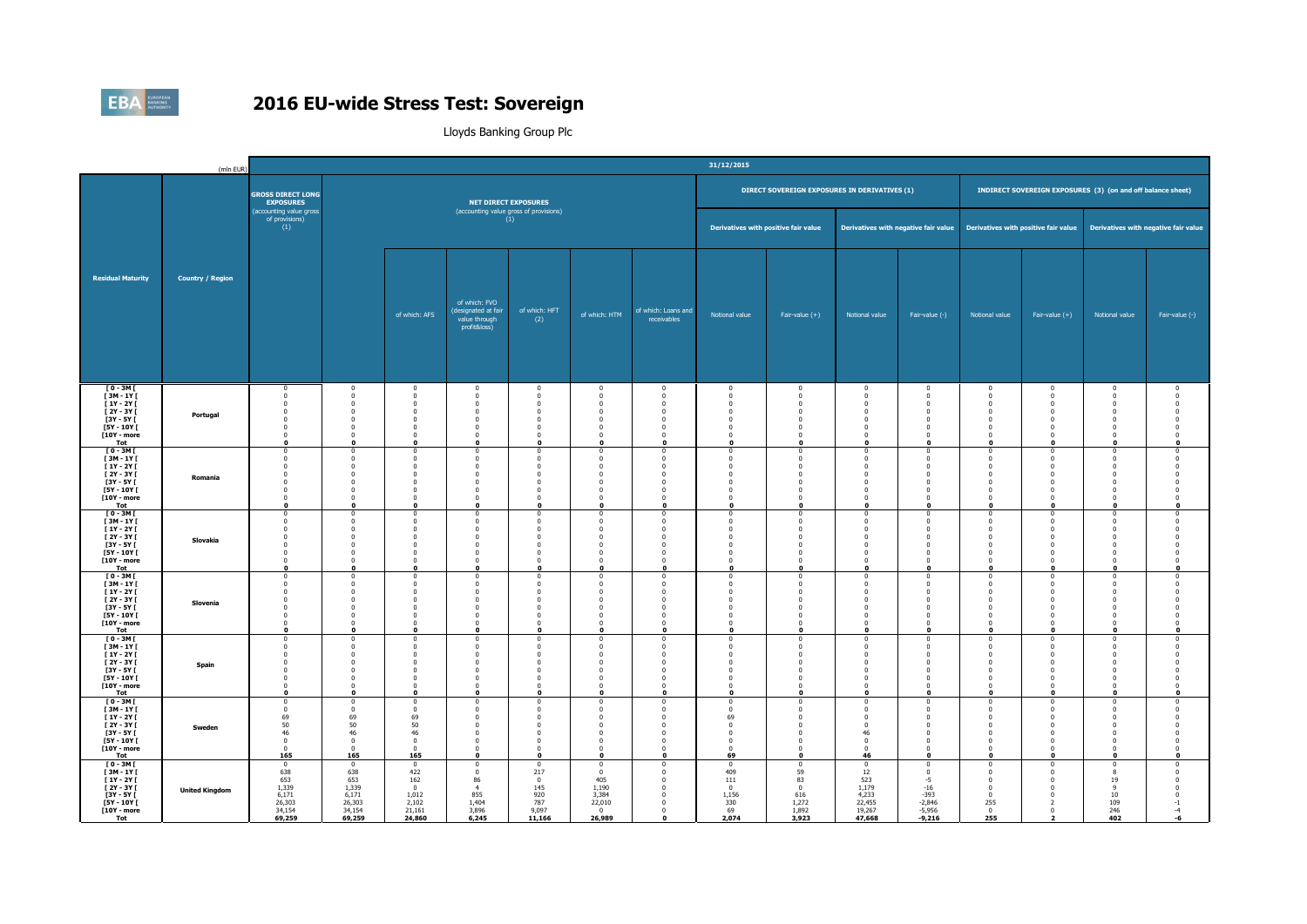

|                                                                                                                    | (mln EUR)               |                                                                                                                   |                                                                                                                                |                                                                                                            |                                                                                                                                   |                                                                                                                 |                                                                                                                    |                                                                                                                            | 31/12/2015                                                                                                             |                                                                                                                                                                    |                                                                                                                        |                                                                                                                                                     |                                                                                                                  |                                                                                                                       |                                                                                                                          |                                                                                                         |
|--------------------------------------------------------------------------------------------------------------------|-------------------------|-------------------------------------------------------------------------------------------------------------------|--------------------------------------------------------------------------------------------------------------------------------|------------------------------------------------------------------------------------------------------------|-----------------------------------------------------------------------------------------------------------------------------------|-----------------------------------------------------------------------------------------------------------------|--------------------------------------------------------------------------------------------------------------------|----------------------------------------------------------------------------------------------------------------------------|------------------------------------------------------------------------------------------------------------------------|--------------------------------------------------------------------------------------------------------------------------------------------------------------------|------------------------------------------------------------------------------------------------------------------------|-----------------------------------------------------------------------------------------------------------------------------------------------------|------------------------------------------------------------------------------------------------------------------|-----------------------------------------------------------------------------------------------------------------------|--------------------------------------------------------------------------------------------------------------------------|---------------------------------------------------------------------------------------------------------|
|                                                                                                                    |                         | <b>GROSS DIRECT LONG</b><br><b>EXPOSURES</b>                                                                      |                                                                                                                                |                                                                                                            |                                                                                                                                   | <b>NET DIRECT EXPOSURES</b>                                                                                     |                                                                                                                    |                                                                                                                            |                                                                                                                        | DIRECT SOVEREIGN EXPOSURES IN DERIVATIVES (1)                                                                                                                      |                                                                                                                        |                                                                                                                                                     |                                                                                                                  |                                                                                                                       | <b>INDIRECT SOVEREIGN EXPOSURES</b> (3) (on and off balance sheet)                                                       |                                                                                                         |
|                                                                                                                    |                         | (accounting value gross<br>of provisions)<br>(1)                                                                  |                                                                                                                                |                                                                                                            | (accounting value gross of provisions)                                                                                            | (1)                                                                                                             |                                                                                                                    |                                                                                                                            | Derivatives with positive fair value                                                                                   |                                                                                                                                                                    |                                                                                                                        | Derivatives with negative fair value                                                                                                                |                                                                                                                  |                                                                                                                       | Derivatives with positive fair value Derivatives with negative fair value                                                |                                                                                                         |
| <b>Residual Maturity</b>                                                                                           | <b>Country / Region</b> |                                                                                                                   |                                                                                                                                | of which: AFS                                                                                              | of which: FVO<br>(designated at fair<br>value through<br>profit&loss)                                                             | of which: HFT<br>(2)                                                                                            | of which: HTM                                                                                                      | of which: Loans and<br>receivables                                                                                         | Notional value                                                                                                         | Fair-value $(+)$                                                                                                                                                   | Notional value                                                                                                         | Fair-value (-)                                                                                                                                      | Notional value                                                                                                   | Fair-value $(+)$                                                                                                      | Notional value                                                                                                           | Fair-value (-)                                                                                          |
| $[0 - 3M]$<br><b>F3M-1YF</b><br>$[1Y - 2Y]$<br><b>F2Y-3YF</b><br>$[3Y - 5Y]$<br>[5Y - 10Y [<br>[10Y - more<br>Tot  | <b>Iceland</b>          | $^{\circ}$<br>$\mathbf{0}$<br>$\mathbf 0$<br>$^{\circ}$<br>$\mathbf 0$<br>$\Omega$<br>$\mathbf 0$<br>$\mathbf{o}$ | $\overline{0}$<br>$\overline{0}$<br>$\overline{0}$<br>$\Omega$<br>$\overline{0}$<br>$\Omega$<br>$\overline{0}$<br>$\mathbf{0}$ | $\Omega$<br>$\Omega$<br>$\Omega$<br>$\Omega$<br>$\overline{0}$<br>$\sqrt{2}$<br>$\bf{0}$<br>$\mathbf{o}$   | $\overline{0}$<br>$\overline{0}$<br>$\overline{0}$<br>$^{\circ}$<br>$\mathbf 0$<br>$\Omega$<br>$\mathbf{0}$<br>$\mathbf 0$        | $\overline{0}$<br>$\Omega$<br>$\Omega$<br>$\Omega$<br>$\mathbf 0$<br>$\sqrt{2}$<br>$\mathbf{0}$<br>$\mathbf{0}$ | $\overline{0}$<br>$\overline{0}$<br>$\Omega$<br>$\Omega$<br>$\mathbf 0$<br>$\Omega$<br>$\mathbf{0}$<br>$\mathbf 0$ | $\overline{0}$<br>$\Omega$<br>$\overline{0}$<br>$\Omega$<br>$\overline{0}$<br>$\Omega$<br>$\overline{0}$<br>$\mathbf{o}$   | $\mathbf 0$<br>$\overline{0}$<br>$\mathbf 0$<br>$\Omega$<br>$\overline{0}$<br>$\Omega$<br>$\mathbf{0}$<br>$\mathbf{r}$ | $\overline{0}$<br>$\overline{0}$<br>$\overline{0}$<br>$^{\circ}$<br>$\overline{0}$<br>$\Omega$<br>$\overline{0}$<br>$\mathbf 0$                                    | $\mathbf 0$<br>$\overline{0}$<br>$\mathbf{0}$<br>$\Omega$<br>$\mathbf{0}$<br>$\Omega$<br>$\mathbf 0$<br>$\mathbf{0}$   | $\mathbf 0$<br>$\overline{0}$<br>$\overline{0}$<br>$^{\circ}$<br>$\overline{0}$<br>$\Omega$<br>$\overline{0}$<br>$\mathbf 0$                        | $\mathbf 0$<br>$^{\circ}$<br>$\mathbf 0$<br>$^{\circ}$<br>$\mathbf 0$<br>$\Omega$<br>$\mathbf 0$<br>$\mathbf{o}$ | $\bf{0}$<br>$\mathbf 0$<br>$\overline{0}$<br>$\Omega$<br>$\overline{0}$<br>$\Omega$<br>$\overline{0}$<br>$\mathbf 0$  | $\mathbf{0}$<br>$\mathbf 0$<br>$\mathbf{0}$<br>$^{\circ}$<br>$\mathbf 0$<br>$\bf{0}$<br>$\mathbf 0$<br>$\mathbf{o}$      | $^{\circ}$<br>$\Omega$<br>$\sqrt{ }$<br>$\Omega$<br>$\Omega$                                            |
| $10 - 3M$<br>[3M-1Y]<br><b>F1Y-2YF</b><br>[ 2Y - 3Y [<br><b>F3Y - 5Y F</b><br>[5Y - 10Y [<br>[10Y - more<br>Tot    | Liechtenstein           | $\Omega$<br>$^{\circ}$<br>$\Omega$<br>$\mathbf{0}$<br>$\mathbf{0}$<br>$\mathbf{0}$<br>$\mathbf 0$<br>$\mathbf{o}$ | $\Omega$<br>$\overline{0}$<br>$\Omega$<br>$\overline{0}$<br>$\Omega$<br>$\overline{0}$<br>$\mathbf 0$<br>$\Omega$              | - 0<br>$\sqrt{2}$<br>$\Omega$<br>$\Omega$<br>$\Omega$<br>$\bf{0}$<br>$\bf{0}$<br>$\mathbf{0}$              | $\Omega$<br>$\mathbf 0$<br>$\Omega$<br>$\overline{0}$<br>$\overline{\mathbf{0}}$<br>$\overline{0}$<br>$\mathbf{0}$<br>$\mathbf 0$ | $\Omega$<br>$\Omega$<br>$\Omega$<br>$\Omega$<br>$\Omega$<br>$\mathbf{0}$<br>$\mathbf{0}$<br>$\mathbf{0}$        | $\Omega$<br>$\mathbf 0$<br>$\Omega$<br>$\Omega$<br>$\Omega$<br>$\mathbf 0$<br>$\mathbf 0$<br>$\mathbf 0$           | - 0<br>$\Omega$<br>$\overline{0}$<br>$\bf{0}$<br>$\overline{0}$<br>$\bf{0}$<br>$\bf{0}$<br>$\mathbf{o}$                    | $\Omega$<br>$\Omega$<br>$\Omega$<br>$\Omega$<br>$\Omega$<br>$\overline{0}$<br>$\mathbf 0$<br>$\mathbf{a}$              | $\Omega$<br>$\Omega$<br>$\overline{0}$<br>$\overline{0}$<br>$\overline{0}$<br>$\overline{\mathbf{0}}$<br>$\,$ 0 $\,$<br>$\mathbf 0$                                | $\Omega$<br>$\overline{0}$<br>$\mathbf{0}$<br>$\mathbf 0$<br>$\mathbf{0}$<br>$\mathbf 0$<br>$\bf{0}$<br>$\mathbf{0}$   | $\Omega$<br>$\Omega$<br>$\overline{0}$<br>$\overline{\mathbf{0}}$<br>$\overline{0}$<br>$\overline{\mathbf{0}}$<br>$\,$ 0 $\,$<br>$\mathbf 0$        | $\Omega$<br>$^{\circ}$<br>$\mathbf{0}$<br>$\mathbf 0$<br>$\Omega$<br>$\mathbf 0$<br>$\mathbf 0$<br>$\mathbf{o}$  | $\Omega$<br>$\overline{0}$<br>$\overline{0}$<br>$\bf{0}$<br>$\Omega$<br>$\bf{0}$<br>$\mathbf 0$<br>$\mathbf 0$        | $\mathbf{0}$<br>$\bf{0}$<br>$\mathbf{0}$<br>$\mathbf{0}$<br>$\mathbf{0}$<br>$\bf{0}$<br>$\bf{0}$<br>$\mathbf{o}$         | $\Omega$<br>$\Omega$<br>$\Omega$<br>$\sqrt{ }$<br>$\Omega$<br>$\Omega$<br>$\overline{0}$<br>$\mathbf 0$ |
| $[0 - 3M]$<br>[3M-1Y]<br>$[1Y - 2Y]$<br>$[2Y - 3Y]$<br>$[3Y - 5Y]$<br><b>F5Y - 10Y F</b><br>[10Y - more<br>Tot     | Norway                  | $\mathbf 0$<br>$\mathbf 0$<br>$\Omega$<br>$\mathbf 0$<br>$\Omega$<br>$^{\circ}$<br>$\Omega$<br>$\mathbf 0$        | $\Omega$<br>$\overline{0}$<br>$\Omega$<br>$\Omega$<br>$\Omega$<br>$\overline{0}$<br>$\Omega$<br>$\mathbf{o}$                   | $\Omega$<br>$\Omega$<br>$\Omega$<br>$\mathbf 0$<br>$\Omega$<br>$\overline{0}$<br>$\Omega$<br>$\bullet$     | $\Omega$<br>$\mathbf 0$<br>$\Omega$<br>$\overline{0}$<br>$\Omega$<br>$\overline{0}$<br>$\overline{0}$<br>$\mathbf 0$              | $\Omega$<br>$\mathbf{0}$<br>$\Omega$<br>$\Omega$<br>$\Omega$<br>$\mathbf{0}$<br>$\Omega$<br>$\mathbf 0$         | $\Omega$<br>$\mathbf 0$<br>$\Omega$<br>$\Omega$<br>$\Omega$<br>$\mathbf 0$<br>$\Omega$<br>$\mathbf 0$              | $\Omega$<br>$\overline{0}$<br>$\Omega$<br>$\overline{0}$<br>$\Omega$<br>$\bf{0}$<br>$\Omega$<br>$\bullet$                  | $\Omega$<br>$^{\circ}$<br>$\Omega$<br>$\overline{0}$<br>$\Omega$<br>$\overline{0}$<br>$\Omega$<br>$\mathbf{0}$         | $\Omega$<br>$\overline{0}$<br>$\overline{0}$<br>$\overline{0}$<br>$\overline{0}$<br>$\overline{0}$<br>$\overline{0}$<br>$\mathbf{o}$                               | $\Omega$<br>$\,0\,$<br>$\mathbf{0}$<br>$\mathbf{0}$<br>$\Omega$<br>$\mathbf 0$<br>$\Omega$<br>$\bullet$                | $\Omega$<br>$\mathbf 0$<br>$\overline{0}$<br>$\overline{0}$<br>$\overline{0}$<br>$\overline{0}$<br>$\overline{0}$<br>$\mathbf 0$                    | $\Omega$<br>$\mathbf 0$<br>$\Omega$<br>$\mathbf 0$<br>$\Omega$<br>$\bf{0}$<br>$\Omega$<br>$\mathbf 0$            | $\Omega$<br>$\mathbf 0$<br>$\mathbf{0}$<br>$\mathbf 0$<br>$\Omega$<br>$\overline{0}$<br>$\Omega$<br>$\mathbf 0$       | $\mathbf{0}$<br>$\mathbf 0$<br>$\mathbf 0$<br>$\mathbf{0}$<br>$\mathbf{0}$<br>$\mathbf{0}$<br>$\mathbf{0}$<br>$\bullet$  | $\Omega$<br>$\mathbf 0$<br>$\Omega$<br>$\Omega$<br>$\Omega$<br>$\mathbf 0$                              |
| $[0 - 3M]$<br>$[3M - 1Y]$<br>$[1Y - 2Y]$<br>$[2Y - 3Y]$<br>[3Y - 5Y [<br>$[5Y - 10Y]$<br><b>F10Y - more</b><br>Tot | Australia               | $\Omega$<br>$\overline{0}$<br>$\Omega$<br>$\mathbf 0$<br>0<br>$\mathbf 0$<br>$\bf{0}$<br>$\mathbf 0$              | $\Omega$<br>$\mathbf 0$<br>$\Omega$<br>$\overline{0}$<br>$\overline{0}$<br>$\overline{0}$<br>$\overline{0}$<br>$\mathbf 0$     | $\sqrt{2}$<br>$\sqrt{2}$<br>$\mathbf 0$<br>$\overline{0}$<br>$\mathbf 0$<br>$\sqrt{2}$<br>$\Omega$         | $\Omega$<br>$\mathbf 0$<br>$\Omega$<br>$\overline{0}$<br>$\overline{\mathbf{0}}$<br>$\overline{0}$<br>$\mathbf 0$<br>$\mathbf 0$  | $\sqrt{2}$<br>$\mathbf{0}$<br>$\Omega$<br>$\Omega$<br>$\Omega$<br>$\overline{0}$<br>$\sqrt{2}$<br>$\Omega$      | $\Omega$<br>$\mathbf 0$<br>$\Omega$<br>$\Omega$<br>$\mathbf 0$<br>$\mathbf 0$<br>$\Omega$<br>$\mathbf 0$           | $\sqrt{2}$<br>$\Omega$<br>$\overline{0}$<br>$\bf{0}$<br>$\overline{0}$<br>$\Omega$<br>$\mathbf{o}$                         | $\Omega$<br>$\Omega$<br>$\Omega$<br>$\overline{0}$<br>$\mathbf{0}$<br>$\Omega$<br>$\Omega$                             | $\Omega$<br>$\Omega$<br>$\overline{0}$<br>$\overline{\mathbf{0}}$<br>$\overline{\mathbf{0}}$<br>$\Omega$<br>$\mathbf 0$                                            | $\Omega$<br>$\mathbf 0$<br>$\Omega$<br>$\mathbf{0}$<br>$\bf{0}$<br>$\mathbf{0}$<br>$\Omega$<br>$\mathbf{0}$            | $\Omega$<br>0<br>$\Omega$<br>$\mathbf 0$<br>$\overline{\mathbf{0}}$<br>$\overline{\mathbf{0}}$<br>$\,$ 0 $\,$<br>$\mathbf{o}$                       | $\Omega$<br>$\mathbf 0$<br>$\Omega$<br>$\mathbf 0$<br>$\bf{0}$<br>$\mathbf 0$<br>$\mathbf 0$<br>$\mathbf 0$      | $^{\circ}$<br>$\mathbf 0$<br>$\Omega$<br>$\overline{0}$<br>$\overline{0}$<br>$\mathbf 0$<br>$\bf{0}$<br>$\mathbf 0$   | $^{\circ}$<br>$\,0\,$<br>$\mathbf 0$<br>$\mathbf{0}$<br>$\bf{0}$<br>$\mathbf{0}$<br>$\mathbf{0}$<br>$\bullet$            | $\Omega$<br>$\Omega$<br>$\Omega$<br>$^{\circ}$<br>$\Omega$<br>$\mathbf 0$                               |
| <b>TO-3MT</b><br>$I3M - 1YI$<br>$[1Y - 2Y]$<br><b>F2Y-3YF</b><br>[3Y - 5Y [<br>$[5Y - 10Y]$<br>[10Y - more<br>Tot  | Canada                  | $\mathbf{0}$<br>$\Omega$<br>$\mathbf{0}$<br>$\mathbf{0}$<br>93<br>$\mathbf 0$<br>$\mathbf{0}$<br>93               | $\overline{0}$<br>$\Omega$<br>$\overline{0}$<br>$\Omega$<br>93<br>$\Omega$<br>$\overline{0}$<br>93                             | $\bf{0}$<br>$\Omega$<br>$\Omega$<br>$\mathbf{0}$<br>93<br>$\Omega$<br>$\Omega$<br>93                       | $^{\circ}$<br>$\Omega$<br>$\Omega$<br>$\Omega$<br>$\overline{\mathbf{0}}$<br>$\overline{\mathbf{0}}$<br>$\bf{0}$<br>$\mathbf 0$   | $\mathbf{0}$<br>$\Omega$<br>$\sqrt{2}$<br>$\Omega$<br>$\Omega$<br>$\Omega$<br>$\Omega$<br>$\mathbf{0}$          | $\mathbf 0$<br>$\Omega$<br>$\Omega$<br>$\Omega$<br>0<br>$\Omega$<br>$\overline{0}$<br>$\mathbf 0$                  | $\bf{0}$<br>- 0<br>$\Omega$<br>$\overline{0}$<br>$\bf{0}$<br>$\Omega$<br>$\Omega$<br>$\bullet$                             | $\mathbf 0$<br>$\Omega$<br>$\Omega$<br>$\Omega$<br>$\overline{0}$<br>$\Omega$<br>$\mathbf 0$<br>$\mathbf{0}$           | $\overline{\mathbf{0}}$<br>$\Omega$<br>$\Omega$<br>$\overline{0}$<br>$\overline{\mathbf{0}}$<br>$\overline{\mathbf{0}}$<br>$\overline{\mathbf{0}}$<br>$\mathbf{o}$ | $\mathbf 0$<br>$\Omega$<br>$\overline{0}$<br>$\mathbf{0}$<br>92<br>$\mathbf{0}$<br>$\mathbf 0$<br>92                   | $\overline{\mathbf{0}}$<br>$\Omega$<br>$\Omega$<br>$\overline{0}$<br>$-1$<br>$\overline{\mathbf{0}}$<br>$\overline{\mathbf{0}}$<br>$-1$             | $\mathbf 0$<br>$\Omega$<br>$\Omega$<br>$\mathbf{0}$<br>$\bf{0}$<br>$\Omega$<br>$\mathbf 0$<br>$\mathbf 0$        | $\bf{0}$<br>$\Omega$<br>$\Omega$<br>$\overline{0}$<br>$\overline{0}$<br>$\Omega$<br>$\bf{0}$<br>$\mathbf 0$           | $\bf{0}$<br>$\mathbf{0}$<br>$\bf{0}$<br>$\mathbf{0}$<br>$\bf{0}$<br>$\mathbf 0$<br>$\mathbf{0}$<br>$\bullet$             | $\overline{0}$<br>$\Omega$<br>$\Omega$<br>$\Omega$<br>$\Omega$<br>$\mathbf 0$                           |
| $[0 - 3M]$<br>$I3M - 1YI$<br>$[1Y - 2Y]$<br><b>F2Y-3YF</b><br>$[3Y - 5Y]$<br>$[5Y - 10Y]$<br>[10Y - more<br>Tot    | <b>Hong Kong</b>        | $\mathbf 0$<br>$\Omega$<br>$\overline{0}$<br>$\Omega$<br>$\mathbf 0$<br>$^{\circ}$<br>$\mathbf 0$<br>$\mathbf{0}$ | $\overline{0}$<br>$\Omega$<br>$\overline{0}$<br>$\Omega$<br>$\overline{0}$<br>$\Omega$<br>$\overline{0}$<br>o                  | $\overline{0}$<br>$\sqrt{2}$<br>$\Omega$<br>$\Omega$<br>$\mathbf 0$<br>$\Omega$<br>$\Omega$<br>$\Omega$    | $\mathbf 0$<br>$\Omega$<br>$\mathbf 0$<br>$\Omega$<br>$\overline{0}$<br>$\overline{\mathbf{0}}$<br>$\overline{0}$<br>$\mathbf{0}$ | $\mathbf{0}$<br>$\sqrt{2}$<br>$\Omega$<br>$\Omega$<br>$\mathbf 0$<br>$\Omega$<br>$\Omega$<br>$\Omega$           | $\mathbf 0$<br>$\Omega$<br>$\mathbf 0$<br>$\Omega$<br>$\mathbf 0$<br>$\mathbf{0}$<br>$\mathbf 0$<br>$\Omega$       | $\Omega$<br>$\sqrt{2}$<br>$\Omega$<br>$\Omega$<br>$\overline{0}$<br>$\overline{0}$<br>$\overline{0}$<br>$\Omega$           | $\mathbf{0}$<br>$\Omega$<br>$\mathbf 0$<br>$\Omega$<br>$\overline{0}$<br>$\Omega$<br>$\mathbf{0}$<br>$\mathbf{0}$      | $\overline{\mathbf{0}}$<br>$\Omega$<br>$\overline{0}$<br>$\overline{0}$<br>$\overline{\mathbf{0}}$<br>$\overline{\mathbf{0}}$<br>$\overline{0}$<br>$\Omega$        | $\mathbf{0}$<br>$\Omega$<br>$\overline{0}$<br>$\mathbf{0}$<br>$\mathbf{0}$<br>$\mathbf{0}$<br>$\mathbf{0}$<br>$\Omega$ | $\overline{0}$<br>$\Omega$<br>$\mathbf 0$<br>$\overline{0}$<br>$\overline{\mathbf{0}}$<br>$\overline{\mathbf{0}}$<br>$\overline{0}$<br>$\mathbf{0}$ | $\mathbf 0$<br>$\Omega$<br>$\mathbf 0$<br>$\Omega$<br>$\mathbf 0$<br>$\Omega$<br>$\mathbf 0$<br>$\Omega$         | $\mathbf 0$<br>$\Omega$<br>$\overline{0}$<br>$\Omega$<br>$\overline{0}$<br>$\Omega$<br>$\overline{0}$<br>$\mathbf{0}$ | $\mathbf 0$<br>$\mathbf{0}$<br>$\mathbf 0$<br>$\mathbf{0}$<br>$\mathbf{0}$<br>$\bf{0}$<br>$\mathbf{0}$<br>$\mathbf{o}$   | $\overline{0}$<br>$\Omega$<br>$\sqrt{ }$<br>$\Omega$<br>$\Omega$<br>$\mathbf{0}$                        |
| $[0 - 3M]$<br>$[3M - 1Y]$<br><b>F1Y-2YF</b><br>[2Y-3Y]<br><b>F3Y - 5Y F</b><br>[5Y - 10Y [<br>[10Y - more<br>Tot   | Japan                   | $\mathbf 0$<br>$\Omega$<br>$\mathbf{0}$<br>$\Omega$<br>$\Omega$<br>$\mathbf{0}$<br>$\mathbf{0}$<br>$\mathbf{0}$   | $\overline{0}$<br>$\Omega$<br>$\mathbf 0$<br>$\Omega$<br>$\Omega$<br>$\Omega$<br>$\overline{0}$<br>$\Omega$                    | $\overline{0}$<br>$\sqrt{2}$<br>$\Omega$<br>$\sqrt{2}$<br>$\Omega$<br>$\Omega$<br>$\Omega$<br>$\mathbf{o}$ | $\overline{0}$<br>$\Omega$<br>$\mathbf 0$<br>$\Omega$<br>$\Omega$<br>$^{\circ}$<br>$\mathbf 0$<br>$\Omega$                        | $\Omega$<br>$\sqrt{2}$<br>$\Omega$<br>$\Omega$<br>$\Omega$<br>$\Omega$<br>$\Omega$<br>$\mathbf{o}$              | $\mathbf 0$<br>$\Omega$<br>$\mathbf 0$<br>$\Omega$<br>$\Omega$<br>$\Omega$<br>$\Omega$<br>$\Omega$                 | $\mathbf{0}$<br>$\sqrt{2}$<br>$^{\circ}$<br>$\Omega$<br>$\overline{0}$<br>$\overline{0}$<br>$\overline{0}$<br>$\mathbf{0}$ | $\mathbf 0$<br>$\sqrt{2}$<br>$^{\circ}$<br>$\Omega$<br>$\Omega$<br>$\Omega$<br>$\Omega$<br>$\Omega$                    | $\overline{0}$<br>$\Omega$<br>$\Omega$<br>$\Omega$<br>$\Omega$<br>$\Omega$<br>$\Omega$<br>$\Omega$                                                                 | $\mathbf{0}$<br>$\Omega$<br>$\overline{0}$<br>$\Omega$<br>$\mathbf{0}$<br>$\mathbf{0}$<br>$\mathbf 0$<br>$\mathbf{0}$  | $\mathbf 0$<br>$\Omega$<br>$\overline{0}$<br>$\Omega$<br>$\Omega$<br>$\overline{0}$<br>$\Omega$<br>$\Omega$                                         | $\mathbf 0$<br>$\Omega$<br>$^{\circ}$<br>$\Omega$<br>$\mathbf{0}$<br>$^{\circ}$<br>$\mathbf 0$<br>$\Omega$       | $\overline{0}$<br>$\Omega$<br>$\mathbf 0$<br>$\Omega$<br>$\overline{0}$<br>$\overline{0}$<br>$\mathbf 0$<br>$\Omega$  | $\mathbf{0}$<br>$\mathbf{0}$<br>$\mathbf{0}$<br>$\mathbf{0}$<br>$\mathbf{0}$<br>$\bf{0}$<br>$\mathbf{0}$<br>$\mathbf{0}$ | $\overline{0}$<br>$\sqrt{ }$                                                                            |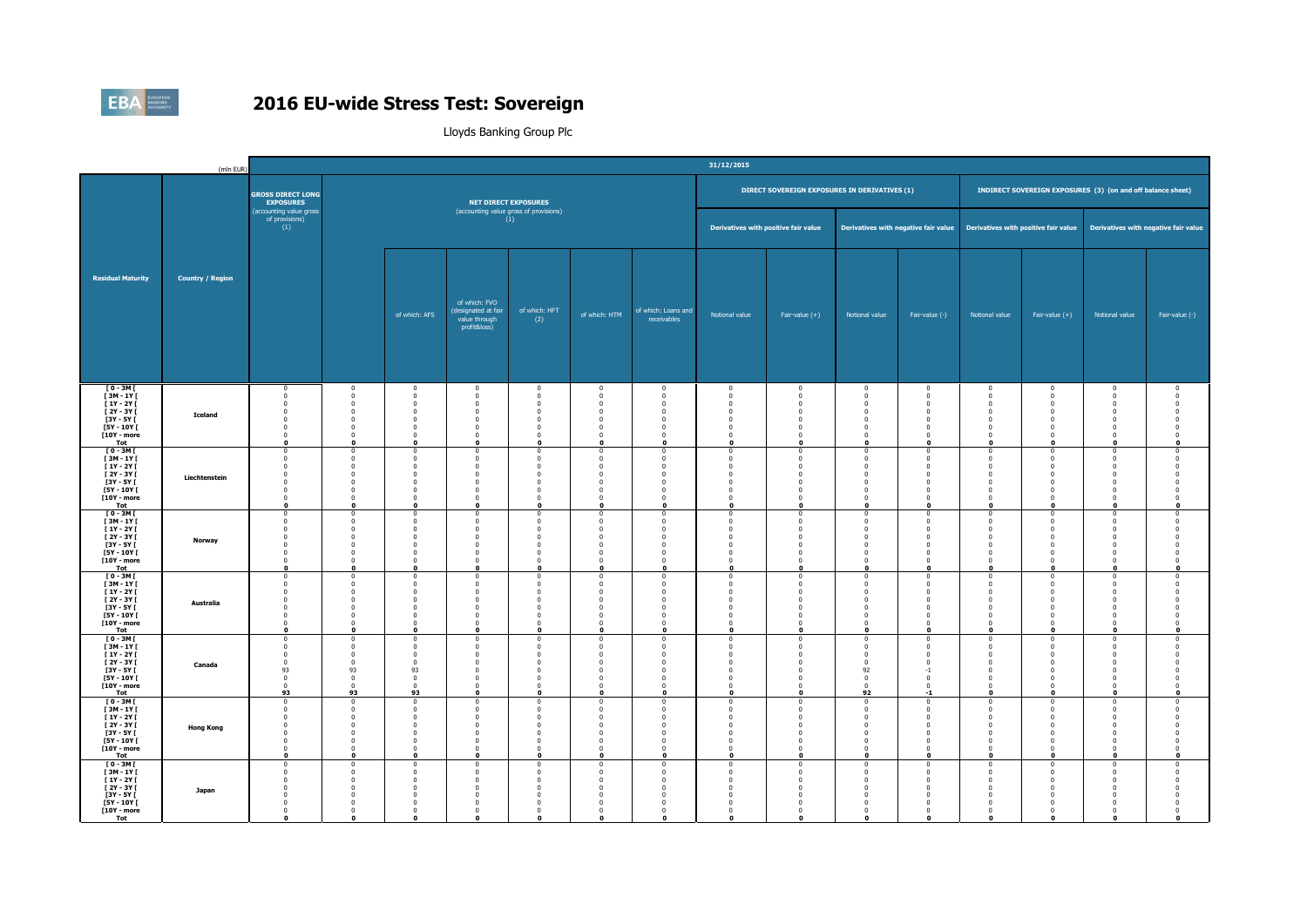

|                                                                                                                     | (mln EUR)                                                           | 31/12/2015                                                                                                              |                                                                                                                    |                                                                                                             |                                                                                                                                  |                                                                                                            |                                                                                                                   |                                                                                                                                     |                                                                              |                                                                                                                 |                                                                                                            |                                                                                                          |                                                                                                                       |                                                                                                                           |                                                                                                                              |                                                                                  |
|---------------------------------------------------------------------------------------------------------------------|---------------------------------------------------------------------|-------------------------------------------------------------------------------------------------------------------------|--------------------------------------------------------------------------------------------------------------------|-------------------------------------------------------------------------------------------------------------|----------------------------------------------------------------------------------------------------------------------------------|------------------------------------------------------------------------------------------------------------|-------------------------------------------------------------------------------------------------------------------|-------------------------------------------------------------------------------------------------------------------------------------|------------------------------------------------------------------------------|-----------------------------------------------------------------------------------------------------------------|------------------------------------------------------------------------------------------------------------|----------------------------------------------------------------------------------------------------------|-----------------------------------------------------------------------------------------------------------------------|---------------------------------------------------------------------------------------------------------------------------|------------------------------------------------------------------------------------------------------------------------------|----------------------------------------------------------------------------------|
|                                                                                                                     | <b>Country / Region</b>                                             | <b>GROSS DIRECT LONG</b><br><b>EXPOSURES</b>                                                                            |                                                                                                                    |                                                                                                             |                                                                                                                                  | <b>NET DIRECT EXPOSURES</b>                                                                                |                                                                                                                   |                                                                                                                                     |                                                                              | DIRECT SOVEREIGN EXPOSURES IN DERIVATIVES (1)                                                                   |                                                                                                            |                                                                                                          |                                                                                                                       | INDIRECT SOVEREIGN EXPOSURES (3) (on and off balance sheet)                                                               |                                                                                                                              |                                                                                  |
|                                                                                                                     |                                                                     | (accounting value gross<br>of provisions)<br>(1)                                                                        |                                                                                                                    | (accounting value gross of provisions)<br>(1)                                                               |                                                                                                                                  |                                                                                                            |                                                                                                                   |                                                                                                                                     | Derivatives with positive fair value                                         |                                                                                                                 | Derivatives with negative fair value                                                                       |                                                                                                          | Derivatives with positive fair value                                                                                  |                                                                                                                           | Derivatives with negative fair value                                                                                         |                                                                                  |
| <b>Residual Maturity</b>                                                                                            |                                                                     |                                                                                                                         |                                                                                                                    | of which: AFS                                                                                               | of which: FVO<br>(designated at fair<br>value through<br>profit&loss)                                                            | of which: HFT<br>(2)                                                                                       | of which: HTM                                                                                                     | of which: Loans and<br>receivables                                                                                                  | Notional value                                                               | Fair-value $(+)$                                                                                                | Notional value                                                                                             | Fair-value (-)                                                                                           | Notional value                                                                                                        | Fair-value $(+)$                                                                                                          | Notional value                                                                                                               | Fair-value (-)                                                                   |
| $[0 - 3M]$<br><b>F3M-1YF</b><br>$[1Y - 2Y]$<br>[ 2Y - 3Y [<br>$[3Y - 5Y]$<br>$[5Y - 10Y]$<br>[10Y - more<br>Tot     | <b>U.S.</b>                                                         | $\mathbf{0}$<br>$\bf{0}$<br>$\mathbf{0}$<br>-6<br>4,208<br>2,293<br>2.180<br>8,687                                      | $^{\circ}$<br>$^{\circ}$<br>$^{\circ}$<br>-6<br>4,208<br>2,293<br>2,180<br>8,687                                   | $\bf{0}$<br>$\overline{0}$<br>$\overline{\mathbf{0}}$<br>$\sqrt{2}$<br>4,192<br>2,284<br>2.175<br>8,650     | $\overline{0}$<br>$\overline{0}$<br>$\overline{\mathbf{0}}$<br>- 0<br>$\overline{\mathbf{0}}$<br>- 0<br>$\Omega$<br>$\mathbf{o}$ | $\bf{0}$<br>$\Omega$<br>$\overline{0}$<br>-6<br>16<br>$\mathbf{q}$<br>-6<br>36                             | $\overline{0}$<br>$\overline{0}$<br>$\mathbf 0$<br>$\Omega$<br>$\mathbf 0$<br>$\Omega$<br>$\Omega$<br>0           | $\bf{0}$<br>$\overline{0}$<br>$\mathbf{0}$<br>$^{\circ}$<br>$\mathbf{0}$<br>$\overline{0}$<br>$\overline{0}$<br>$\mathbf{o}$        | $^{\circ}$<br>$\Omega$<br>17<br>$\Omega$<br>1,242<br>306<br>148<br>1,712     | $\mathbf 0$<br>$\overline{0}$<br>$\mathbf 0$<br>$\Omega$<br>21<br>$\overline{4}$<br>$\overline{7}$<br>32        | $\mathbf 0$<br>$\overline{0}$<br>29<br>$\Omega$<br>2,890<br>1,631<br>1.450<br>5,999                        | $\mathbf 0$<br>$\overline{0}$<br>$\overline{0}$<br>$\sqrt{2}$<br>$-102$<br>$-398$<br>$-575$<br>$-1,074$  | $\mathbf 0$<br>$\mathbf{0}$<br>$\mathbf{0}$<br>$\Omega$<br>$\mathbf{0}$<br>$\Omega$<br>$\mathbf{0}$<br>$\mathbf{0}$   | $\bf{0}$<br>$\overline{0}$<br>$\mathbf 0$<br>$\sqrt{2}$<br>$\mathbf 0$<br>$\Omega$<br>$\Omega$<br>$\mathbf 0$             | $\mathbf{0}$<br>$\mathbf 0$<br>$\mathbf{0}$<br>$\mathbf{0}$<br>$\mathbf{0}$<br>9<br>$\mathbf{0}$<br>9                        | $^{\circ}$<br>$\Omega$<br>$\Omega$<br>$\Omega$<br>$\mathbf 0$                    |
| $[0 - 3M]$<br>[3M-1Y]<br><b>F1Y-2YF</b><br>[ 2Y - 3Y [<br><b>F3Y - 5Y F</b><br>[5Y - 10Y [<br>[10Y - more<br>Tot    | China                                                               | $^{\circ}$<br>$\mathbf{0}$<br>$^{\circ}$<br>$\mathbf 0$<br>$\mathbf{0}$<br>$\mathbf 0$<br>$\mathbf{0}$<br>$\mathbf{0}$  | $\Omega$<br>$\Omega$<br>$\Omega$<br>$\overline{0}$<br>$\Omega$<br>$\overline{0}$<br>$\Omega$<br>$\Omega$           | $\Omega$<br>$\sqrt{2}$<br>$\Omega$<br>$\mathbf 0$<br>$\Omega$<br>$\overline{0}$<br>$\Omega$<br>$\mathbf{0}$ | $\Omega$<br>$\Omega$<br>- 0<br>$\overline{0}$<br>$\Omega$<br>$\mathbf 0$<br>$\Omega$<br>$\Omega$                                 | $\Omega$<br>$\sqrt{2}$<br>$\Omega$<br>$\Omega$<br>$\sqrt{2}$<br>$\overline{0}$<br>$\Omega$<br>$\mathbf{a}$ | $\Omega$<br>$\mathbf 0$<br>$\Omega$<br>$\mathbf 0$<br>$\Omega$<br>$\pmb{0}$<br>$\Omega$<br>$\mathbf 0$            | $\Omega$<br>$\Omega$<br>$\overline{0}$<br>$\overline{0}$<br>$\overline{\mathbf{0}}$<br>$\mathbf 0$<br>$\overline{0}$<br>$\mathbf 0$ | $\Omega$<br>$\Omega$<br>$\Omega$<br>- 0<br>$\Omega$<br>$\sqrt{2}$            | $\Omega$<br>$\Omega$<br>$\Omega$<br>$\mathbf 0$<br>$\Omega$<br>$\mathbf 0$<br>$\Omega$<br>$\mathbf 0$           | $\Omega$<br>$\sqrt{ }$<br>$\Omega$<br>$\mathbf{0}$<br>$\Omega$<br>$^{\circ}$<br>$\Omega$<br>$\mathbf{r}$   | $\Omega$<br>$\Omega$<br>$\Omega$<br>$\overline{0}$<br>$^{\circ}$<br>$\pmb{0}$<br>$\Omega$<br>$\mathbf 0$ | $\Omega$<br>$\overline{0}$<br>$\Omega$<br>$\mathbf{0}$<br>$\Omega$<br>$\,0\,$<br>$\mathbf{0}$<br>$\Omega$             | $\Omega$<br>$\Omega$<br>$\Omega$<br>$\overline{0}$<br>$\Omega$<br>$\overline{0}$<br>$\mathbf{0}$<br>$\Omega$              | $^{\circ}$<br>$\mathbf{0}$<br>$\bf{0}$<br>$\mathbf 0$<br>$\bf{0}$<br>$\mathbf 0$<br>$\mathbf{0}$<br>$\mathbf{0}$             | $\Omega$<br>$\Omega$<br>$\Omega$<br>$\Omega$<br>$\Omega$<br>$\mathbf 0$          |
| $[0 - 3M]$<br>$[3M - 1Y]$<br>$[1Y - 2Y]$<br>$[2Y - 3Y]$<br>[3Y - 5Y [<br><b>F5Y - 10Y F</b><br>[10Y - more<br>Tot   | Switzerland                                                         | $^{\circ}$<br>$\mathbf 0$<br>$\mathbf{0}$<br>$\mathbf{0}$<br>$^{\circ}$<br>$\Omega$<br>$^{\circ}$<br>$\Omega$           | $\Omega$<br>$\overline{0}$<br>$\Omega$<br>$\overline{0}$<br>$\Omega$<br>$\Omega$<br>$^{\circ}$<br>$\mathbf{0}$     | $\Omega$<br>$\Omega$<br>$\Omega$<br>$\overline{0}$<br>$\Omega$<br>$\Omega$<br>$\Omega$<br>$\Omega$          | $\overline{0}$<br>$\overline{0}$<br>$\Omega$<br>$\overline{0}$<br>$\overline{0}$<br>- 0<br>$\overline{0}$<br>$\mathbf 0$         | $\Omega$<br>$\Omega$<br>$\sqrt{2}$<br>$\Omega$<br>$\sqrt{2}$<br>$\Omega$<br>$\Omega$<br>$\mathbf{0}$       | $\mathbf 0$<br>$\mathbf{0}$<br>$\Omega$<br>$\mathbf 0$<br>$\mathbf 0$<br>$\Omega$<br>$\mathbf 0$<br>$\mathbf 0$   | $^{\circ}$<br>$\mathbf{0}$<br>$\Omega$<br>$\overline{\mathbf{0}}$<br>$\overline{0}$<br>$\mathbf{0}$<br>$\Omega$<br>$\mathbf 0$      | $\Omega$<br>- 0                                                              | $^{\circ}$<br>$\mathbf 0$<br>$\Omega$<br>$\bf{0}$<br>$\Omega$<br>$\Omega$<br>$\Omega$<br>$\mathbf 0$            | $\Omega$<br>$\Omega$<br>$\Omega$<br>$\mathbf{0}$<br>$\Omega$<br>$\Omega$<br>$\Omega$<br>$\Omega$           | $^{\circ}$<br>$\bf{0}$<br>$\Omega$<br>$\mathbf 0$<br>$\mathbf 0$<br>$\Omega$<br>$\Omega$<br>$\mathbf{0}$ | $^{\circ}$<br>$\mathbf{0}$<br>$\Omega$<br>$\mathbf{0}$<br>$\mathbf{0}$<br>$\Omega$<br>$\mathbf{0}$<br>$\mathbf{0}$    | $\overline{0}$<br>$\mathbf 0$<br>$\Omega$<br>$\mathbf 0$<br>$\Omega$<br>$\Omega$<br>$\overline{0}$<br>$\mathbf{0}$        | $^{\circ}$<br>$\mathbf 0$<br>$\mathbf{0}$<br>$\mathbf 0$<br>$\bf{0}$<br>$\mathbf{0}$<br>$\mathbf{0}$<br>$\mathbf{0}$         | $^{\circ}$<br>$\Omega$<br>$\Omega$<br>$\Omega$<br>$\mathbf{o}$                   |
| $10 - 3M$<br>[3M-1Y]<br>$[1Y - 2Y]$<br><b>F2Y-3YF</b><br>[3Y - 5Y [<br><b>F5Y - 10Y F</b><br>[10Y - more<br>Tot     | <b>Other advanced</b><br>economies non EEA                          | $\Omega$<br>$\overline{0}$<br>$\mathbf{0}$<br>$\mathbf{0}$<br>$^{\circ}$<br>$\mathbf 0$<br>$\mathbf{0}$<br>$\mathbf 0$  | $\sqrt{ }$<br>$\Omega$<br>$\Omega$<br>$\Omega$<br>$^{\circ}$<br>$\Omega$<br>$\mathbf{o}$                           | $\sqrt{2}$<br>$\Omega$<br>$\Omega$<br>$\Omega$<br>$\mathbf 0$<br>$\Omega$<br>$\mathbf 0$                    | $\Omega$<br>$\Omega$<br>$\Omega$<br>$\overline{0}$<br>- 0<br>$\overline{\mathbf{0}}$<br>$\Omega$<br>$\mathbf 0$                  | $\Omega$<br>$\Omega$<br>$\Omega$<br>$\overline{0}$<br>$\sqrt{2}$<br>$\mathbf 0$                            | $\Omega$<br>$\mathbf 0$<br>$\Omega$<br>$\mathbf 0$<br>$^{\circ}$<br>$\mathbf 0$<br>$\Omega$<br>$\mathbf 0$        | $\Omega$<br>$\overline{0}$<br>$\mathbf{0}$<br>$\overline{0}$<br>$\mathbf 0$<br>$\overline{0}$<br>$\bullet$                          | 26<br>$\Omega$<br>$\Omega$<br>$\Omega$<br>$\mathbf 0$<br>$\sqrt{2}$<br>26    | n<br>$\Omega$<br>$\Omega$<br>$\Omega$<br>$\mathbf 0$<br>$\Omega$<br>$\mathbf 0$                                 | 30<br>$\Omega$<br>$^{\circ}$<br>$\Omega$<br>$\mathbf{0}$<br>$\sqrt{2}$<br>30                               | $\Omega$<br>$\Omega$<br>$\mathbf 0$<br>$^{\circ}$<br>$\mathbf 0$<br>$\overline{0}$<br>$\mathbf 0$        | $\Omega$<br>$\overline{0}$<br>$\Omega$<br>$\mathbf{0}$<br>$^{\circ}$<br>$\mathbf{0}$<br>$\Omega$<br>$\mathbf{o}$      | $\Omega$<br>$\mathbf 0$<br>$\Omega$<br>$\Omega$<br>$\Omega$<br>$\mathbf 0$<br>$\Omega$<br>$\mathbf 0$                     | $\Omega$<br>$\overline{\mathbf{0}}$<br>$\mathbf 0$<br>$\mathbf{0}$<br>$^{\circ}$<br>$\mathbf 0$<br>$\mathbf{0}$<br>$\bullet$ | $\Omega$<br>$\Omega$<br>$\overline{0}$<br>$\Omega$<br>$\mathbf 0$                |
| $10 - 3M$<br>[3M-1Y]<br>$[1Y - 2Y]$<br>[ 2Y - 3Y [<br><b>F3Y - 5Y F</b><br><b>F5Y - 10Y F</b><br>[10Y - more<br>Tot | <b>Other Central and eastern</b><br><b>Europe countries non EEA</b> | $^{\circ}$<br>$\mathbf{0}$<br>$\mathbf 0$<br>$\mathbf 0$<br>$\mathbf{0}$<br>$\mathbf 0$<br>$\mathbf{0}$<br>$\mathbf{0}$ | $\Omega$<br>$\Omega$<br>$\overline{0}$<br>$\overline{0}$<br>$\Omega$<br>$\overline{0}$<br>$\Omega$<br>$\mathbf{r}$ | $\Omega$<br>$\sqrt{2}$<br>$\mathbf 0$<br>$\Omega$<br>- 0<br>$\overline{0}$<br>$\Omega$<br>$\mathbf{0}$      | $\Omega$<br>$\overline{0}$<br>$\overline{0}$<br>$\overline{0}$<br>$\Omega$<br>$\overline{0}$<br>$\Omega$<br>$\Omega$             | $\Omega$<br>$\Omega$<br>$\mathbf{0}$<br>$\Omega$<br>- 0<br>$\Omega$<br>$\Omega$<br>$\mathbf{a}$            | $\overline{0}$<br>$\overline{0}$<br>$\mathbf 0$<br>$\mathbf 0$<br>$\Omega$<br>$\mathbf 0$<br>$\Omega$<br>$\Omega$ | $\Omega$<br>$\bf{0}$<br>$\overline{\mathbf{0}}$<br>$\overline{0}$<br>$\Omega$<br>$\mathbf 0$<br>$\mathbf{0}$<br>$\mathbf{0}$        | $\Omega$<br>$\Omega$<br>$\Omega$<br>$\Omega$<br>$\Omega$<br>$\sqrt{2}$       | $\Omega$<br>$\Omega$<br>$\mathbf 0$<br>$\mathbf 0$<br>$\Omega$<br>$\bf{0}$<br>$\Omega$<br>$\Omega$              | $\Omega$<br>$\Omega$<br>$\mathbf{0}$<br>$^{\circ}$<br>$\Omega$<br>$\mathbf{0}$<br>$\Omega$<br>$\mathbf{r}$ | $\Omega$<br>$\Omega$<br>$\mathbf 0$<br>$\mathbf 0$<br>$\Omega$<br>$\mathbf 0$<br>$\Omega$<br>$\mathbf 0$ | $\Omega$<br>$\mathbf 0$<br>$\mathbf{0}$<br>$\mathbf{0}$<br>$\Omega$<br>$\mathbf 0$<br>$\mathbf{0}$<br>$\mathbf{r}$    | $\Omega$<br>$\Omega$<br>$\mathbf 0$<br>$\mathbf 0$<br>$\Omega$<br>$\overline{0}$<br>$\overline{0}$<br>$\mathbf{a}$        | $^{\circ}$<br>$\mathbf{0}$<br>$\mathbf 0$<br>$\mathbf 0$<br>$\mathbf{0}$<br>$\mathbf 0$<br>$\mathbf{0}$<br>$\mathbf{0}$      | $\Omega$<br>$\Omega$<br>$^{\circ}$<br>- 0<br>$\mathbf 0$<br>$\Omega$<br>$\Omega$ |
| $[0 - 3M]$<br>[3M-1Y]<br>$[1Y - 2Y]$<br>[ 2Y - 3Y [<br>$[3Y - 5Y]$<br>$[5Y - 10Y]$<br><b>F10Y - more</b><br>Tot     | <b>Middle East</b>                                                  | $^{\circ}$<br>$\mathbf{0}$<br>$\Omega$<br>$\mathbf 0$<br>$\mathbf 0$<br>$\mathbf{0}$<br>$\bf{0}$<br>$\bullet$           | $\Omega$<br>$\overline{0}$<br>$\Omega$<br>$\overline{0}$<br>$\Omega$<br>$^{\circ}$<br>$^{\circ}$<br>$\mathbf{a}$   | $\Omega$<br>$\sqrt{2}$<br>$\Omega$<br>$\overline{0}$<br>$\Omega$<br>$\Omega$<br>$\Omega$<br>$\mathbf{0}$    | $\Omega$<br>$\overline{0}$<br>$\Omega$<br>$\overline{0}$<br>$\overline{0}$<br>$\overline{0}$<br>$\overline{0}$<br>$\mathbf{0}$   | $\Omega$<br>$\Omega$<br>$\sqrt{2}$<br>$\Omega$<br>$\Omega$<br>$\Omega$<br>$\mathbf{0}$                     | $\Omega$<br>$\mathbf 0$<br>$\Omega$<br>$\pmb{0}$<br>$\mathbf 0$<br>$\mathbf 0$<br>$\mathbf{0}$<br>$\mathbf 0$     | $^{\circ}$<br>$\mathbf{0}$<br>$\Omega$<br>$\mathbf 0$<br>$\overline{0}$<br>$\mathbf{0}$<br>$\overline{0}$<br>$\mathbf 0$            | 411<br>$^{\circ}$<br>$\sqrt{2}$<br>$\sqrt{2}$<br>$\Omega$<br>$\Omega$<br>411 | $\bf{0}$<br>$\Omega$<br>$\mathbf 0$<br>$\overline{0}$<br>$\mathbf 0$<br>$\mathbf 0$<br>$\overline{\phantom{a}}$ | $\Omega$<br>367<br>$\sqrt{2}$<br>$\mathbf 0$<br>$\Omega$<br>$\Omega$<br>$\Omega$<br>367                    | $\Omega$<br>$-2$<br>$\sqrt{2}$<br>$\mathbf 0$<br>$\overline{0}$<br>$\mathbf 0$<br>$\,$ 0<br>$-2$         | $\Omega$<br>$\overline{0}$<br>$\Omega$<br>$\mathbf 0$<br>$\mathbf{0}$<br>$\mathbf{0}$<br>$\mathbf{0}$<br>$\mathbf{0}$ | $^{\circ}$<br>$\mathbf 0$<br>$\sqrt{2}$<br>$\mathbf 0$<br>$\overline{0}$<br>$\mathbf 0$<br>$\overline{0}$<br>$\mathbf{0}$ | $^{\circ}$<br>$\mathbf 0$<br>$\mathbf{0}$<br>$\mathbf 0$<br>$\mathbf 0$<br>$\mathbf{0}$<br>$\mathbf 0$<br>$\mathbf 0$        | $\Omega$<br>$\Omega$<br>$\Omega$<br>$\Omega$<br>$\mathbf 0$                      |
| $T0 - 3M$<br>[3M-1Y]<br>$I_1Y - 2YI$<br>[ 2Y - 3Y [<br>$[3Y - 5Y]$<br>[5Y - 10Y [<br><b>T10Y - more</b><br>Tot      | <b>Latin America and the</b><br>Caribbean                           | $\Omega$<br>$\overline{0}$<br>$\Omega$<br>$\bf{0}$<br>$^{\circ}$<br>$\mathbf 0$<br>$\mathbf{0}$<br>$\mathbf{r}$         | $\sqrt{2}$<br>$\Omega$<br>$\Omega$<br>$\Omega$<br>$\Omega$<br>$\overline{0}$<br>$\Omega$<br>$\mathbf{r}$           | $\Omega$<br>$\Omega$<br>$\Omega$<br>$\Omega$<br>$\Omega$<br>$\overline{0}$<br>$\Omega$<br>$\mathbf{a}$      | $\Omega$<br>$\Omega$<br>$\Omega$<br>$\overline{0}$<br>- 0<br>$\overline{0}$<br>$\Omega$<br>$\mathbf{r}$                          | $\sqrt{2}$<br>$\Omega$<br>$\Omega$<br>$\sqrt{2}$<br>$\Omega$<br>$\overline{0}$<br>$\sqrt{2}$<br>n          | $\Omega$<br>$\mathbf 0$<br>$\Omega$<br>$\mathbf 0$<br>$\Omega$<br>$\mathbf 0$<br>$\Omega$<br>$\mathbf{a}$         | $\Omega$<br>$\Omega$<br>$\overline{0}$<br>$\overline{0}$<br>$\overline{0}$<br>$\mathbf{0}$<br>$\mathbf{0}$<br>$\mathbf{a}$          | $\sqrt{2}$<br>$\Omega$<br>$\Omega$                                           | $\Omega$<br>$\Omega$<br>$\Omega$<br>$\Omega$<br>$\Omega$<br>$\Omega$<br>n<br>$\mathbf{r}$                       | $\Omega$<br>$\sqrt{ }$<br>$\Omega$<br>$\Omega$<br>$\Omega$<br>$^{\circ}$<br>$\sqrt{2}$<br>n                | $\Omega$<br>$\Omega$<br>$\Omega$<br>$\mathbf 0$<br>$^{\circ}$<br>$\mathbf 0$<br>$\Omega$<br>$\mathbf{a}$ | $\Omega$<br>$\overline{0}$<br>$\Omega$<br>$\mathbf 0$<br>$^{\circ}$<br>$\mathbf 0$<br>$\sqrt{2}$<br>$\mathbf{r}$      | $\Omega$<br>$\overline{0}$<br>$\Omega$<br>$\Omega$<br>$^{\circ}$<br>$\mathbf 0$<br>$\Omega$<br>n                          | $^{\circ}$<br>$\bf{0}$<br>$\mathbf{0}$<br>$\bf{0}$<br>$^{\circ}$<br>$\mathbf 0$<br>$\mathbf{0}$<br>$\mathbf{r}$              | $\Omega$<br>$\Omega$<br>$\Omega$                                                 |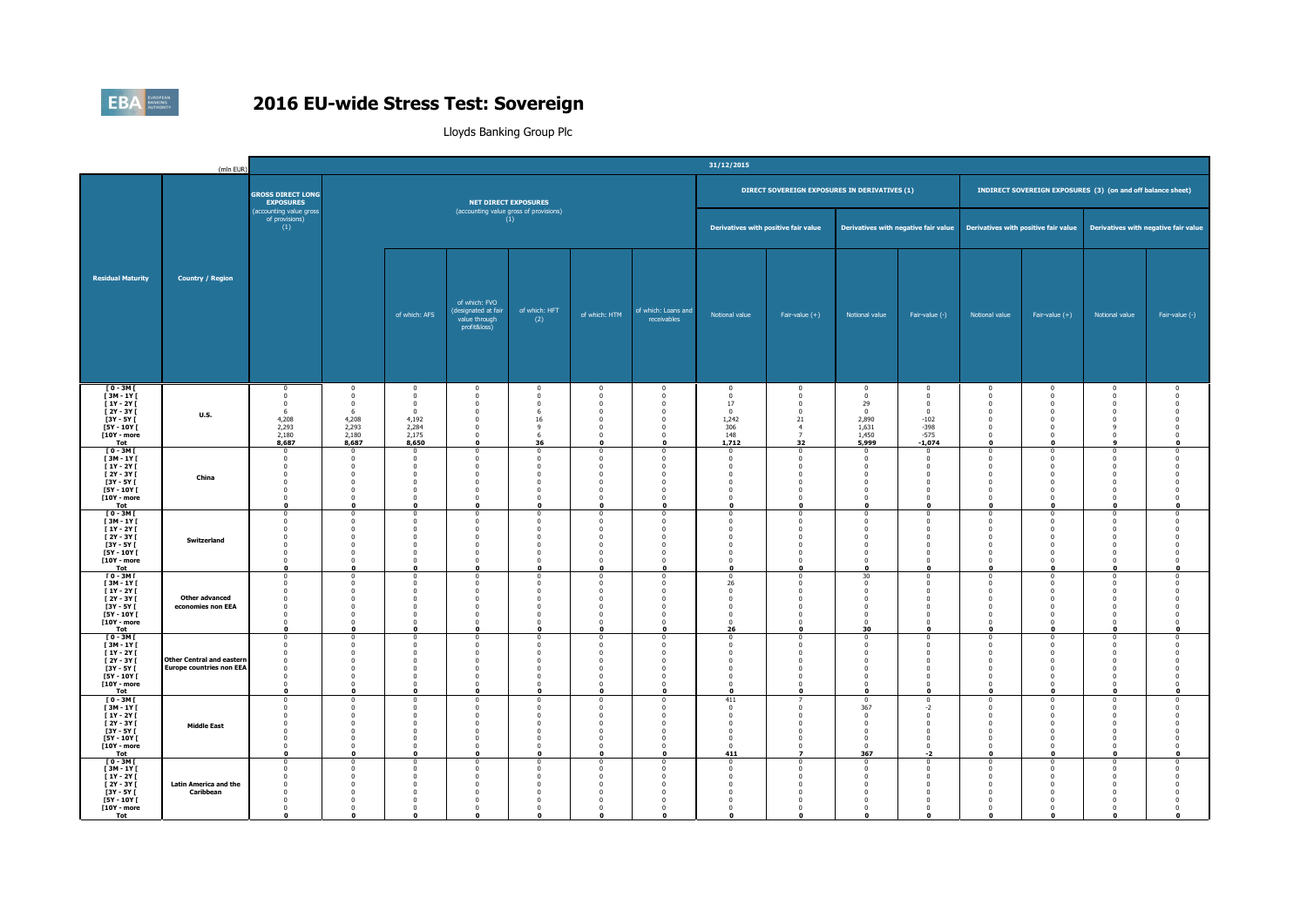

Lloyds Banking Group Plc

|                                                                                                                     | (mln EUR)               |                                                  |                                                                            |                                                                                |                                                                            |                                               |                                                                                            |                                               | 31/12/2015                           |                                                  |                                                                  |                                                             |                                                                                                                |                                                    |                   |                |
|---------------------------------------------------------------------------------------------------------------------|-------------------------|--------------------------------------------------|----------------------------------------------------------------------------|--------------------------------------------------------------------------------|----------------------------------------------------------------------------|-----------------------------------------------|--------------------------------------------------------------------------------------------|-----------------------------------------------|--------------------------------------|--------------------------------------------------|------------------------------------------------------------------|-------------------------------------------------------------|----------------------------------------------------------------------------------------------------------------|----------------------------------------------------|-------------------|----------------|
|                                                                                                                     |                         | <b>GROSS DIRECT LONG</b><br><b>EXPOSURES</b>     |                                                                            | <b>NET DIRECT EXPOSURES</b>                                                    |                                                                            |                                               |                                                                                            | DIRECT SOVEREIGN EXPOSURES IN DERIVATIVES (1) |                                      |                                                  |                                                                  | INDIRECT SOVEREIGN EXPOSURES (3) (on and off balance sheet) |                                                                                                                |                                                    |                   |                |
|                                                                                                                     |                         | (accounting value gross<br>of provisions)<br>(1) |                                                                            |                                                                                |                                                                            | (accounting value gross of provisions)<br>(1) |                                                                                            |                                               | Derivatives with positive fair value |                                                  |                                                                  |                                                             | Derivatives with negative fair value Derivatives with positive fair value Derivatives with negative fair value |                                                    |                   |                |
| <b>Residual Maturity</b>                                                                                            | <b>Country / Region</b> |                                                  |                                                                            | of which: AFS                                                                  | of which: FVO<br>(designated at fair<br>value through<br>profit&loss)      | of which: HFT<br>(2)                          | of which: HTM                                                                              | of which: Loans and<br>receivables            | Notional value                       | Fair-value $(+)$                                 | Notional value                                                   | Fair-value (-)                                              | Notional value                                                                                                 | Fair-value $(+)$                                   | Notional value    | Fair-value (-) |
| $[0-3M]$<br>$I3M - 1YI$<br><b>F1Y-2YF</b><br>[ 2Y - 3Y [<br><b>F3Y - 5Y F</b><br>$[5Y - 10Y]$<br>[10Y - more<br>Tot | Africa                  |                                                  | $\sqrt{2}$<br>$\Omega$<br>$\sqrt{2}$<br>$\sqrt{2}$<br>$\Omega$<br>$\Omega$ | $\Omega$<br>$\sqrt{2}$<br>$\sqrt{2}$<br>$\sqrt{2}$<br>$\Omega$<br>$\mathbf{a}$ | $\Omega$<br>$\sqrt{2}$<br>$\Omega$<br>$\Omega$<br>$\Omega$<br>$\mathbf{r}$ | $\Omega$<br>$\Omega$                          | $\Omega$<br>$\Omega$<br>$\Omega$<br>$\Omega$<br>$\Omega$<br>$\sqrt{2}$<br>$\mathbf{a}$     |                                               | $\Omega$                             | $\Omega$<br>$\Omega$<br>$\Omega$<br>$\mathbf{r}$ | $\Omega$<br>$\Omega$<br>$\sqrt{2}$<br>$\Omega$<br>$\mathbf{r}$   | $\Omega$<br>$\Omega$<br>$\sqrt{2}$<br>$\Omega$<br>$\Omega$  | $\Omega$<br>$\mathbf{r}$                                                                                       | $\Omega$<br>$\sqrt{2}$<br>$\Omega$<br>$\mathbf{r}$ | $\sqrt{2}$        |                |
| $[0 - 3M]$<br>$[3M-1Y]$<br><b>F1Y-2YF</b><br>[ 2Y - 3Y [<br><b>F3Y - 5Y F</b><br>$[5Y - 10Y]$<br>[10Y - more<br>Tot | Others<br><b>Total</b>  | 79.058                                           | $\Omega$<br>$\sqrt{2}$<br>$\sqrt{2}$<br>n<br>79.058                        | $\Omega$<br>$\Omega$<br>$\sqrt{2}$<br>n<br>34,558                              | $\Omega$<br>$\Omega$<br>$\Omega$<br>$\Omega$<br>6.245                      | $\Omega$<br>$\Omega$<br>11,266                | $\Omega$<br>$\Omega$<br>$\Omega$<br>$\Omega$<br>$\Omega$<br>$\Omega$<br>$\Omega$<br>26,989 |                                               | $\sqrt{2}$<br>4.440                  | $\sqrt{2}$<br>$\Omega$<br>3.965                  | $\sqrt{2}$<br>$\sqrt{2}$<br>$\sqrt{2}$<br>$\mathbf{r}$<br>55.241 | $\Omega$<br>$\Omega$<br>n<br>$\mathbf{0}$<br>$-10.356$      | $\Omega$<br>$\mathbf{a}$<br>255                                                                                | $\Omega$<br>$\Omega$<br>$\mathbf{a}$               | $\sqrt{2}$<br>412 | -6             |

Notes, definitions and realons:<br>(1) The exposures recorded cover only exposures to central, resional and local oovernments on immediate borrower basis, and do not include exposures to ther countenants with full or partial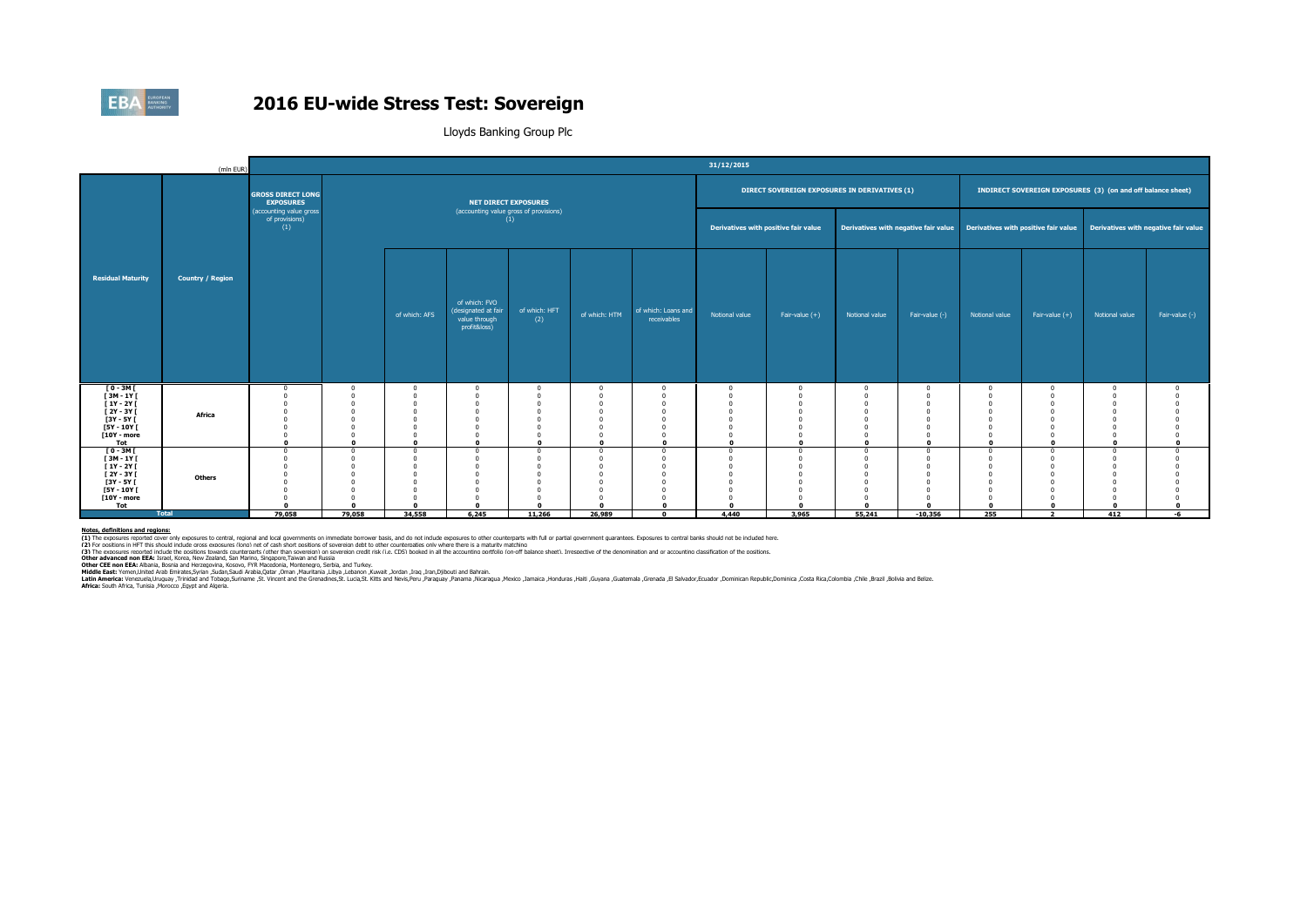

## **2016 EU-wide Stress Test - Risk exposure amounts**

|                                                                 |             |            | <b>Baseline scenario</b> |            | <b>Adverse scenario</b> |             |            |  |  |
|-----------------------------------------------------------------|-------------|------------|--------------------------|------------|-------------------------|-------------|------------|--|--|
| (mln EUR)                                                       | 31/12/2015  | 31/12/2016 | 31/12/2017               | 31/12/2018 | 31/12/2016              | 31/12/2017  | 31/12/2018 |  |  |
| Risk exposure amount for credit risk                            | 260,873     | 265,559    | 270,755                  | 278,086    | 278,394                 | 294,158     | 305,340    |  |  |
| Risk exposure amount for securitisations and re-securitisations | 4,556       | 5,727      | 6,289                    | 6,852      | 8,047                   | 12,831      | 19,030     |  |  |
| Risk exposure amount other credit risk                          | 256,317     | 259,832    | 264,466                  | 271,234    | 270,347                 | 281,327     | 286,310    |  |  |
| Risk exposure amount for market risk                            | 7,332       | 7,332      | 7,332                    | 7,332      | 9,775                   | 9,982       | 10,052     |  |  |
| Risk exposure amount for operational risk                       | 35,593      | 35,593     | 35,593                   | 35,593     | 35,593                  | 35,593      | 35,593     |  |  |
| Other risk exposure amounts                                     | $\mathbf 0$ |            |                          | 0          | 0                       | $\mathbf 0$ | 0          |  |  |
| <b>Total risk exposure amount</b>                               | 303,798     | 308,483    | 313,680                  | 321,011    | 323,761                 | 339,733     | 350,984    |  |  |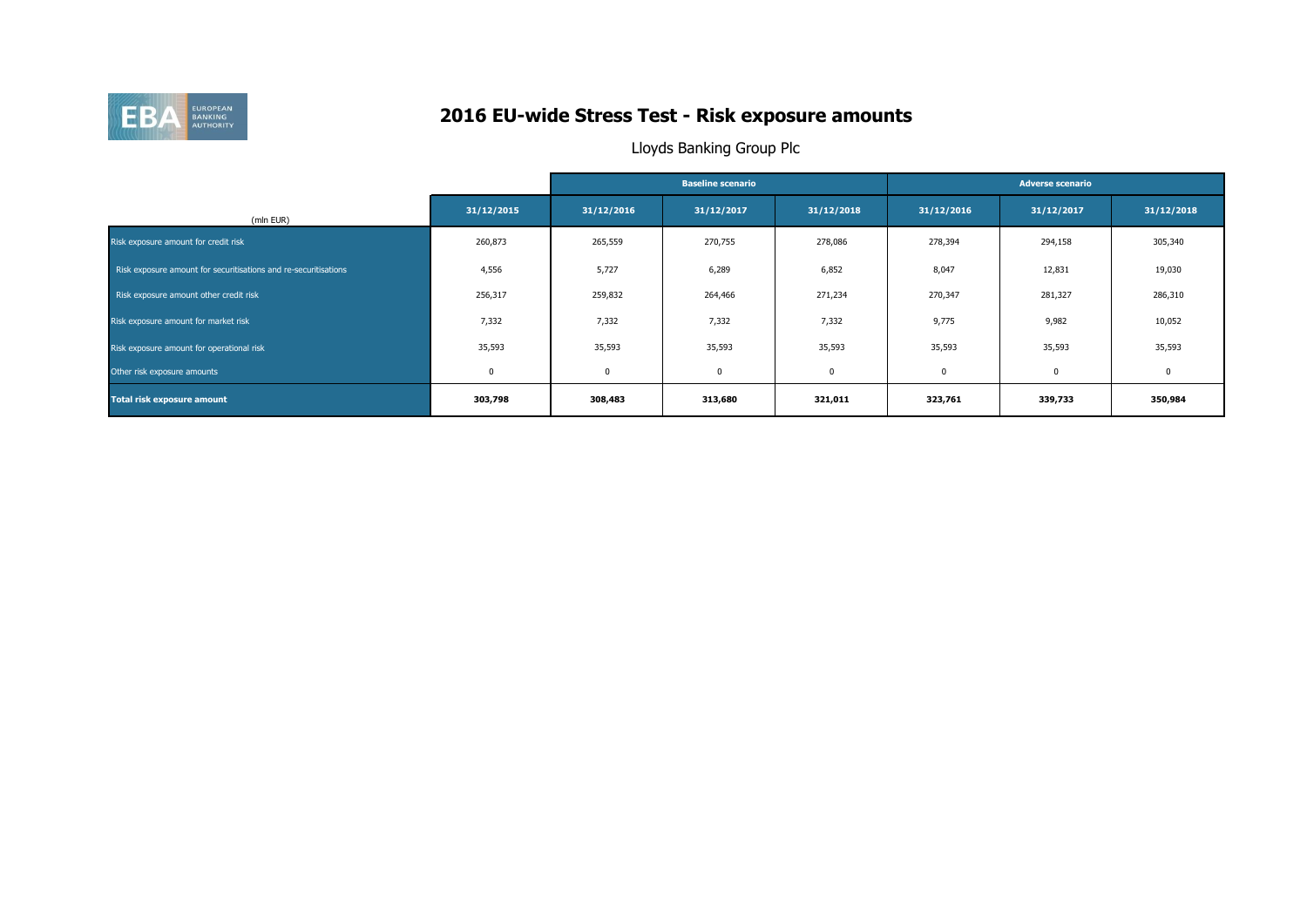

# **2016 EU-wide Stress Test - P&L**

### Lloyds Banking Group Plc

|                                                                                                                     |              | <b>Baseline Scenario</b> |              | <b>Adverse Scenario</b> |              |              |              |
|---------------------------------------------------------------------------------------------------------------------|--------------|--------------------------|--------------|-------------------------|--------------|--------------|--------------|
| (mln EUR)                                                                                                           | 31/12/2015   | 31/12/2016               | 31/12/2017   | 31/12/2018              | 31/12/2016   | 31/12/2017   | 31/12/2018   |
| Net interest income (1)                                                                                             | 15,524       | 15,524                   | 15,524       | 15,403                  | 14,432       | 13,623       | 12,897       |
| Interest income                                                                                                     | 23,742       | 35,740                   | 37,947       | 40,219                  | 37,514       | 39,774       | 41,404       |
| (Interest expense)                                                                                                  | $-8,217$     | $-20,096$                | $-22,390$    | $-24,817$               | $-23,081$    | $-26,150$    | $-28,507$    |
| <b>Dividend income</b>                                                                                              | 71           | 71                       | 71           | 71                      | 51           | 51           | 51           |
| <b>Net fee and commission income</b>                                                                                | 3,226        | 3,226                    | 3,226        | 3,226                   | 3,226        | 3,226        | 3,226        |
| Gains or (-) losses on financial assets and liabilities held for trading, net                                       | 360          | 136                      | 136          | 136                     | $-1,046$     | 102          | 102          |
| Gains or (-) losses on financial assets and liabilities designated at fair<br>value through profit and loss, net    | 1,173        |                          |              |                         | $-1,831$     |              |              |
| Other operating income not listed above, net                                                                        | 2,345        | 1,831                    | 1,831        | 1,831                   | 1,945        | 1,831        | 1,831        |
| <b>Total operating income, net</b>                                                                                  | 22,699       | 20,789                   | 20,789       | 20,667                  | 16,778       | 18,834       | 18,108       |
| (Impairment or (-) reversal of impairment on financial assets not<br>measured at fair value through profit or loss) | $-606$       | $-1,973$                 | $-1,913$     | $-2,010$                | $-4,008$     | $-5,583$     | $-4,197$     |
| Other income and expenses not listed above, net                                                                     | $-19,290$    | $-11,882$                | $-11,850$    | $-11,813$               | $-14,712$    | $-12,889$    | $-13,046$    |
| Profit or (-) loss before tax from continuing operations                                                            | 2,803        | 6,934                    | 7,026        | 6,845                   | $-1,942$     | 363          | 865          |
| (Tax expenses or (-) income related to profit or loss from continuing operations)                                   | $-1,104$     | $-2,078$                 | $-2,105$     | $-2,046$                | 624          | $-93$        | $-244$       |
| Profit or (-) loss after tax from discontinued operations                                                           | $\mathbf{0}$ | $\mathbf{0}$             | $\mathbf{0}$ | $\mathbf{0}$            | $\mathbf{0}$ | $\mathbf{0}$ | $\mathbf{0}$ |
| Profit or (-) loss for the year (2)                                                                                 | 1,699        | 4,856                    | 4,920        | 4,798                   | $-1,318$     | 269          | 621          |
| Attributable to owners of the parent                                                                                | 1,575        | 4,748                    | 4,813        | 4,691                   | $-1,425$     | 162          | 513          |
| Amount of dividends paid                                                                                            | 1,886        | 2,615                    | 2,615        | 2,615                   | 428          | 428          | 428          |
| Attributable to owners of the parent net of estimated dividends                                                     | $-311$       | 2,133                    | 2,198        | 2,076                   | $-1,853$     | $-266$       | 86           |

(1) Projected NII may differ from the sum of interest income and interest expenses due to the application of the cap on NII (paragraphs 308 of the methodological note).

(2) Due to recognised one-off costs in 2015 in line with section 6.4.2 on the methodological note, projections include the impact of a reduction in one or several of administrative expenses; profit or loss from discontinue estimated impact of these one-off adjustments before tax is: 2016 Baseline €966mln; 2017 Baseline €1054mln; 2018 Baseline €1086mln; 2016 Adverse €1086mln; 2017 Adverse €1086mln; 2018 Adverse €1086mln; 2018 Adverse €1086ml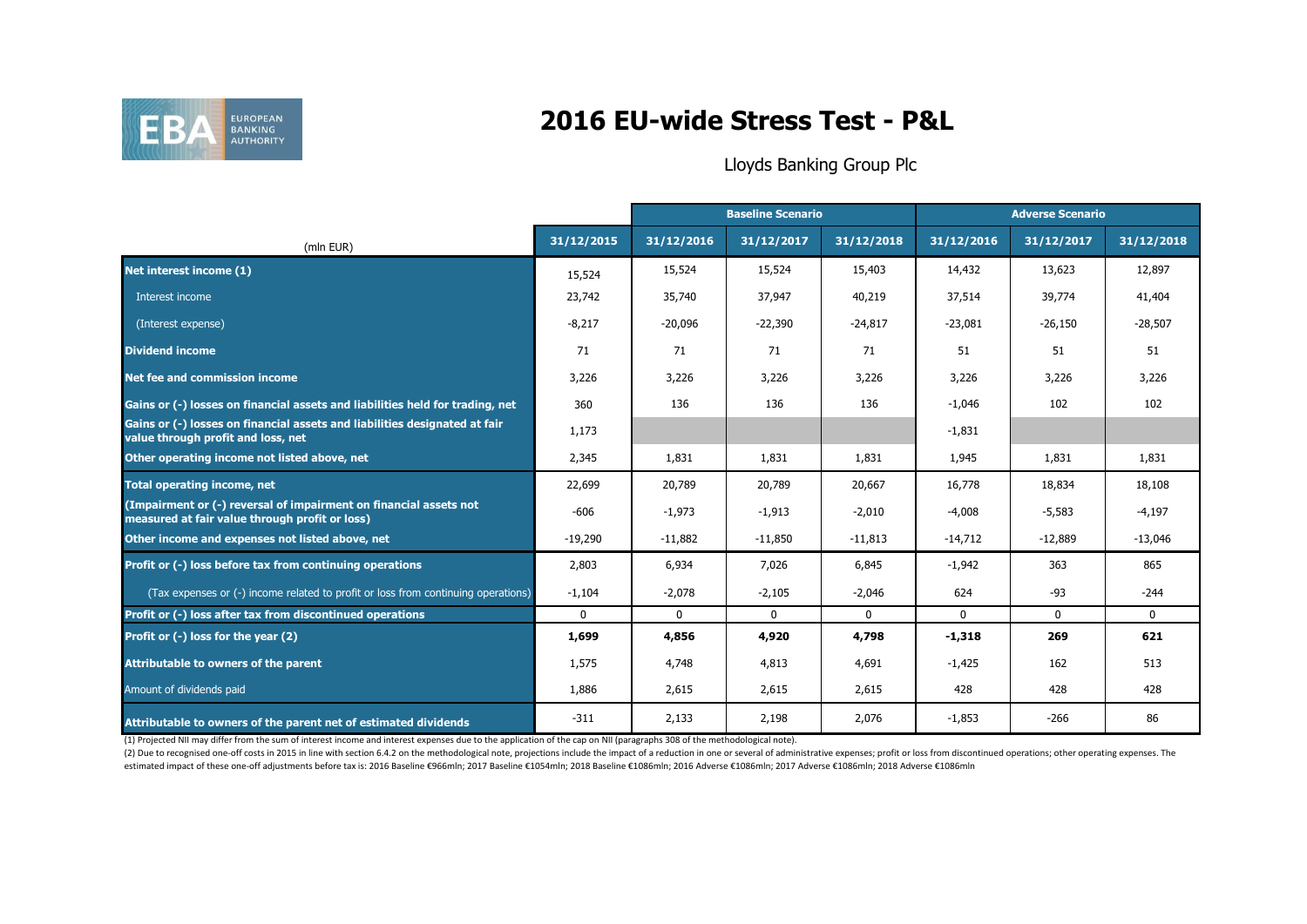

### **2016 EU-wide Stress Test: Capital**

Lloyds Banking Group Plc

|                                                         |                         |                                                                                                                                                                                                                                                                                   |                      | <b>Baseline Scenario</b> |                      |                      | <b>Adverse Scenario</b> |                      |                      |
|---------------------------------------------------------|-------------------------|-----------------------------------------------------------------------------------------------------------------------------------------------------------------------------------------------------------------------------------------------------------------------------------|----------------------|--------------------------|----------------------|----------------------|-------------------------|----------------------|----------------------|
|                                                         |                         | (mln EUR,%)                                                                                                                                                                                                                                                                       | 31/12/2015           | 31/12/2016               | 31/12/2017           | 31/12/2018           | 31/12/2016              | 31/12/2017           | 31/12/2018           |
|                                                         | $\blacktriangle$        | <b>OWN FUNDS</b>                                                                                                                                                                                                                                                                  | 66,145               | 70,856                   | 75,075               | 78,419               | 62,249                  | 61,228               | 60,406               |
|                                                         | $\mathbf{A.1}$          | COMMON EQUITY TIER 1 CAPITAL (net of deductions and after applying transitional adjustments)                                                                                                                                                                                      | 39,642               | 44,827                   | 49,197               | 52,777               | 36,154                  | 35,940               | 35,573               |
|                                                         | A.1.1                   | Capital instruments eligible as CET1 Capital (including share premium and net own capital instruments)                                                                                                                                                                            | 33,220               | 33,220                   | 33,220               | 33,220               | 33,220                  | 33,220               | 33,220               |
|                                                         | A.1.1.1                 | Of which: CET1 instruments subscribed by Government                                                                                                                                                                                                                               | 890                  | 890                      | 890                  | 890                  | 890                     | 890                  | 890                  |
|                                                         | A.1.2                   | <b>Retained earnings</b>                                                                                                                                                                                                                                                          | 6,882                | 9,015                    | 11,213               | 13.28                | 5,029                   | 4,763                | 4,848                |
|                                                         | A.1.3                   | Accumulated other comprehensive income                                                                                                                                                                                                                                            | $-2,041$             | $-2,041$                 | $-2,041$             | $-2,041$             | $-307$                  | $-307$               | $-307$               |
|                                                         | A.1.3.1                 | Of which: arising from unrealised gains/losses from Sovereign exposure in AFS portfolio                                                                                                                                                                                           | $-965$               | $-965$                   | $-965$               | $-965$               | $-1,726$                | $-1,726$             | $-1,726$             |
|                                                         | A.1.3.2                 | Of which: arising from unrealised gains/losses from the rest of AFS portfolio                                                                                                                                                                                                     | 367                  | 367                      | 367                  | 367                  | $-469$                  | $-469$               | $-469$               |
|                                                         | A.1.4                   | Other Reserves                                                                                                                                                                                                                                                                    | 15,904               | 15,961                   | 15,961               | 15,961               | 15,961                  | 15,961               | 15,961               |
|                                                         | A.1.5                   | Funds for general banking risk                                                                                                                                                                                                                                                    |                      |                          |                      |                      |                         |                      |                      |
|                                                         | A.1.6                   | Minority interest given recognition in CET1 capital                                                                                                                                                                                                                               |                      |                          |                      |                      |                         |                      |                      |
|                                                         | A.1.7<br>A.1.8          | Adjustments to CET1 due to prudential filters                                                                                                                                                                                                                                     | $-1,490$<br>$-2,342$ | $-1,490$<br>$-2,342$     | $-1,490$<br>$-2,342$ | $-1,490$<br>$-2,342$ | $-1,490$<br>$-2,342$    | $-1,490$<br>$-2,342$ | $-1,490$<br>$-2,342$ |
|                                                         | A.1.9                   | (-) Intangible assets (including Goodwill)                                                                                                                                                                                                                                        | $-5,278$             | $-3.328$                 | $-1.474$             | $-100$               | $-5.875$                | $-5,785$             | $-5.552$             |
|                                                         | A.1.10                  | (-) DTAs that rely on future profitability and do not arise from temporary differences net of associated DTLs<br>(-) IRB shortfall of credit risk adjustments to expected losses                                                                                                  | $-358$               | $-170$                   | $-55$                | $-55$                | $-409$                  | $-77$                | $-110$               |
|                                                         | A.1.11                  | (-) Defined benefit pension fund assets                                                                                                                                                                                                                                           | $-982$               | $-982$                   | $-982$               | $-982$               | $-4,121$                | $-4,121$             | $-4,121$             |
|                                                         | A.1.12                  | (-) Reciprocal cross holdings in CET1 Capital                                                                                                                                                                                                                                     |                      |                          |                      |                      |                         |                      |                      |
|                                                         | A.1.13                  | (-) Excess deduction from AT1 items over AT1 Capital                                                                                                                                                                                                                              |                      |                          |                      |                      |                         |                      |                      |
|                                                         | A.1.14                  | (-) Deductions related to assets which can alternatively be subject to a 1.250% risk weight                                                                                                                                                                                       | $-231$               | $-231$                   | $-231$               | $-231$               | $-231$                  | $-231$               | $-231$               |
|                                                         | A.1.14.1                | Of which: from securitisation positions (-)                                                                                                                                                                                                                                       | $-231$               | $-231$                   | $-231$               | $-23$                | $-231$                  | $-231$               | $-231$               |
|                                                         | A.1.15                  | (-) Holdings of CET1 capital instruments of financial sector entities where the institution does not have a significant                                                                                                                                                           |                      |                          |                      |                      |                         |                      |                      |
| <b>OWN FUNDS</b>                                        | A.1.16                  | (-) Deductible DTAs that rely on future profitability and arise from temporary differences                                                                                                                                                                                        |                      |                          |                      |                      |                         |                      |                      |
|                                                         | A.1.17                  | (-) CET1 instruments of financial sector entities where the institution has a significant investment                                                                                                                                                                              | $-3,64$              | $-3,210$                 | $-2,794$             | $-2,452$             | $-4,041$                | $-4,031$             | $-4,007$             |
|                                                         | A.1.18                  | (-) Amount exceding the 17.65% threshold                                                                                                                                                                                                                                          |                      |                          |                      |                      | $-338$                  | $-326$               | $-296$               |
|                                                         | A.1.19                  | (-) Additional deductions of CET1 Capital due to Article 3 CRR                                                                                                                                                                                                                    |                      |                          |                      |                      |                         |                      |                      |
|                                                         | A.1.20                  | CET1 capital elements or deductions - other                                                                                                                                                                                                                                       |                      |                          |                      |                      |                         |                      |                      |
|                                                         | A.1.21                  | <b>Transitional adjustments</b>                                                                                                                                                                                                                                                   |                      | 424                      | 212                  |                      | 1,098                   | 706                  |                      |
|                                                         | A.1.21.1                | Transitional adjustments due to grandfathered CET1 Capital instruments (+/-)                                                                                                                                                                                                      |                      |                          |                      |                      |                         |                      |                      |
|                                                         | A.1.21.2                | Transitional adjustments due to additional minority interests (+/-)                                                                                                                                                                                                               |                      |                          |                      |                      |                         |                      |                      |
|                                                         | A.1.21.3                | Transitional adjustments to CET1 Capital from unrealised gains/losses from Sovereign exposure in AFS portfolio (+/                                                                                                                                                                |                      | 386                      | 193                  |                      | 690                     | 345                  |                      |
|                                                         | A.1.21.4                | Transitional adjustments to CET1 Capital from unrealised gains/losses from the rest of AFS portfolio (+/-)                                                                                                                                                                        |                      |                          |                      |                      |                         |                      |                      |
|                                                         | A.1.21.5                | Other transitional adjustments to CET1 Capital                                                                                                                                                                                                                                    |                      | 39                       | 19                   |                      | 407                     | 360                  |                      |
|                                                         | A.1.21.5.1              | Of which: due to DTAs that rely on future profitability and do not arise from temporary differences<br>Of which: due to DTAs that rely on future profitability and arise from temporary differences and CET1                                                                      |                      |                          |                      |                      |                         |                      |                      |
|                                                         | A.1.21.5.2              | instruments of financial sector entities where the institution has a significant investment                                                                                                                                                                                       |                      | 39                       | 19                   |                      | 407                     | 360                  |                      |
|                                                         | A.2<br>A.2.1            | ADDITIONAL TIER 1 CAPITAL (net of deductions and after transitional adjustments)                                                                                                                                                                                                  | 10,899<br>7,297      | 10,346                   | 9,792<br>7,297       | 9,239                | 10,346<br>7,297         | 9,792<br>7,297       | 9,239                |
|                                                         | A.2.2                   | Additional Tier 1 Capital instruments<br>(-) Excess deduction from T2 items over T2 capital                                                                                                                                                                                       |                      | 7,297                    |                      | 7,297                |                         |                      | 7,297                |
|                                                         | A.2.3                   | Other Additional Tier 1 Capital components and deductions                                                                                                                                                                                                                         |                      |                          |                      |                      |                         |                      |                      |
|                                                         | A.2.4                   | Additional Tier 1 transitional adjustments                                                                                                                                                                                                                                        | 3,603                | 3.049                    | 2,495                | 1.942                | 3.049                   | 2.495                | 1.942                |
|                                                         | A.3                     | TIER 1 CAPITAL (net of deductions and after transitional adjustments)                                                                                                                                                                                                             | 50,541               | 55,173                   | 58,989               | 62,016               | 46,499                  | 45,732               | 44,812               |
|                                                         | A.4                     | TIER 2 CAPITAL (net of deductions and after transitional adjustments)                                                                                                                                                                                                             | 15,603               | 15,683                   | 16,087               | 16,403               | 15,750                  | 15,497               | 15,594               |
|                                                         | A.4.1                   | Tier 2 Capital instruments                                                                                                                                                                                                                                                        | 12,218               | 12,218                   | 12,218               | 12,218               | 12,218                  | 12,218               | 12,218               |
|                                                         | A.4.2                   | Other Tier 2 Capital components and deductions                                                                                                                                                                                                                                    | $-3,695$             | $-3,713$                 | $-3,406$             | $-3,187$             | $-3,646$                | $-3,996$             | $-3,996$             |
|                                                         | A.4.3                   | Tier 2 transitional adjustments                                                                                                                                                                                                                                                   | 7,080                | 7,178                    | 7,275                | 7,37                 | 7,178                   | 7,275                | 7,372                |
| <b>TOTAL RISK EXPOSURE</b>                              | B                       | <b>TOTAL RISK EXPOSURE AMOUNT</b>                                                                                                                                                                                                                                                 | 303,798              | 308,483                  | 313,680              | 321,011              | 323,761                 | 339,733              | 350,984              |
| <b>AMOUNT</b>                                           | B.1                     | Of which: Transitional adjustments included                                                                                                                                                                                                                                       |                      | 96                       | 48                   |                      | 1,019                   | 901                  |                      |
|                                                         | $\mathsf{C.1}$          | <b>Common Equity Tier 1 Capital ratio</b>                                                                                                                                                                                                                                         | 13.05%               | 14.53%                   | 15.68%               | 16.44%               | 11.17%                  | 10.58%               | 10.14%               |
| <b>CAPITAL RATIOS (%)</b><br><b>Transitional period</b> | C.2                     | <b>Tier 1 Capital ratio</b>                                                                                                                                                                                                                                                       | 16.64%               | 17.89%                   | 18.81%               | 19.32%               | 14.36%                  | 13.46%               | 12.77%               |
|                                                         | C.3                     | <b>Total Capital ratio</b>                                                                                                                                                                                                                                                        | 21.77%               | 22.97%                   | 23.93%               | 24.43%               | 19.23%                  | 18.02%               | 17.21%               |
|                                                         | D.1                     | Common Equity Tier 1 Capital ratio (1)                                                                                                                                                                                                                                            | 13.05%               | 14.40%                   | 15.62%               | 16.44%               | 10.86%                  | 10.40%               | 10.14%               |
| <b>CAPITAL RATIOS (%)</b><br><b>Fully loaded</b>        | D.2                     | Tier 1 Capital ratio (2)                                                                                                                                                                                                                                                          | 15.45%               | 16.76%                   | 17.94%               | 18.71%               | 13.12%                  | 12.55%               | 12.21%               |
|                                                         | D.3                     | <b>Total Capital ratio (3)</b>                                                                                                                                                                                                                                                    | 18.26%               | 19.52%                   | 20.75%               | 21.53%               | 15.78%                  | 14.98%               | 14.56%               |
|                                                         | $\mathsf E$             | Total amount of instruments with mandatory conversion into ordinary shares upon a fixed date in the 2016 -2018 period<br>(cumulative conversions) (4)<br>Total Additional Tier 1 and Tier 2 instruments eligible as regulatory capital under the CRR provisions that convert into |                      | $\mathbf{o}$             | o                    |                      |                         |                      | $\mathbf{o}$         |
|                                                         | F.                      | Common Equity Tier 1 or are written down upon a trigger event (5)                                                                                                                                                                                                                 |                      |                          |                      |                      | 10122                   | 10122                | 10122                |
|                                                         | ${\sf F.1}$             | Of which: eligible instruments whose trigger is above CET1 capital ratio in the adverse scenario (5)                                                                                                                                                                              |                      |                          |                      |                      |                         |                      | $\Omega$             |
| <b>Memorandum items</b>                                 | $\mathsf{G}.\mathsf{1}$ | Total leverage ratio exposures (transitional)                                                                                                                                                                                                                                     | 968,808              | 968,808                  | 968,808              | 968,808              | 968,808                 | 968,808              | 968,808              |
|                                                         | $\,$ G.2 $\,$<br>G.3    | Total leverage ratio exposures (fully loaded)                                                                                                                                                                                                                                     | 970,373<br>5.22%     | 970,373<br>5.69%         | 970,373<br>6.09%     | 970,373<br>6.40%     | 970,373<br>4.80%        | 970,373<br>4.72%     | 970,373<br>4.63%     |
|                                                         | G.4                     | Leverage ratio (transitional)<br>Leverage ratio (fully loaded)                                                                                                                                                                                                                    | 4.84%                | 5.33%                    | 5.80%                | 6.19%                | 4.36%                   | 4.38%                | 4.42%                |
|                                                         |                         |                                                                                                                                                                                                                                                                                   |                      |                          |                      |                      |                         |                      |                      |

(1) <u>Fully baded CET capital ratio estimation</u>: [A.1-A.1.13-A.1.1-MIN(A2+A.1.13-A.2.2-A.24-MIN(A4+A.2-A4-3,0),0))/[B-B.1]<br>(2) <u>Fully baded T1 capital ratio estimation:</u> [A.1-A.1.21-A.2-A.2-A.4-MIN(A4+A.2-A-4.3,0)/[B-B.1]<br>(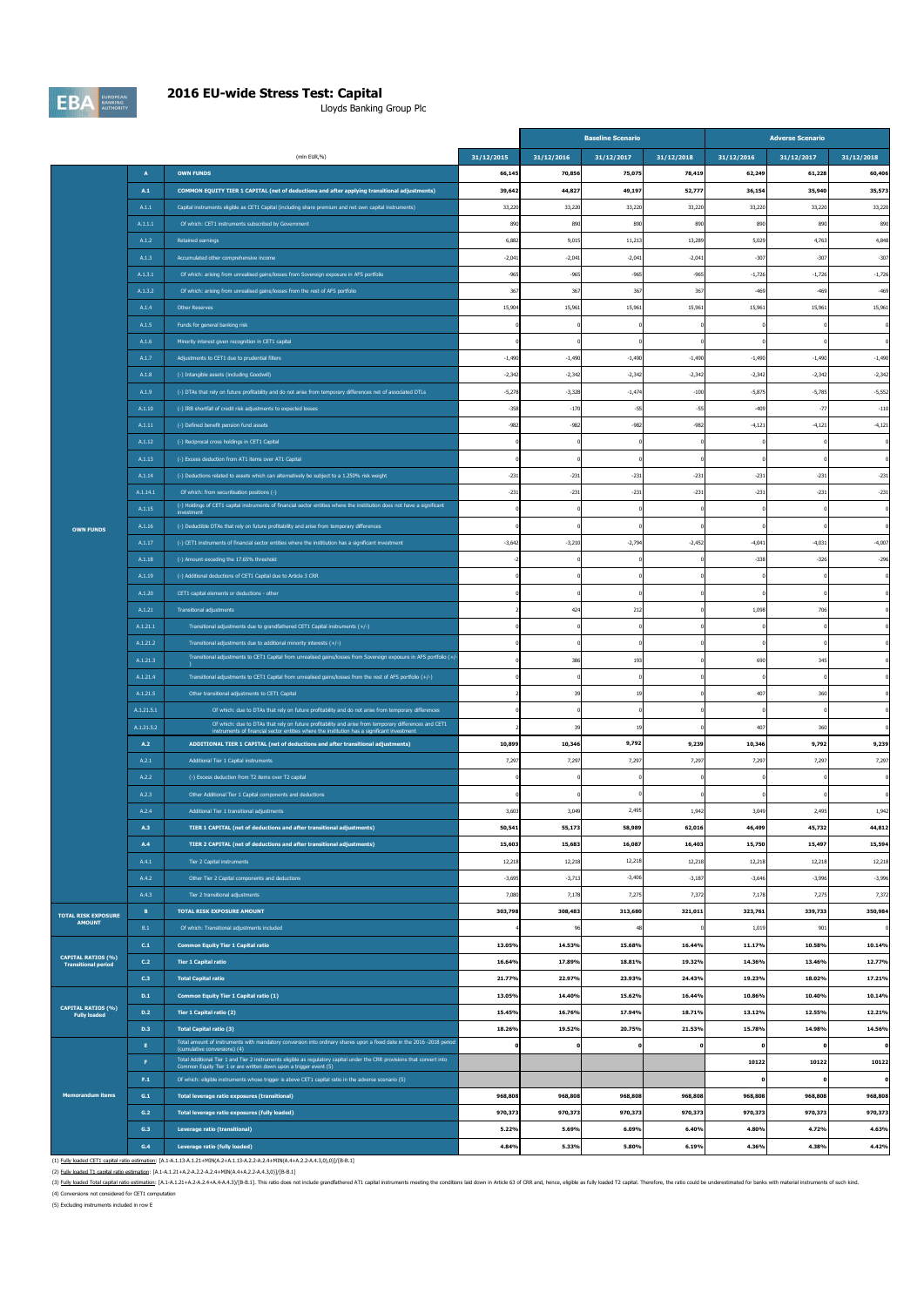

**Information on performing and non-performing exposures<sup>1</sup>**

Lloyds Banking Group Plc

|                                                                | 31/12/2015 |                                               |                         |                                                                                                          |                                     |                        |                                              |  |  |
|----------------------------------------------------------------|------------|-----------------------------------------------|-------------------------|----------------------------------------------------------------------------------------------------------|-------------------------------------|------------------------|----------------------------------------------|--|--|
|                                                                |            | <b>Gross carrying amount</b>                  |                         | <b>Accumulated impairment,</b><br>accumulated changes in fair value due<br>to credit risk and provisions | <b>Collaterals and</b><br>financial |                        |                                              |  |  |
|                                                                |            | Of which performing                           | Of which non-performing |                                                                                                          | On performing                       | On non-performing      | quarantees<br>received on non-<br>performing |  |  |
| (mln EUR)                                                      |            | but past due > 30 days<br>and $\leq$ =90 days |                         | Of which:<br>defaulted                                                                                   | exposures <sup>2</sup>              | exposures <sup>3</sup> | exposures                                    |  |  |
| Debt securities (including at amortised cost and fair value)   | 67,304     | 0                                             | 157                     | 148                                                                                                      | 34                                  | 462                    | n.                                           |  |  |
| Central banks                                                  | 170        |                                               | $\Omega$                |                                                                                                          | ŋ                                   | <sup>0</sup>           |                                              |  |  |
| General governments                                            | 40,855     |                                               | $\mathbf{0}$            |                                                                                                          | ŋ                                   | <sup>0</sup>           |                                              |  |  |
| Credit institutions                                            | 7,268      |                                               | $\mathbf{0}$            |                                                                                                          | ŋ                                   |                        |                                              |  |  |
| Other financial corporations                                   | 15,902     |                                               | 55                      | 46                                                                                                       | 9                                   | 43                     |                                              |  |  |
| Non-financial corporations                                     | 3,108      | $\Omega$                                      | 102                     | 102                                                                                                      | 26                                  | 419                    |                                              |  |  |
| Loans and advances(including at amortised cost and fair value) | 692,674    | 4,251                                         | 23,280                  | 14,403                                                                                                   | 645                                 | 3,488                  | 16,178                                       |  |  |
| Central banks                                                  | 77,876     |                                               | $\mathbf{0}$            |                                                                                                          | 0                                   | <sup>0</sup>           |                                              |  |  |
| General governments                                            | 1,131      |                                               | $\mathbf{0}$            | n                                                                                                        | 0                                   | 0                      |                                              |  |  |
| Credit institutions                                            | 4,644      |                                               | 4                       |                                                                                                          | ŋ                                   |                        |                                              |  |  |
| Other financial corporations                                   | 30,393     | 41                                            | 410                     | 395                                                                                                      | 52                                  | 220                    | 95                                           |  |  |
| Non-financial corporations                                     | 115,787    | 799                                           | 7,640                   | 6,455                                                                                                    | 296                                 | 2,289                  | 2,619                                        |  |  |
| <b>Households</b>                                              | 462,842    | 3,411                                         | 15,226                  | 7,552                                                                                                    | 298                                 | 979                    | 13,464                                       |  |  |
| <b>DEBT INSTRUMENTS other than HFT</b>                         | 759,978    | 4,251                                         | 23,437                  | 14,551                                                                                                   | 679                                 | 3,950                  | 16,178                                       |  |  |
| <b>OFF-BALANCE SHEET EXPOSURES</b>                             | 160,728    |                                               | 579                     | 426                                                                                                      | 0                                   | $\mathbf{0}$           | $\mathbf{0}$                                 |  |  |

<sup>1</sup> For the definition of non-performing exposures please refer to COMMISSION IMPLEMENTING REGULATION (EU) 2015/227 of 9 January 2015, ANNEX V, Part 2-Template related instructions, subtitle 29

<sup>2</sup> Insitutions report here collective allowances for incurrred but not reported losses (instruments at amortised cost) and changes in fair value of performing exposures due to credit risk and provisions (instruments at fa

<sup>3</sup> Insitutions report here specific allowances for financial assets, individually and collectively estimated (instruments at amortised cost) and changes in fair value of NPE due to credit risk and provisions (instruments